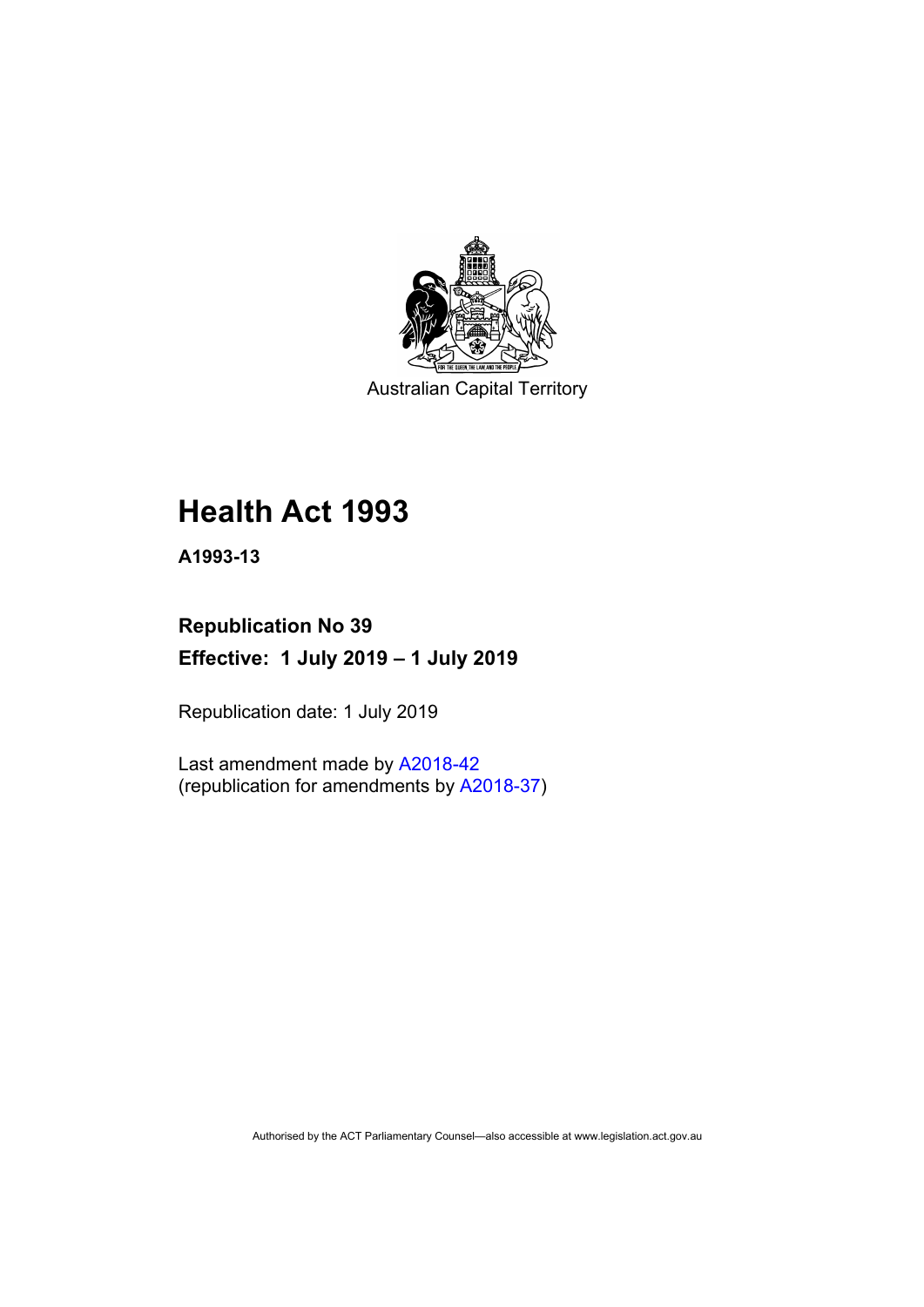#### **About this republication**

#### **The republished law**

This is a republication of the *Health Act 1993* (including any amendment made under the *[Legislation Act 2001](http://www.legislation.act.gov.au/a/2001-14)*, part 11.3 (Editorial changes)) as in force on 1 July 2019*.* It also includes any commencement, amendment, repeal or expiry affecting this republished law to 1 July 2019.

The legislation history and amendment history of the republished law are set out in endnotes 3 and 4.

#### **Kinds of republications**

The Parliamentary Counsel's Office prepares 2 kinds of republications of ACT laws (see the ACT legislation register at [www.legislation.act.gov.au\)](http://www.legislation.act.gov.au/):

- authorised republications to which the *[Legislation Act 2001](http://www.legislation.act.gov.au/a/2001-14)* applies
- unauthorised republications.

The status of this republication appears on the bottom of each page.

#### **Editorial changes**

The *[Legislation Act 2001](http://www.legislation.act.gov.au/a/2001-14)*, part 11.3 authorises the Parliamentary Counsel to make editorial amendments and other changes of a formal nature when preparing a law for republication. Editorial changes do not change the effect of the law, but have effect as if they had been made by an Act commencing on the republication date (see *[Legislation Act 2001](http://www.legislation.act.gov.au/a/2001-14)*, s 115 and s 117). The changes are made if the Parliamentary Counsel considers they are desirable to bring the law into line, or more closely into line, with current legislative drafting practice.

This republication includes amendments made under part 11.3 (see endnote 1).

#### **Uncommenced provisions and amendments**

If a provision of the republished law has not commenced, the symbol  $\mathbf{U}$  appears immediately before the provision heading. Any uncommenced amendments that affect this republished law are accessible on the ACT legislation register [\(www.legislation.act.gov.au\)](http://www.legislation.act.gov.au/). For more information, see the home page for this law on the register.

#### **Modifications**

If a provision of the republished law is affected by a current modification, the symbol  $\mathbf{M}$  appears immediately before the provision heading. The text of the modifying provision appears in the endnotes. For the legal status of modifications, see the *[Legislation](http://www.legislation.act.gov.au/a/2001-14)  Act [2001](http://www.legislation.act.gov.au/a/2001-14)*, section 95.

#### **Penalties**

At the republication date, the value of a penalty unit for an offence against this law is \$160 for an individual and \$810 for a corporation (see *[Legislation Act 2001](http://www.legislation.act.gov.au/a/2001-14)*, s 133).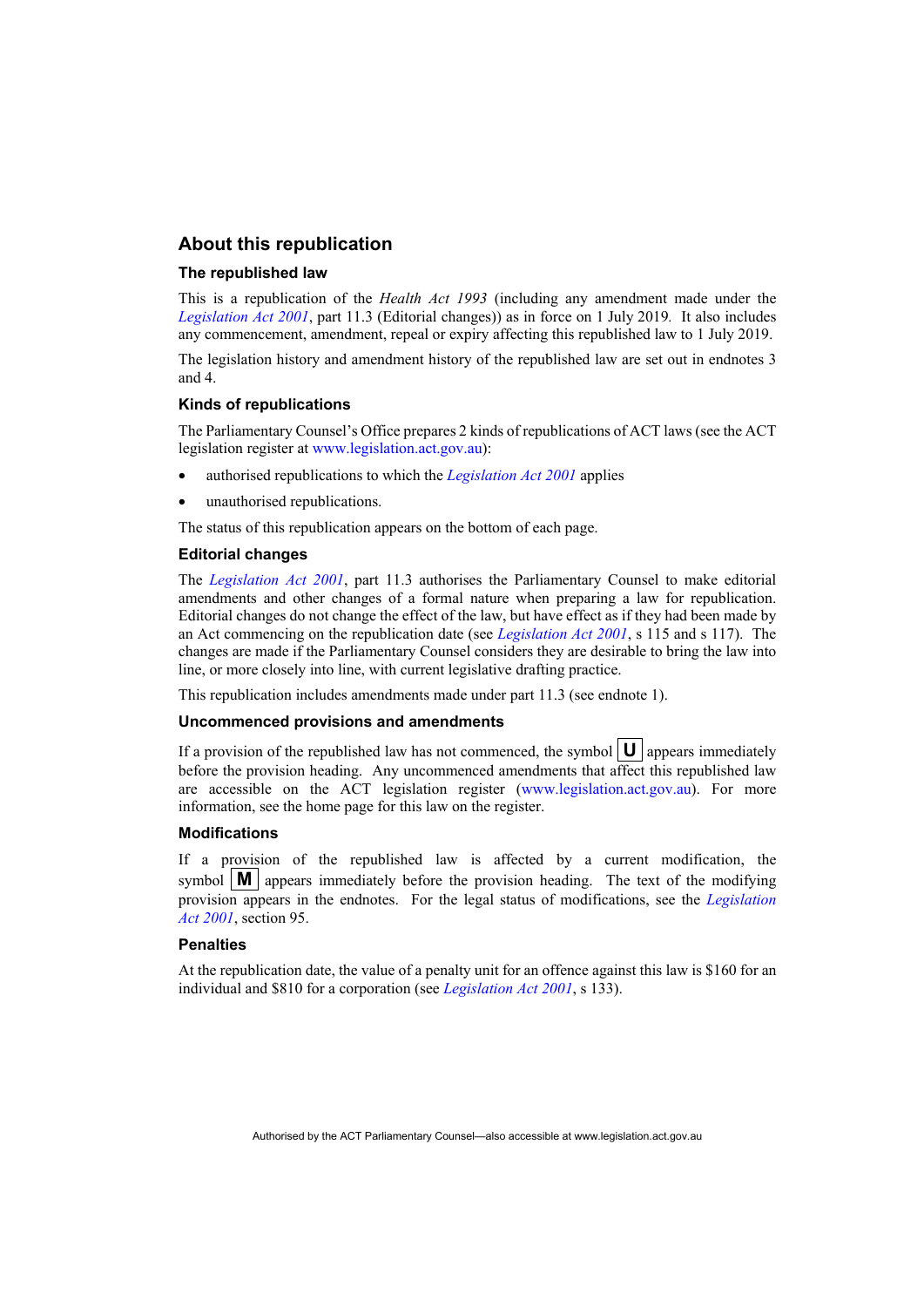

# **Health Act 1993**

## **Contents**

|                 |                                                       | Page       |
|-----------------|-------------------------------------------------------|------------|
| Part 1          | <b>Preliminary</b>                                    |            |
| 1               | Name of Act                                           | 2          |
| 2               | Dictionary                                            | 2          |
| 3               | <b>Notes</b>                                          | 2          |
| 4               | Offences against Act—application of Criminal Code etc | 3          |
| Part 2          | <b>Important concepts</b>                             |            |
| 5               | What is a health service?                             | 4          |
| 6               | What is a <i>health facility</i> ?                    | 4          |
| 7               | Who is a health service provider?                     | 4          |
| Part 3          | Health care principles                                |            |
| 10              | Objectives                                            | 6          |
| 11              | Medicare principles and commitments                   |            |
| 12              | Legal effect                                          | 8          |
| R <sub>39</sub> | Health Act 1993                                       | contents 1 |
| 01/07/19        | Effective: 01/07/19-01/07/19                          |            |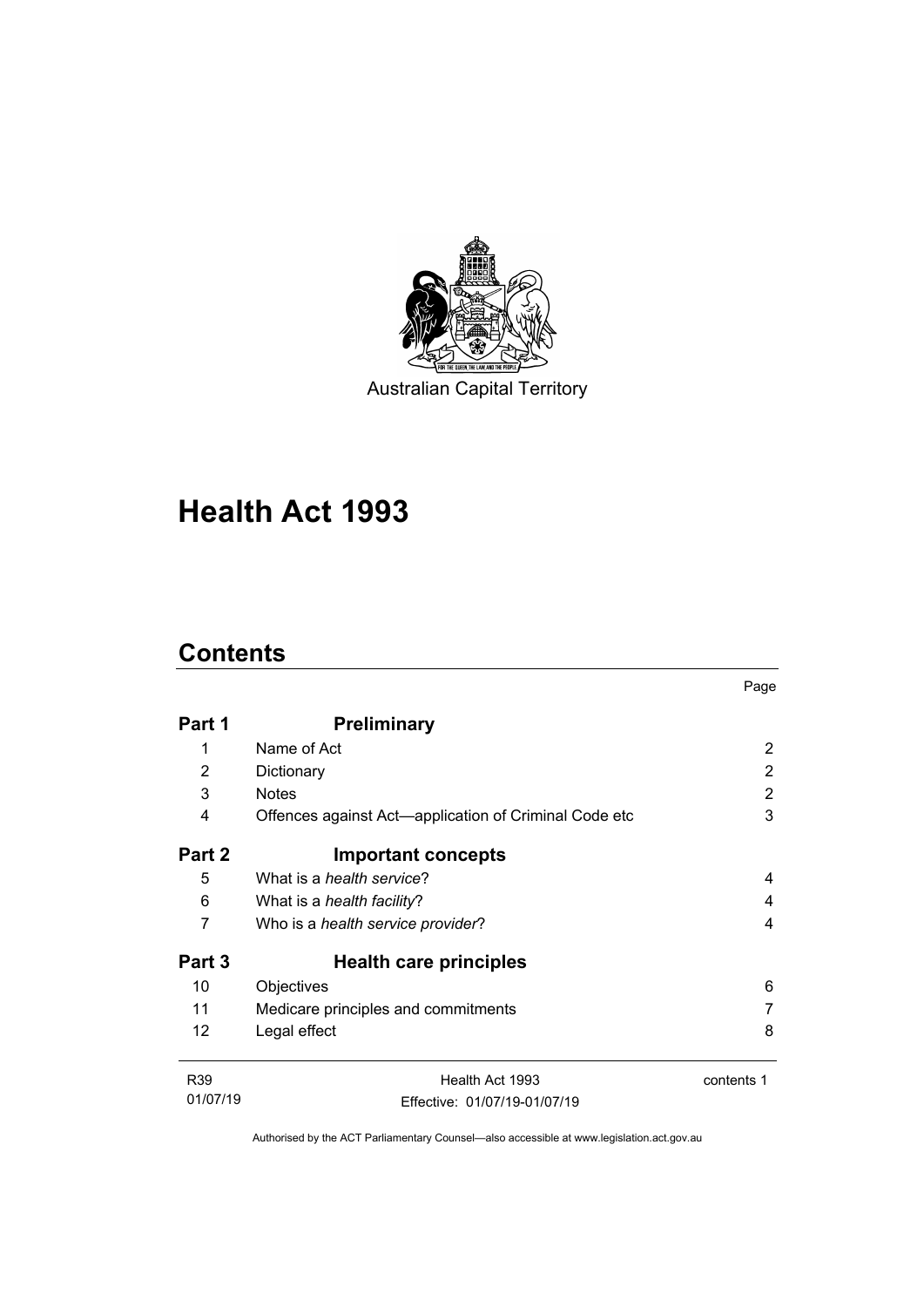Contents

|                     |                                                                          | Page |
|---------------------|--------------------------------------------------------------------------|------|
| Part 4              | <b>Quality assurance</b>                                                 |      |
| <b>Division 4.1</b> | <b>Quality assurance-important concepts</b>                              |      |
| 20                  | Definitions-pt 4                                                         | 9    |
| 21                  | What is a health professional organisation?                              | 9    |
| 22                  | Who is the CEO of a health facility?                                     | 10   |
| 23                  | Who is the CEO of a health professional organisation?                    | 10   |
| <b>Division 4.2</b> | Quality assurance-quality assurance committees                           |      |
| 24                  | What is a quality assurance committee?                                   | 10   |
| 25                  | Approval of health facility QACs                                         | 11   |
| 26                  | Approval of health professional organisation QACs                        | 11   |
| 27                  | Approval of special purpose QACs                                         | 11   |
| 27A                 | Quality Assurance Committees-term                                        | 11   |
| 28                  | Quality assurance committees-criteria for approval                       | 11   |
| 29                  | Quality assurance committees—revocation of approval                      | 12   |
| 30                  | Quality assurance committees-functions                                   | 13   |
| 31                  | Quality assurance committees—appointment of members                      | 13   |
| 32                  | Quality assurance committees-disclosure of interests                     | 13   |
| 33                  | Quality assurance committees-procedure                                   | 14   |
| 34                  | Quality assurance committees—protection of members etc from<br>liability | 14   |
| 35                  | Quality assurance committees—obtaining information                       | 15   |
| <b>Division 4.3</b> | Assessment and evaluation of health services                             |      |
| 36                  | Assessment and evaluation of health services                             | 16   |
| 37                  | Approval of quality assurance activities                                 | 17   |
| 38                  | Preparing health service reports                                         | 17   |
| 38A                 | <b>Extraordinary reports</b>                                             | 18   |
| 38B                 | Interim reports                                                          | 18   |
| 39                  | Giving health service reports to CEO or director-general                 | 19   |
| 40                  | Monitoring implementation of recommendations                             | 19   |
| <b>Division 4.4</b> | <b>Quality assurance committees-reporting</b>                            |      |
| 41                  | Annual quality assurance committee report to Minister                    | 20   |
| 42                  | Other quality assurance committee reports                                | 21   |

contents 2 Health Act 1993 Effective: 01/07/19-01/07/19

R39 01/07/19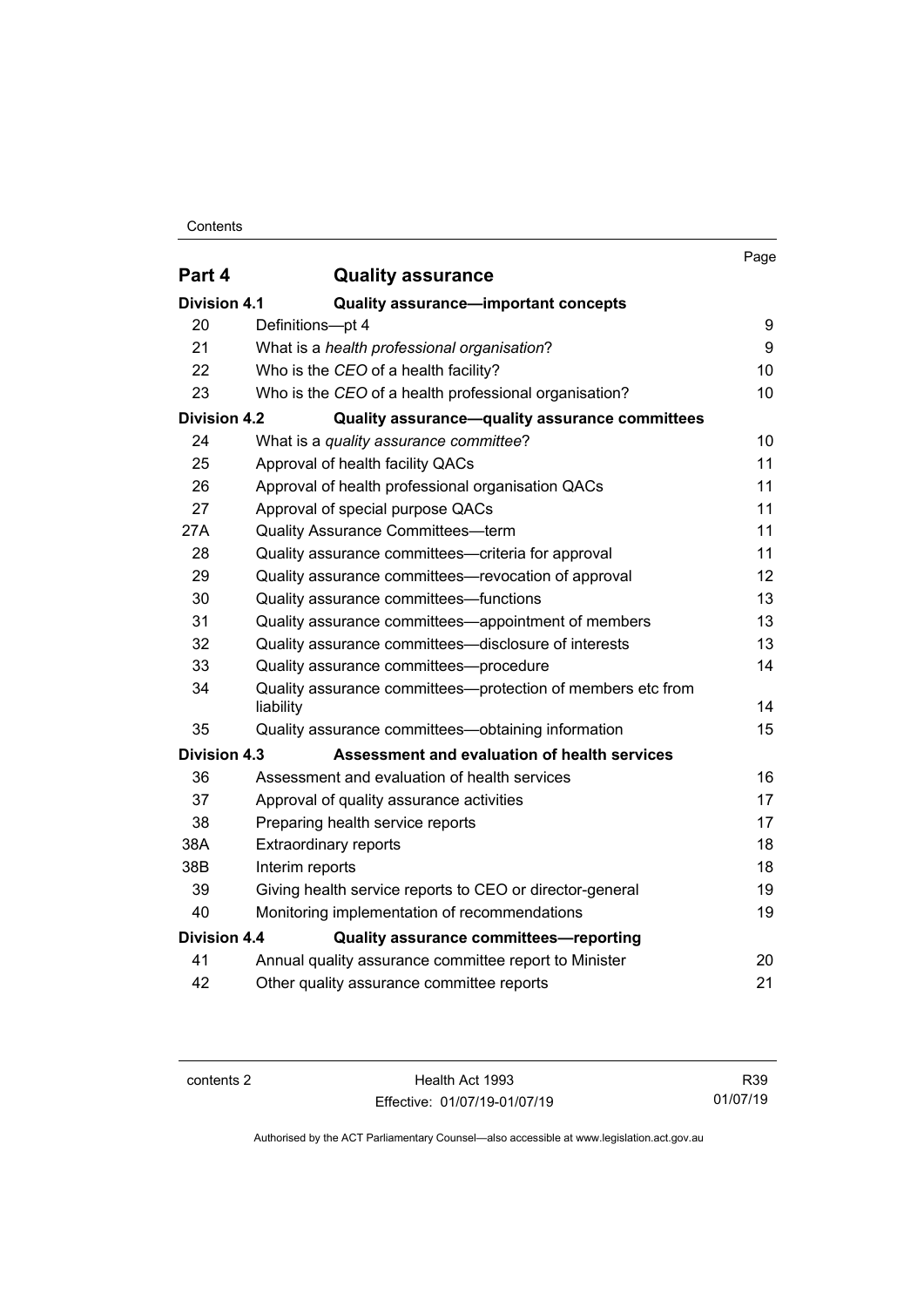| Contents |
|----------|
|----------|

| <b>Division 4.5</b> | Quality assurance committees-information sharing                                                               | Page |
|---------------------|----------------------------------------------------------------------------------------------------------------|------|
| 43                  | Quality assurance committees-giving information to the Coroner's<br>Court                                      | 21   |
| 44                  | Quality assurance committees-giving information to other quality<br>assurance committees                       | 22   |
| 45                  | Quality assurance committees-giving information to health board and<br>health services commissioner            | 22   |
| 46                  | Quality assurance committees-giving information to Minister                                                    | 22   |
| 47                  | Quality assurance committees-admissibility of evidence                                                         | 22   |
| Part 5              | Reviewing scope of clinical practice                                                                           |      |
| 50                  | Definitions-pt 5                                                                                               | 24   |
| 51                  | What is a scope of clinical practice committee?                                                                | 24   |
| 52                  | Who is a doctor, dentist or eligible midwife for a health facility?                                            | 25   |
| 53                  | Who is the CEO of a health facility?                                                                           | 25   |
| 54                  | What is scope of clinical practice?                                                                            | 26   |
| 55                  | Meaning of review scope of clinical practice                                                                   | 26   |
| 56                  | Approval of scope of clinical practice committees                                                              | 26   |
| 57                  | Scope of clinical practice committees-criteria for approval                                                    | 26   |
| 58                  | Scope of clinical practice committees-revocation of approval                                                   | 27   |
| 59                  | Scope of clinical practice committees-functions                                                                | 27   |
| 60                  | Scope of clinical practice committees—appointment of members                                                   | 28   |
| 61                  | Scope of clinical practice committees-disclosure of interests                                                  | 29   |
| 62                  | Scope of clinical practice committees-procedure                                                                | 29   |
| 63                  | Scope of clinical practice committees—protection of members etc from<br>liability                              | 29   |
| 64                  | Scope of clinical practice committees-obtaining information                                                    | 30   |
| 65                  | Scope of clinical practice committee must give doctor, dentist or<br>eligible midwife opportunity to explain   |      |
| 66                  | Interim and emergency withdrawal or amendment of scope of clinical<br>practice by committee                    |      |
| 67                  | Preparing scope of clinical practice reports                                                                   | 33   |
| 68                  | Giving scope of clinical practice reports to CEO of health facility and<br>doctor, dentist or eligible midwife | 34   |
| 69                  | CEO may make interim or emergency decision on scope of clinical<br>practice                                    | 34   |
| R39                 | Health Act 1993<br>contents 3                                                                                  |      |

Authorised by the ACT Parliamentary Counsel—also accessible at www.legislation.act.gov.au

Effective: 01/07/19-01/07/19

01/07/19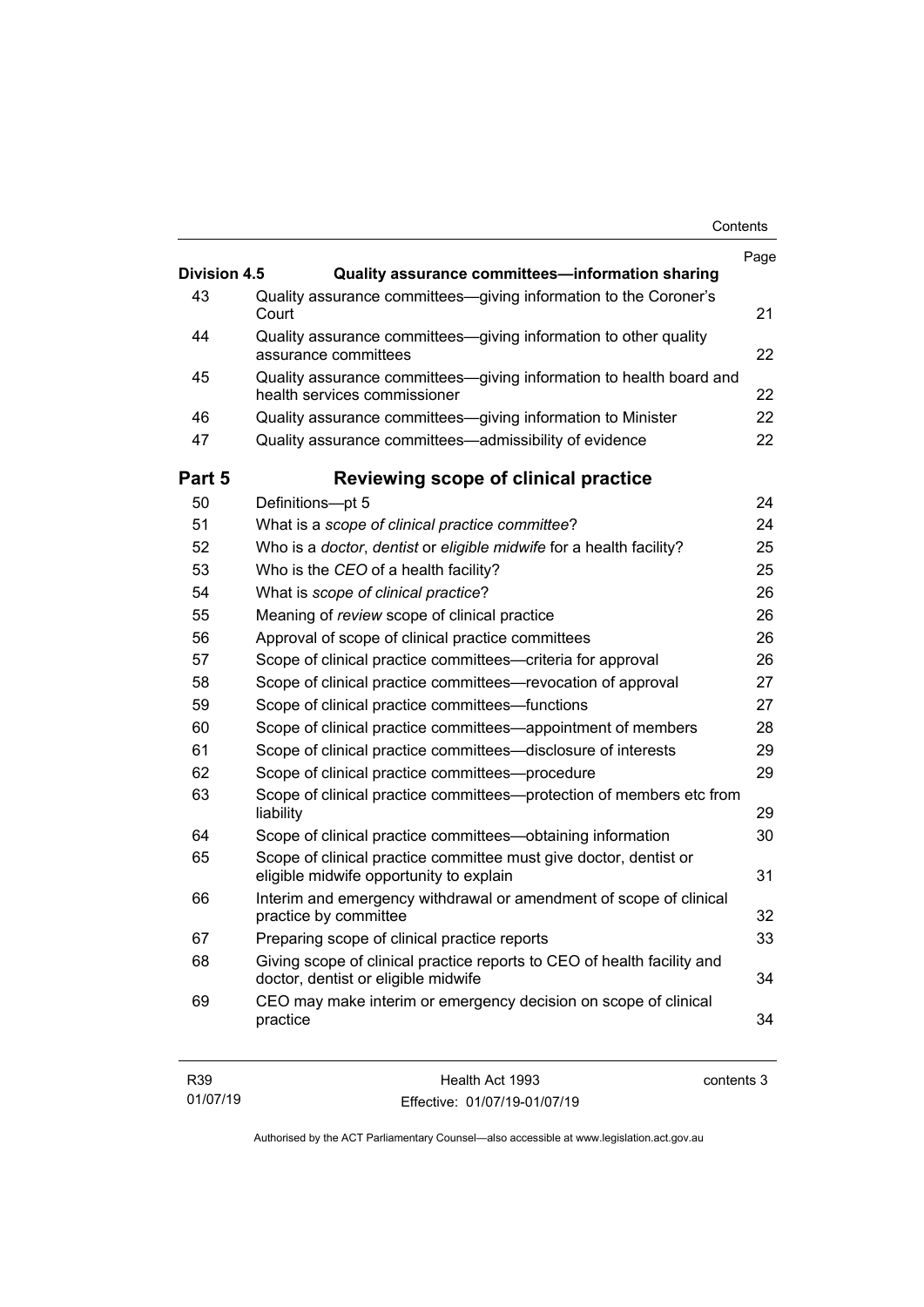| 70                  | CEO must make decision on scope of clinical practice report                                                  | Page<br>36 |
|---------------------|--------------------------------------------------------------------------------------------------------------|------------|
| 71                  | When CEO decision on scope of clinical practice report takes effect                                          | 38         |
| 72                  | CEO may give information about decision to health facility outside                                           |            |
|                     | ACT                                                                                                          | 39         |
| 73                  | Request for information by health facility outside ACT                                                       | 39         |
| 74                  | Scope of clinical practice committees-giving information to health<br>board and health services commissioner | 41         |
| 75                  | Scope of clinical practice committees-admissibility of evidence                                              | 41         |
| 76                  | Sharing information with other committees                                                                    | 42         |
| 77                  | Sharing information with 3rd parties                                                                         | 42         |
| 78                  | Complainants to remain anonymous                                                                             | 43         |
| Part 6              | <b>Abortions</b>                                                                                             |            |
| Division 6.1        | <b>Abortions-generally</b>                                                                                   |            |
| 80                  | Definitions-pt 6                                                                                             | 44         |
| 81                  | Offence—unauthorised supply or administration of abortifacient                                               | 44         |
| 82                  | Offence-unauthorised surgical abortion                                                                       | 45         |
| 83                  | Surgical abortion to be carried out in approved medical facility                                             | 45         |
| 84                  | Approval of facilities                                                                                       | 46         |
| 84A                 | Conscientious objection                                                                                      | 46         |
| <b>Division 6.2</b> | Patient privacy in protected areas                                                                           |            |
| 85                  | Definitions-div 6.2                                                                                          | 47         |
| 86                  | Declaration of protected area                                                                                | 48         |
| 87                  | Prohibited behaviour in or in relation to protected area                                                     | 49         |
| Part 7              | <b>VMO service contracts</b>                                                                                 |            |
| 100                 | Definitions for pt 7                                                                                         | 51         |
| 101                 | Service contracts                                                                                            | 51         |
| 102                 | Core conditions                                                                                              | 52         |
| 103                 | Collective negotiations                                                                                      | 52         |
| 104                 | Negotiating agents                                                                                           | 52         |
| 105                 | Authorised representatives                                                                                   | 54         |
| 106                 | Arbitration                                                                                                  | 54         |
| 107                 | Competition and Consumer Act authorisation                                                                   | 55         |
|                     |                                                                                                              |            |

contents 4 Health Act 1993 Effective: 01/07/19-01/07/19

R39 01/07/19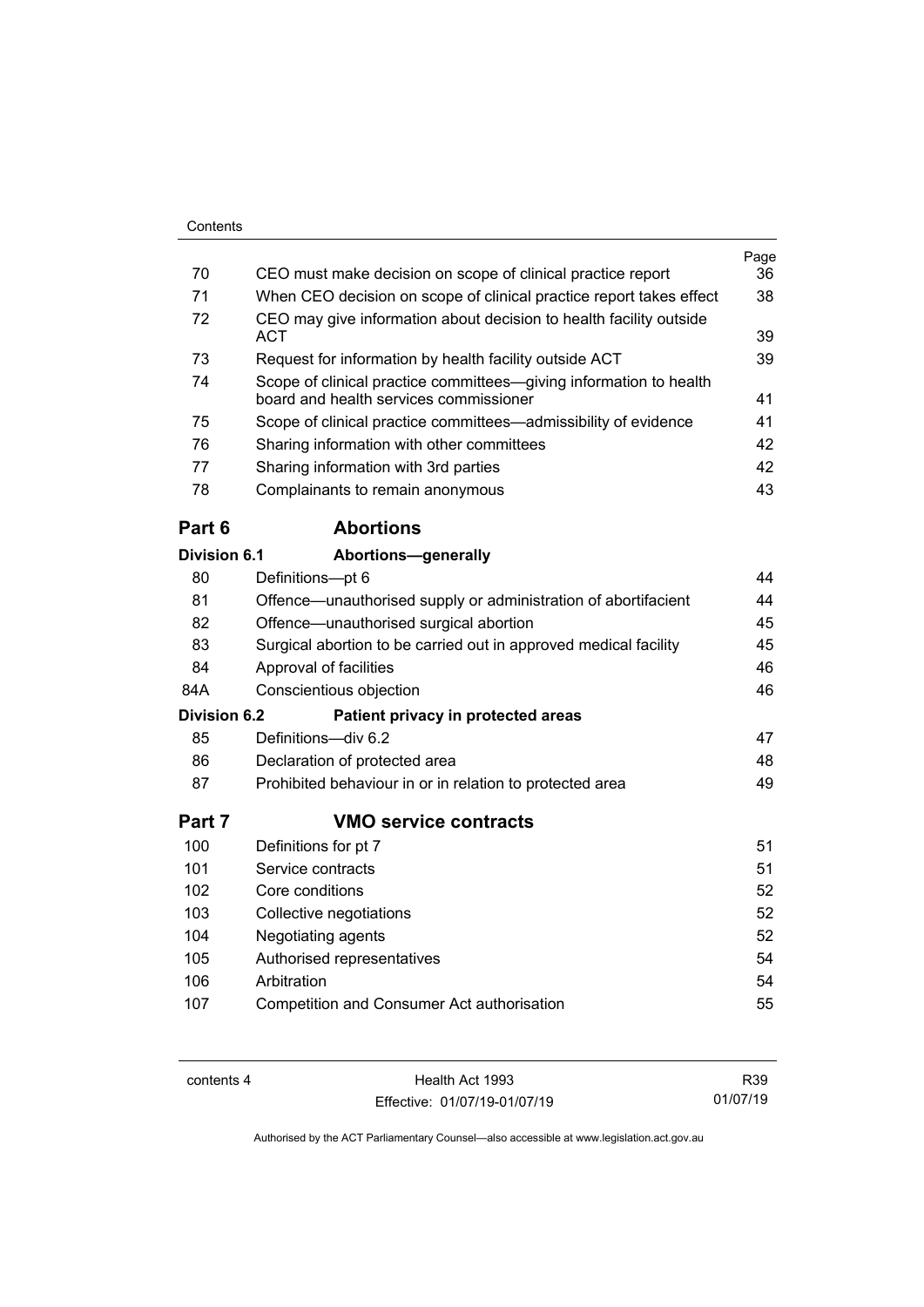| Contents |
|----------|
|----------|

|         |                                                                                     | Page |
|---------|-------------------------------------------------------------------------------------|------|
| Part 8  | <b>Secrecy</b>                                                                      |      |
| 120     | Definitions-pt 8                                                                    | 56   |
| 121     | When is information divulged?                                                       | 56   |
| 122     | Who is an <i>information holder</i> ?                                               | 56   |
| 123     | What is protected information?                                                      | 57   |
| 124     | What is sensitive information?                                                      | 57   |
| 125     | Offence-secrecy of protected information                                            | 58   |
| 126     | Information may be given to Chief Executive Medicare                                | 60   |
| Part 8A | Offence-provision of health services by non-                                        |      |
|         | health practitioners                                                                |      |
| 127     | Provision of regulated health service by person not health practitioner             | 61   |
| Part 10 | <b>Review of decisions</b>                                                          |      |
| 130     | Review of decisions                                                                 | 62   |
| 131     | Pt 10 obligations-no contracting out                                                | 62   |
| Part 15 | <b>Miscellaneous</b>                                                                |      |
| 189     | Protection of doctor, dentist or eligible midwife from liability in<br>emergency    | 63   |
| 190     | Disclosure of interests by committee members                                        | 64   |
| 191     | References to Health and Community Care Service                                     | 66   |
| 192     | Determination of fees                                                               | 66   |
| 193     | Payment of fees and interest                                                        | 67   |
| 194     | Approved forms                                                                      | 68   |
| 196     | Regulation-making power                                                             | 68   |
| Part 23 | <b>Transitional-Health (Improving Abortion</b><br><b>Access) Amendment Act 2018</b> |      |
| 261     | Meaning of commencement day-pt 23                                                   | 69   |
| 262     | Existing approvals of medical facilities                                            | 69   |
| 263     | Expiry-pt 23                                                                        | 69   |
|         |                                                                                     |      |

contents 5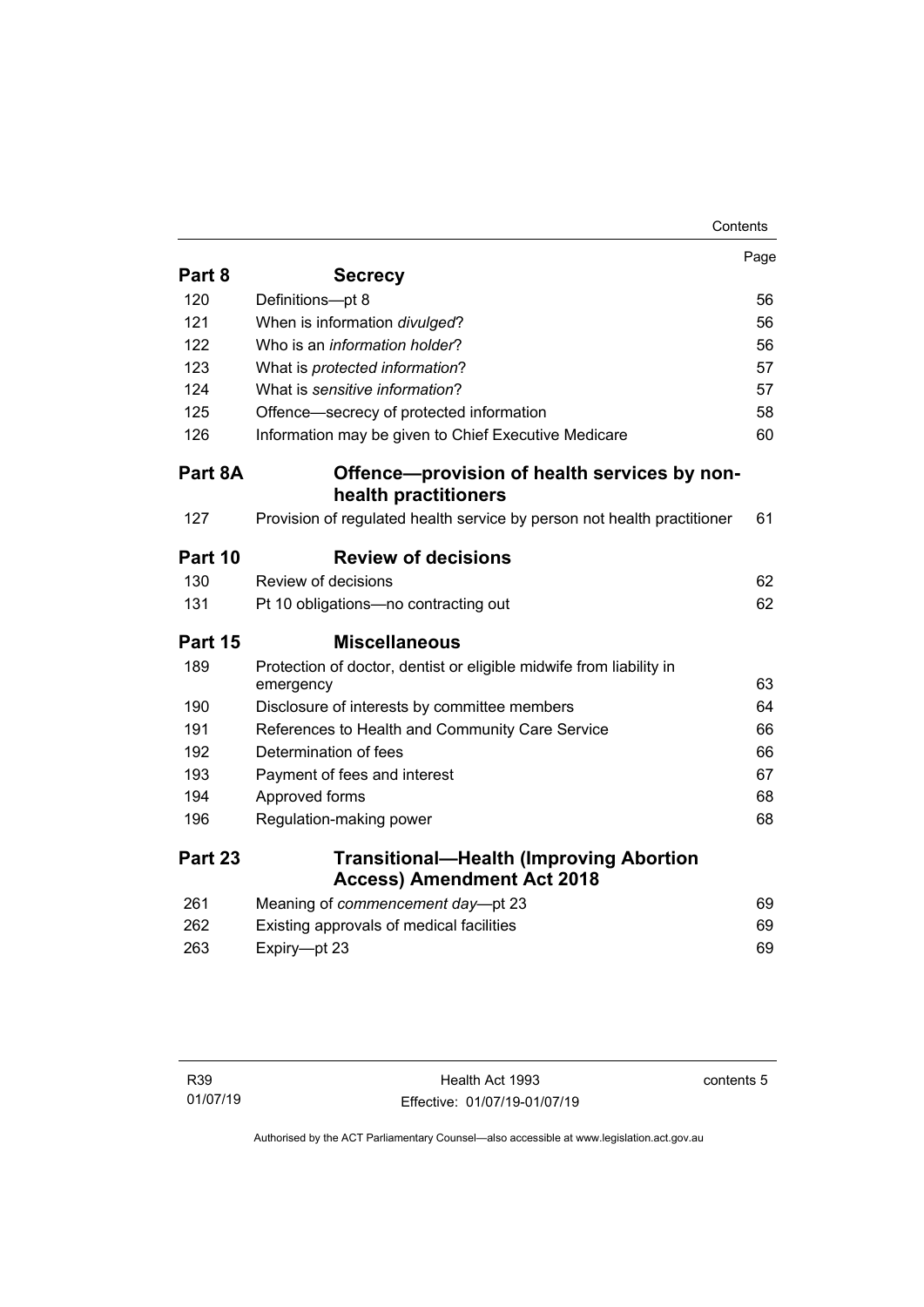**Contents** 

### **[Dictionary](#page-77-0)** 70

#### **[Endnotes](#page-82-0)**

|   | About the endnotes                            | 75  |
|---|-----------------------------------------------|-----|
| 2 | Abbreviation key                              | 75  |
| 3 | Legislation history                           | 76  |
| 4 | Amendment history                             | 82  |
| 5 | Earlier republications                        | 106 |
| 6 | Expired transitional or validating provisions | 107 |
|   | Renumbered provisions                         | 107 |

contents 6 Health Act 1993 Effective: 01/07/19-01/07/19

R39 01/07/19

Page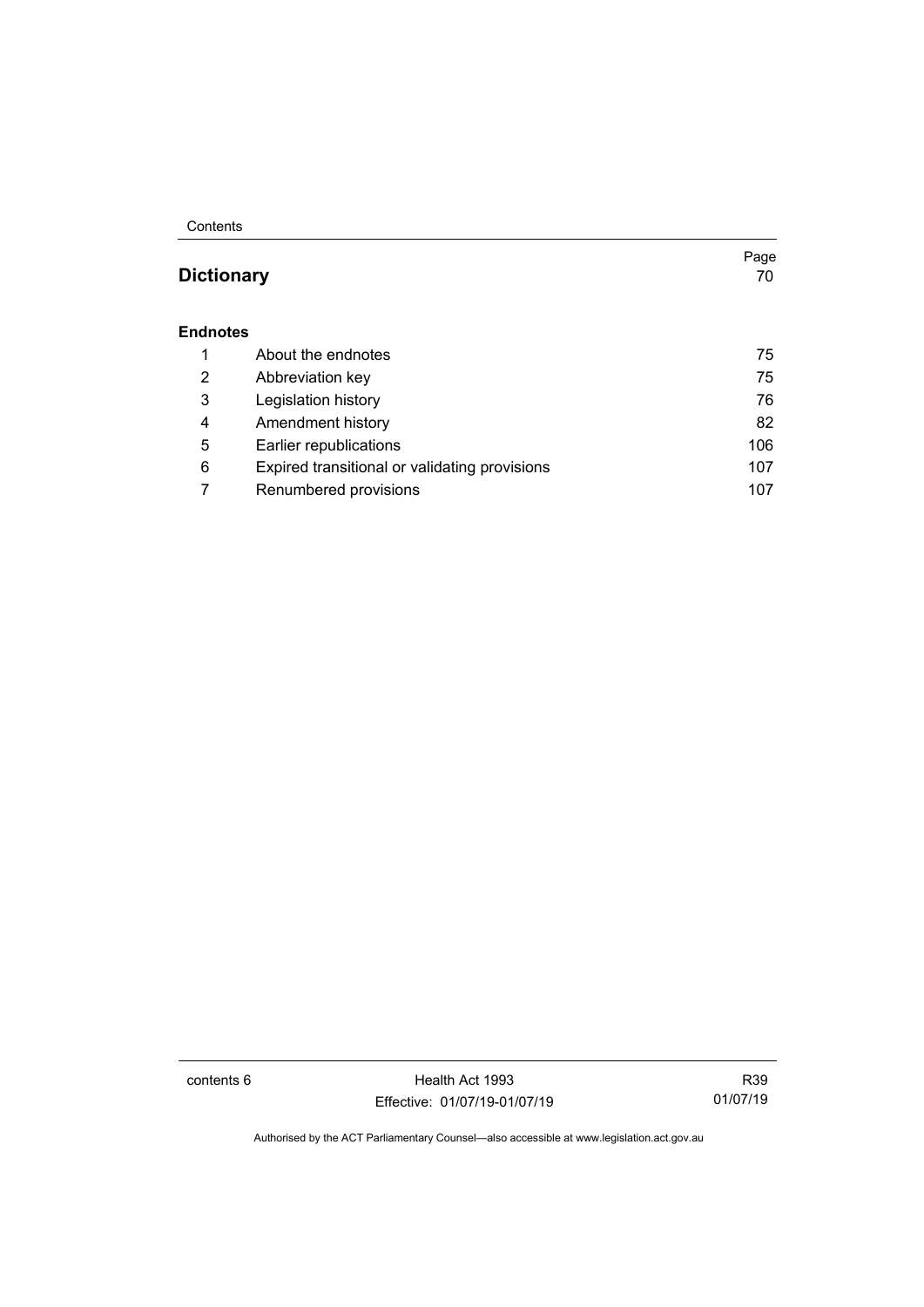

# **Health Act 1993**

An Act relating to the provision of health services

R39 01/07/19

I

page 1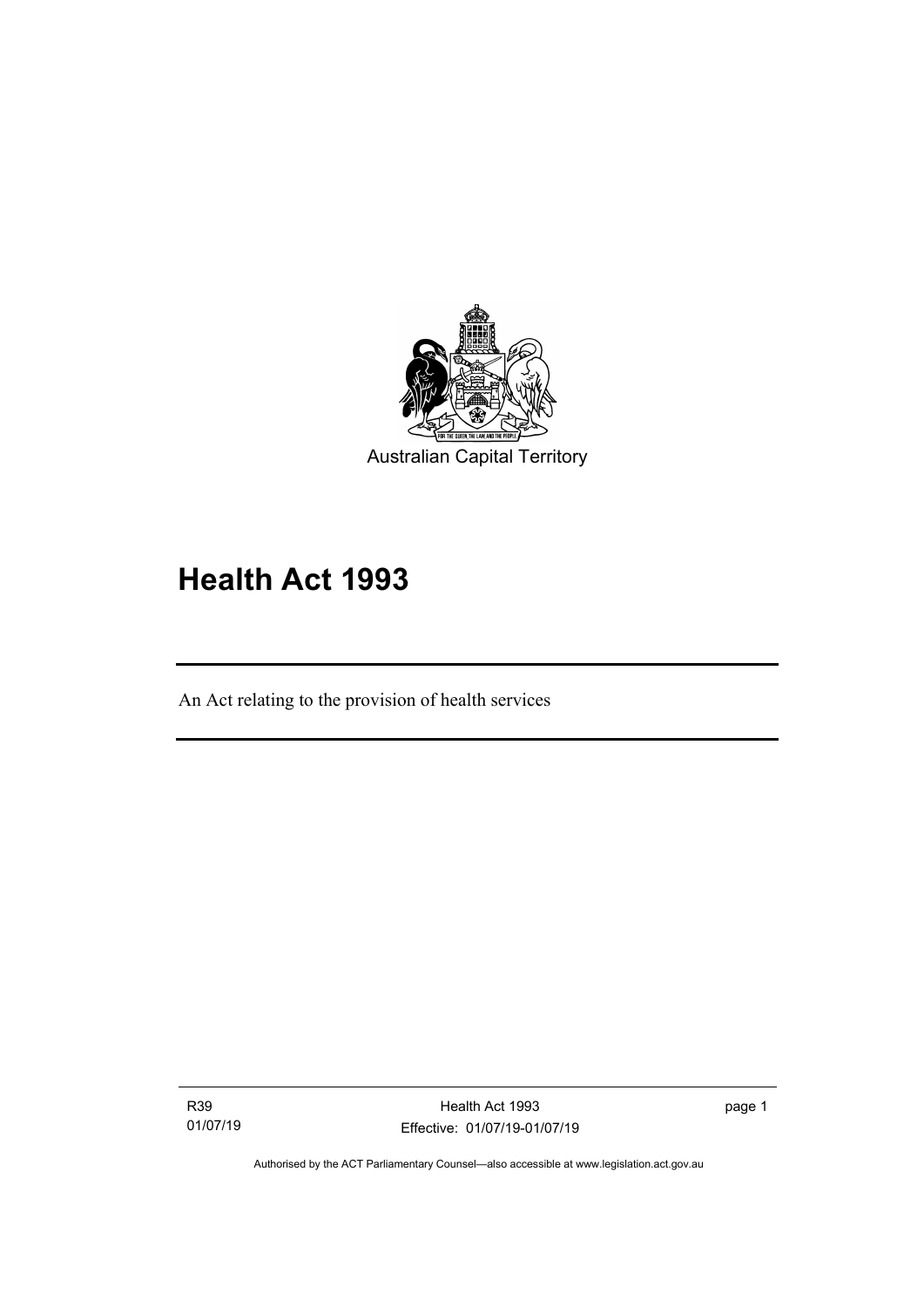#### Part 1 **Preliminary**

Section 1

### <span id="page-9-0"></span>**Part 1 Preliminary**

#### <span id="page-9-1"></span>**1 Name of Act**

This Act is the *Health Act 1993*.

#### <span id="page-9-2"></span>**2 Dictionary**

The dictionary at the end of this Act is part of this Act.

*Note 1* The dictionary at the end of this Act defines certain terms used in this Act, and includes references (*signpost definitions*) to other terms defined elsewhere in this Act.

For example, the signpost definition '*health facility*—see section 6.' means that the term 'health facility' is defined in that section.

*Note 2* A definition in the dictionary (including a signpost definition) applies to the entire Act unless the definition, or another provision of the Act, provides otherwise or the contrary intention otherwise appears (see [Legislation Act,](http://www.legislation.act.gov.au/a/2001-14) s  $155$  and s  $156$  (1)).

#### <span id="page-9-3"></span>**3 Notes**

A note included in this Act is explanatory and is not part of this Act.

*Note* See [Legislation Act,](http://www.legislation.act.gov.au/a/2001-14) s 127 (1), (4) and (5) for the legal status of notes.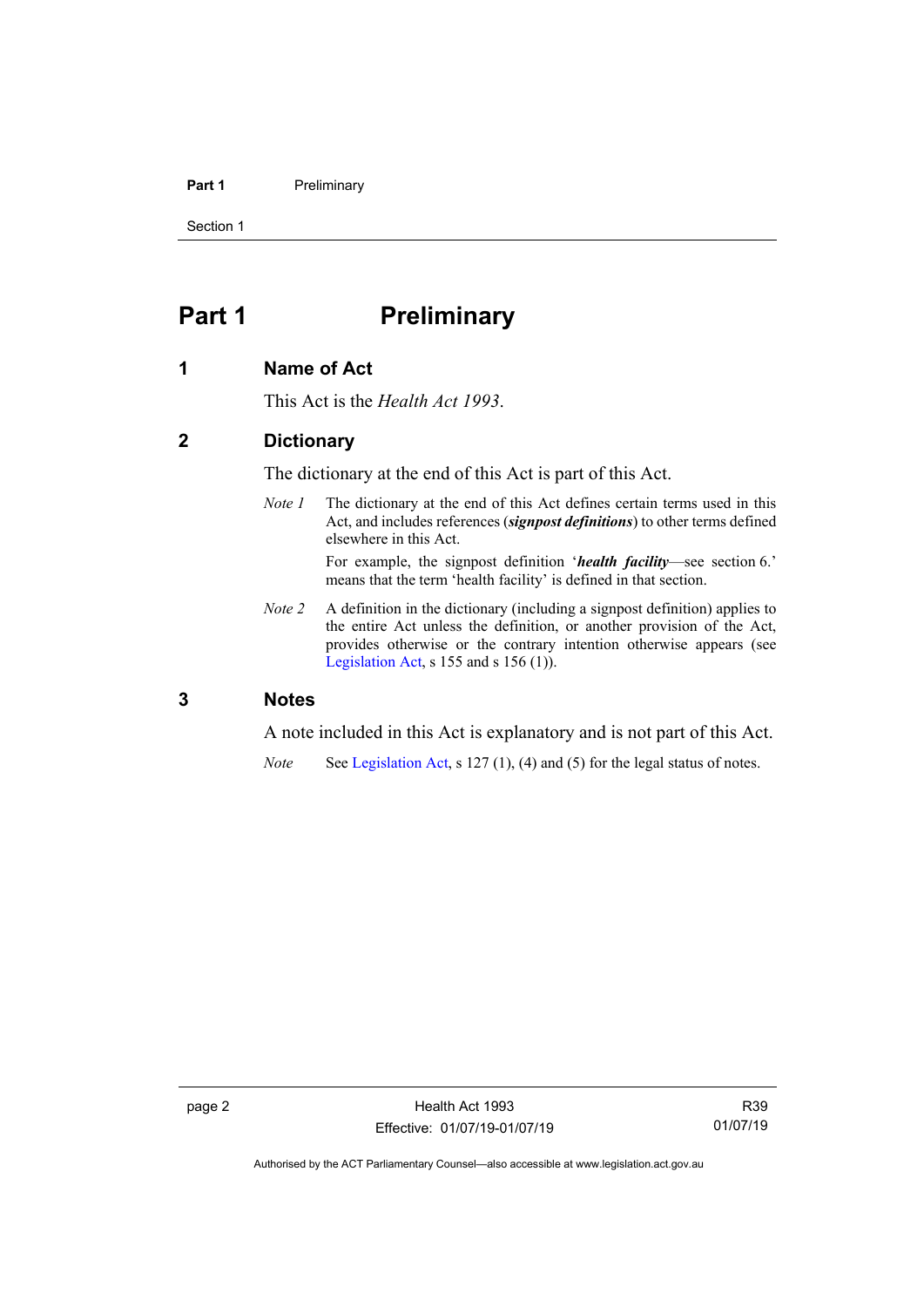#### <span id="page-10-0"></span>**4 Offences against Act—application of Criminal Code etc**

Other legislation applies in relation to offences against this Act.

#### *Note 1 Criminal Code* The [Criminal Code,](http://www.legislation.act.gov.au/a/2002-51) ch 2 applies to all offences against this Act (see Code, pt 2.1). The chapter sets out the general principles of criminal responsibility (including burdens of proof and general defences), and defines terms used for offences to which the Code applies (eg *conduct*, *intention*, *recklessness* and *strict liability*).

*Note 2 Penalty units*

The [Legislation Act,](http://www.legislation.act.gov.au/a/2001-14) s 133 deals with the meaning of offence penalties that are expressed in penalty units.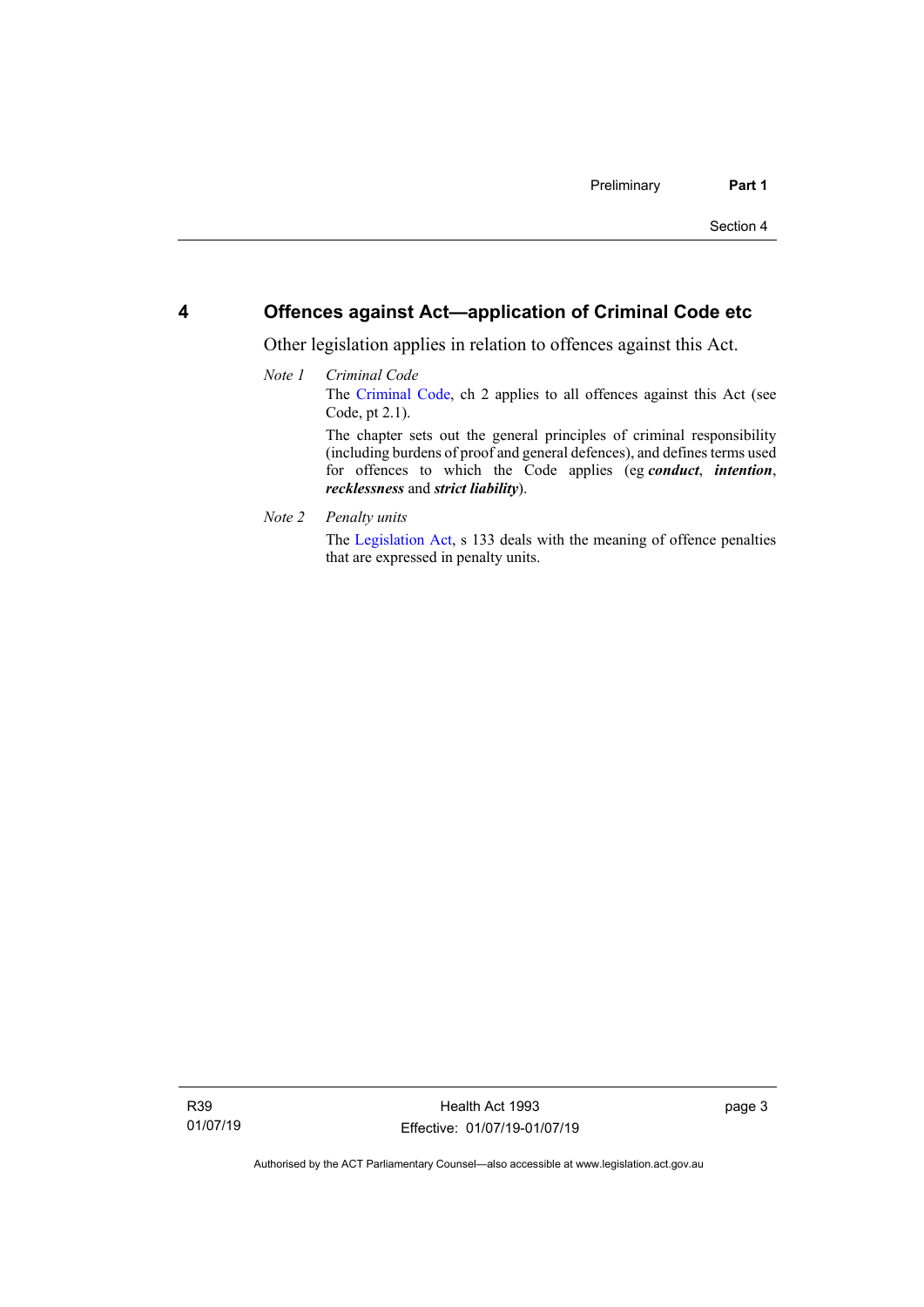#### **Part 2** Important concepts

Section 5

### <span id="page-11-0"></span>**Part 2 Important concepts**

#### <span id="page-11-1"></span>**5 What is a** *health service***?**

For this Act, a *health service* is a service provided to someone (the *service user*) for any of the following purposes:

- (a) assessing, recording, maintaining or improving the physical, mental or emotional health, comfort or wellbeing of the service user;
- (b) diagnosing, treating or preventing an illness, disability, disorder or condition of the service user.

#### <span id="page-11-2"></span>**6 What is a** *health facility***?**

In this Act:

*health facility* means the following facilities where health services are provided:

- (a) a hospital, including a day hospital;
- (b) a hospice;
- (c) a nursing home;
- (d) a health practitioner's consulting room;
- (e) another facility ordinarily used by the Territory to provide health services;
- (f) any other facility prescribed by regulation for this section.

#### <span id="page-11-3"></span>**7 Who is a** *health service provider***?**

In this Act:

#### *health service provider*—

(a) means a health practitioner or other person who provides a health service; and

R39 01/07/19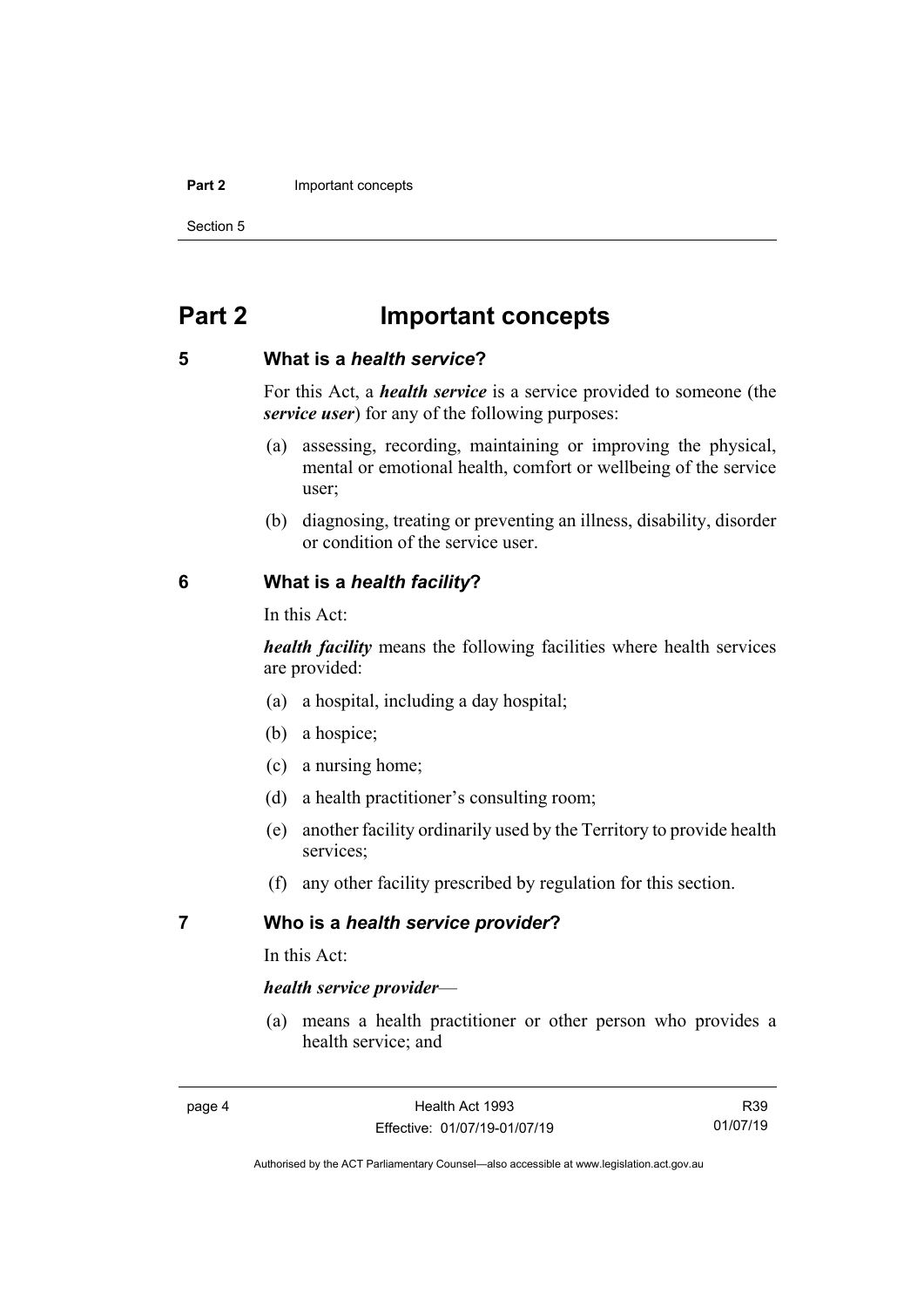- (b) for a health facility, means a health service provider who—
	- (i) provides a health service at the health facility; or
	- (ii) uses the equipment or other facilities of the health facility to provide a health service elsewhere.

#### **Examples of people who may be health service providers**

- 1 a chiropractor
- 2 a dentist
- 3 a dental technician
- 4 a dental prosthetist
- 5 a doctor
- 6 a nurse
- 7 an osteopath
- 8 an optometrist
- 9 a pharmacist
- 10 a physiotherapist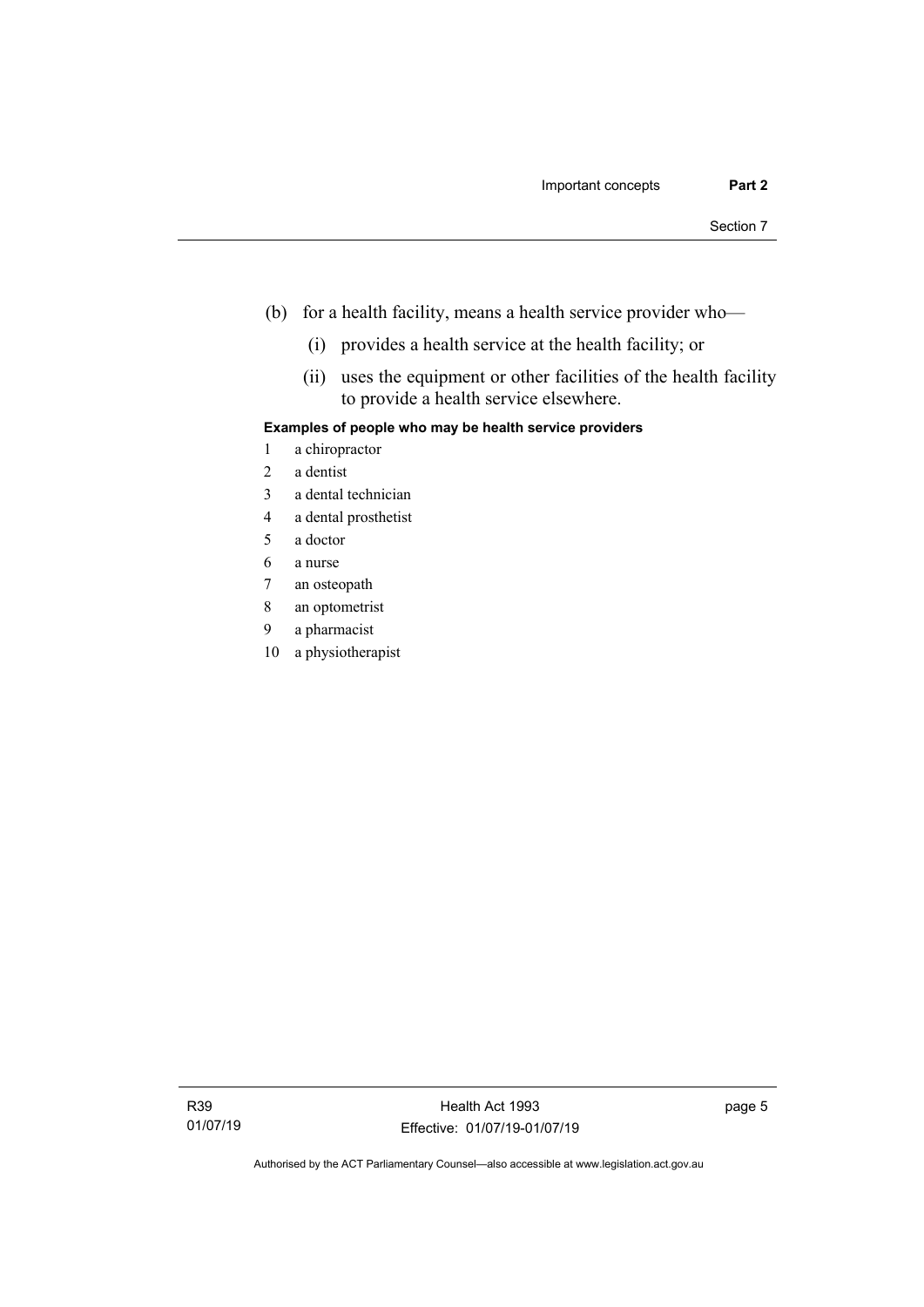#### **Part 3** Health care principles

Section 10

### <span id="page-13-0"></span>**Part 3 Health care principles**

#### <span id="page-13-1"></span>**10 Objectives**

In providing health services the Territory must have regard to the following objectives:

- (a) to improve the efficiency, effectiveness and quality of health services;
- (b) to guarantee equitable access to and participation in health services and to ensure that language and cultural differences are not barriers to such access or participation;
- (c) to maintain a strong and viable public hospital system and a full range of community health services;
- (d) to support worker and community participation in the development of policies for the delivery of health services;
- (e) to ensure that the community is aware of the range of health services that is available and that patients have information that is sufficient to enable them to make informed choices;
- (f) to foster disease prevention and primary health care;
- (g) to cooperate with community groups in the provision of health services.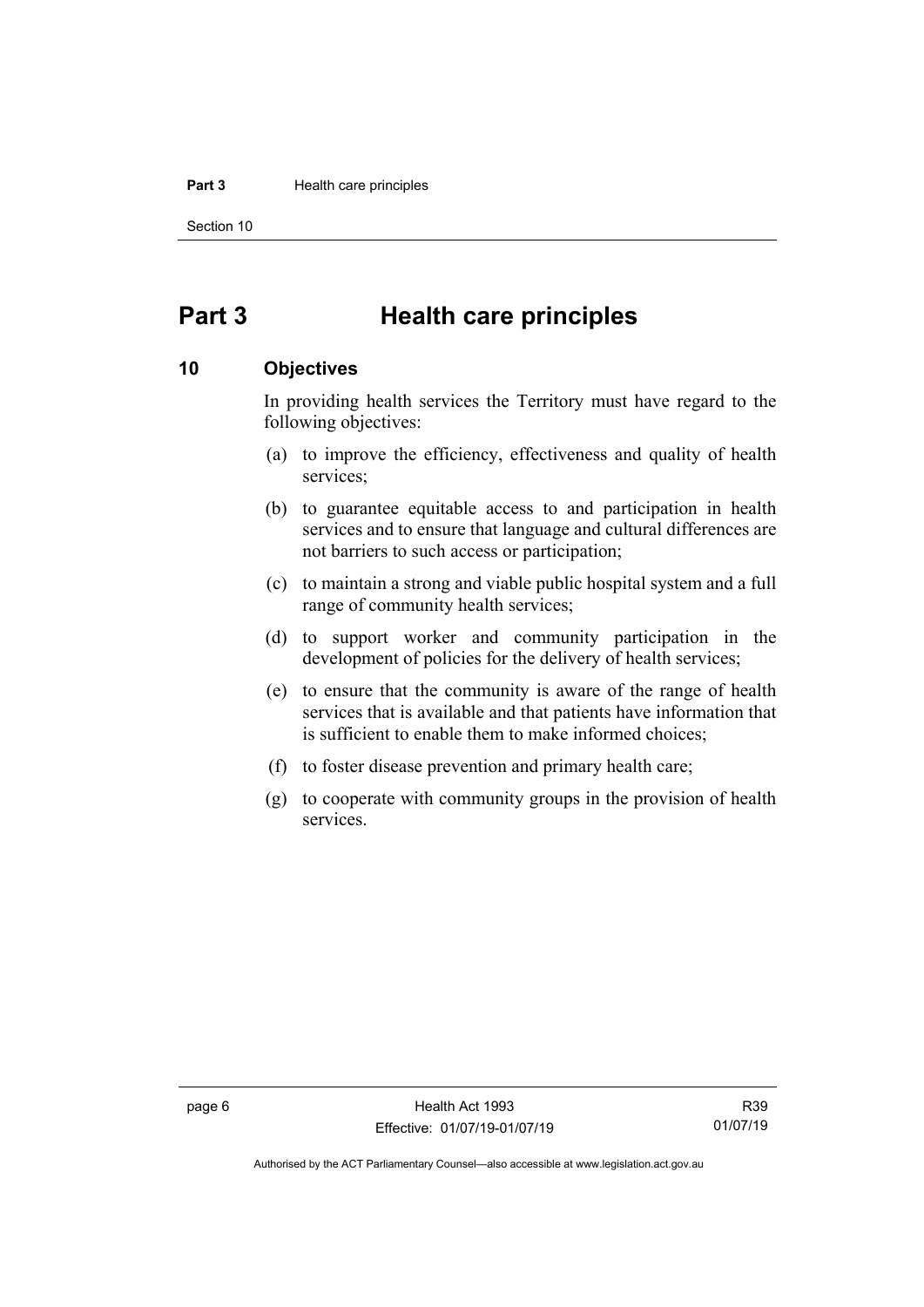#### <span id="page-14-0"></span>**11 Medicare principles and commitments**

- (1) The following guidelines govern the delivery of public hospital services to eligible persons in the ACT:
	- *Note* The guidelines focus on the provision of public hospital services to eligible persons, but operate in an environment where eligible persons have the right to choose private health care in public and private hospitals supported by private health insurance.
	- (a) eligible persons must be given the choice to receive public hospital services free of charge as public patients;
		- *Note 1* Hospital services include in-patient, outpatient, emergency services (including primary care where appropriate) and day patient services consistent with currently acceptable medical and health service standards.
		- *Note 2* At the time of admission to a hospital, or as soon as practicable after that, an eligible person will be required to elect or confirm whether he or she wishes to be treated as a public or private patient.
	- (b) access to public hospital services is to be on the basis of clinical need;
		- *Note 1* None of the following factors are to be a determinant of an eligible person's priority for receiving hospital services:
			- (a) whether or not an eligible person has health insurance;
			- (b) an eligible person's financial status or place of residence;
			- (c) whether or not an eligible person intends to elect, or elects, to be treated as a public or private patient.
		- *Note 2* This guideline applies equally to waiting times for elective surgery.
	- (c) to the maximum practicable extent, the Territory will ensure the provision of public hospital services equitably to all eligible persons, regardless of their geographical location;
		- *Note 1* This guideline does not require a local hospital to be equipped to provide eligible persons with every hospital service they may need.
		- *Note 2* In rural and remote areas, the Territory should ensure provision of reasonable public access to a basic range of hospital services that are in accord with clinical practices.

R39 01/07/19 page 7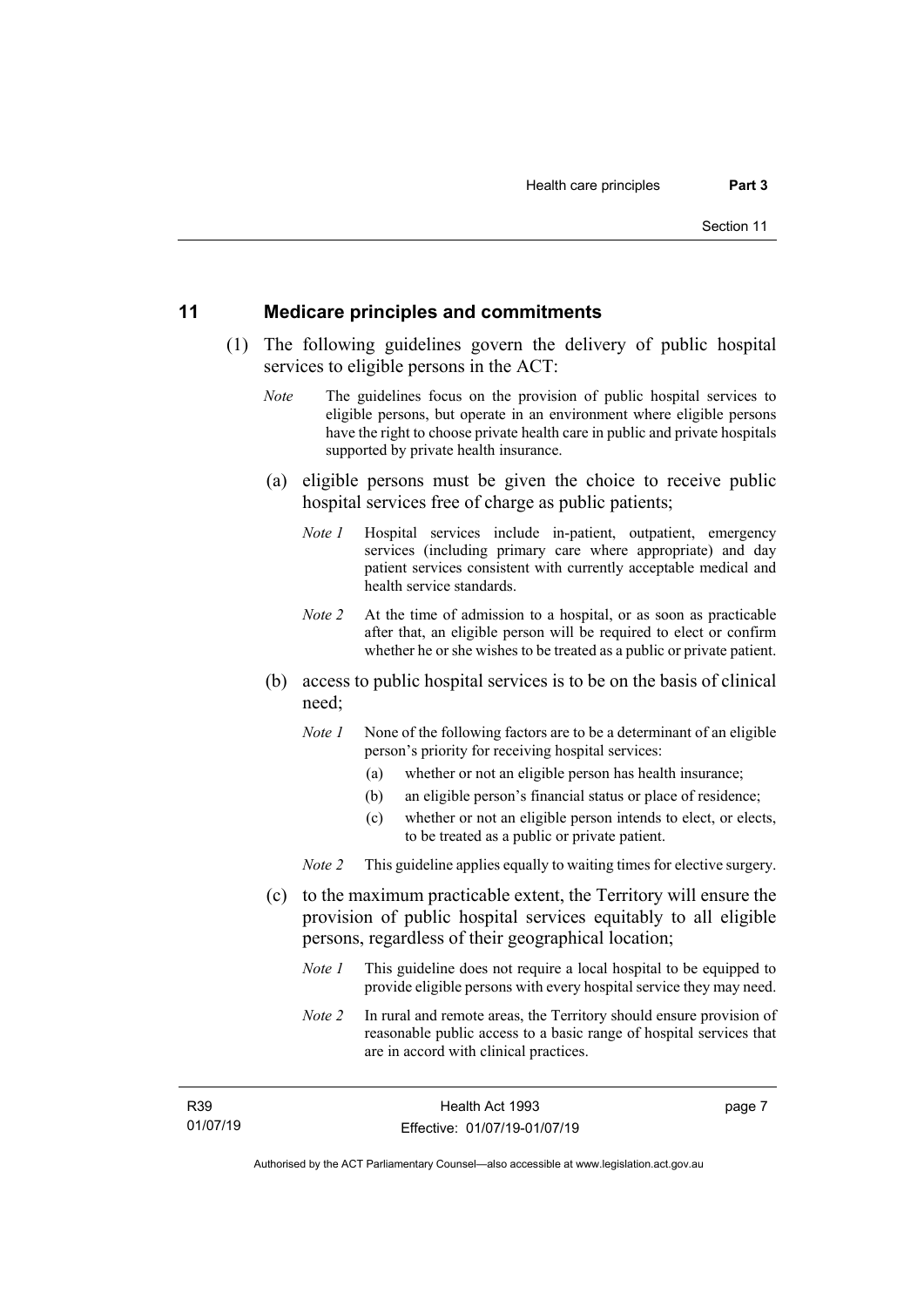Section 12

- (d) the Commonwealth and the Territory must make available information on the public hospital services eligible persons can expect to receive as public patients;
	- *Note 1* The joint Commonwealth/Territory development of a Public Patients Hospital Charter for the Territory will be a vehicle for the public dissemination of this information.
	- *Note 2* The Charter will set out the public hospital services available to public patients.
- (e) the Commonwealth and the Territory are committed to making improvements in the efficiency, effectiveness and quality of hospital service delivery.
	- *Note* This includes a commitment to quality improvement, outcome measurement, management efficiency and effort to integrate the delivery of hospital and other health and community services.
- (2) A word or expression used in the *[Medicare Agreements Act 1992](http://www.comlaw.gov.au/Details/C2006C00041)* (Cwlth) has the same meaning in subsection (1).

#### <span id="page-15-0"></span>**12 Legal effect**

Nothing in this part is to be taken to create any legal rights not in existence before the enactment of this part or to affect any legal rights in existence before that enactment or that would, apart from this part, have come into existence after that enactment.

page 8 and 1993 Effective: 01/07/19-01/07/19

R39 01/07/19

Authorised by the ACT Parliamentary Counsel—also accessible at www.legislation.act.gov.au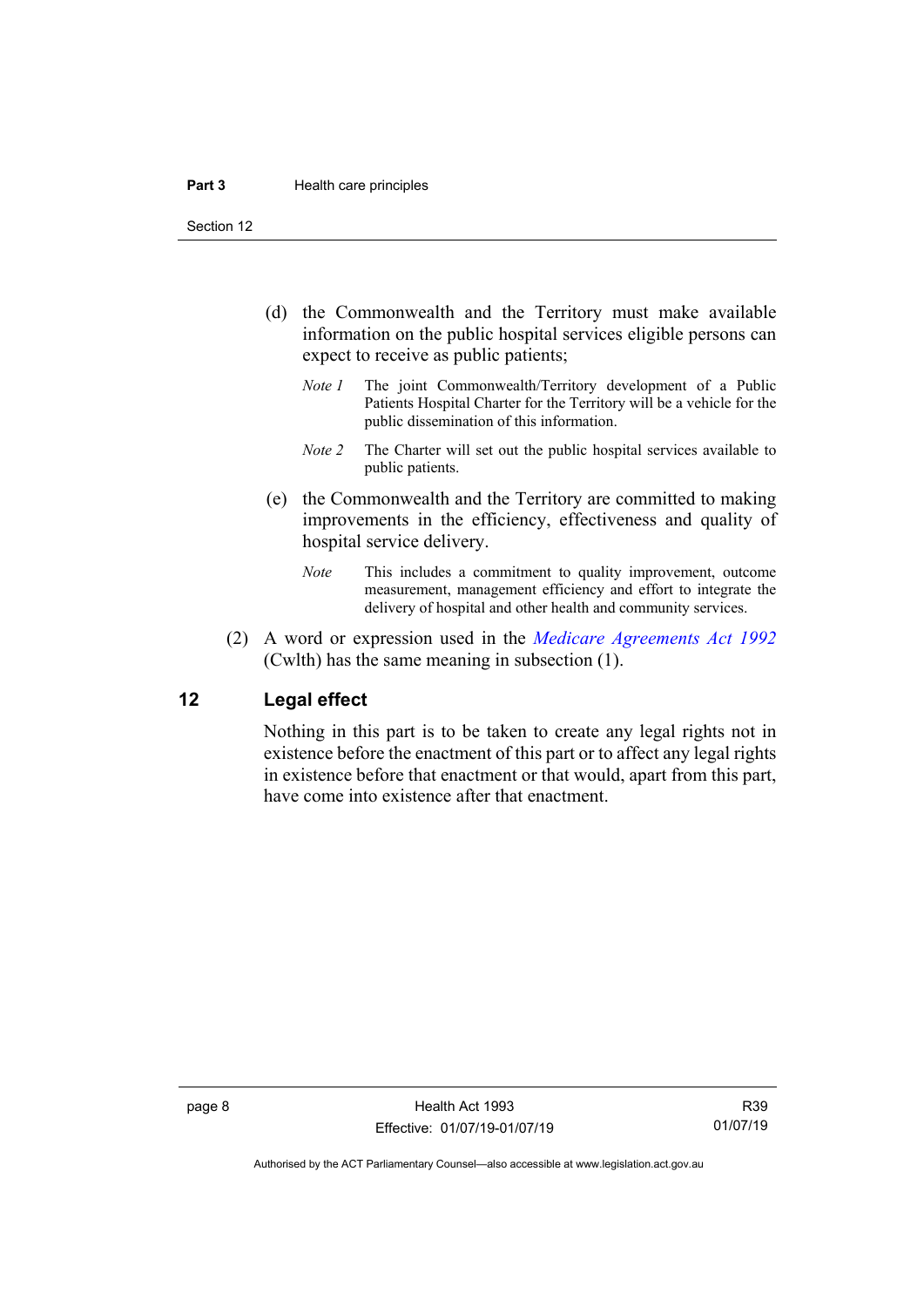### <span id="page-16-0"></span>**Part 4 Quality assurance**

### <span id="page-16-1"></span>**Division 4.1 Quality assurance—important concepts**

#### <span id="page-16-2"></span>**20 Definitions—pt 4**

In this part:

*CEO*—

- (a) of a health facility—see section 22; and
- (b) of a health professional organisation—see section 23.

*health facility QAC*, for a health facility, means a committee approved under section 25 as a quality assurance committee for the health facility.

#### *health professional organisation*—see section 21.

*health professional organisation QAC*, for a health professional organisation, means a committee approved under section 26 as a quality assurance committee for the health professional organisation.

*health service report*—see section 38.

*ministerial report*—see section 41.

*special purpose QAC* means a committee approved under section 27.

*Note Quality assurance committee* is defined for the Act in s 24.

#### <span id="page-16-3"></span>**21 What is a** *health professional organisation***?**

In this part:

*health professional organisation* means an entity that—

- (a) is an association, society, college, faculty or other body of professionals who provide a health service; and
- (b) is prescribed by regulation for this section.

page 9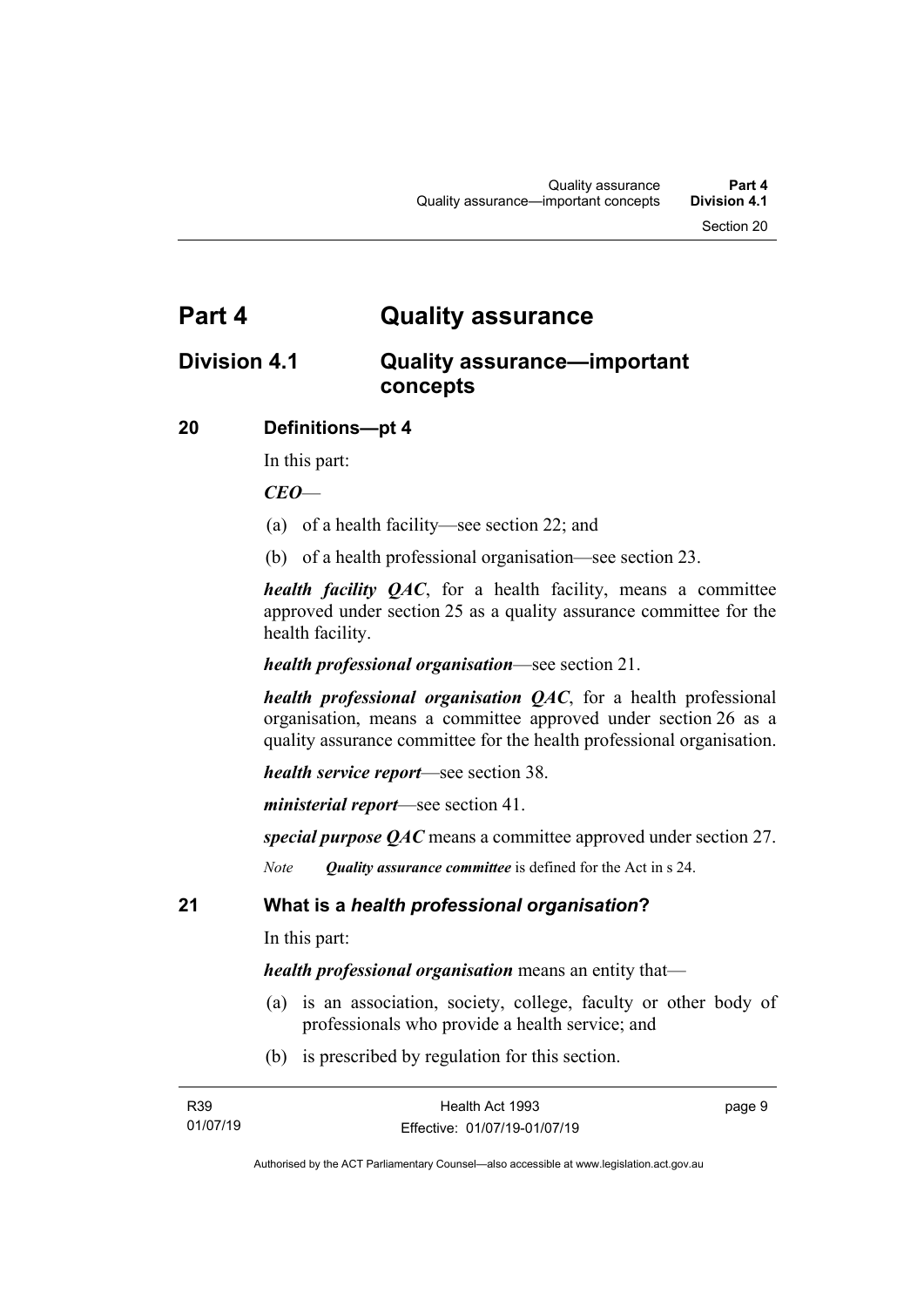### <span id="page-17-0"></span>**22 Who is the** *CEO* **of a health facility?**

In this part:

*CEO*, of a health facility, means—

- (a) for a health facility operated by the Territory—the director-general; or
- (b) in any other case—the person with overall responsibility for the control of the health facility.

#### <span id="page-17-1"></span>**23 Who is the** *CEO* **of a health professional organisation?**

In this part:

*CEO*, of a health professional organisation, means the person with overall responsibility for the control of the health professional organisation.

### <span id="page-17-2"></span>**Division 4.2 Quality assurance—quality assurance committees**

### <span id="page-17-3"></span>**24 What is a** *quality assurance committee***?**

In this Act:

*quality assurance committee* means—

- (a) a health facility QAC; or
- (b) a health professional organisation QAC; or
- (c) a special purpose QAC.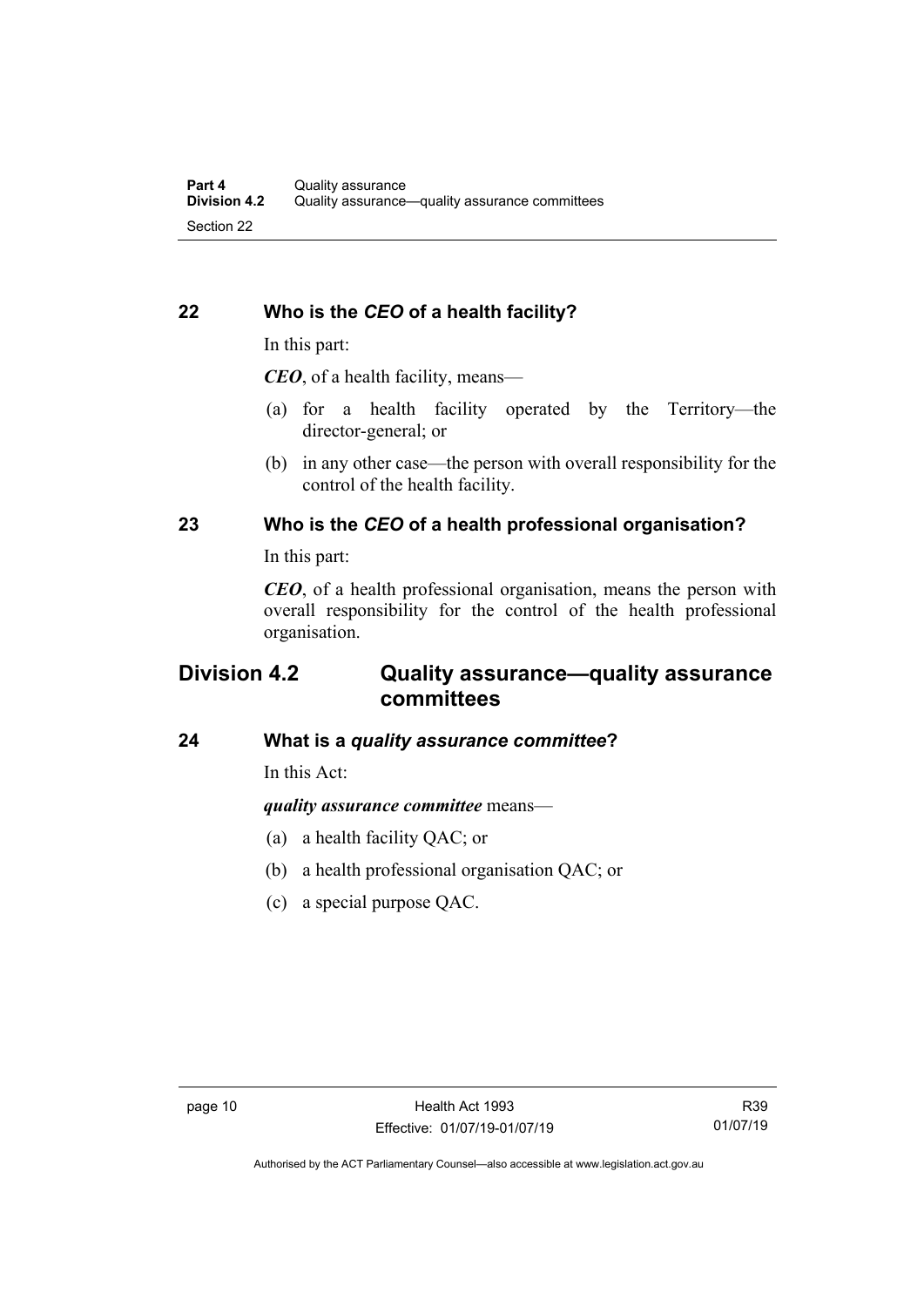#### <span id="page-18-0"></span>**25 Approval of health facility QACs**

- (1) The Minister may approve a stated committee as a quality assurance committee for a stated health facility.
- (2) An approval is a notifiable instrument.

*Note* A notifiable instrument must be notified under the [Legislation Act.](http://www.legislation.act.gov.au/a/2001-14)

#### <span id="page-18-1"></span>**26 Approval of health professional organisation QACs**

- (1) The Minister may approve a stated committee as a quality assurance committee for a stated health professional organisation.
- (2) An approval is a notifiable instrument.

*Note* A notifiable instrument must be notified under the [Legislation Act.](http://www.legislation.act.gov.au/a/2001-14)

#### <span id="page-18-2"></span>**27 Approval of special purpose QACs**

- (1) The Minister may approve a stated committee as a quality assurance committee for a stated purpose.
- (2) An approval is a notifiable instrument.

*Note* A notifiable instrument must be notified under the [Legislation Act.](http://www.legislation.act.gov.au/a/2001-14)

#### <span id="page-18-3"></span>**27A Quality Assurance Committees—term**

The Minister may not approve a committee under section 25, section 26 or section 27 for a term longer than 3 years.

#### <span id="page-18-4"></span>**28 Quality assurance committees—criteria for approval**

The Minister may approve a committee as a quality assurance committee under section 25, section 26 or section 27 only if satisfied that—

(a) the committee's functions would be facilitated by the members, and other people mentioned in section 34, being protected from liability under section 34 (Quality assurance committees protection of members etc from liability); and

page 11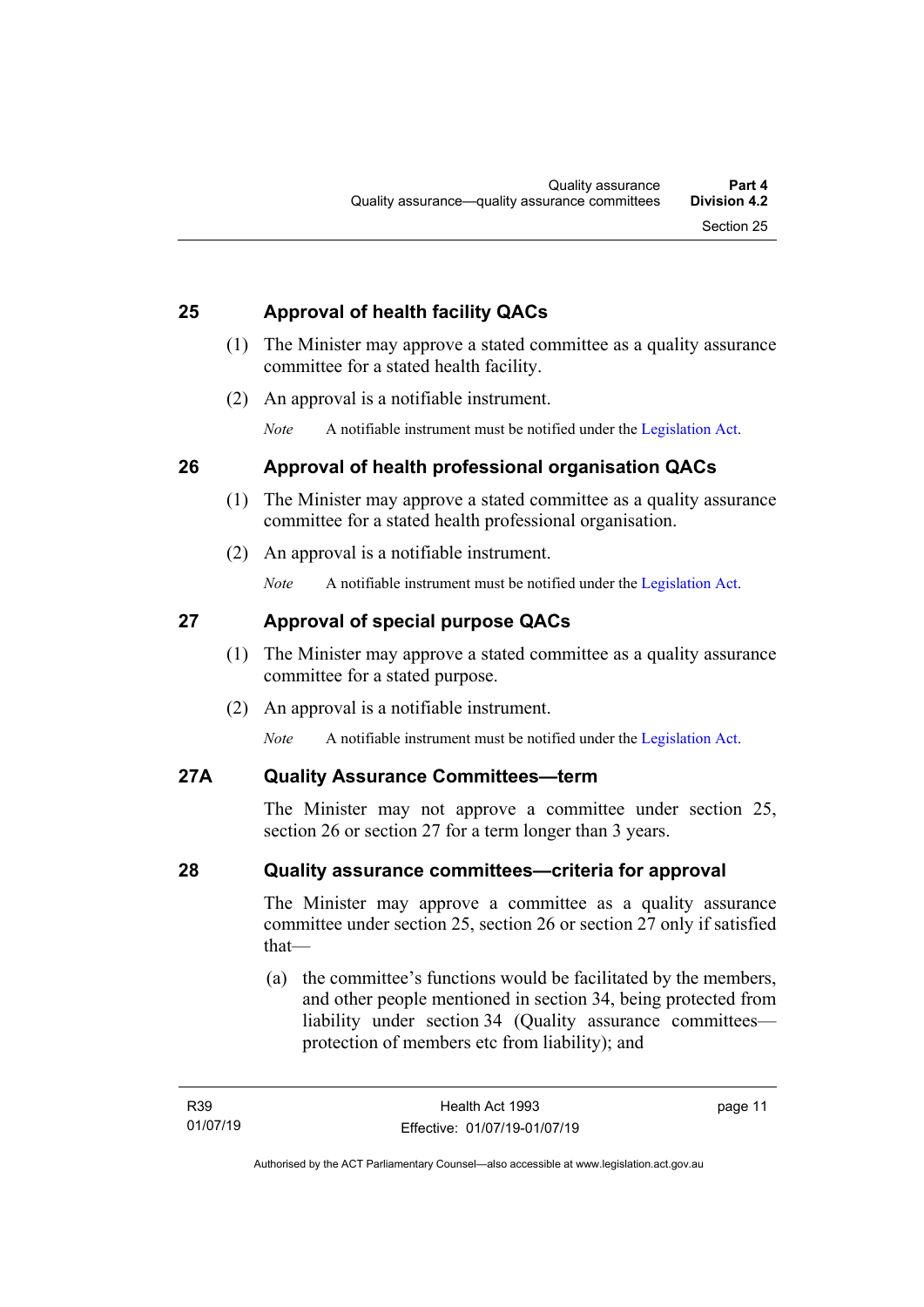(b) it is in the public interest for part 8 (Secrecy) to apply to information held by the committee members.

#### <span id="page-19-0"></span>**29 Quality assurance committees—revocation of approval**

The Minister may revoke the approval of a committee as a quality assurance committee if—

- (a) the Minister is not satisfied about 1 or both of the criteria mentioned in section 28 in relation to the committee; or
- (b) the committee has failed to prepare a health service report as required under section 38; or
- (c) the committee has failed to give a health service report as required under section 39; or
- (d) the committee has failed to prepare, or give, a ministerial report as required under section 41 (Annual quality assurance committee report to Minister); or
- (e) the committee has failed to prepare a report as required by a regulation made under section 42 (Other quality assurance reports); or
- (f) for the last year, none of the members of the committee has held sensitive information in the exercise of a function under this Act.
- *Note 1 Sensitive information* is defined in s 124.
- *Note 2* Power to make a statutory instrument includes power to amend or repeal the instrument. The power to amend or repeal the instrument is exercisable in the same way, and subject to the same conditions, as the power to make the instrument (se[e Legislation Act,](http://www.legislation.act.gov.au/a/2001-14) s 46).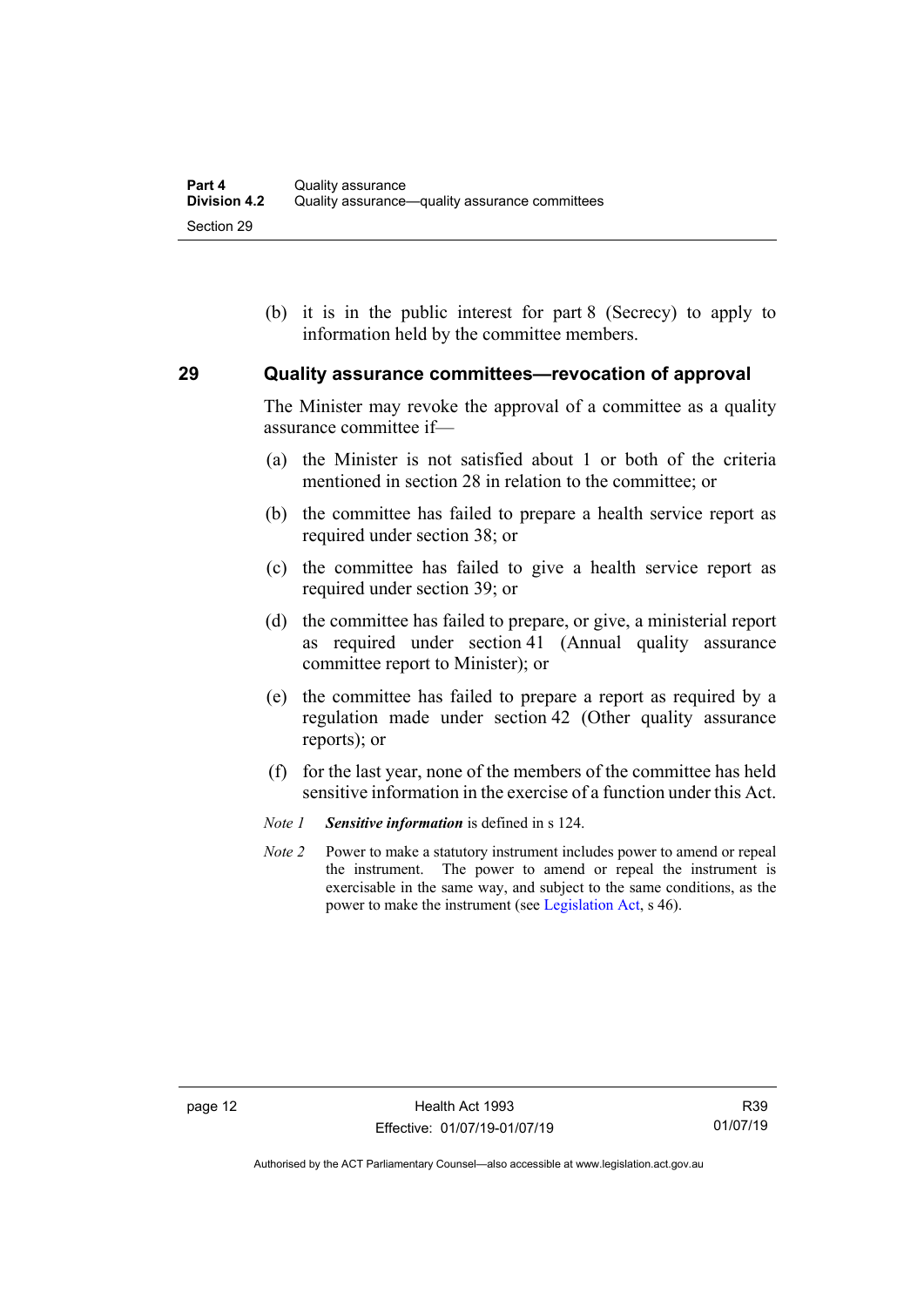#### <span id="page-20-0"></span>**30 Quality assurance committees—functions**

A quality assurance committee has the following functions:

- (a) to facilitate the improvement of health services provided in the ACT;
- (b) any other function given to the committee under this Act.

#### <span id="page-20-1"></span>**31 Quality assurance committees—appointment of members**

- (1) The CEO of a health facility must appoint the members of a health facility QAC for the health facility.
- (2) The CEO of a health professional organisation must appoint the members of a health professional organisation QAC for the health professional organisation.
- (3) The director-general must appoint the members of a special purpose QAC.
	- *Note 1* For the making of appointments (including acting appointments), see the [Legislation Act,](http://www.legislation.act.gov.au/a/2001-14) pt 19.3.
	- *Note 2* In particular, an appointment may be made by naming a person or nominating the occupant of a position (see [Legislation Act,](http://www.legislation.act.gov.au/a/2001-14) s 207).
	- *Note 3* A person may be reappointed to a position if the person is eligible to be appointed to the position (see [Legislation Act,](http://www.legislation.act.gov.au/a/2001-14) s 208 and dict, pt 1, def *appoint*).

#### <span id="page-20-2"></span>**32 Quality assurance committees—disclosure of interests**

- (1) Section 190 (Disclosure of interests by committee members) applies to quality assurance committees.
- (2) If a person acting under the direction of a quality assurance committee has a material interest in an issue being considered, or about to be considered, by the committee, the person must disclose the nature of the interest at a committee meeting as soon as practicable after the relevant facts come to the person's knowledge.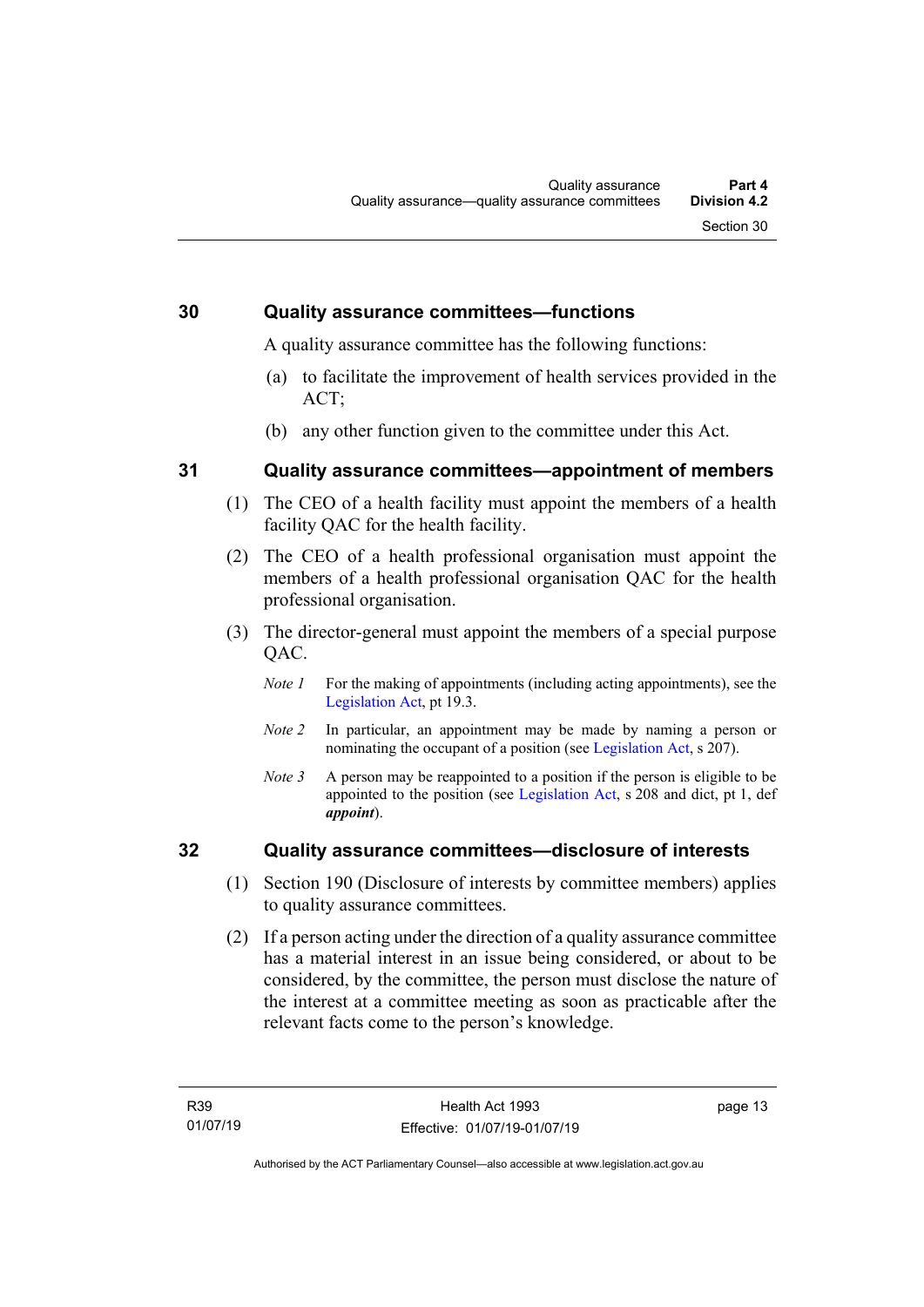(3) In this section:

*material interest*—see section 190 (4).

#### <span id="page-21-0"></span>**33 Quality assurance committees—procedure**

In exercising its functions, a quality assurance committee—

- (a) must comply with the rules of natural justice; and
- (b) is not bound by the rules of evidence but may inform itself of anything in the way it considers appropriate; and
- (c) may do whatever it considers necessary or convenient for the fair and prompt conduct of its functions.

#### <span id="page-21-1"></span>**34 Quality assurance committees—protection of members etc from liability**

(1) In this section:

*relevant person*, for a quality assurance committee—

- (a) means a person who is, or has been, a member of the committee; and
- (b) includes anyone engaging in conduct under the direction of a person who is a member of the committee.
- (2) A relevant person for a quality assurance committee is not personally liable for anything done or omitted to be done honestly and without recklessness—
	- (a) in the exercise of a function under this Act; or
	- (b) in the reasonable belief that the act or omission was in the exercise of a function under this Act.
	- *Note* A reference to an Act includes a reference to the statutory instruments made or in force under the Act, including any regulation (see [Legislation](http://www.legislation.act.gov.au/a/2001-14)  [Act,](http://www.legislation.act.gov.au/a/2001-14) s 104).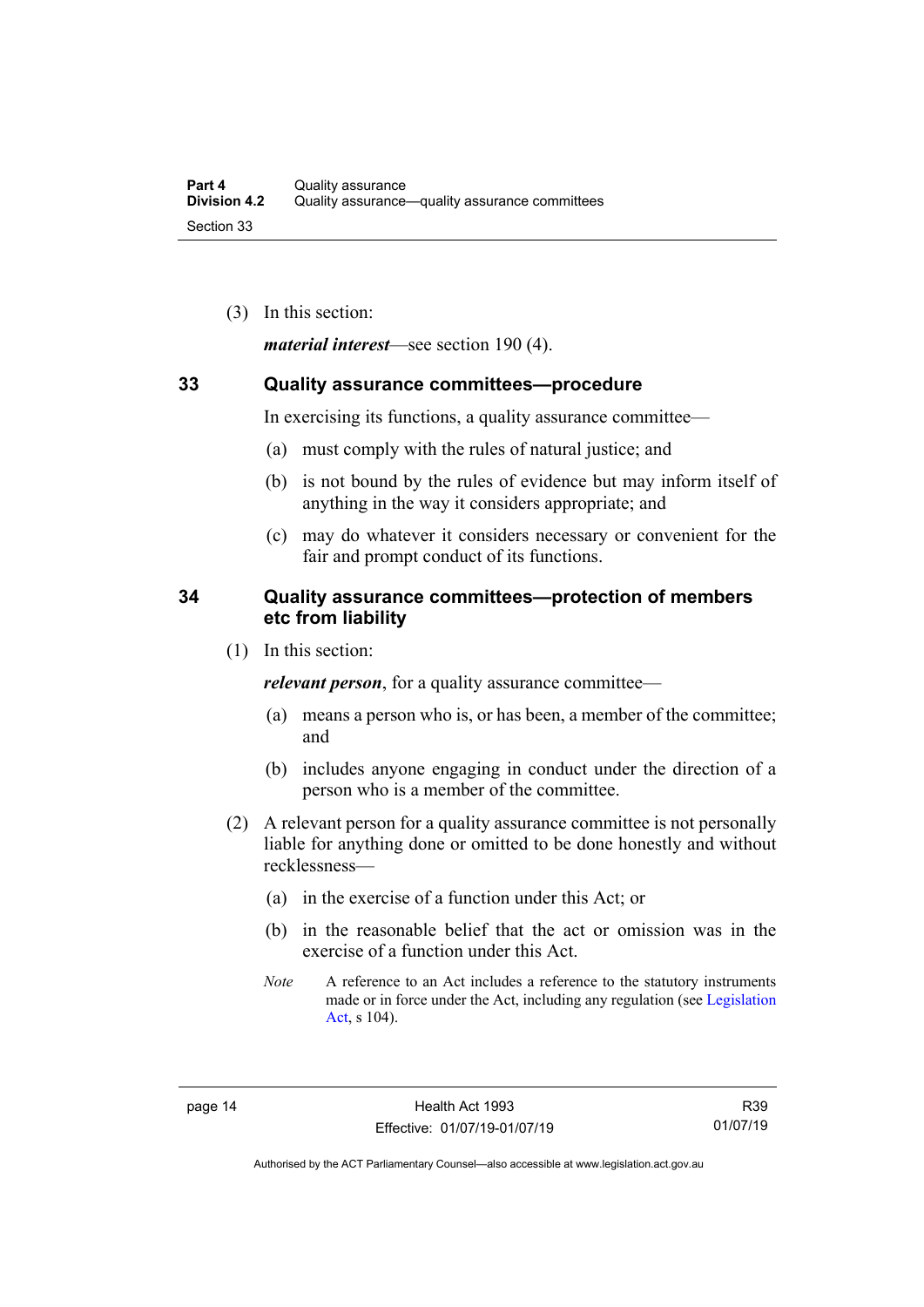- (3) Any civil liability that would, apart from this section, attach to a relevant person for a quality assurance committee attaches instead to—
	- (a) if the committee is a health facility QAC for a health facility the health facility; or
	- (b) if the committee is a health professional organisation QAC for a health professional organisation—the health professional organisation; or
	- (c) if the committee is a special purpose QAC—the Territory.

#### <span id="page-22-0"></span>**35 Quality assurance committees—obtaining information**

- (1) A quality assurance committee carrying out a function under this Act may ask anyone to give the committee information, including protected information, that is relevant to the committee carrying out the function.
	- *Note* The identity of a person who gives information to a committee under this section is protected (see pt 8).
- (2) When asking anyone for information, the committee must tell the person that giving false or misleading information is an offence against the [Criminal Code,](http://www.legislation.act.gov.au/a/2002-51) section 338 (Giving false or misleading information).
- (3) If someone gives information honestly and without recklessness to a quality assurance committee under subsection (1)—
	- (a) the giving of the information is not—
		- (i) a breach of confidence; or
		- (ii) a breach of professional etiquette or ethics; or
		- (iii) a breach of a rule of professional conduct; and
	- (b) the person does not incur civil or criminal liability only because of the giving of the information.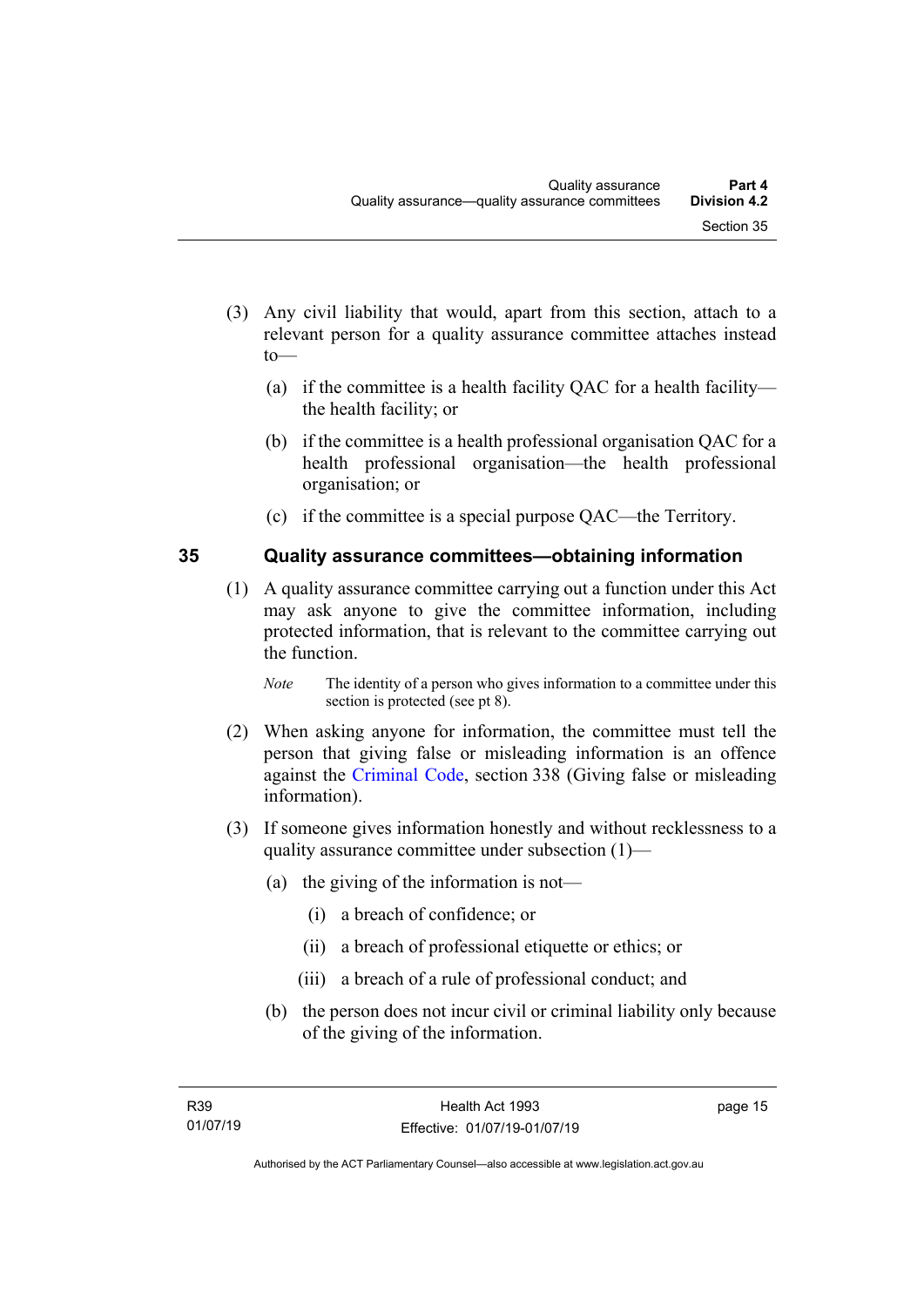### <span id="page-23-0"></span>**Division 4.3 Assessment and evaluation of health services**

<span id="page-23-1"></span>**36 Assessment and evaluation of health services**

- (1) A health facility QAC for a health facility may assess and evaluate health services provided by health service providers for the health facility by carrying out a quality assurance activity with the health service providers.
- (2) A health professional organisation QAC for a health professional organisation may assess and evaluate health services provided by health service providers who are members of a health professional organisation by carrying out a quality assurance activity with the health service providers.
- (3) A special purpose QAC may, for a purpose for which it was approved, assess and evaluate health services provided by health service providers for any health facility by carrying out a quality assurance activity with the health service providers.
- (4) In this section:

*quality assurance activity* means an activity approved as a quality assurance activity under section 37.

page 16 **Health Act 1993** Effective: 01/07/19-01/07/19

Authorised by the ACT Parliamentary Counsel—also accessible at www.legislation.act.gov.au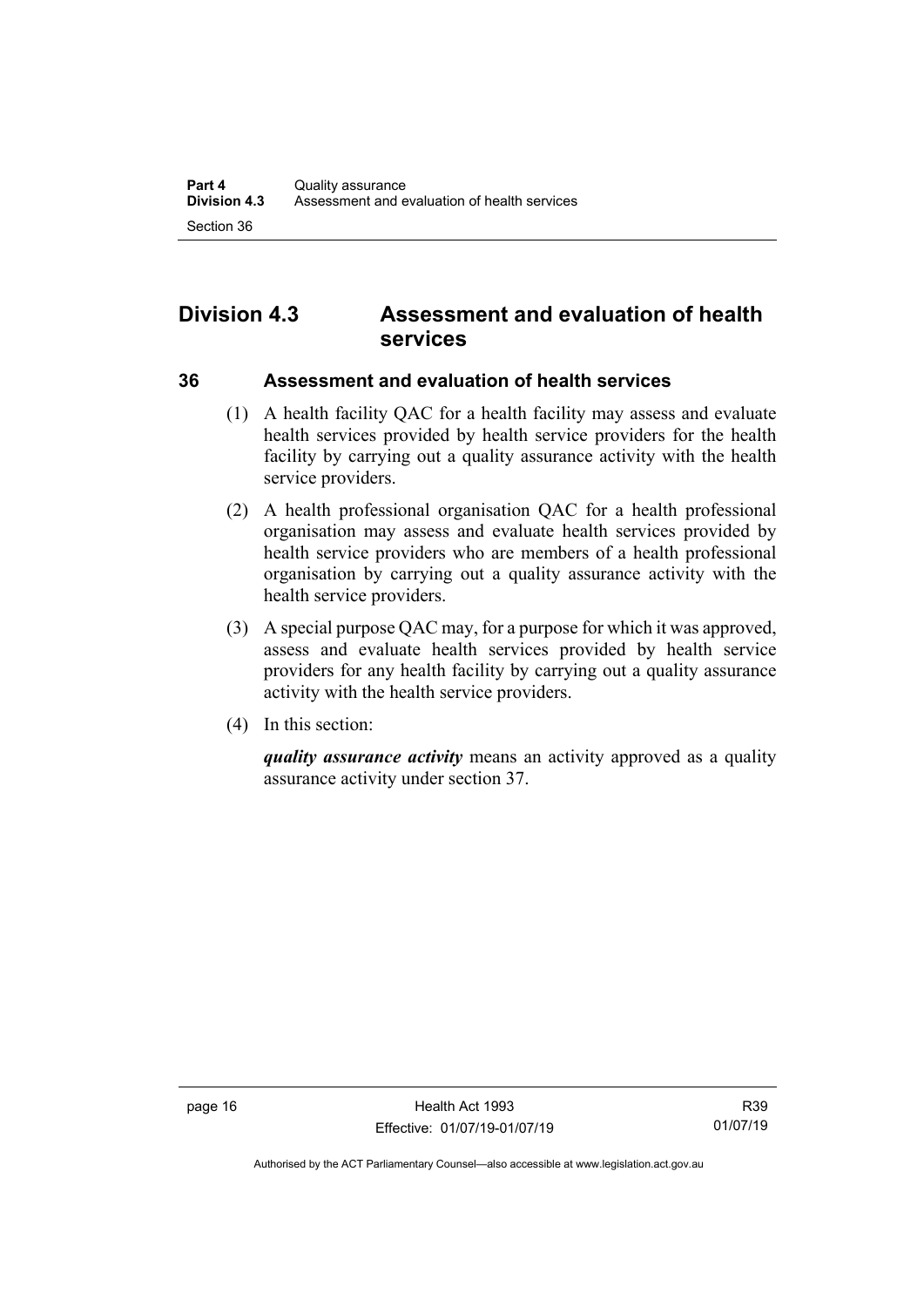#### <span id="page-24-0"></span>**37 Approval of quality assurance activities**

- (1) The Minister may approve an activity as a quality assurance activity if satisfied that the activity is designed to evaluate, monitor or improve the quality of a health service.
- (2) An approval is a notifiable instrument.

*Note* A notifiable instrument must be notified under the [Legislation Act.](http://www.legislation.act.gov.au/a/2001-14)

#### **Examples of activities designed to evaluate, monitor or improve the quality of a health service**

- 1 clinical audits
- 2 records audits
- 3 peer review
- 4 quality review
- 5 investigation into disease and death.

#### <span id="page-24-1"></span>**38 Preparing health service reports**

- (1) This section applies to a quality assurance committee if it completes an assessment and evaluation under section 36.
- (2) The quality assurance committee must prepare a report (a *health service report*) about the assessment and evaluation.
	- *Note* The report must be prepared as soon as possible (see [Legislation Act,](http://www.legislation.act.gov.au/a/2001-14) s 151B).
- (3) The health service report must include the following:
	- (a) details of the health services assessed and evaluated;
	- (b) the results of the assessment and evaluation;
	- (c) the committee's conclusions;
	- (d) the committee's recommendations (if any).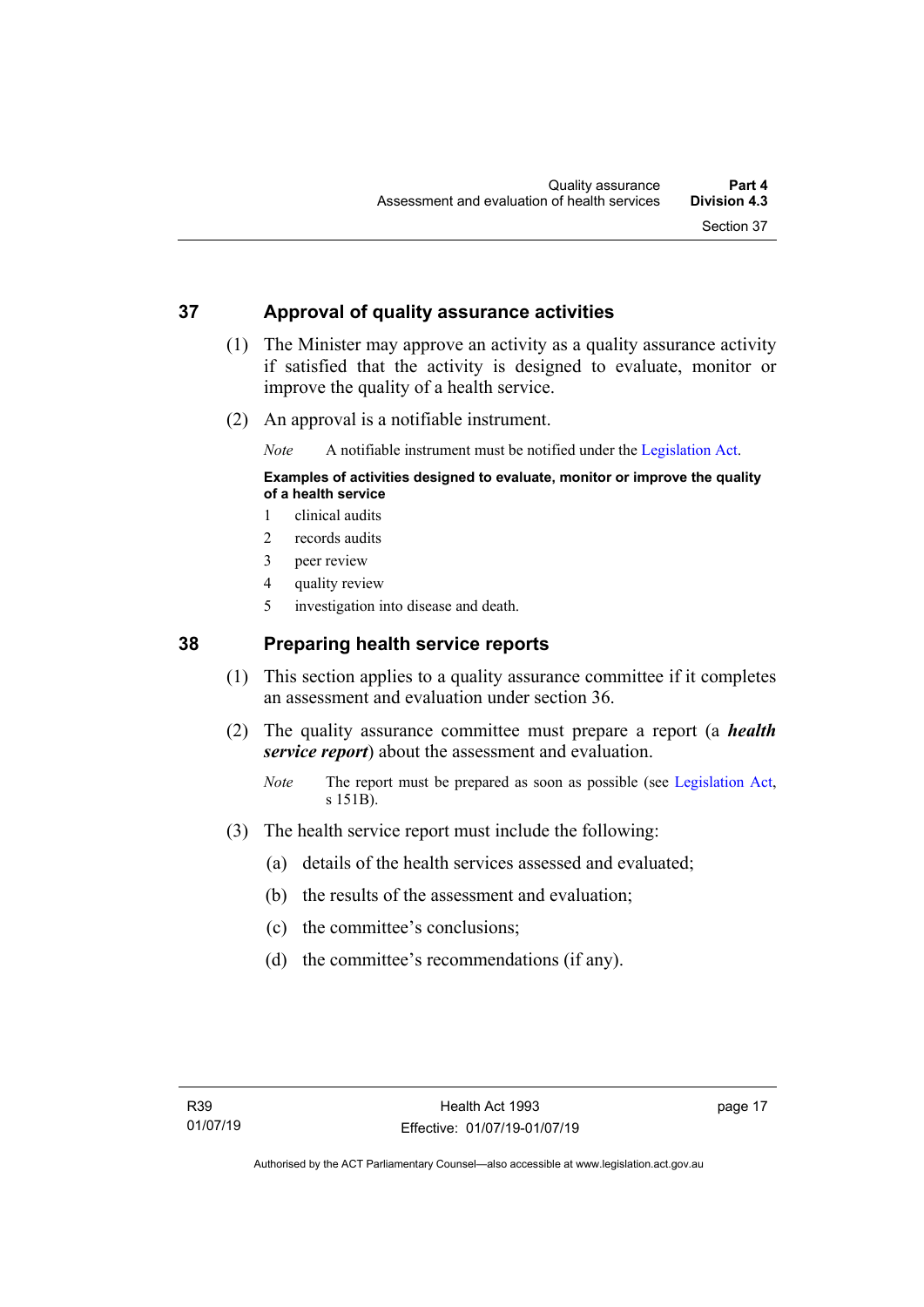#### <span id="page-25-0"></span>**38A Extraordinary reports**

- (1) This section applies if—
	- (a) a quality assurance committee is assessing and evaluating health services under section 36; and
	- (b) the quality assurance committee becomes aware of something that is sufficiently serious to require urgent action to prevent or limit any adverse effect it might have on the health service.
- (2) The quality assurance committee must report the thing to the director-general as soon as possible, even if the committee has not completed the assessment and evaluation.
- (3) Subsection (2) applies even if the thing is not related to the quality assurance activity the committee is carrying out.
- (4) A report under subsection (2) must be in writing and may include sensitive information.

*Note Sensitive information*—see s 124.

#### <span id="page-25-1"></span>**38B Interim reports**

- (1) The director-general may ask a quality assurance committee to prepare a report on its activities before it completes an assessment and evaluation under section 36.
- (2) A report prepared in response to a request under subsection (1) must include the following:
	- (a) details of the health services that are being assessed and evaluated;
	- (b) details of how the assessment and evaluation is progressing;
	- (c) details of any conclusions the committee may have reached;
	- (d) the committee's recommendations (if any).

R39 01/07/19

Authorised by the ACT Parliamentary Counsel—also accessible at www.legislation.act.gov.au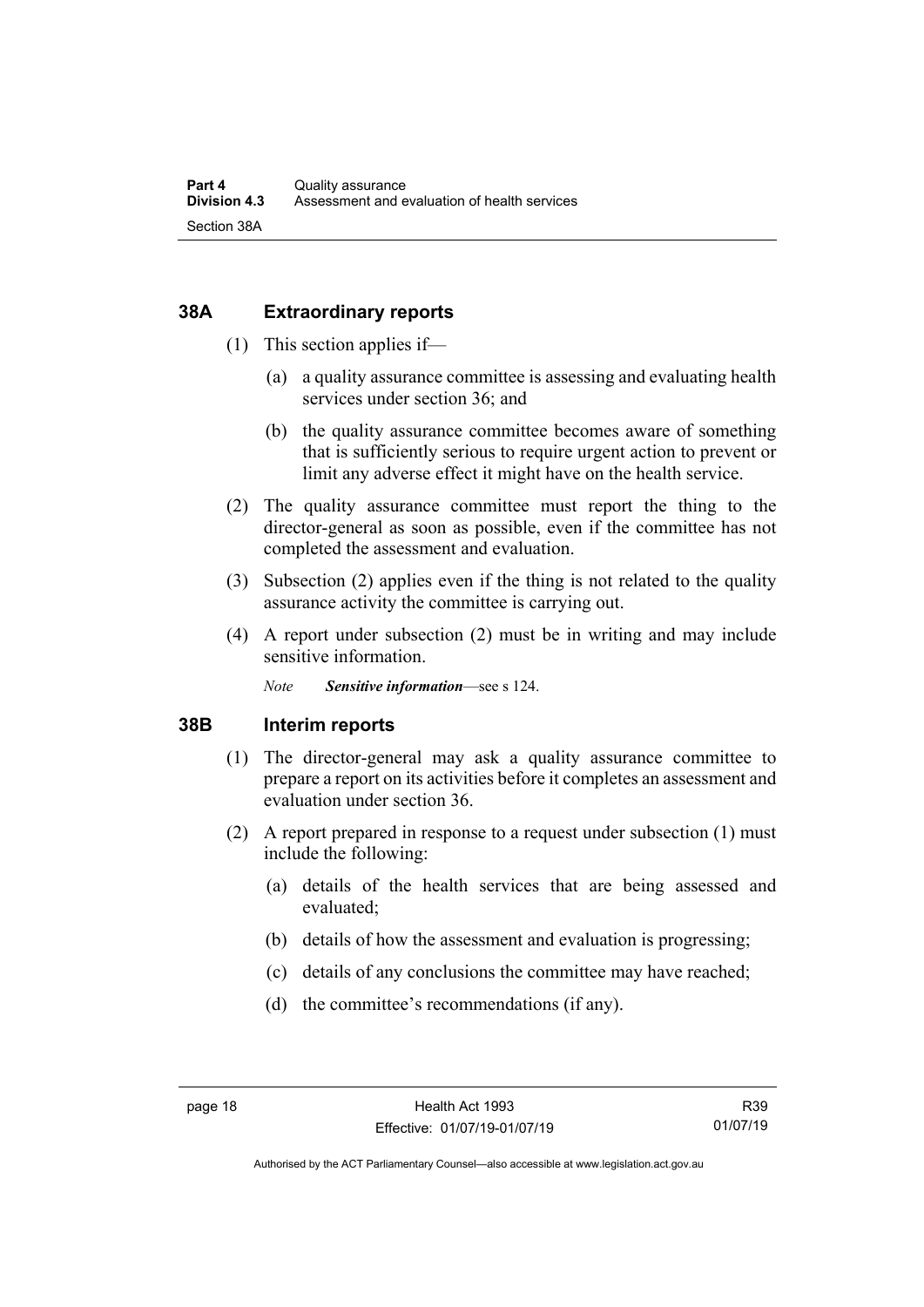(3) A report under subsection (1) must be in writing and may include sensitive information.

*Note Sensitive information*—see s 124.

#### <span id="page-26-0"></span>**39 Giving health service reports to CEO or director-general**

- (1) This section applies to a quality assurance committee if it prepares a health service report.
- (2) The quality assurance committee must give a copy of the report to—
	- (a) if the committee is a health facility QAC for a health facility the CEO of the health facility; or
	- (b) if the committee is a health professional organisation QAC for a health professional organisation—the CEO of the health professional organisation; or
	- (c) if the committee is a special purpose QAC—the director-general.
	- *Note* The report must be given as soon as possible (see [Legislation Act,](http://www.legislation.act.gov.au/a/2001-14) s 151B).

#### <span id="page-26-1"></span>**40 Monitoring implementation of recommendations**

If a quality assurance committee makes a recommendation in a health service report, the committee may monitor the implementation of the recommendation.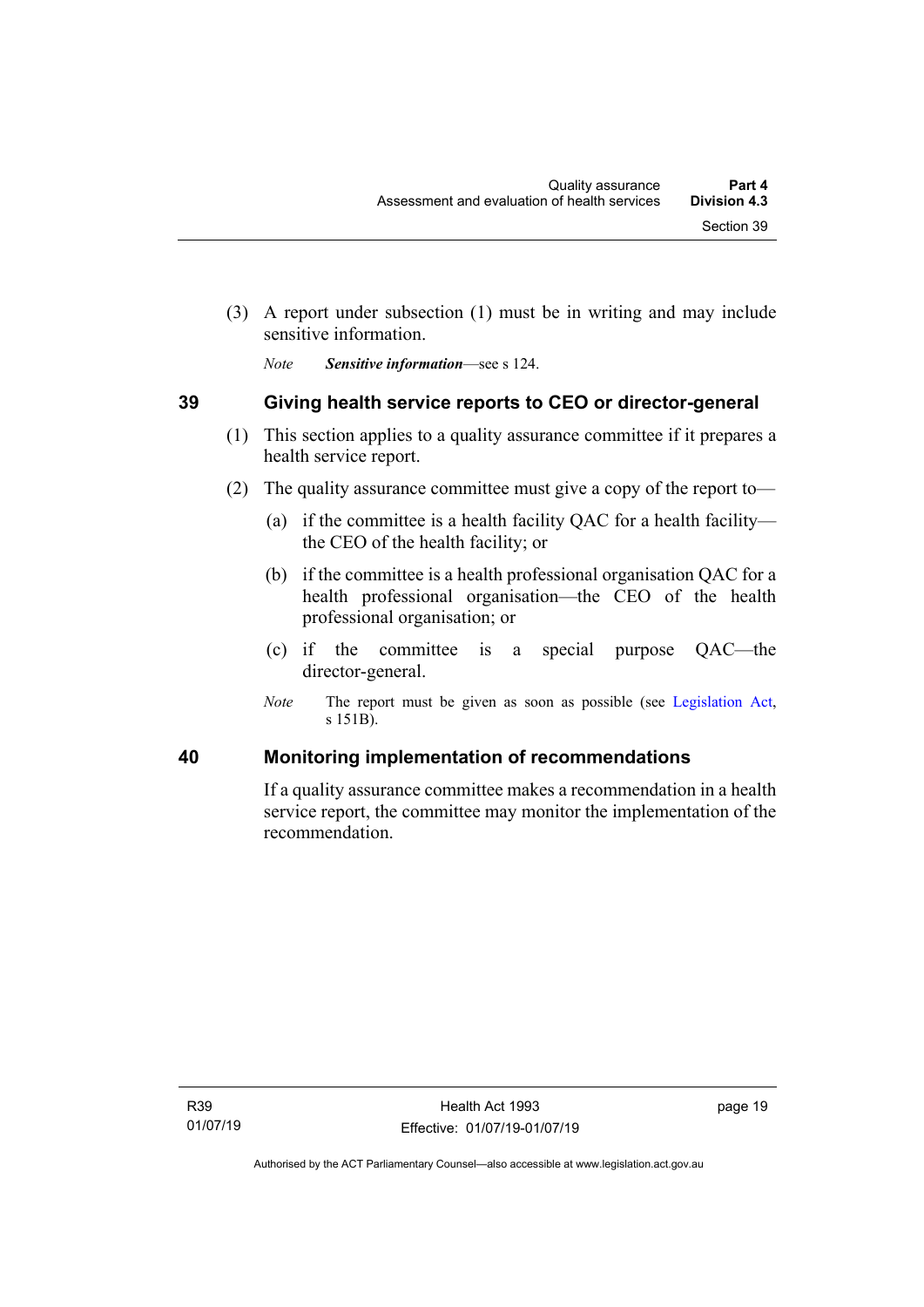### <span id="page-27-0"></span>**Division 4.4 Quality assurance committees reporting**

#### <span id="page-27-1"></span>**41 Annual quality assurance committee report to Minister**

- (1) A quality assurance committee must, for each financial year, prepare a report (a *ministerial report*) about the committee's operation during the year.
- (2) The ministerial report must include information for the financial year about—
	- (a) the committee's functions under division 4.3 (Assessment and evaluation of health services); and
	- (b) how the committee's functions were facilitated by the members, and other people mentioned in section 34, being protected from liability under section 34 (Quality assurance committees protection of members etc from liability); and
	- (c) why it was in the public interest for part 8 (Secrecy) to apply to information held by the committee members.
- (3) The ministerial report must comply with any requirements prescribed by regulation for this section.
- (4) The ministerial report must not include sensitive information.

*Note Sensitive information* is defined in s 124.

(5) The ministerial report must be given to the Minister not later than 3 months after the end of the financial year.

R39 01/07/19

Authorised by the ACT Parliamentary Counsel—also accessible at www.legislation.act.gov.au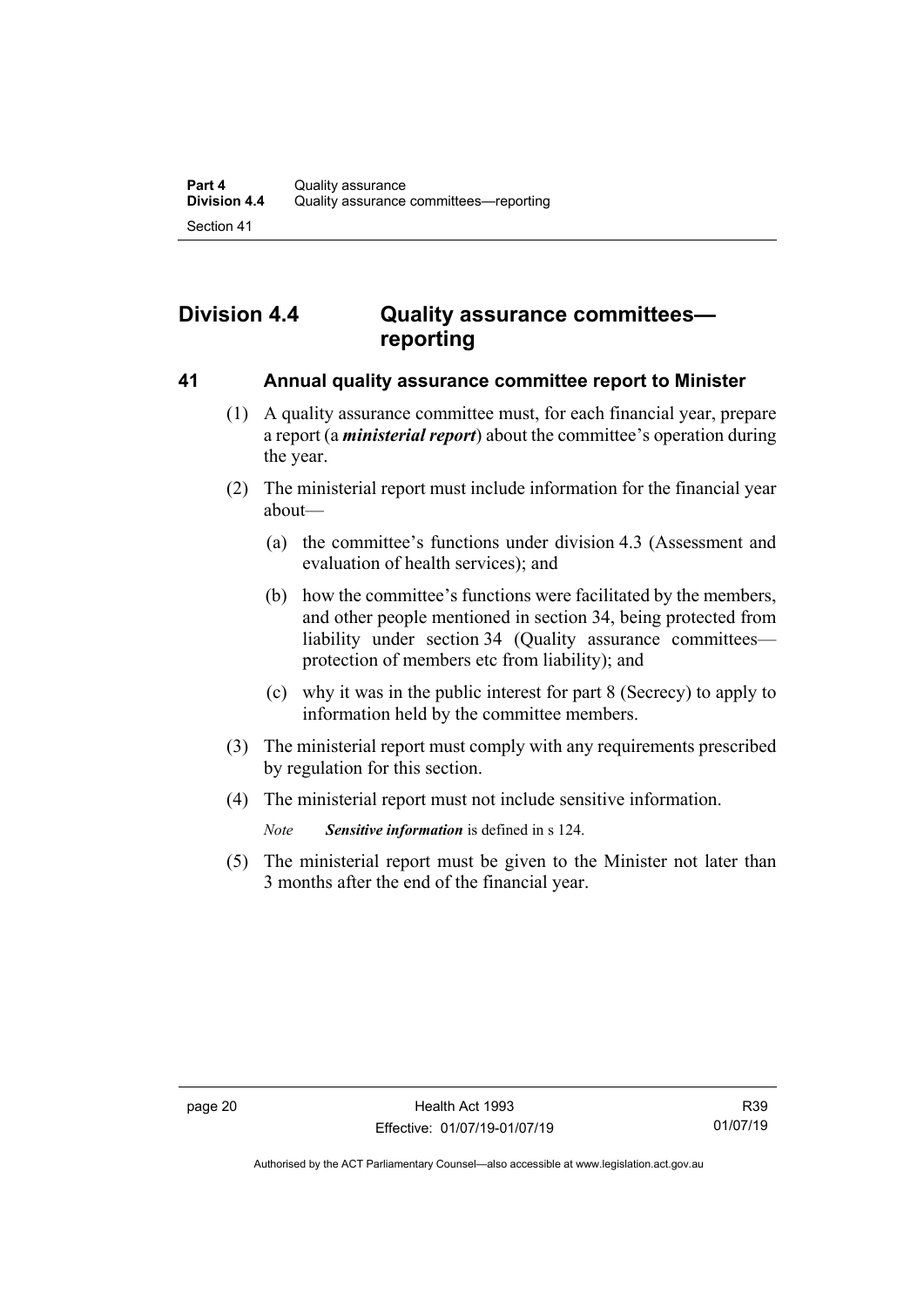#### <span id="page-28-0"></span>**42 Other quality assurance committee reports**

- (1) A quality assurance committee must prepare a report prescribed by regulation for this section.
- (2) The report must include the following information about the operation of the committee—
	- (a) how the committee's functions were facilitated by the members, and other people mentioned in section 34, being protected from liability under section 34 (Quality assurance committees protection of members etc from liability); and
	- (b) why it was in the public interest for part 8 (Secrecy) to apply to information held by the committee members.
- (3) The report must not include sensitive information.

*Note Sensitive information* is defined in s 124.

### <span id="page-28-1"></span>**Division 4.5 Quality assurance committees information sharing**

#### <span id="page-28-2"></span>**43 Quality assurance committees—giving information to the Coroner's Court**

A quality assurance committee may give protected information to the Coroner's Court if the committee is satisfied that giving the information would be likely to facilitate the improvement of health services provided in the ACT.

*Note* Protected information includes sensitive information (see s 123).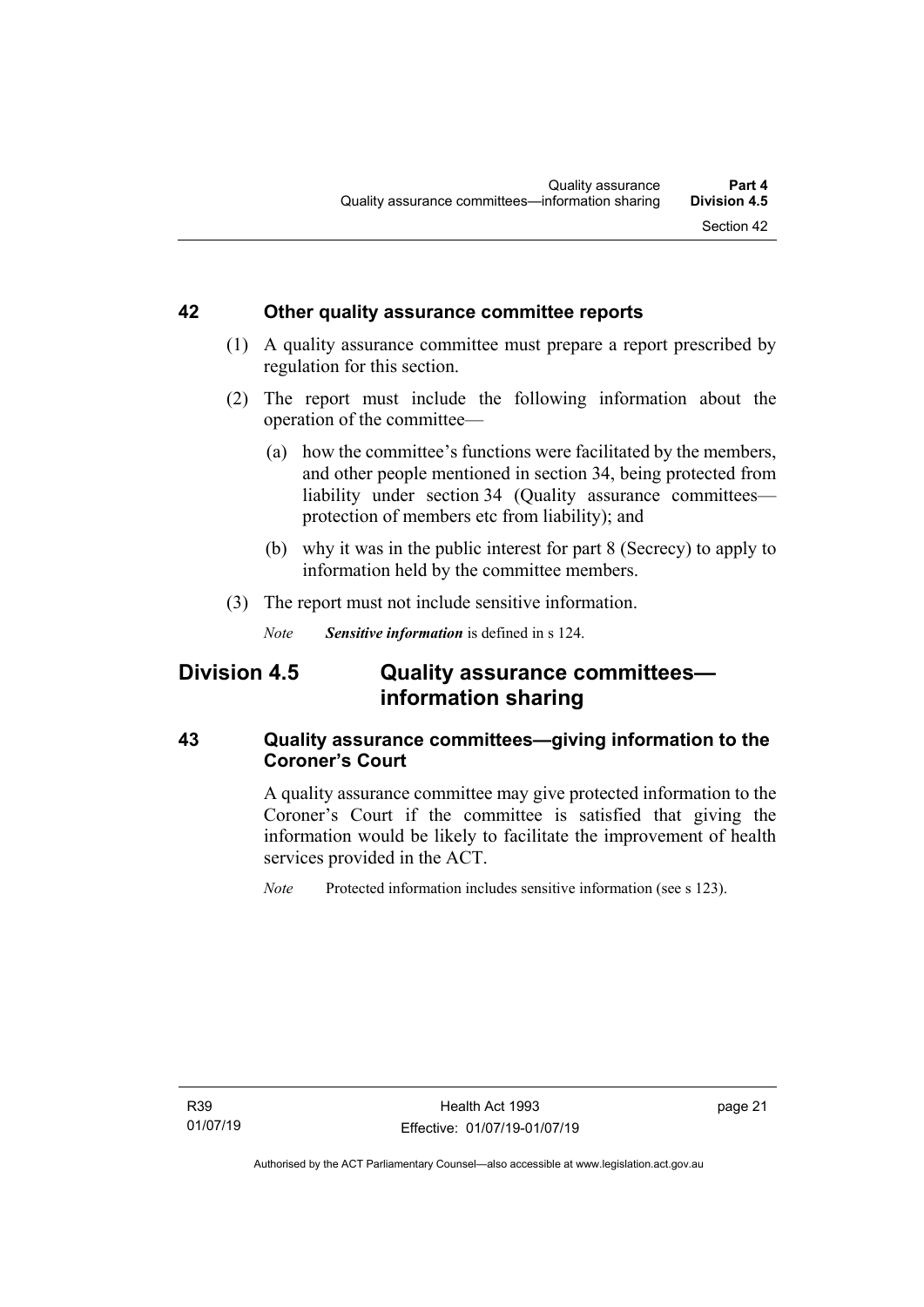#### <span id="page-29-0"></span>**44 Quality assurance committees—giving information to other quality assurance committees**

A quality assurance committee may give protected information to another quality assurance committee if the committee is satisfied that giving the information would be likely to facilitate the improvement of health services provided in the ACT.

*Note* Protected information includes sensitive information (see s 123).

#### <span id="page-29-1"></span>**45 Quality assurance committees—giving information to health board and health services commissioner**

- (1) A quality assurance committee may give protected information to a health board if the committee is satisfied that giving the information would be likely to facilitate the improvement of health services provided in the ACT.
- (2) If a quality assurance committee gives protected information to a health board under subsection (1), the committee must also give the information to the health services commissioner.

*Note* Protected information includes sensitive information (see s 123).

#### <span id="page-29-2"></span>**46 Quality assurance committees—giving information to Minister**

A quality assurance committee may give protected information to the Minister if the committee is satisfied that giving the information would be likely to facilitate the improvement of health services provided in the ACT.

*Note* Protected information includes sensitive information (see s 123).

#### <span id="page-29-3"></span>**47 Quality assurance committees—admissibility of evidence**

- (1) The following are not admissible as evidence in a proceeding before a court:
	- (a) an oral statement made in a proceeding before a quality assurance committee;

R39 01/07/19

Authorised by the ACT Parliamentary Counsel—also accessible at www.legislation.act.gov.au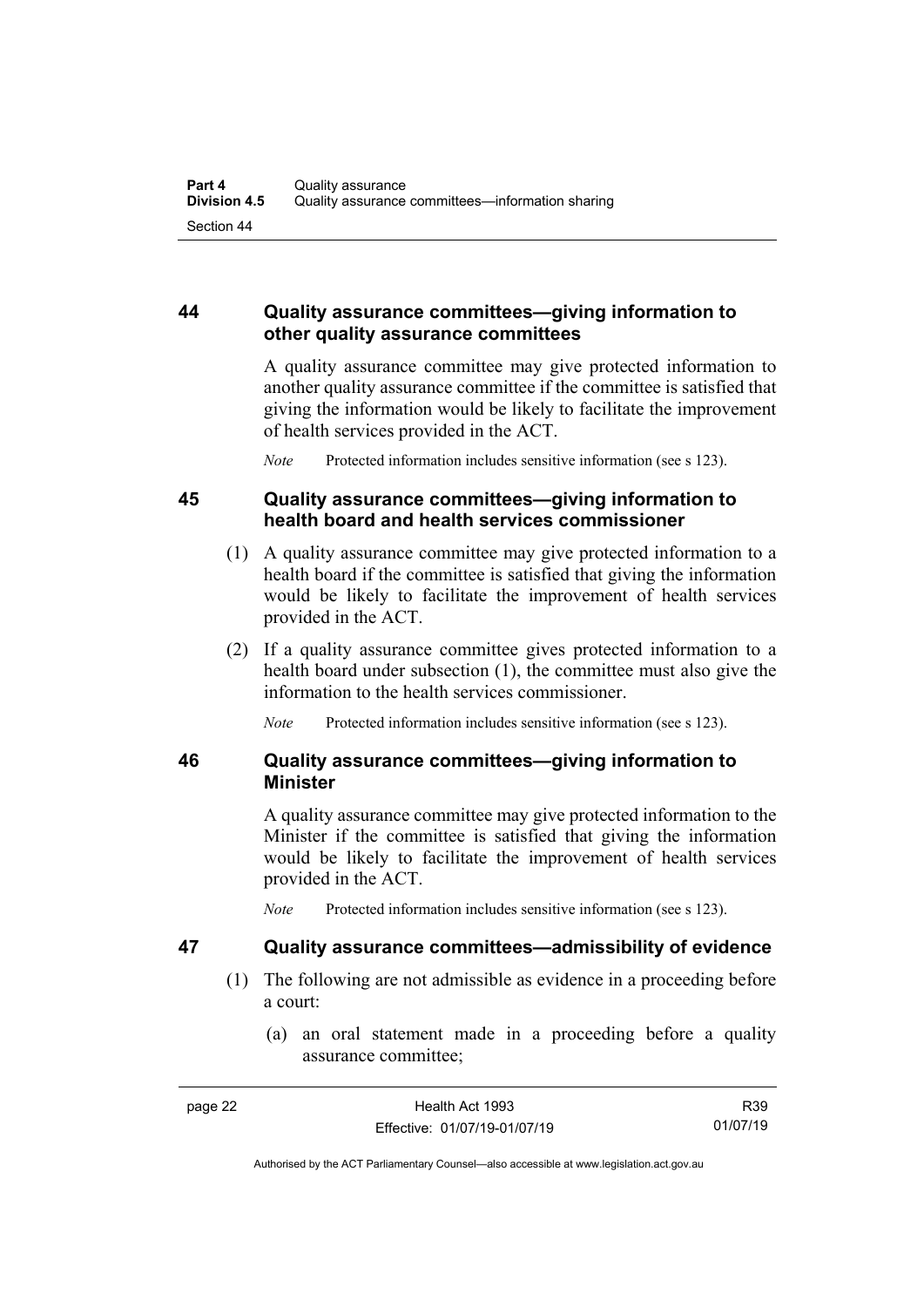- (b) a document given to a quality assurance committee, but only to the extent that it was prepared only for the committee;
- (c) a document prepared by a quality assurance committee.
- (2) In this section:

*court* includes a tribunal, authority or person with power to require the production of documents or the answering of questions.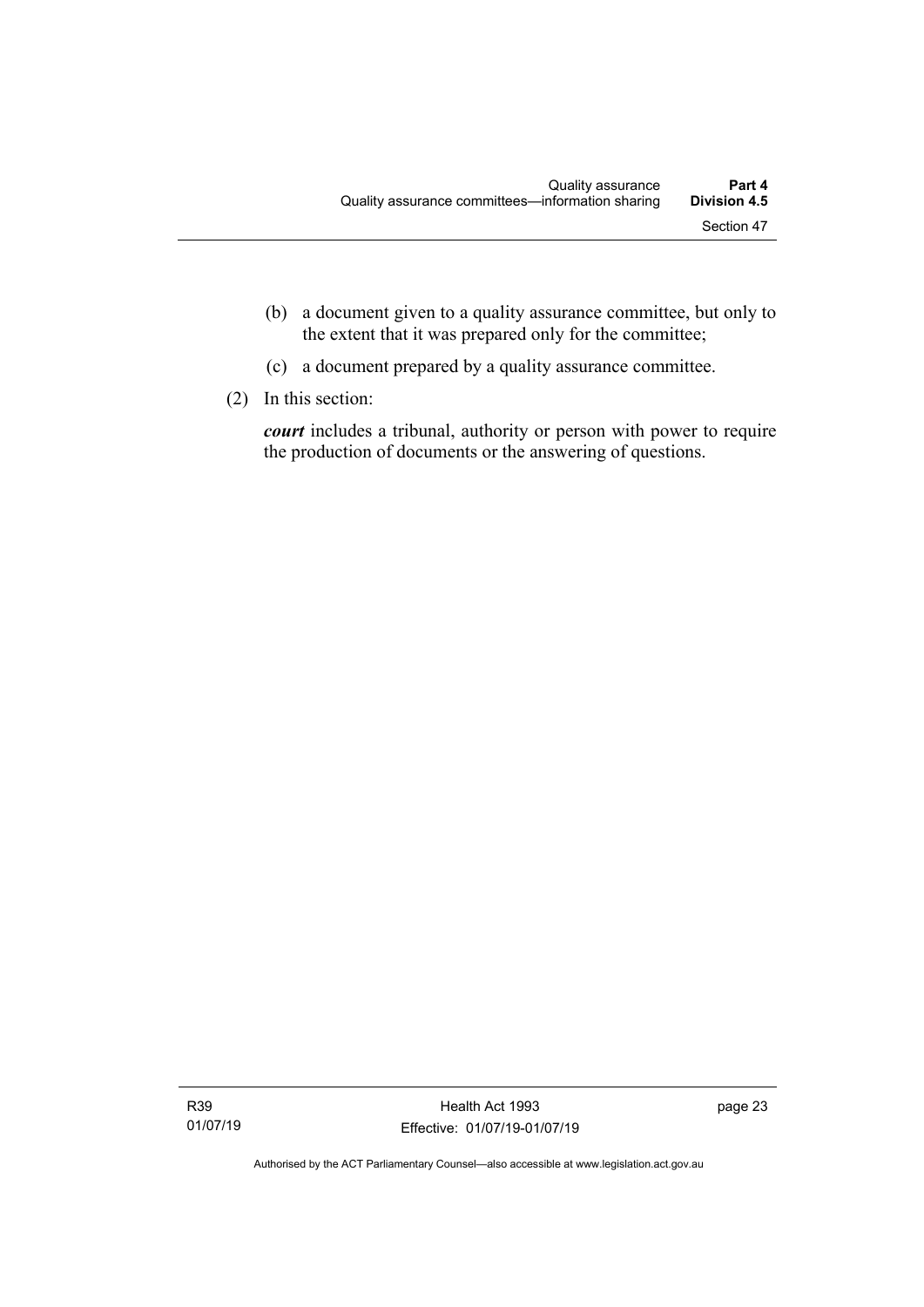Section 50

### <span id="page-31-0"></span>**Part 5 Reviewing scope of clinical practice**

#### <span id="page-31-1"></span>**50 Definitions—pt 5**

In this part:

*CEO*, of a health facility—see section 53.

*chief executive officer, Calvary* means the person engaged to exercise the functions of the position of chief executive officer (however described) of Calvary Health Care ACT Limited (Public Division) under the rules of Calvary Health Care ACT Limited.

*dentist*, for a health facility—see section 52.

*doctor*, for a health facility—see section 52.

*eligible midwife*, for a health facility—see section 52.

*hospital* includes a day hospital.

*review*, in relation to scope of clinical practice—see section 55.

*scope of clinical practice*, of a doctor, dentist or eligible midwife for a health facility—see section 54.

*scope of clinical practice executive decision notice*—see section 70.

*scope of clinical practice report*—see section 67.

*Note Scope of clinical practice committee* is defined for the Act in s 51.

<span id="page-31-2"></span>**51 What is a** *scope of clinical practice committee***?**

In this Act:

*scope of clinical practice committee* means a committee approved under section 56 as a scope of clinical practice committee.

R39 01/07/19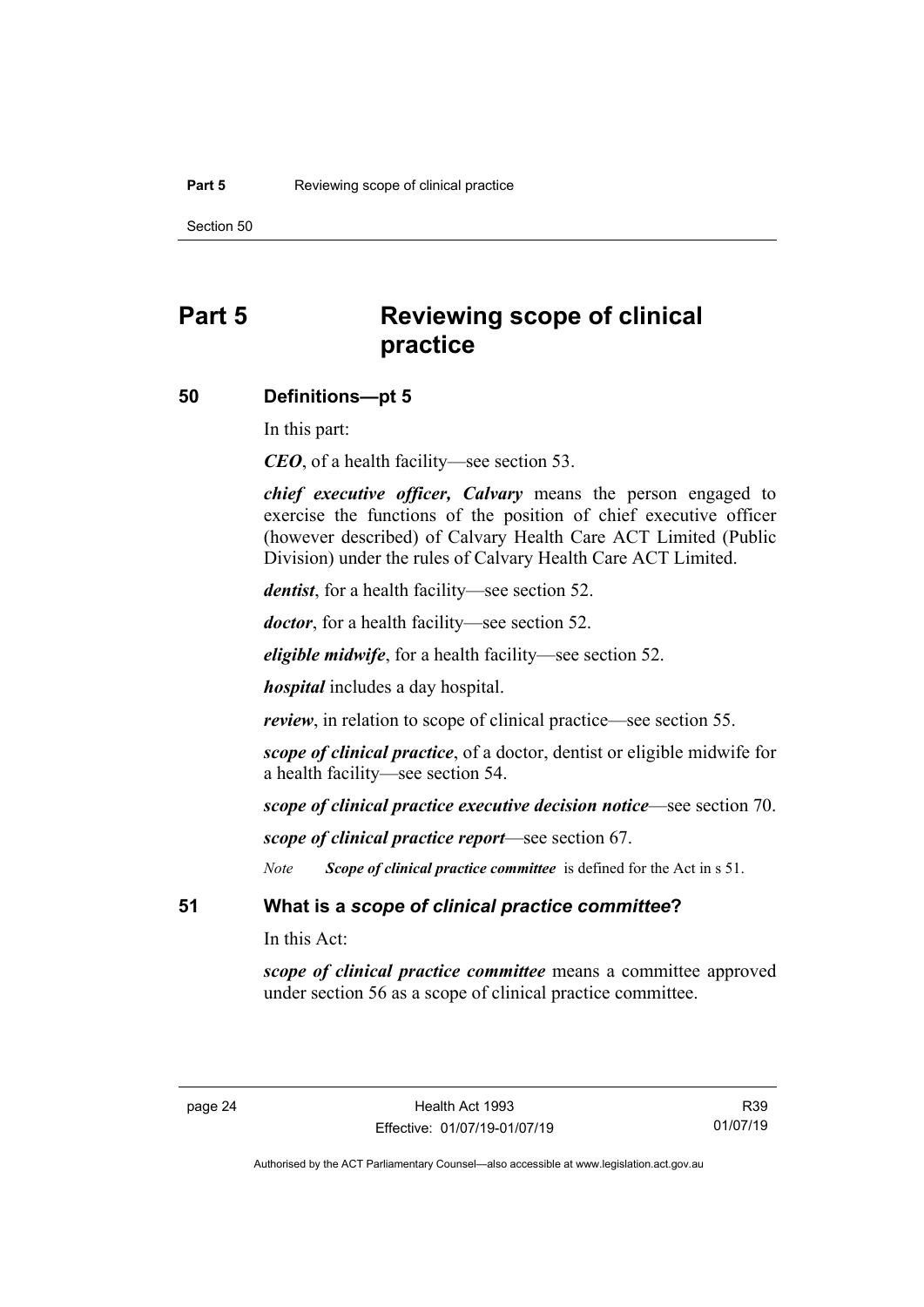#### <span id="page-32-0"></span>**52 Who is a** *doctor***,** *dentist* **or** *eligible midwife* **for a health facility?**

In this Act:

*dentist*, for a health facility, means a dentist who—

- (a) provides health services at the health facility; or
- (b) uses the equipment or other facilities of the health facility to provide health services elsewhere.

*doctor*, for a health facility, means a doctor who—

- (a) provides health services at the health facility; or
- (b) uses the equipment or other facilities of the health facility to provide health services elsewhere.

*eligible midwife*, for a health facility, means a midwife who—

- (a) is an eligible midwife within the meaning of the *[Health](http://www.comlaw.gov.au/Series/C2004A00101)  [Insurance Act 1973](http://www.comlaw.gov.au/Series/C2004A00101)* (Cwlth), section 21 (Meaning of *eligible midwife*); and
- (b) either—
	- (i) provides health services at the health facility; or
	- (ii) uses the equipment or other facilities of the health facility to provide health services elsewhere.

#### <span id="page-32-1"></span>**53 Who is the** *CEO* **of a health facility?**

In this part:

*CEO*, of a health facility, means—

- (a) for a health facility operated by the Territory—the director-general; or
- (b) in any other case—the person with overall responsibility for the control of the health facility.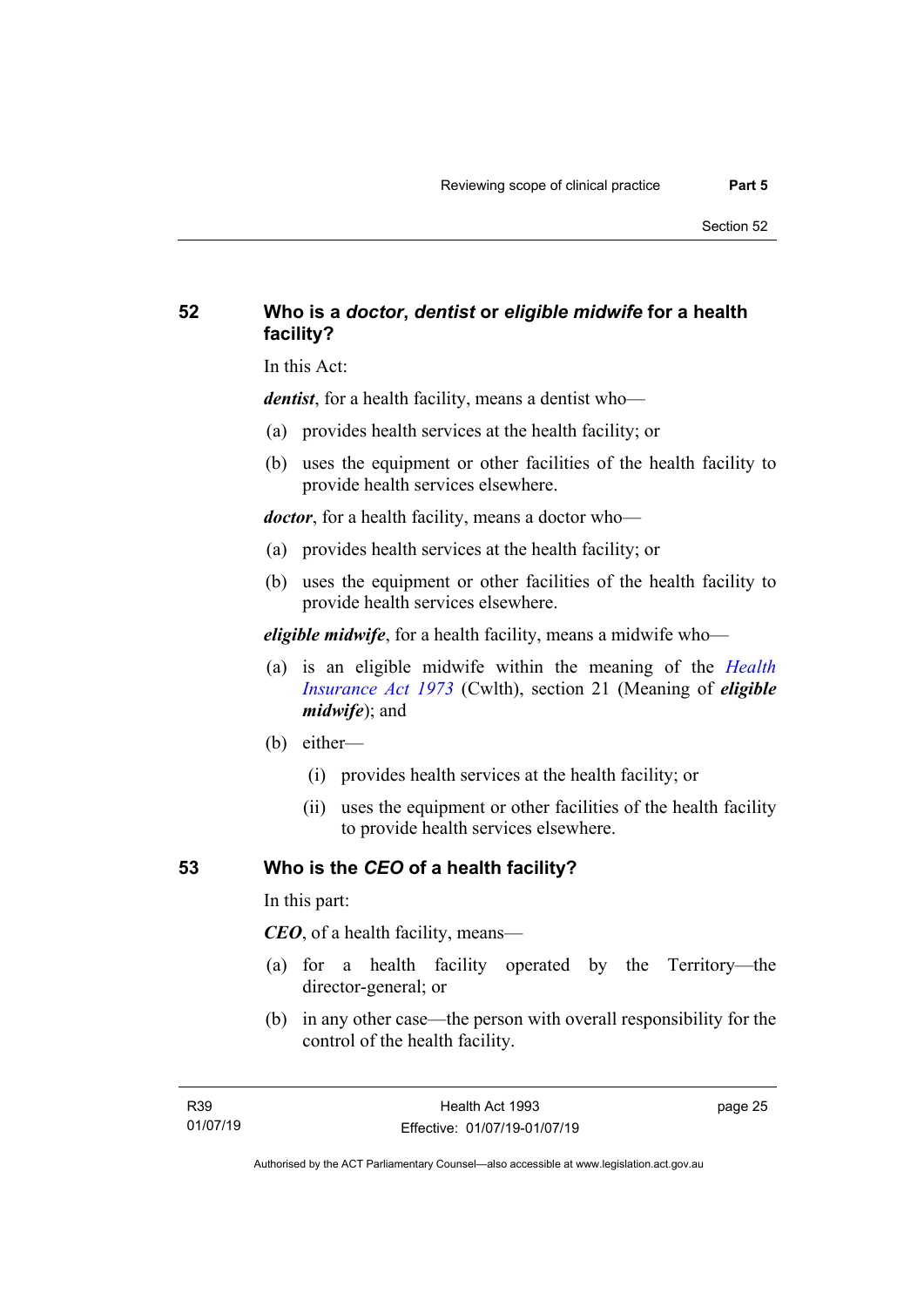Section 54

#### <span id="page-33-0"></span>**54 What is** *scope of clinical practice***?**

In this part:

*scope of clinical practice*, of a doctor, dentist or eligible midwife for a health facility, means the rights of the doctor, dentist or eligible midwife established by agreement between the doctor, dentist or eligible midwife and the health facility—

- (a) to treat patients or carry out other procedures at the health facility; or
- (b) to use the equipment or other facilities of the health facility.

#### <span id="page-33-1"></span>**55 Meaning of** *review* **scope of clinical practice**

In this part:

*review*, in relation to the scope of clinical practice, includes assess and evaluate the scope of clinical practice.

#### <span id="page-33-2"></span>**56 Approval of scope of clinical practice committees**

- (1) The Minister may approve a committee as a scope of clinical practice committee in accordance with section 57.
- (2) An approval is a notifiable instrument.

*Note* A notifiable instrument must be notified under the [Legislation Act.](http://www.legislation.act.gov.au/a/2001-14)

#### <span id="page-33-3"></span>**57 Scope of clinical practice committees—criteria for approval**

The Minister may approve a committee as a scope of clinical practice committee under section 56 only if satisfied that—

(a) the committee's functions would be facilitated by the members, and other people mentioned in section 63, being protected from liability under section 63 (Scope of clinical practice committees—protection of members etc from liability); and

R39 01/07/19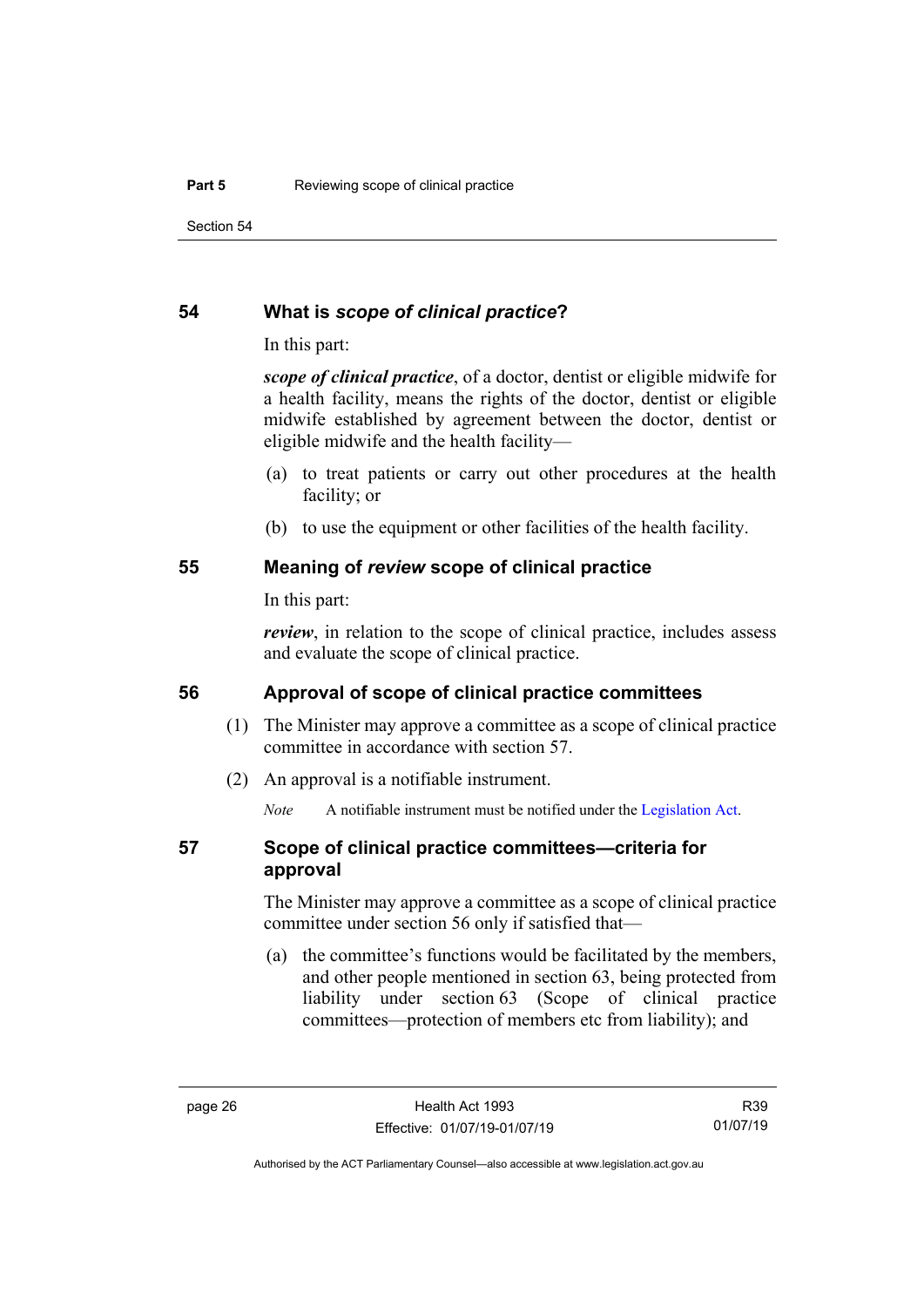(b) it is in the public interest for part 8 (Secrecy) to apply to information held by the committee members.

#### <span id="page-34-0"></span>**58 Scope of clinical practice committees—revocation of approval**

The Minister may revoke the approval of a committee as a scope of clinical practice committee if the Minister is not satisfied about 1 or both of the criteria mentioned in section 57 in relation to the committee.

*Note* Power to make a statutory instrument includes power to amend or repeal the instrument. The power to amend or repeal the instrument is exercisable in the same way, and subject to the same conditions, as the power to make the instrument (se[e Legislation Act,](http://www.legislation.act.gov.au/a/2001-14) s 46).

#### <span id="page-34-1"></span>**59 Scope of clinical practice committees—functions**

- (1) A scope of clinical practice committee has the following functions:
	- (a) to decide—
		- (i) whether to credential a doctor, dentist or eligible midwife for a health facility; and
		- (ii) the terms on which a doctor, dentist or eligible midwife is credentialled;
	- (b) to define, and review, the scope of clinical practice of a doctor, dentist or eligible midwife credentialled for a health facility;
	- (c) to review the scope of clinical practice of a doctor, dentist or eligible midwife if the CEO of a health facility refers the doctor's, dentist's or eligible midwife's scope of clinical practice to the committee under section 69 (5);
	- (d) to immediately withdraw or amend the scope of clinical practice of a doctor, dentist or eligible midwife credentialled for a health facility in accordance with this Act;
	- (e) any other function given to the committee under this Act.

page 27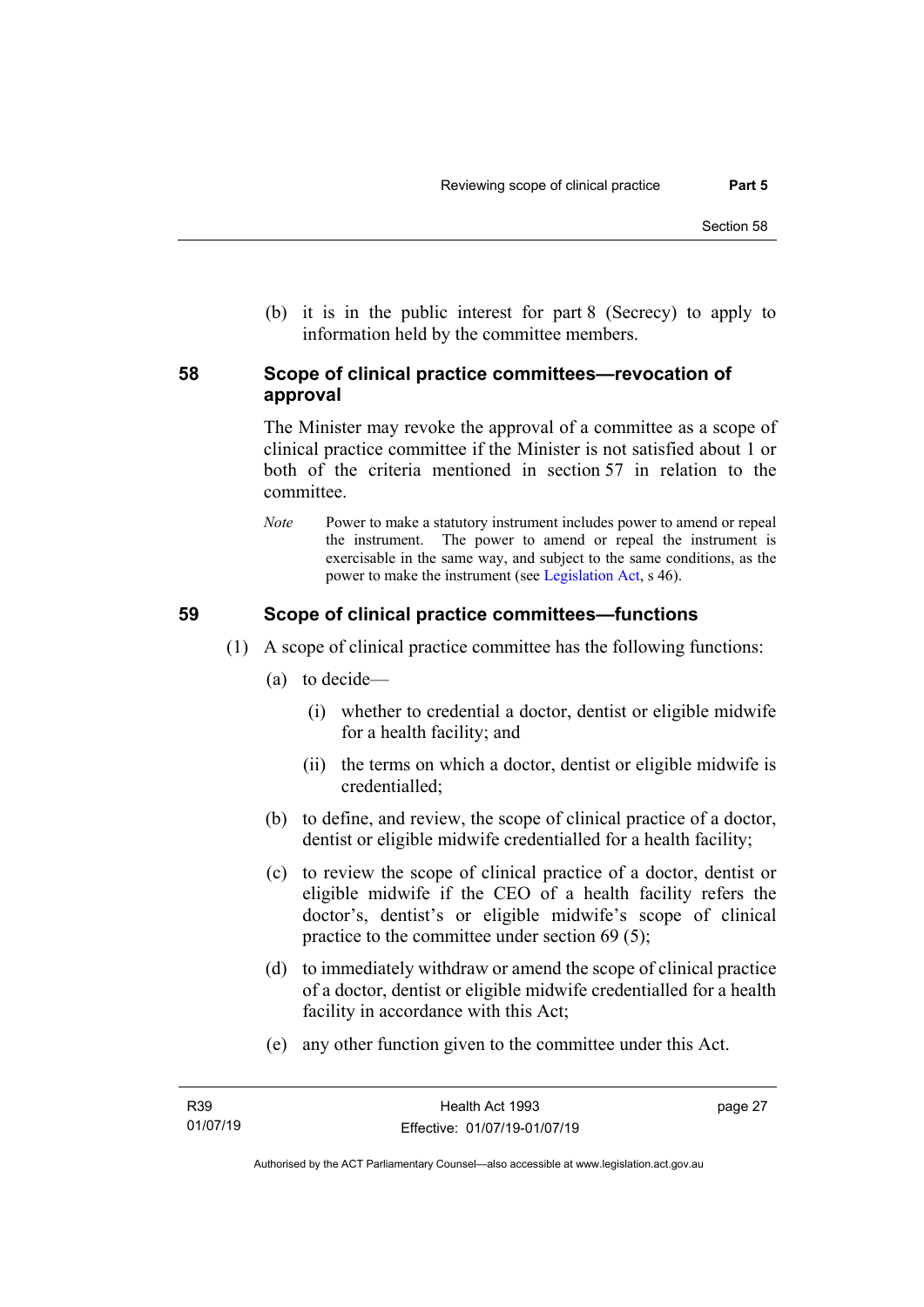- (2) A reference in this section to credentialling a doctor, dentist or eligible midwife includes re-credentialling the doctor, dentist or eligible midwife.
- (3) A scope of clinical practice committee must, as far as practicable, exercise its functions under subsection  $(1)$   $(a)$ ,  $(b)$  and  $(c)$  in accordance with the Standard.
- (4) In this section:

*credential*, in relation to a doctor, dentist or eligible midwife, means endorse the doctor, dentist or eligible midwife (the *practitioner*) to provide health services based on verification and assessment of the practitioner's qualifications, experience, skill, professional standing and any other relevant professional attributes.

*Standard* means the Australian Council for Safety and Quality in Health Care, Standard for Credentialling and Defining the Scope of Clinical Practice, published in July 2004.

#### <span id="page-35-0"></span>**60 Scope of clinical practice committees—appointment of members**

The director-general must appoint the members of a scope of clinical practice committee.

- *Note 1* For the making of appointments (including acting appointments), see the [Legislation Act,](http://www.legislation.act.gov.au/a/2001-14) pt 19.3.
- *Note 2* In particular, an appointment may be made by naming a person or nominating the occupant of a position (see [Legislation Act,](http://www.legislation.act.gov.au/a/2001-14) s 207).
- *Note 3* A person may be reappointed to a position if the person is eligible to be appointed to the position (see [Legislation Act,](http://www.legislation.act.gov.au/a/2001-14) s 208 and dict, pt 1, def *appoint*).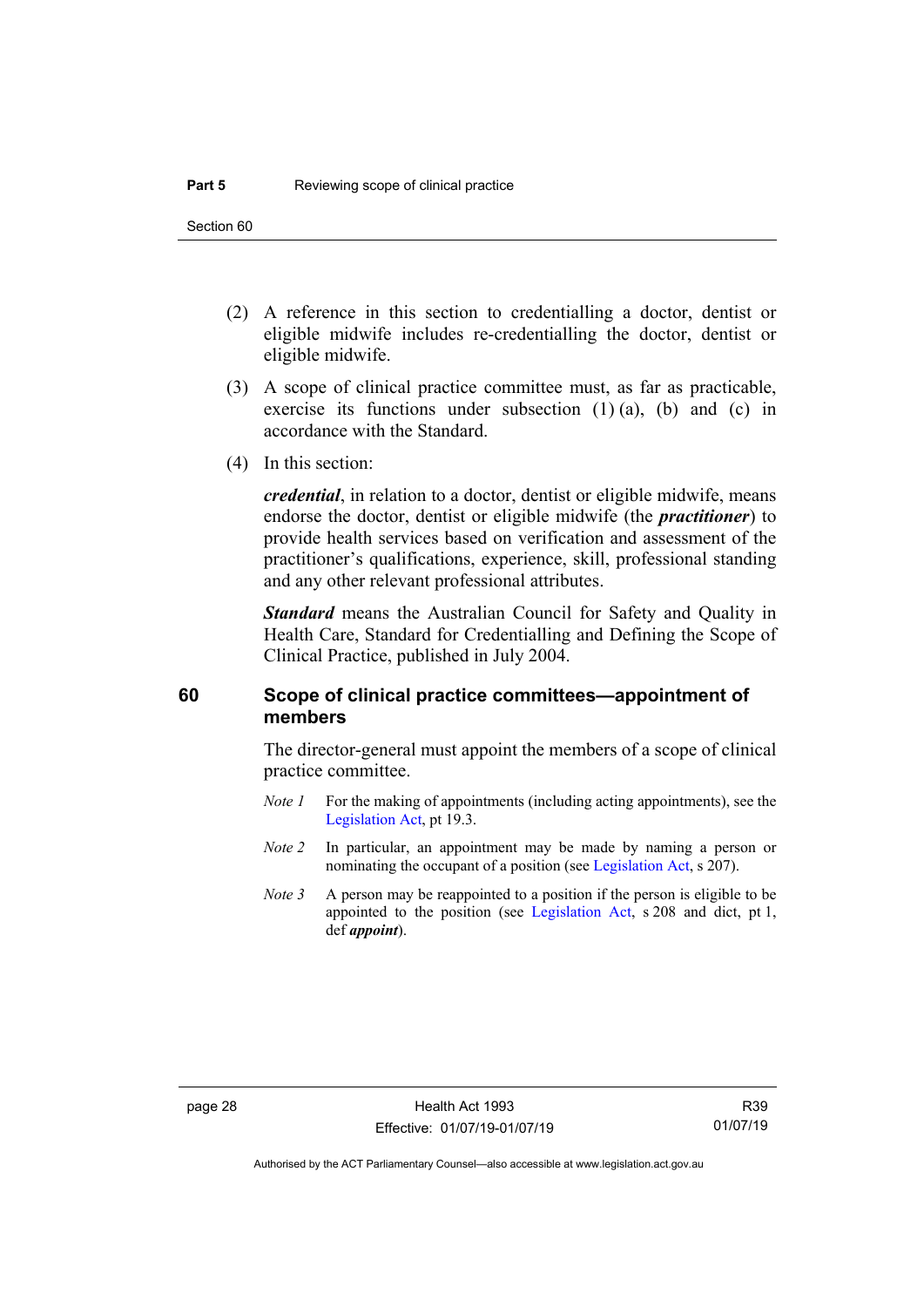## **61 Scope of clinical practice committees—disclosure of interests**

- (1) Section 190 (Disclosure of interests by committee members) applies to scope of clinical practice committees.
- (2) If a person acting under the direction of a scope of clinical practice committee has a material interest in an issue being considered, or about to be considered, by the committee, the person must disclose the nature of the interest at a committee meeting as soon as practicable after the relevant facts come to the person's knowledge.
- (3) In this section:

*material interest*—see section 190 (4).

## **62 Scope of clinical practice committees—procedure**

- (1) In exercising its functions, a scope of clinical practice committee—
	- (a) must comply with the rules of natural justice; and
	- (b) is not bound by the rules of evidence but may inform itself of anything in the way it considers appropriate; and
	- (c) may do whatever it considers necessary or convenient for the fair and prompt conduct of its functions.
- (2) A scope of clinical practice committee may, by resolution, determine the procedures for carrying out its functions.

### **63 Scope of clinical practice committees—protection of members etc from liability**

- (1) A relevant person for a scope of clinical practice committee is not personally liable for anything done or omitted to be done honestly and without recklessness—
	- (a) in the exercise of a function under this Act; or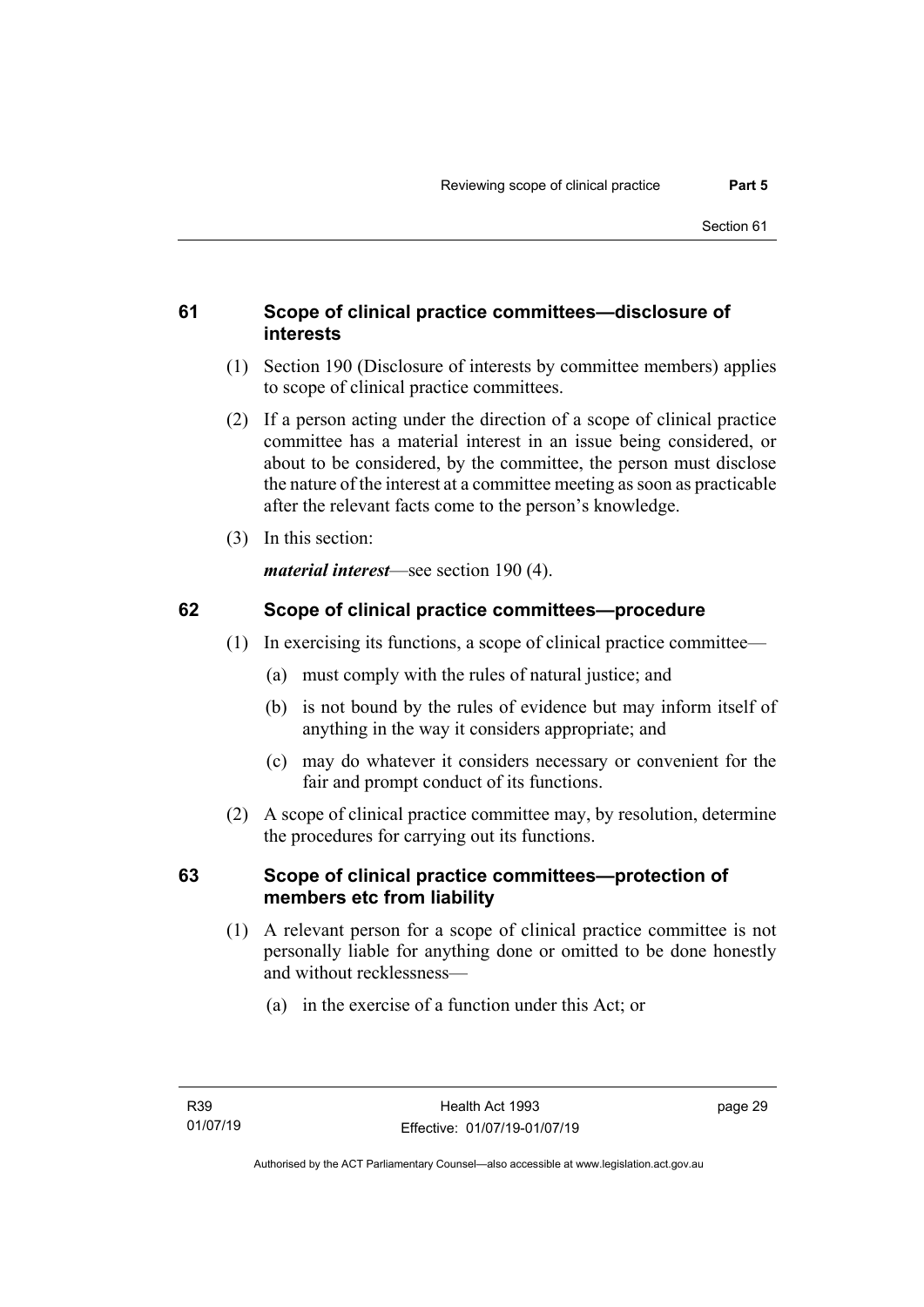Section 64

- (b) in the reasonable belief that the act or omission was in the exercise of a function under this Act.
- *Note* A reference to an Act includes a reference to the statutory instruments made or in force under the Act, including any regulation (see [Legislation](http://www.legislation.act.gov.au/a/2001-14)  [Act,](http://www.legislation.act.gov.au/a/2001-14) s 104).
- (2) Any civil liability that would, apart from this section, attach to a relevant person for a scope of clinical practice committee attaches instead to the Territory.
- (3) In this section:

*relevant person*, for a scope of clinical practice committee—

- (a) means a person who is, or has been, a member of the committee; and
- (b) includes anyone engaging in conduct under the direction of a person who is a member of the committee.

#### **64 Scope of clinical practice committees—obtaining information**

- (1) A scope of clinical practice committee carrying out a function under this Act may ask anyone to give the committee information, including protected information, that is relevant to the committee carrying out the function.
	- *Note* The identity of a person who gives information to a committee under this section is protected (see pt 8).
- (2) When asking anyone for information, the committee must tell the person that giving false or misleading information is an offence against the [Criminal Code,](http://www.legislation.act.gov.au/a/2002-51) section 338 (Giving false or misleading information).

Authorised by the ACT Parliamentary Counsel—also accessible at www.legislation.act.gov.au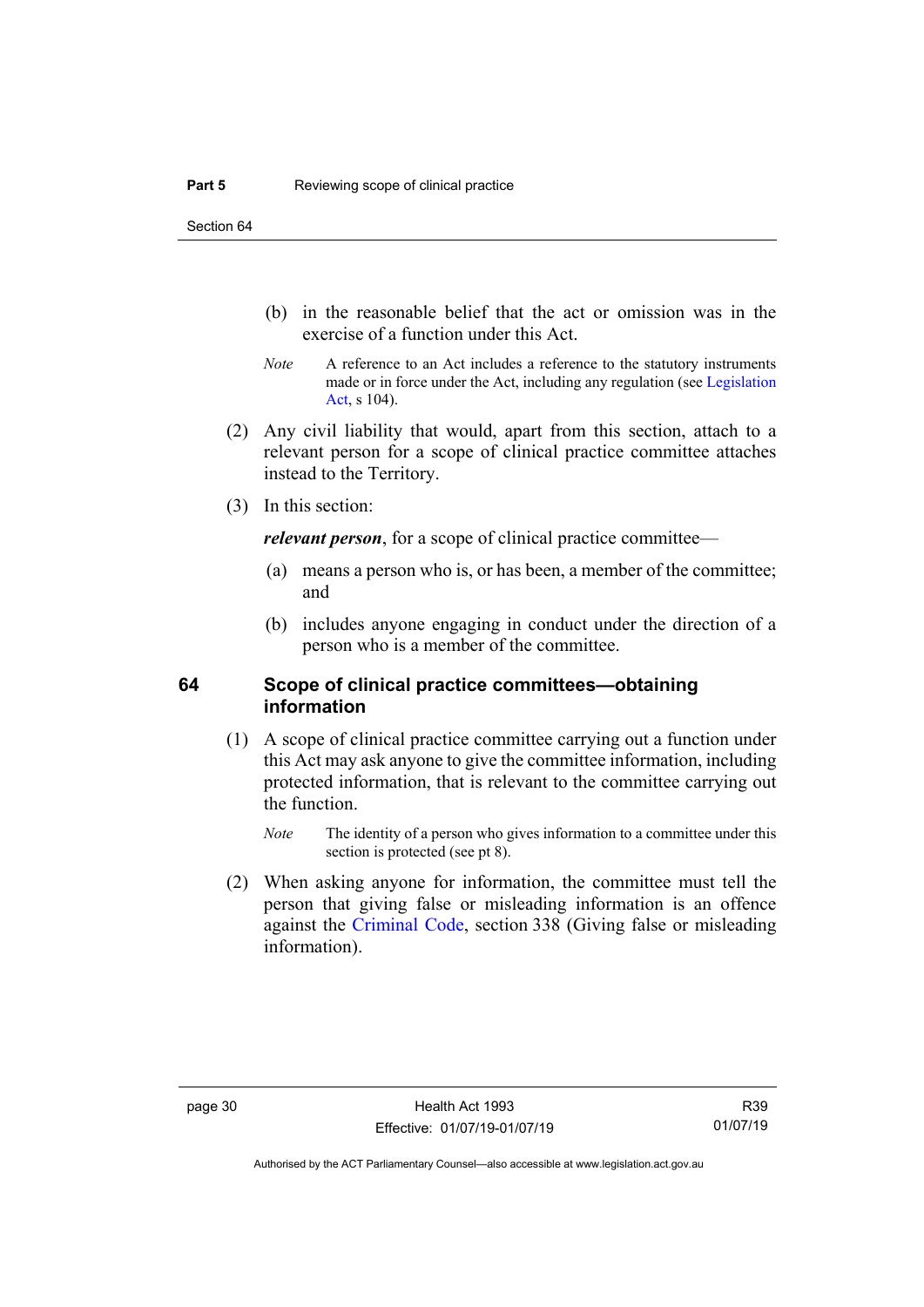- (3) If someone gives information honestly and without recklessness to a scope of clinical practice committee under subsection (1)—
	- (a) the giving of the information is not—
		- (i) a breach of confidence; or
		- (ii) a breach of professional etiquette or ethics; or
		- (iii) a breach of a rule of professional conduct; and
	- (b) the person does not incur civil or criminal liability only because of giving the information.

#### **65 Scope of clinical practice committee must give doctor, dentist or eligible midwife opportunity to explain**

- (1) This section applies to a scope of clinical practice committee if—
	- (a) the committee is reviewing the scope of clinical practice of a doctor, dentist or eligible midwife for a health facility; and
	- (b) the committee proposes to recommend in a scope of clinical practice report that—
		- (i) the scope of clinical practice of the doctor, dentist or eligible midwife should be amended or withdrawn; or
		- (ii) the terms of engagement of the doctor, dentist or eligible midwife by the health facility should be amended; or
		- (iii) the engagement of the doctor, dentist or eligible midwife by the health facility should be suspended or ended.
	- *Note* Scope of clinical practice reports are prepared under s 67.
- (2) The committee must give the doctor, dentist or eligible midwife a written notice (a *recommendation notice*) stating—
	- (a) the committee's proposed recommendation; and
	- (b) the reasons for the committee's proposed recommendation; and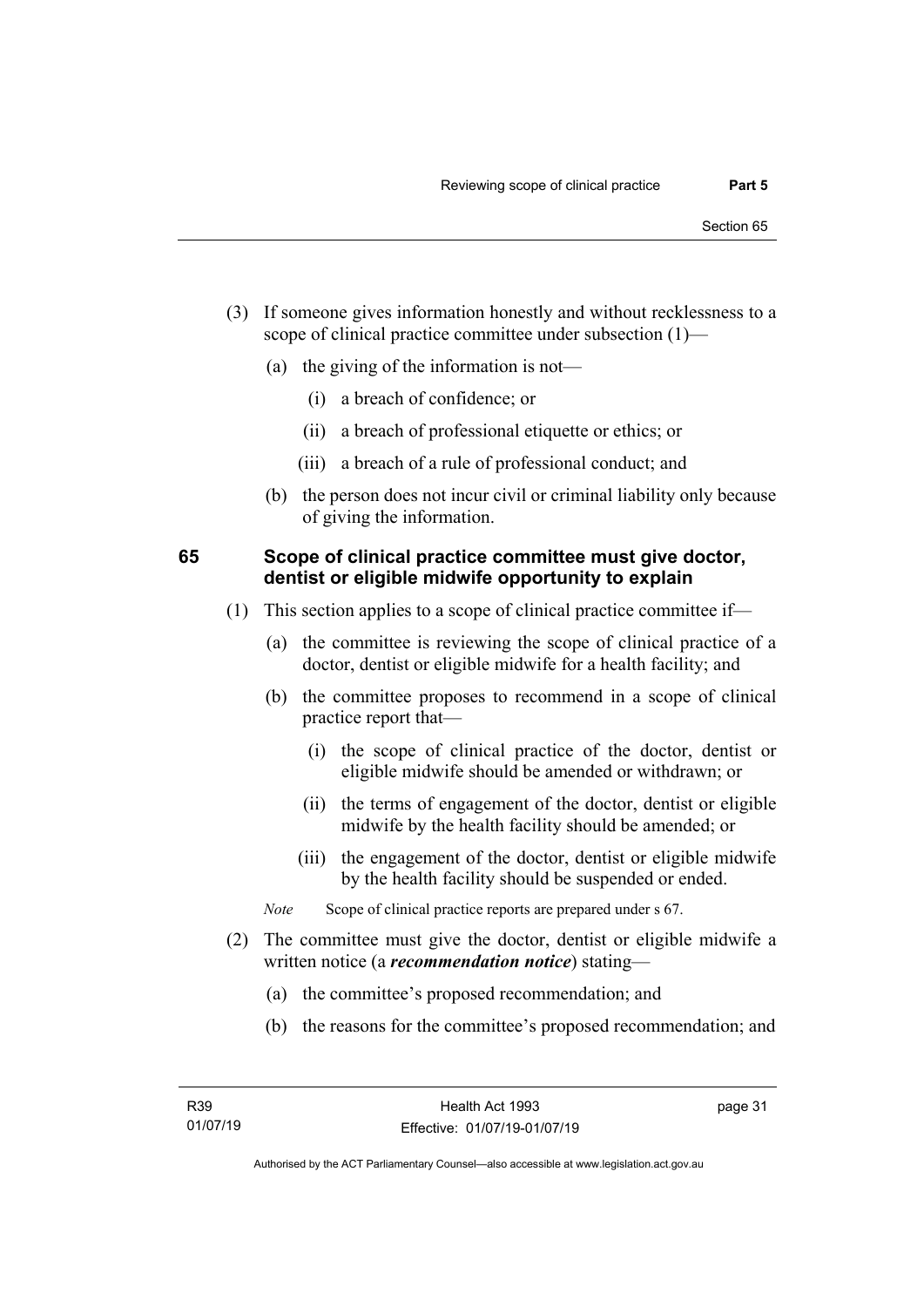- (c) that the doctor, dentist or eligible midwife may, not later than 21 days after the day the recommendation notice is given to the doctor, dentist or eligible midwife, make a submission to the committee about the proposed recommendation.
- (3) A recommendation notice must not include sensitive information.

*Note Sensitive information*—see s 124.

(4) The committee must consider any submission made by the doctor, dentist or eligible midwife to the committee in accordance with the notice.

### **66 Interim and emergency withdrawal or amendment of scope of clinical practice by committee**

- (1) If at any time a scope of clinical practice committee forms the view that the clinical practice of a doctor, dentist or eligible midwife at a health facility poses a threat to the safety of members of the public, the committee may withdraw or amend the scope of clinical practice of the doctor, dentist or eligible midwife with immediate effect.
- (2) The scope of clinical practice committee may take action under subsection (1) before the completion of a review by the committee of the doctor's, dentist's or eligible midwife's scope of clinical practice under section 65.
- (3) Any withdrawal or amendment under this section has effect until a decision of the CEO of a health facility on the scope of clinical practice report in relation to the doctor, dentist or eligible midwife takes effect under section 71 (When CEO decision on scope of clinical practice report takes effect).
- (4) If a scope of clinical practice committee withdraws or amends the scope of clinical practice of a doctor, dentist or eligible midwife under subsection (1), the committee must tell the director-general and the chief executive officer, Calvary (the *executive officers*) of the committee's decision and the date of the decision, in writing, as soon as possible.

R39 01/07/19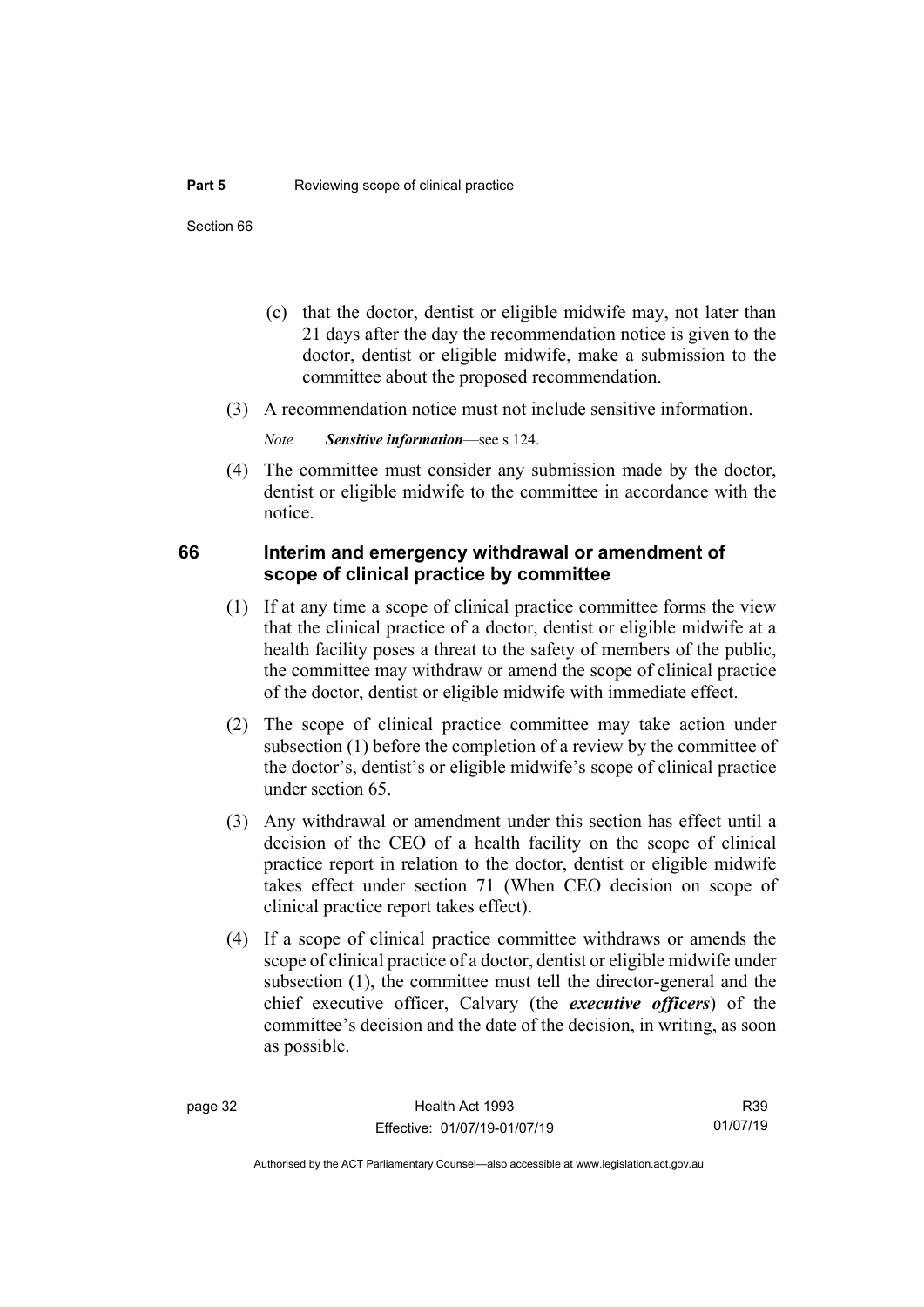(5) If an executive officer is told about the withdrawal or amendment of the scope of clinical practice of a doctor, dentist or eligible midwife under this section, the executive officer must tell appropriate officers under their authority or direction of the committee's decision so that proper effect can be given to the decision.

#### **Examples—appropriate officers**

- general manager of the health facility
- clinical unit director
- head of department at health facility
- immediate supervisor of doctor, dentist or eligible midwife
- human resource personnel

#### **67 Preparing scope of clinical practice reports**

- (1) This section applies to a scope of clinical practice committee if—
	- (a) the committee has reviewed the scope of clinical practice of a doctor, dentist or eligible midwife for a health facility; and
	- (b) if the committee has given the doctor, dentist or eligible midwife a recommendation notice—the committee has considered any submission made by the doctor, dentist or eligible midwife in accordance with the notice; and
	- (c) the committee has completed the review.
- (2) The scope of clinical practice committee must prepare a report (a *scope of clinical practice report*) about the review.
	- *Note* The report must be prepared as soon as possible (see [Legislation Act,](http://www.legislation.act.gov.au/a/2001-14) s 151B).
- (3) The scope of clinical practice report must include the committee's recommendations about whether—
	- (a) the scope of clinical practice of the doctor, dentist or eligible midwife should stay the same, be amended or be withdrawn; and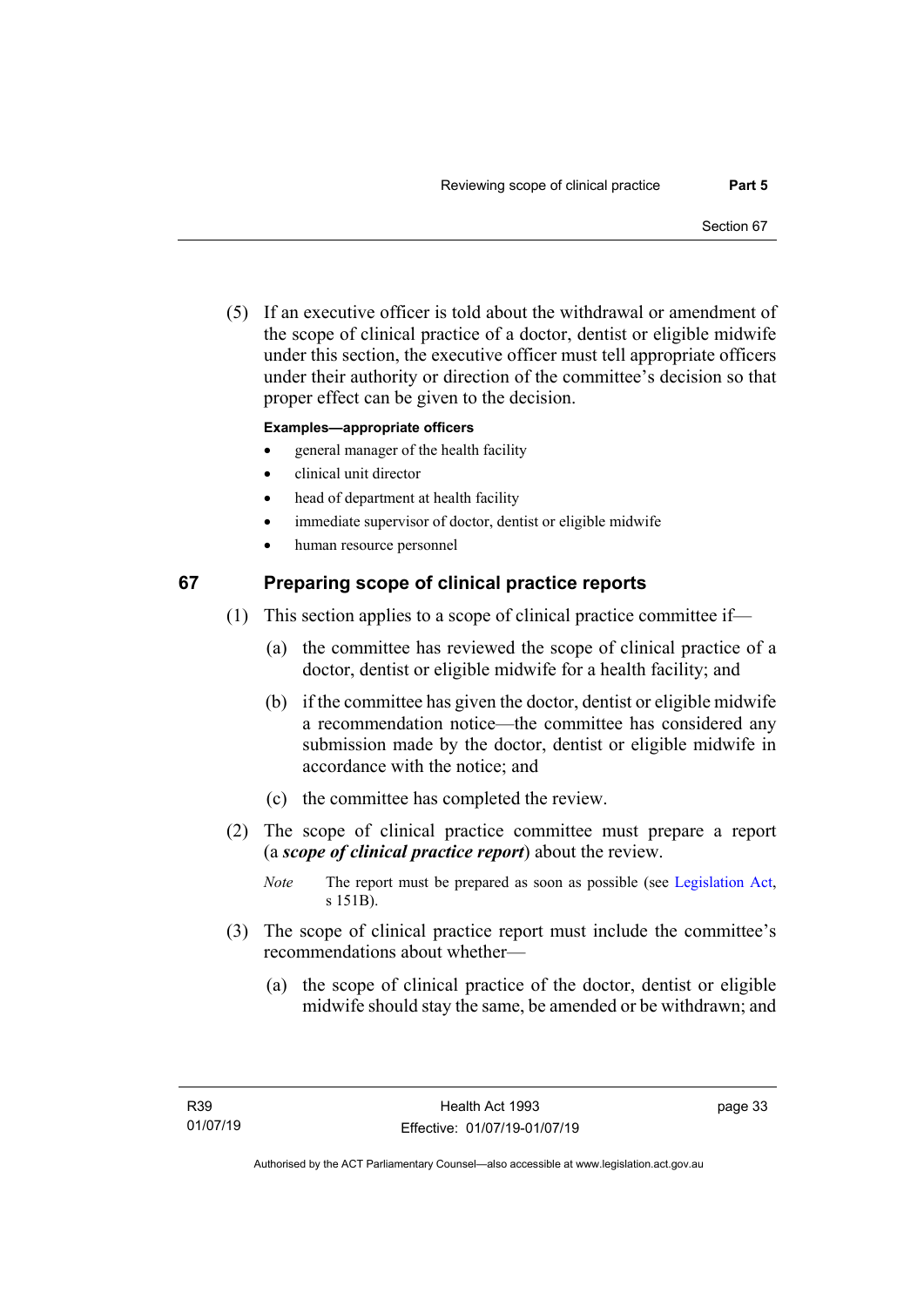Section 68

- (b) the terms of engagement of the doctor, dentist or eligible midwife by the health facility should be amended; and
- (c) the engagement of the doctor, dentist or eligible midwife by the health facility should be suspended or ended.
- (4) In this section:

*recommendation notice*—see section 65 (2).

### **68 Giving scope of clinical practice reports to CEO of health facility and doctor, dentist or eligible midwife**

If a scope of clinical practice committee prepares a scope of clinical practice report about a doctor, dentist or eligible midwife for a health facility, the committee must give a copy of the report to—

- (a) the CEO of the health facility; and
- (b) the doctor, dentist or eligible midwife.
- *Note* The report must be given as soon as possible (see [Legislation Act,](http://www.legislation.act.gov.au/a/2001-14) s 151B).

#### **69 CEO may make interim or emergency decision on scope of clinical practice**

- (1) If the CEO of a health facility has concerns about a doctor, dentist or eligible midwife for a health facility of sufficient seriousness to warrant the immediate amendment or withdrawal of the scope of clinical practice of the doctor, dentist or eligible midwife, the CEO may, by notice in writing, amend or withdraw the scope of clinical practice of the doctor, dentist or eligible midwife with immediate effect.
- (2) The CEO may take action under subsection (1) even if a scope of clinical practice committee has not reported on, or is not currently investigating, the scope of clinical practice of the doctor, dentist or eligible midwife.

Authorised by the ACT Parliamentary Counsel—also accessible at www.legislation.act.gov.au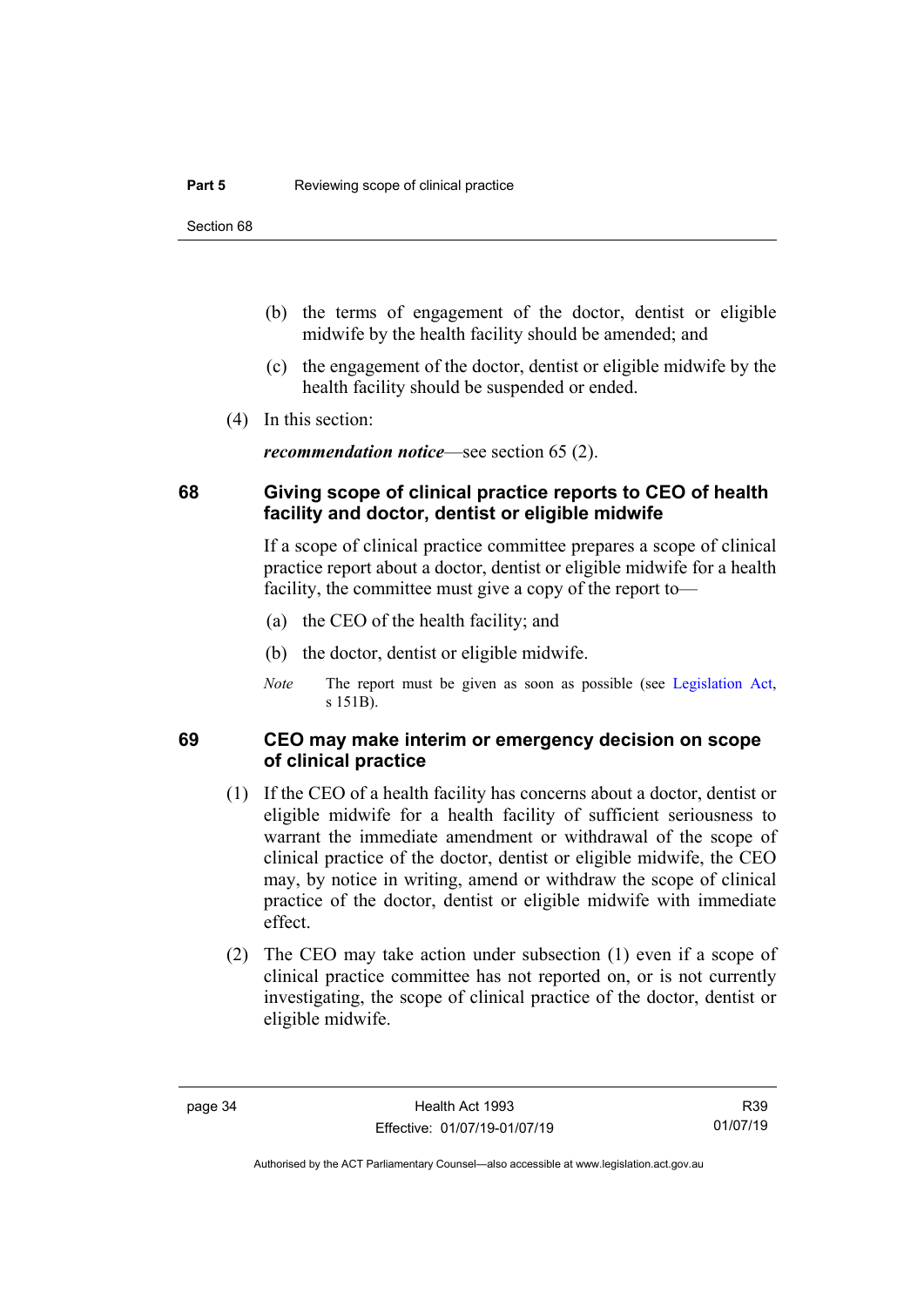- (3) Any amendment or withdrawal of the scope of clinical practice of a doctor, dentist or eligible midwife under this section has effect from the day and time the notice is given to the doctor, dentist or eligible midwife—
	- (a) if a scope of clinical practice report is prepared under section 67 in relation to the doctor, dentist or eligible midwife—until a decision on the scope of clinical practice report takes effect under section 71; or
	- (b) in any other case—until the CEO, by notice in writing, revokes the amendment or withdrawal.
- (4) Subsection (5) applies if—
	- (a) the CEO amends or withdraws the scope of clinical practice of a doctor, dentist or eligible midwife under subsection (1); and
	- (b) the scope of clinical practice of the doctor, dentist or eligible midwife is not the subject of an investigation by a scope of clinical practice committee.
- (5) The CEO must immediately refer the scope of clinical practice of the doctor, dentist or eligible midwife to a scope of clinical practice committee.
- (6) If the CEO amends or withdraws the scope of clinical practice of a doctor, dentist or eligible midwife under subsection (1), the CEO must, in writing, notify—
	- (a) the doctor, dentist or eligible midwife; and
	- (b) if the CEO is not the director-general—the director-general; and
	- (c) if the CEO is not the chief executive officer, Calvary—the chief executive officer, Calvary; and
	- (d) the relevant health board for the doctor, dentist or eligible midwife; and
	- (e) the health services commissioner; and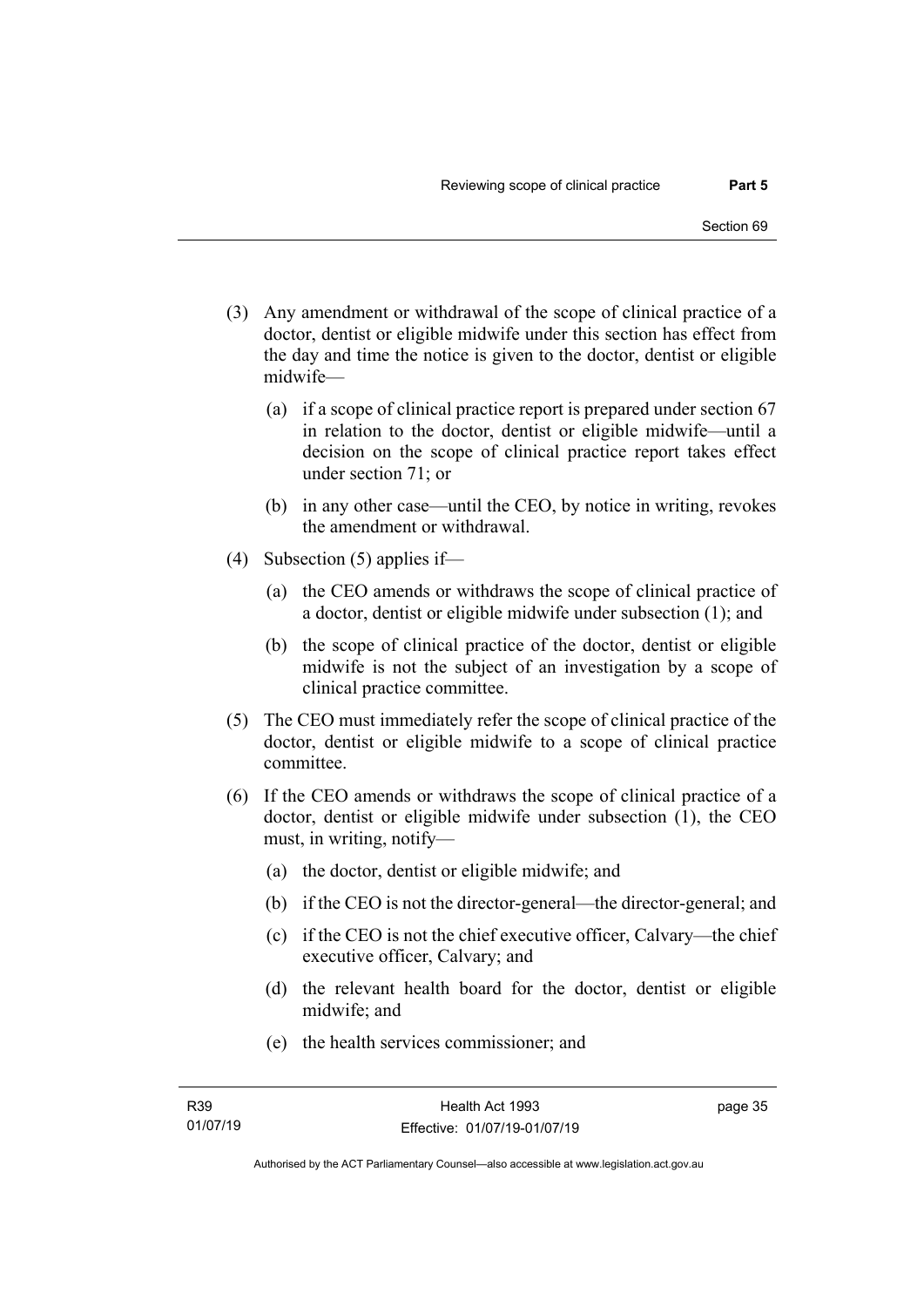Section 70

- (f) the CEO of any other health facility at which the doctor, dentist or eligible midwife is engaged; and
- (g) if a scope of clinical practice committee submitted a report about the doctor, dentist or eligible midwife under section 68 to the CEO—the scope of clinical practice committee that submitted the report; and
- (h) all appropriate officers under the CEO's authority or direction of the committee's decision so that proper effect can be given to the decision.

#### **Examples—appropriate officers**

- general manager of the health facility
- clinical unit director
- head of department at health facility
- immediate supervisor of doctor, dentist or eligible midwife
- human resource personnel

### **70 CEO must make decision on scope of clinical practice report**

- (1) This section applies if the CEO of a health facility is given a scope of clinical practice report about a doctor, dentist or eligible midwife for the health facility.
- (2) The CEO must—
	- (a) consider the recommendations in the scope of clinical practice report; and
	- (b) decide whether to take—
		- (i) the action recommended in the scope of clinical practice report; or

Authorised by the ACT Parliamentary Counsel—also accessible at www.legislation.act.gov.au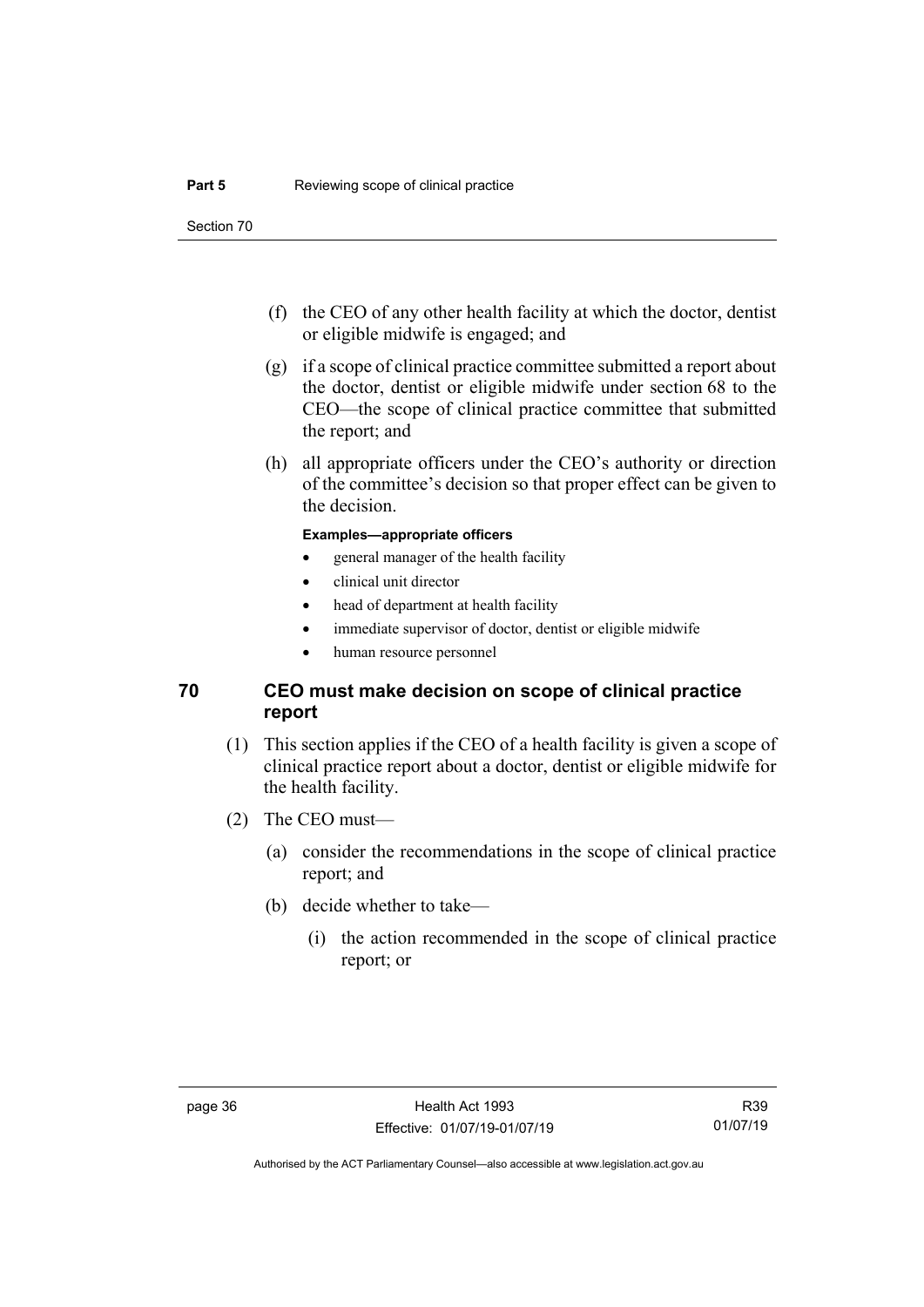- (ii) any other action that the committee could have recommended under section 67 (3) that the CEO considers appropriate.
- *Note 1* The CEO must consider the recommendations and make a decision as soon as possible (see [Legislation Act,](http://www.legislation.act.gov.au/a/2001-14) s 151B).
- *Note 2* A decision of the CEO under this section is a reviewable decision (see pt 10).
- (3) After the CEO has made a decision under subsection (2), the CEO must give the following people notice in writing (a *scope of clinical practice executive decision notice*) of the decision:
	- (a) each doctor, dentist or eligible midwife for the health facility whose scope of clinical practice or engagement will be affected by the CEO's decision;
	- (b) the scope of clinical practice committee that prepared the scope of clinical practice report;
	- (c) all appropriate officers under the CEO's authority or direction so that proper effect can be given to the decision.

#### **Examples—appropriate officers**

- general manager of the health facility
- clinical unit director
- head of department at health facility
- immediate supervisor of doctor, dentist or eligible midwife
- human resource personnel
- (4) A scope of clinical practice executive decision notice in relation to a doctor, dentist or eligible midwife must include the following information:
	- (a) if the doctor's, dentist's or eligible midwife's scope of clinical practice is to stay the same—a statement to that effect;
	- (b) if the doctor's, dentist's or eligible midwife's scope of clinical practice is to be amended—how the scope of clinical practice is being amended;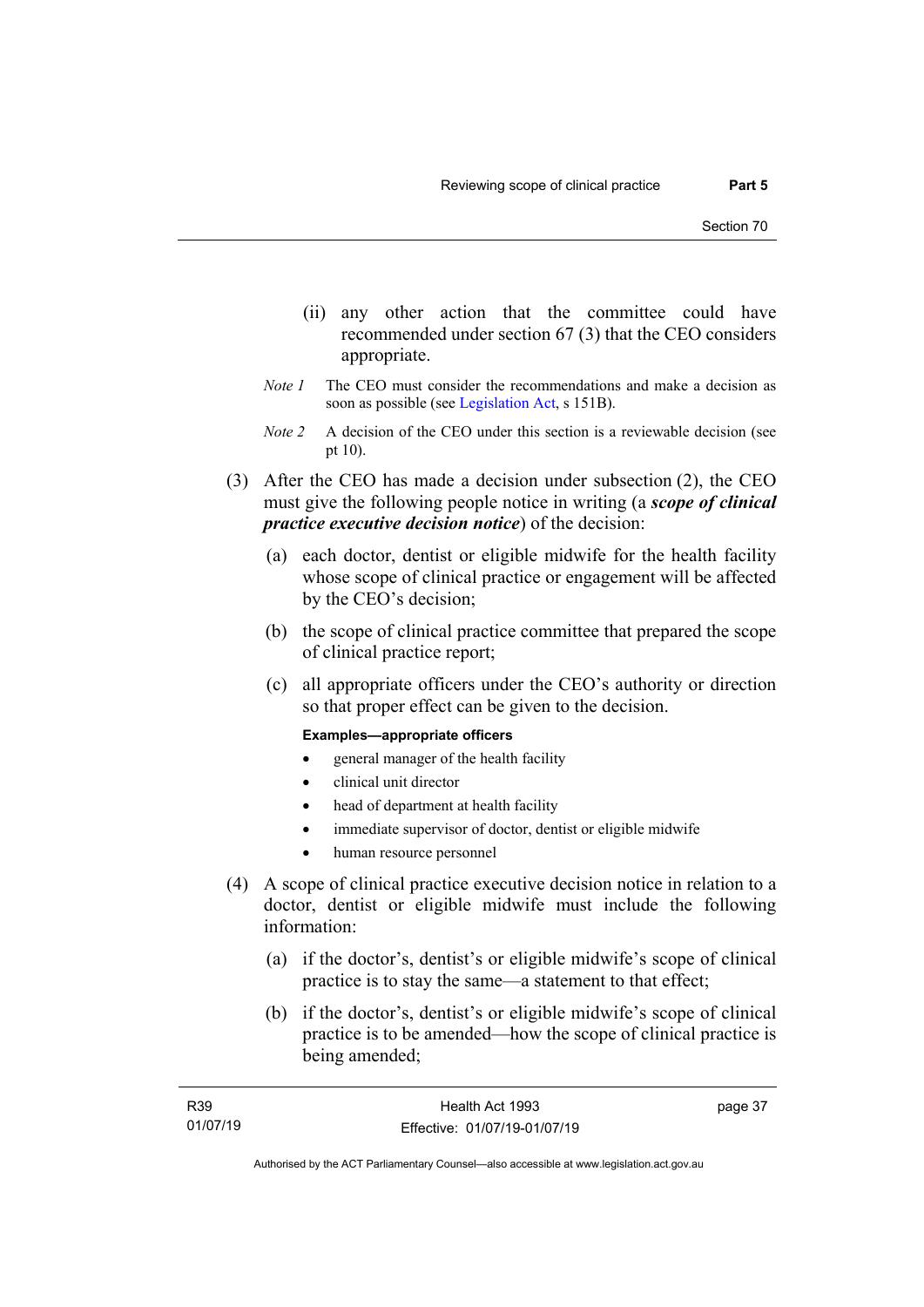Section 71

- (c) if the doctor's, dentist's or eligible midwife's scope of clinical practice is to be withdrawn—a statement to that effect;
- (d) if the term of engagement of the doctor, dentist or eligible midwife by a health facility is to be amended—how the term is being amended;
- (e) if the engagement of the doctor, dentist or eligible midwife by a health facility is to be suspended—the period for which the engagement is being suspended;
- (f) if the engagement of the doctor, dentist or eligible midwife by a health facility is to be ended—a statement to that effect;
- (g) if the doctor, dentist or eligible midwife was the subject of a decision of the CEO under section 69—a statement to that effect;
- (h) when the decision takes effect.
- (5) The scope of clinical practice review notice must be in accordance with the requirements for a reviewable decision notice.
	- *Note* The requirements for reviewable decision notices are prescribed under the *[ACT Civil and Administrative Tribunal Act 2008](http://www.legislation.act.gov.au/a/2008-35)*.

#### **71 When CEO decision on scope of clinical practice report takes effect**

- (1) A decision of the CEO of a health facility under section 69 or section 70 in relation to a doctor, dentist or eligible midwife for the health facility takes effect on the later of the following:
	- (a) the day stated in the scope of clinical practice review notice for the decision;
	- (b) the day the scope of clinical practice review notice is given to the doctor, dentist or eligible midwife.

Authorised by the ACT Parliamentary Counsel—also accessible at www.legislation.act.gov.au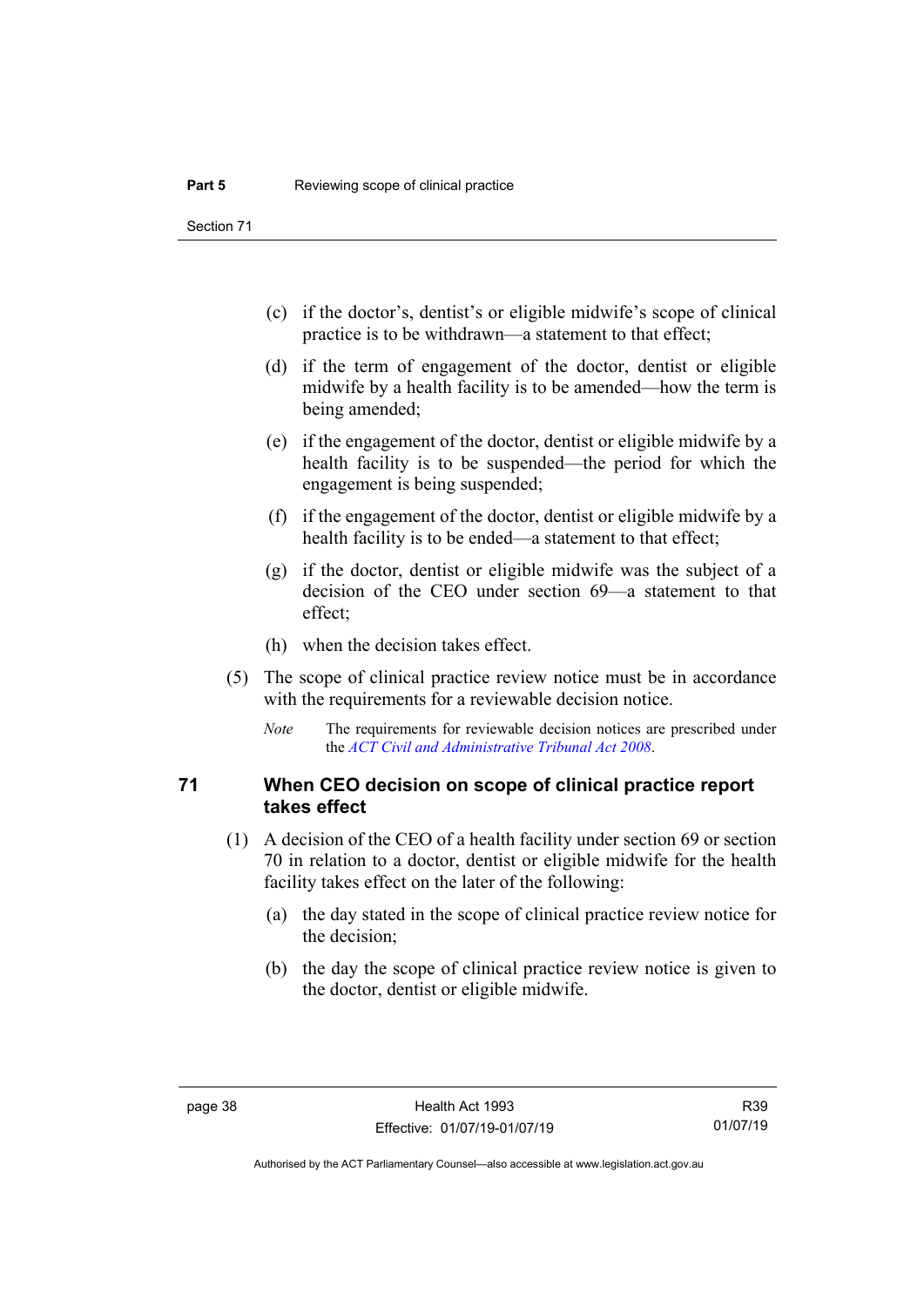(2) For subsection (1) (b), if the notice cannot be given to the doctor, dentist or eligible midwife in person, the notice is taken to be given to the doctor, dentist or eligible midwife 7 days after the day it is posted to his or her last known home address.

## **72 CEO may give information about decision to health facility outside ACT**

- (1) If the CEO of a health facility makes a decision under section 69 or section 70 to amend or withdraw the scope of clinical practice of a doctor, dentist or eligible midwife, the CEO may tell the CEO of a health facility that is outside the ACT (the *other CEO*) about the amendment or withdrawal.
- (2) However, the CEO may not tell the other CEO about the amendment or withdrawal, unless the other CEO asks, in writing, for information about the scope of clinical practice of the doctor, dentist or eligible midwife.

## **73 Request for information by health facility outside ACT**

- (1) This section applies if a health facility outside the ACT (the *requesting facility*) asks the CEO of a health facility for clinical practice information about a doctor, dentist or eligible midwife that has been the subject of a scope of clinical practice review at the health facility.
- (2) The CEO must—
	- (a) if the request for information is in writing—forward the request within 7 days of receiving it to the scope of clinical practice committee that reviewed the doctor's, dentist's or eligible midwife's scope of clinical practice; or
	- (b) if the request is not in writing—tell the requesting facility as soon as practicable that the request must be made in writing.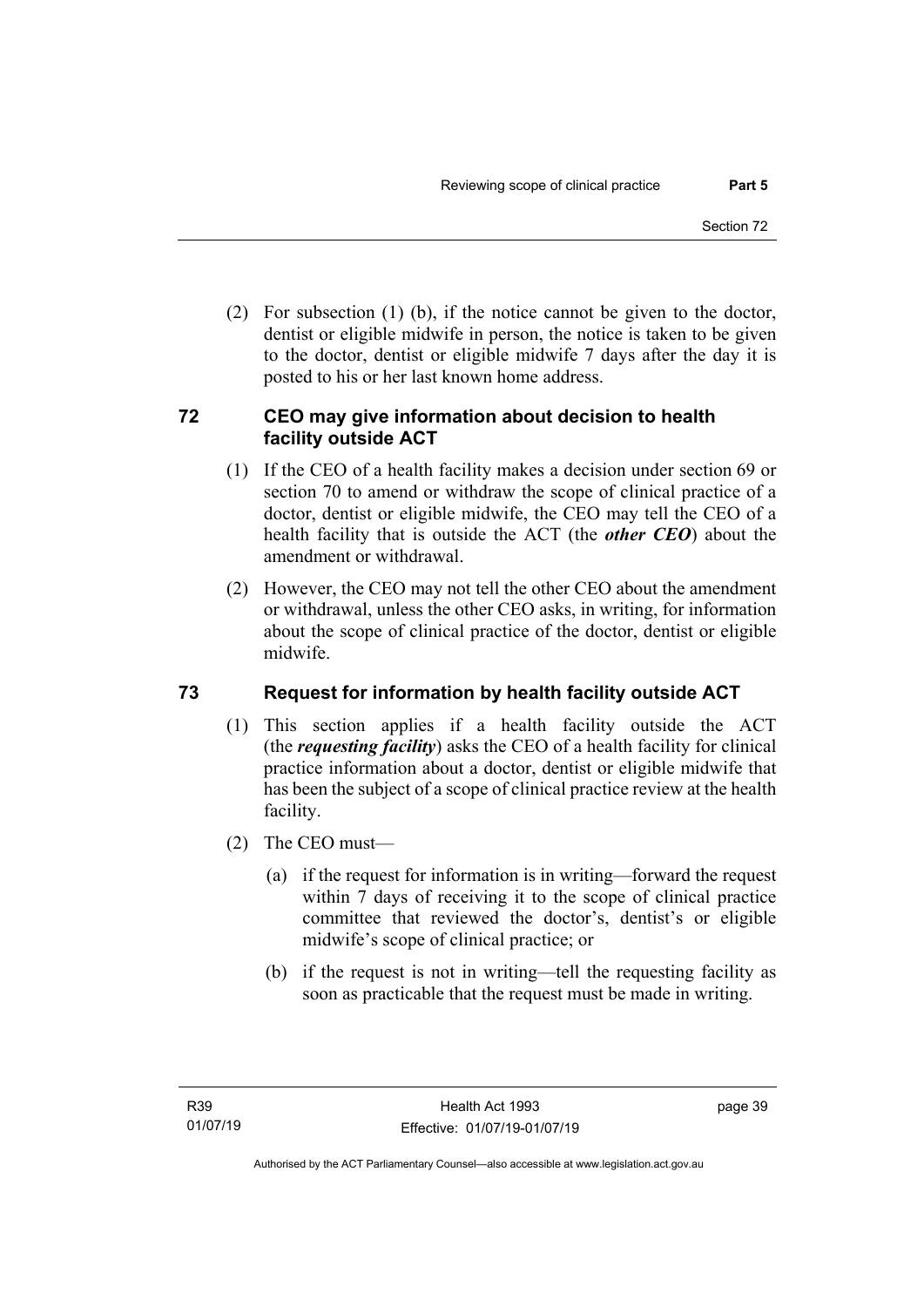Section 73

- (3) A scope of clinical practice review committee that receives a request from a CEO under subsection (2) (a) may give the requesting facility—
	- (a) the following information if the information formed part of the committee's review of the doctor, dentist or eligible midwife, and is relevant to the information asked for by the requesting facility:
		- (i) particulars of the complaint against the doctor, dentist or eligible midwife;
		- (ii) particulars about any patients treated by the doctor, dentist or eligible midwife;
		- (iii) health facility medical records;
		- (iv) reports from other providers of health services; and
	- (b) a summary of the committee's review report into the doctor's, dentist's or eligible midwife's scope of clinical practice.
- (4) However, any information given to a requesting facility under subsection (3) must be given in a form that does not allow a person mentioned in the information, other than the doctor, dentist or eligible midwife reviewed by the committee, to be identified.
- (5) In this section:

*clinical practice information*, about a doctor, dentist or eligible midwife, means information relating to the clinical competency and standards of professional conduct of the doctor, dentist or eligible midwife.

Authorised by the ACT Parliamentary Counsel—also accessible at www.legislation.act.gov.au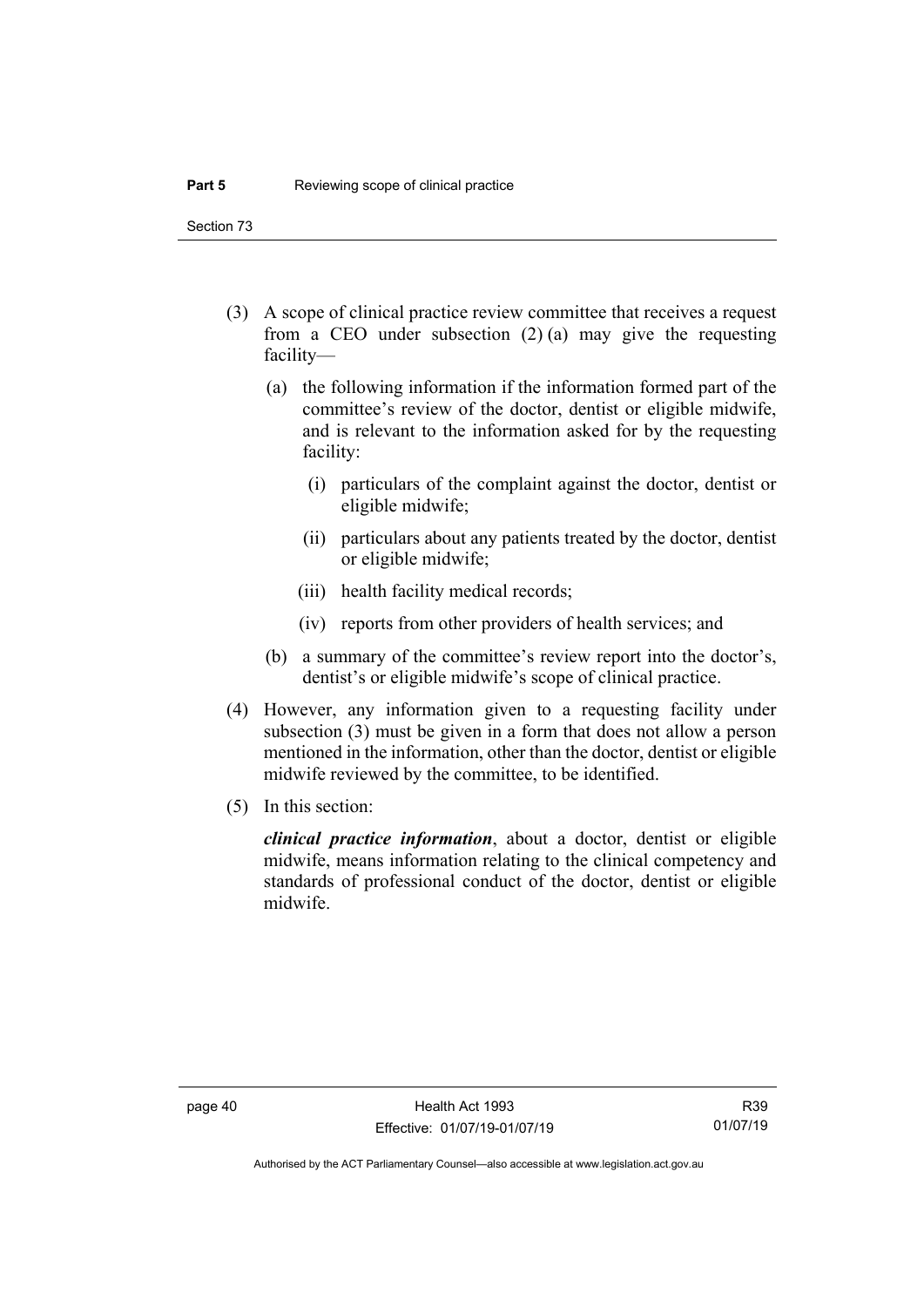#### **74 Scope of clinical practice committees—giving information to health board and health services commissioner**

(1) A scope of clinical practice committee may give protected information to a health board if the committee is satisfied that giving the information would be likely to facilitate the improvement of health services provided in the ACT.

*Note* Protected information includes sensitive information (see s 123).

- (2) If a clinical practice committee gives protected information to a health board under subsection (1), the committee must give the information to the health services commissioner.
- (3) A scope of clinical practice committee must tell the relevant health board, and the health services commissioner, if the committee is satisfied that the clinical practice of a doctor, dentist or eligible midwife has failed to meet a required standard of practice, or that the doctor, dentist or eligible midwife does not satisfy the suitability to practise requirements.
	- *Note* The *[Health Practitioner Regulation National Law \(ACT\)](http://www.legislation.act.gov.au/a/db_39269/default.asp)*, pt 8, div 2 imposes an obligation to report misconduct or impairment.

### **75 Scope of clinical practice committees—admissibility of evidence**

- (1) The following are not admissible as evidence in a proceeding before a court:
	- (a) an oral statement made in a proceeding before a scope of clinical practice committee;
	- (b) a document given to a scope of clinical practice committee, but only to the extent that it was prepared only for the committee;
	- (c) a document prepared by a scope of clinical practice committee.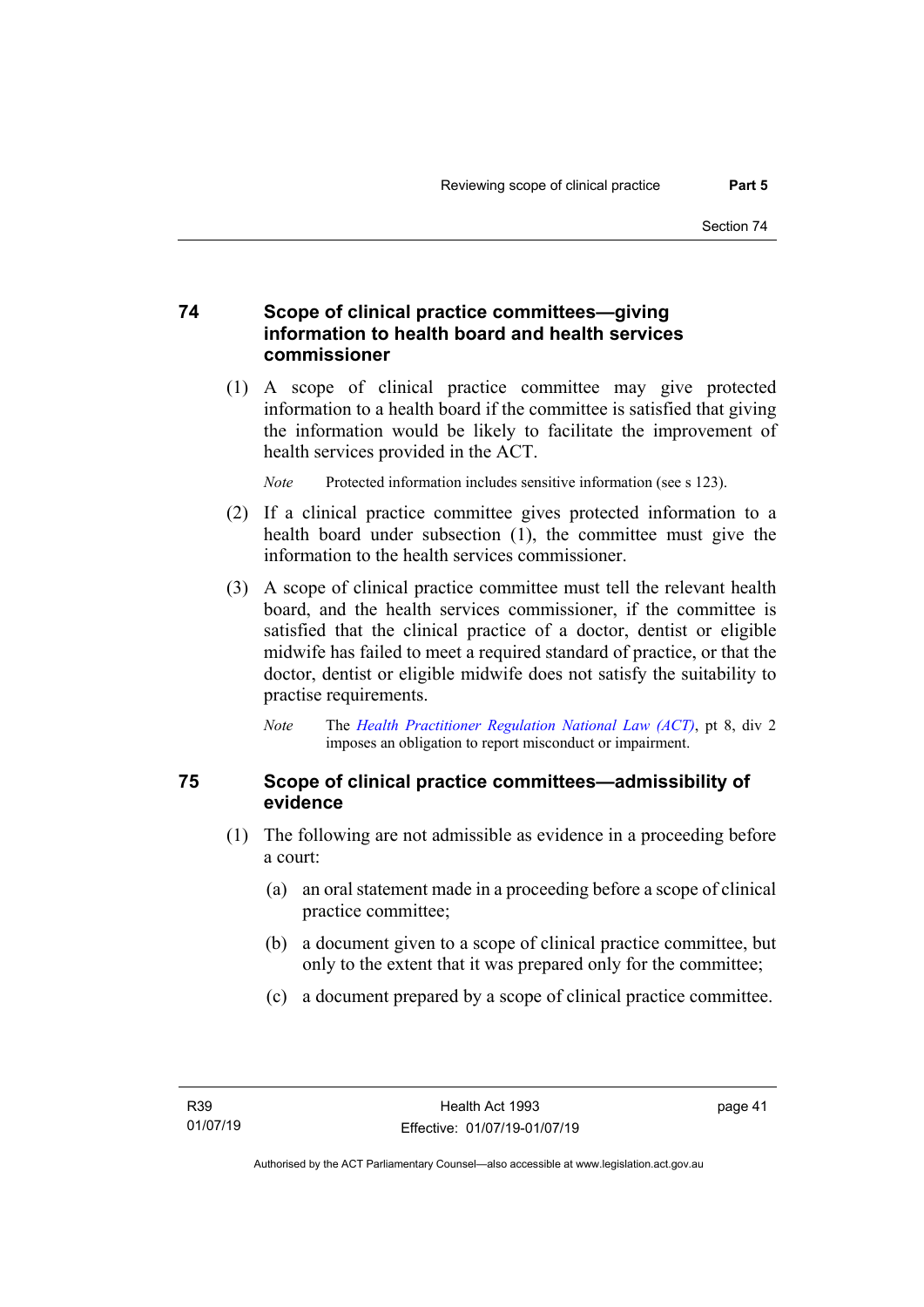Section 76

(2) In this section:

*court* includes a tribunal, authority or person with power to require the production of documents or the answering of questions.

#### **76 Sharing information with other committees**

A scope of clinical practice committee may share the following information, including protected information, with another scope of clinical practice committee or a quality assurance committee:

- (a) any information that comes before the committee in the course of its functions;
- (b) a decision of a CEO under section 69 or section 70 that related to a recommendation made by the committee.

#### **77 Sharing information with 3rd parties**

- (1) This section applies if—
	- (a) the CEO of a health facility makes a decision, under section 69 or section 70, to amend or withdraw the scope of clinical practice of a doctor, dentist or eligible midwife; and
	- (b) a person asks for information about the decision.
- (2) The CEO may give the person information about the decision, but may not disclose the identity of the doctor, dentist or eligible midwife or any other sensitive information.
	- *Note Sensitive information*—see s 124.

Authorised by the ACT Parliamentary Counsel—also accessible at www.legislation.act.gov.au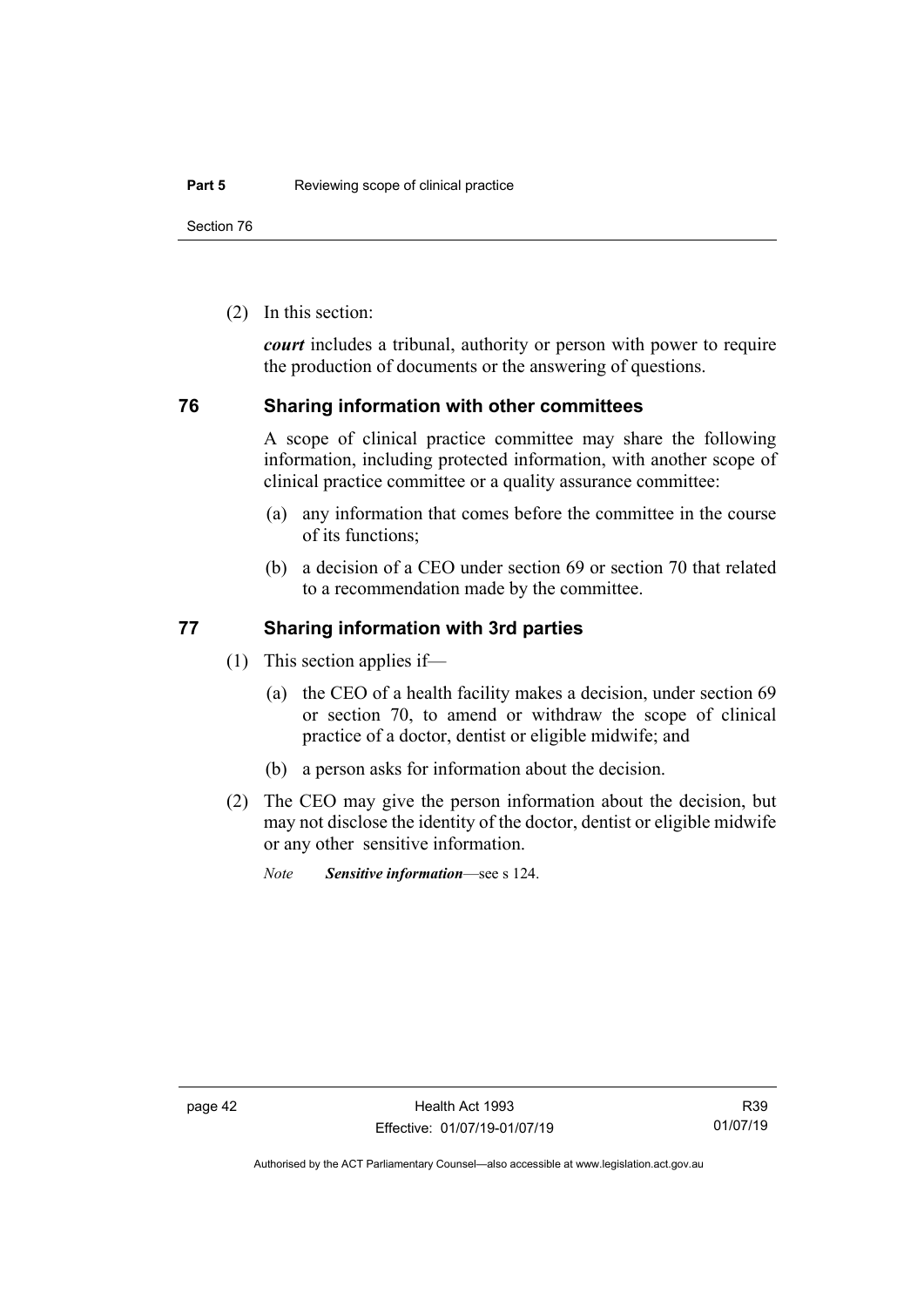#### **78 Complainants to remain anonymous**

If a person makes a complaint about a doctor, dentist or eligible midwife and the matter is referred to a scope of clinical practice committee, the committee—

- (a) must not disclose the identity of the complainant to the doctor, dentist, eligible midwife or any other person who is not a member of the committee; and
- (b) if the committee provides any information to a person about a complaint—may provide information in a way that protects the identity of the complainant unless required to do otherwise by this Act or any other Territory law.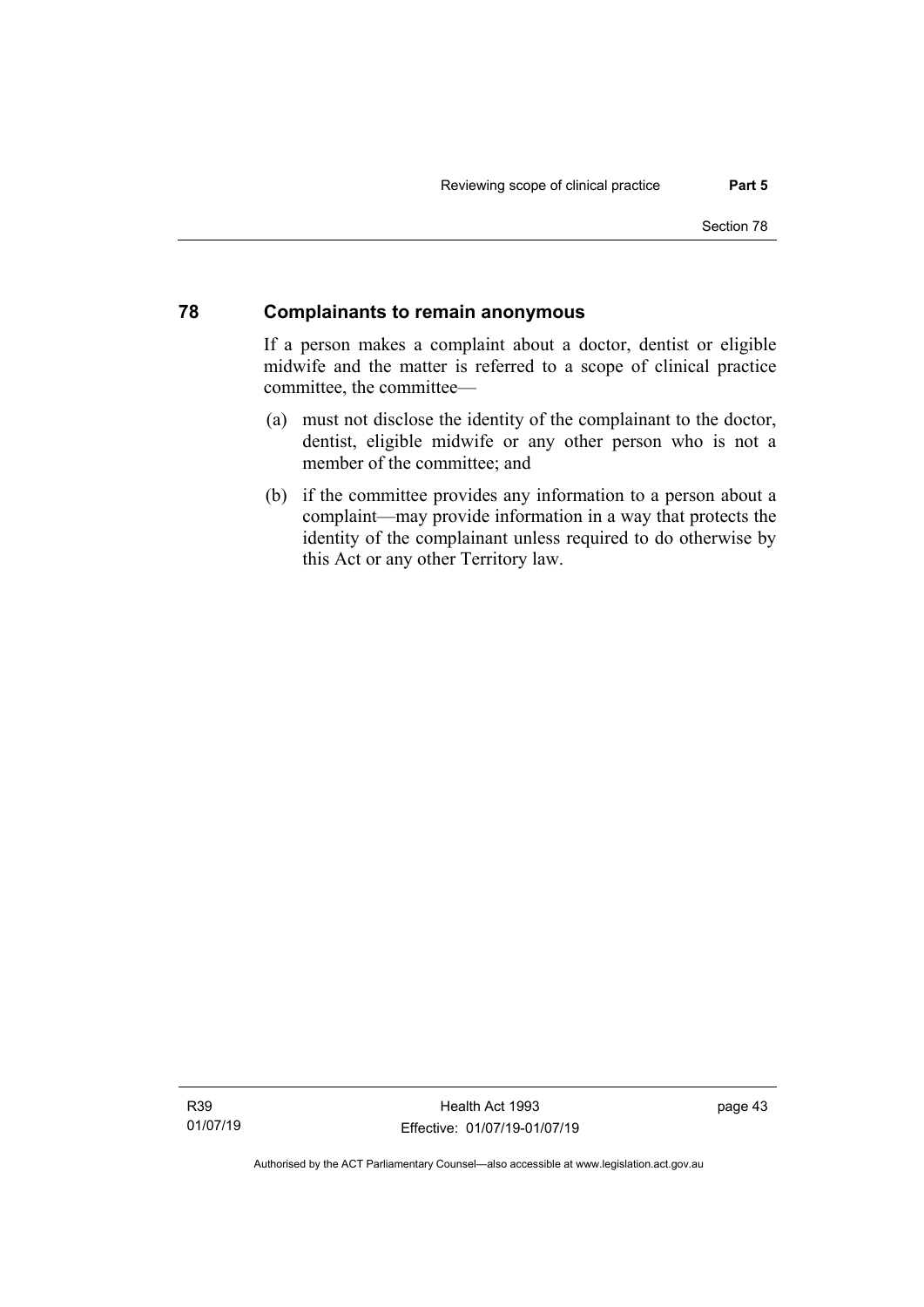**Part 6** Abortions<br>**Division 6.1** Abortions Abortions-qenerally Section 80

# **Part 6 Abortions**

## **Division 6.1 Abortions—generally**

### **80 Definitions—pt 6**

(1) In this part:

*abortifacient* means a medicine, drug or other substance that causes a pregnancy to end prematurely.

*abortion* means a medical abortion or surgical abortion.

*approved medical facility* means a medical facility approved under section 84.

*surgical abortion* means a surgical procedure or any other procedure or act (other than the administration or supply of an abortifacient) that causes a pregnancy to end prematurely.

(2) In this section:

*medical abortion* means the prescription, supply or administration of an abortifacient.

### **81 Offence—unauthorised supply or administration of abortifacient**

- (1) A person commits an offence if—
	- (a) the person supplies or administers an abortifacient to another person; and
	- (b) the abortifacient is supplied or administered by the person for the purpose of ending a pregnancy; and
	- (c) the person is not a doctor.

Maximum penalty: imprisonment for 5 years.

Authorised by the ACT Parliamentary Counsel—also accessible at www.legislation.act.gov.au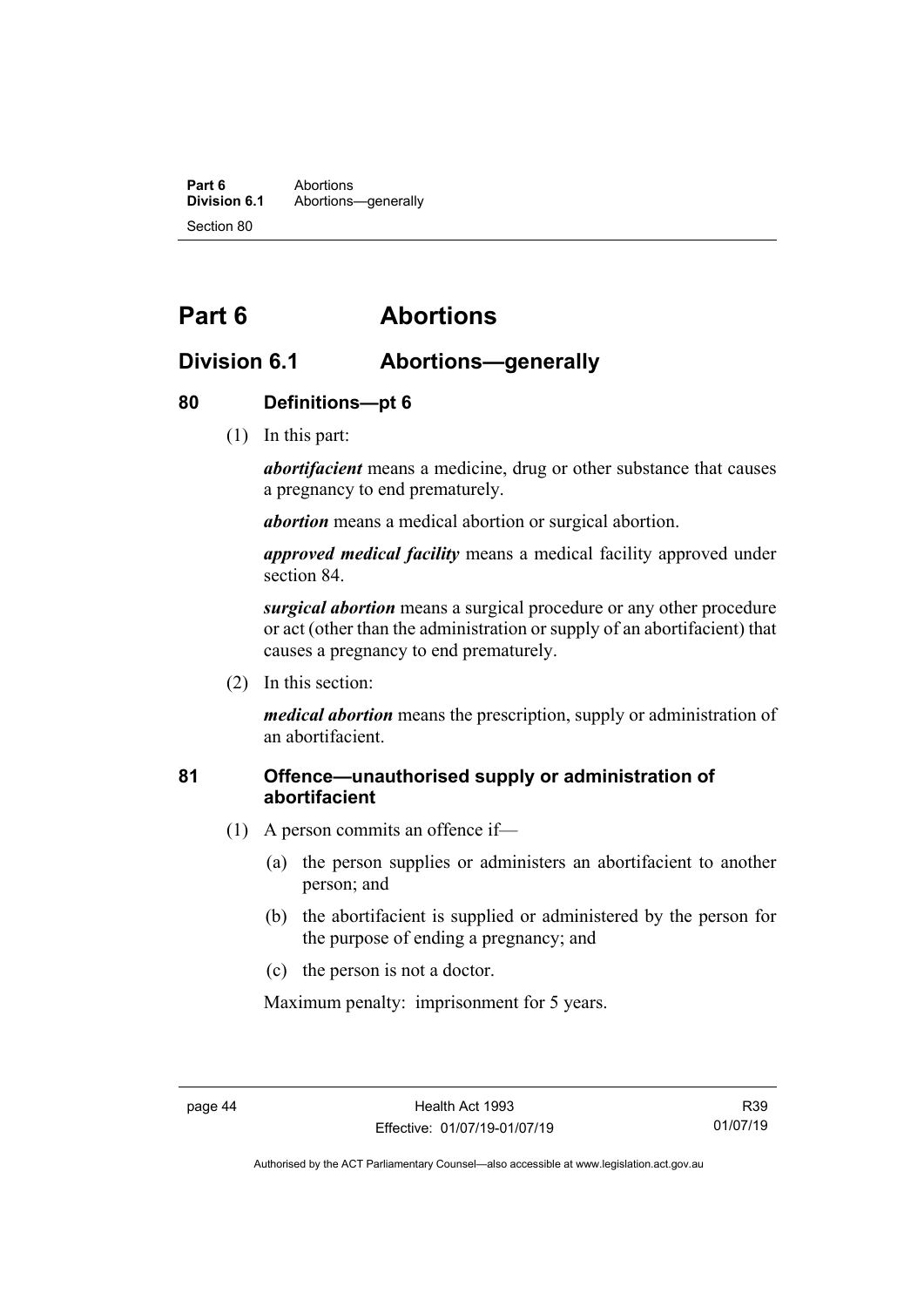- (2) Subsection (1) does not apply to—
	- (a) a pharmacist supplying an abortifacient in accordance with a prescription; or
	- (b) a person assisting a pharmacist in supplying an abortifacient in accordance with a prescription.
- (3) For this section, it does not matter whether or not—
	- (a) the other person was pregnant; or
	- (b) the abortifacient supplied or administered was sufficient to end a pregnancy.
- (4) In this section:

*prescription*—see the *[Medicines, Poisons and Therapeutic](http://www.legislation.act.gov.au/a/2008-26)  Goods [Act 2008](http://www.legislation.act.gov.au/a/2008-26)*, dictionary.

## **82 Offence—unauthorised surgical abortion**

- (1) A person commits an offence if the person—
	- (a) carries out a surgical abortion; and
	- (b) is not a doctor.

Maximum penalty: imprisonment for 5 years.

(2) Subsection (1) does not apply to a person assisting a doctor to carry out a surgical abortion.

### **83 Surgical abortion to be carried out in approved medical facility**

A person commits an offence if the person carries out a surgical abortion other than in an approved medical facility.

Maximum penalty: 50 penalty units, imprisonment for 6 months or both.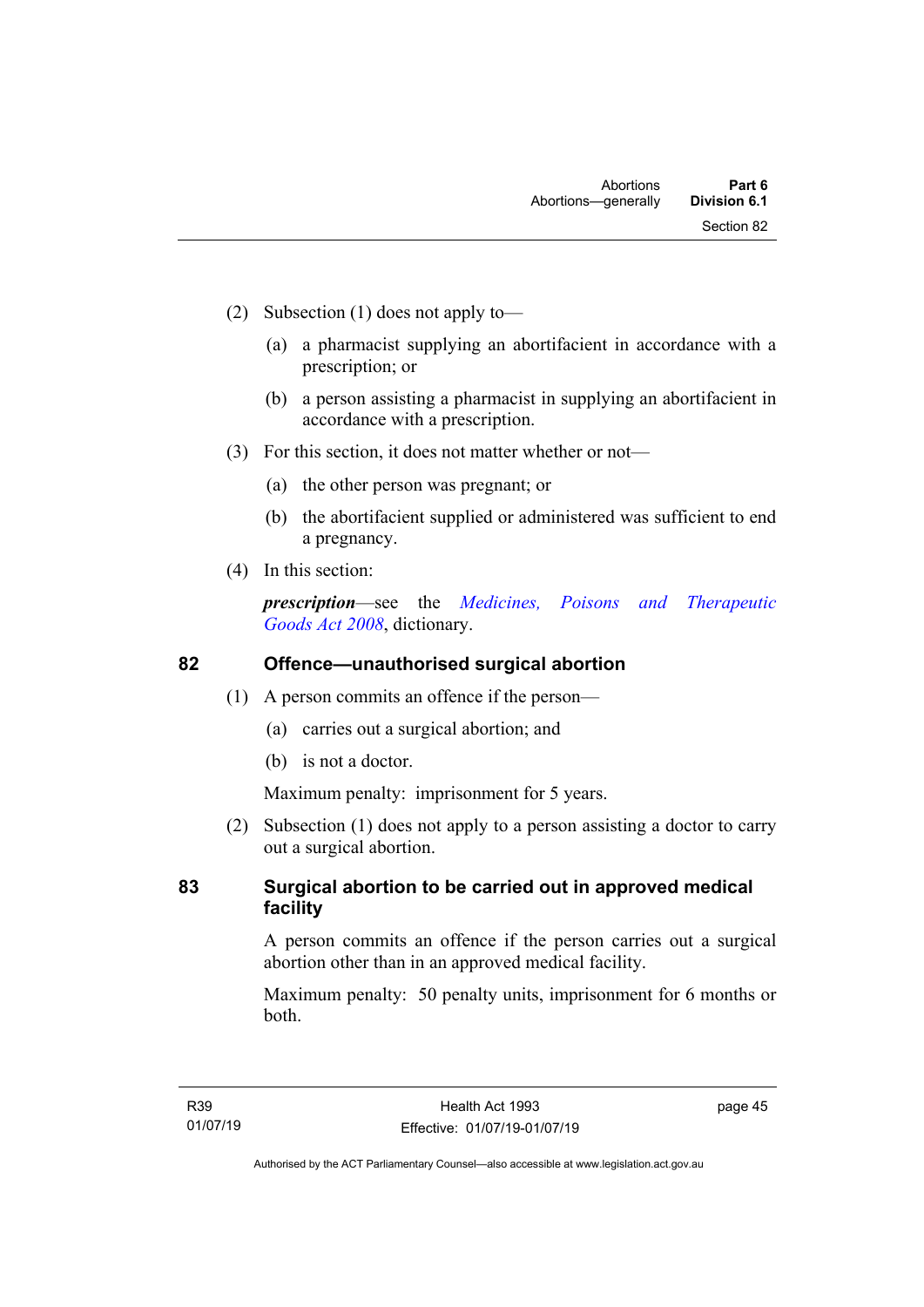## **84 Approval of facilities**

- (1) A person may apply to the Minister to have a medical facility, or a part of a medical facility, approved to carry out surgical abortions.
- (2) The Minister must approve the application if reasonably satisfied the medical facility is suitable.
- (3) An approval is a notifiable instrument.

*Note* A notifiable instrument must be notified under the [Legislation Act.](http://www.legislation.act.gov.au/a/2001-14)

#### **84A Conscientious objection**

- (1) Subject to subsection (2), an authorised person may refuse to prescribe, supply or administer an abortifacient, or carry out or assist in carrying out a surgical abortion, on religious or other conscientious grounds (a *conscientious objection*).
- (2) An authorised person must not refuse, only because of a conscientious objection—
	- (a) to carry out, or assist in carrying out, a surgical abortion in an emergency where an abortion is necessary to preserve the life of the pregnant person; or
	- (b) to provide medical assistance or treatment to a person requiring medical treatment because of an abortion.
- (3) There is no breach of duty (by contract or by statutory or other legal requirement) or contravention of a territory law if an authorised person refuses to prescribe, supply or administer an abortifacient, or carry out or assist in carrying out a surgical abortion, because of a conscientious objection.
- (4) However, if an authorised person refuses to prescribe, supply or administer an abortifacient, or carry out or assist in carrying out a surgical abortion because of a conscientious objection, the authorised person must tell a person requesting the abortifacient or abortion that the authorised person refuses because of the objection.

Authorised by the ACT Parliamentary Counsel—also accessible at www.legislation.act.gov.au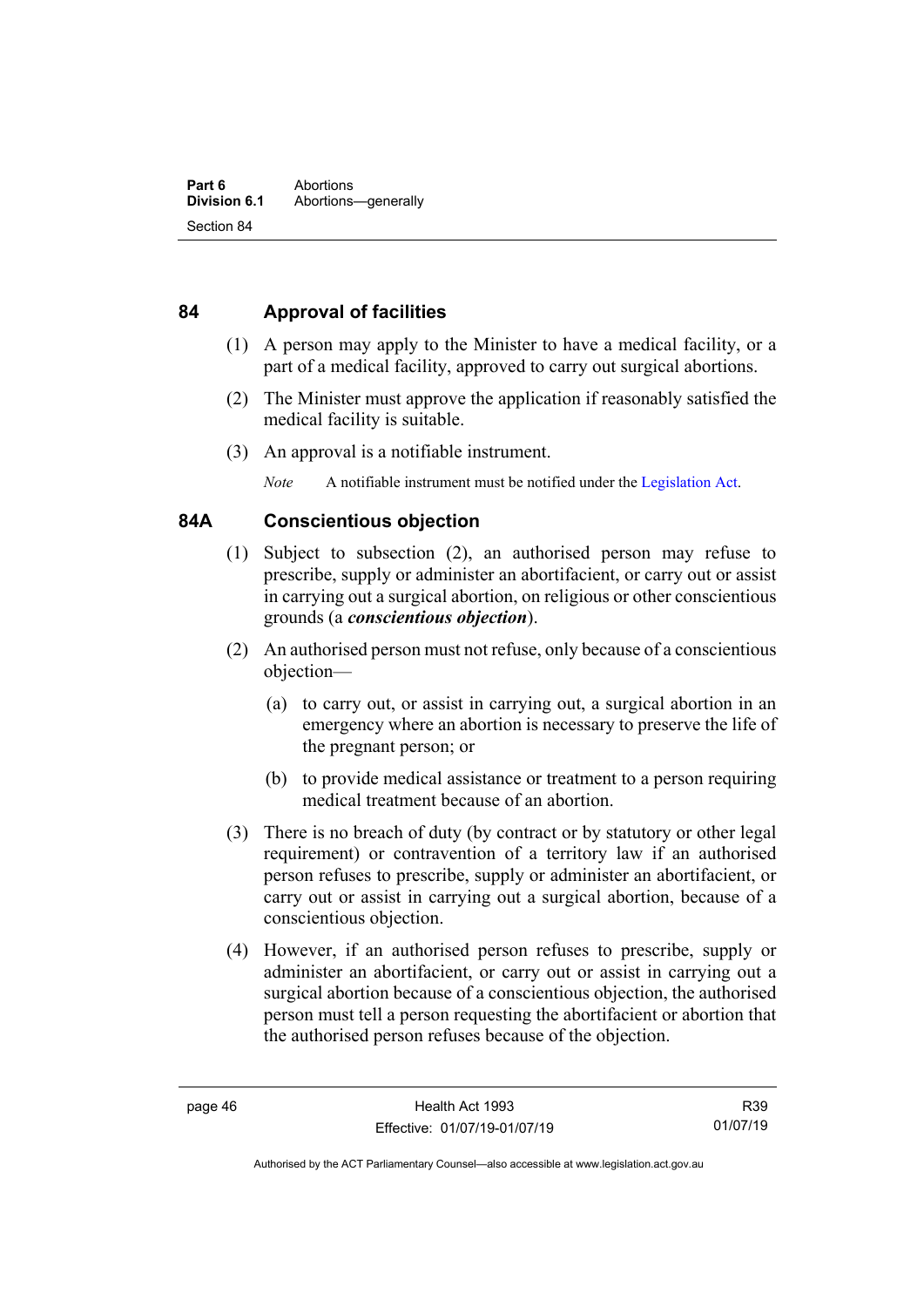(5) In this section:

*authorised person* means a doctor or nurse.

## **Division 6.2 Patient privacy in protected areas**

#### **85 Definitions—div 6.2**

(1) In this division:

*capture visual data*—a person *captures visual data* of another person if the person captures moving or still images of the other person by a camera or any other means in such a way that—

- (a) a recording is made of the images; or
- (b) the images are capable of being transmitted in real time with or without retention or storage in a physical or electronic form; or
- (c) the images are otherwise capable of being distributed.

*prohibited behaviour*, in a protected area around a protected facility, means any of the following:

- (a) the harassment, hindering, intimidation, interference with, threatening or obstruction of a person, including by the capturing of visual data of the person, in the protected period that is intended to stop the person from—
	- (i) entering the protected facility; or
	- (ii) having an abortion, providing a surgical abortion or prescribing, supplying or administering an abortifacient in the protected facility;
- (b) an act that—
	- (i) can be seen or heard by anyone in the protected period; and
	- (ii) is intended to stop a person from—
		- (A) entering the protected facility; or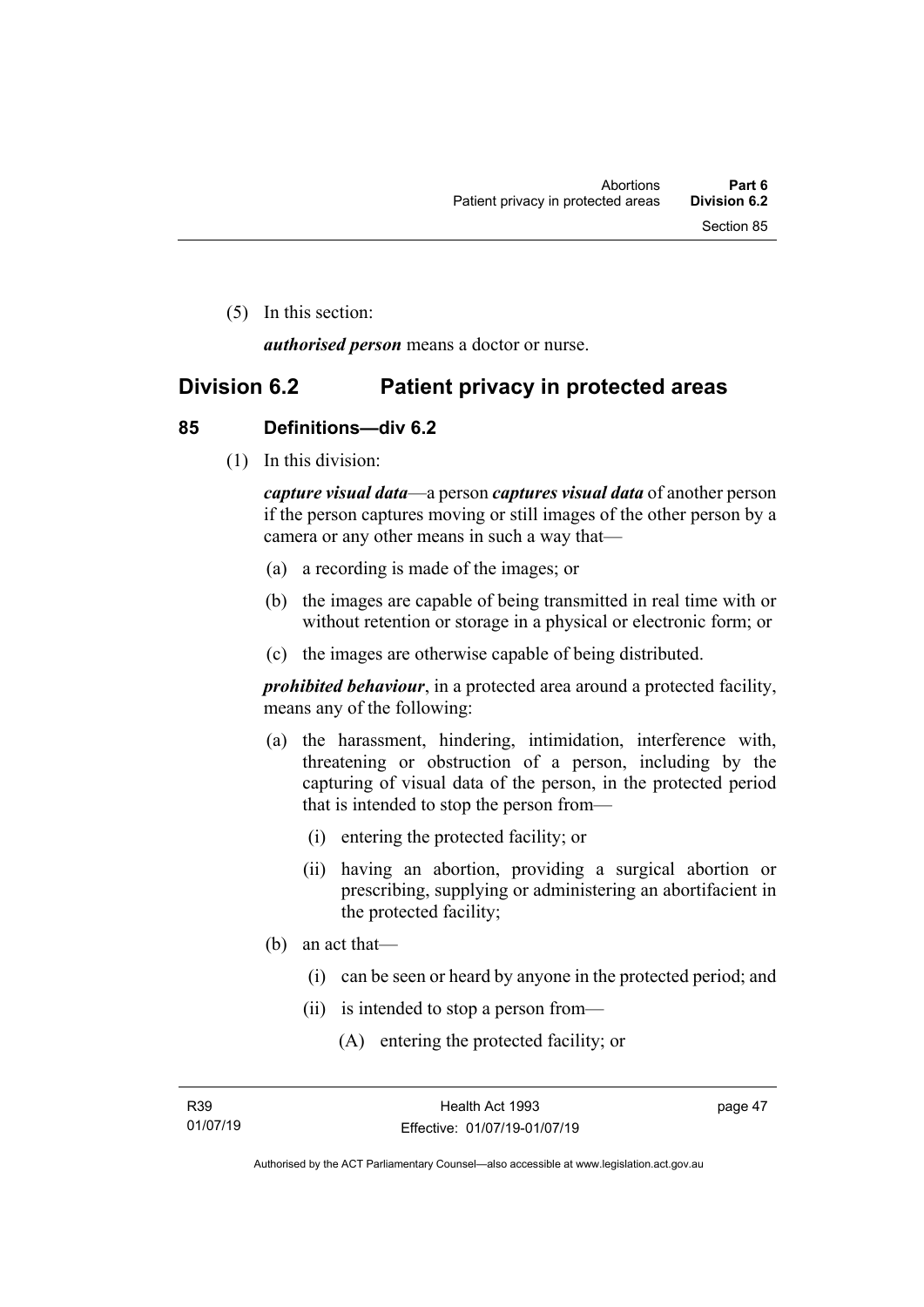- (B) having an abortion, providing a surgical abortion or prescribing, supplying or administering an abortifacient in the protected facility;
- (c) a protest, by any means, in the protected period in relation to a person doing any of the things mentioned in paragraph (b) (ii) (A) or (B).

*protected area* means an area declared under section 86.

*protected facility* means an approved medical facility or other place around which a protected area has been declared under section 86.

- (2) For this section, *protected period*, in relation to a protected facility, means the period between 7 am and 6 pm on each day the facility is open or any other period declared by the Minister.
- (3) A declaration is a disallowable instrument.
	- *Note* A disallowable instrument must be notified, and presented to the Legislative Assembly, under the [Legislation Act.](http://www.legislation.act.gov.au/a/2001-14)

#### **86 Declaration of protected area**

- (1) The Minister must declare an area around an approved medical facility to be a protected area.
- (2) The Minister may declare an area around a place where an abortifacient is prescribed, supplied or administered to be a protected area.
- (3) In making the declaration, the Minister must be satisfied that the area declared is—
	- (a) not less than 50m at any point from the protected facility; and

Authorised by the ACT Parliamentary Counsel—also accessible at www.legislation.act.gov.au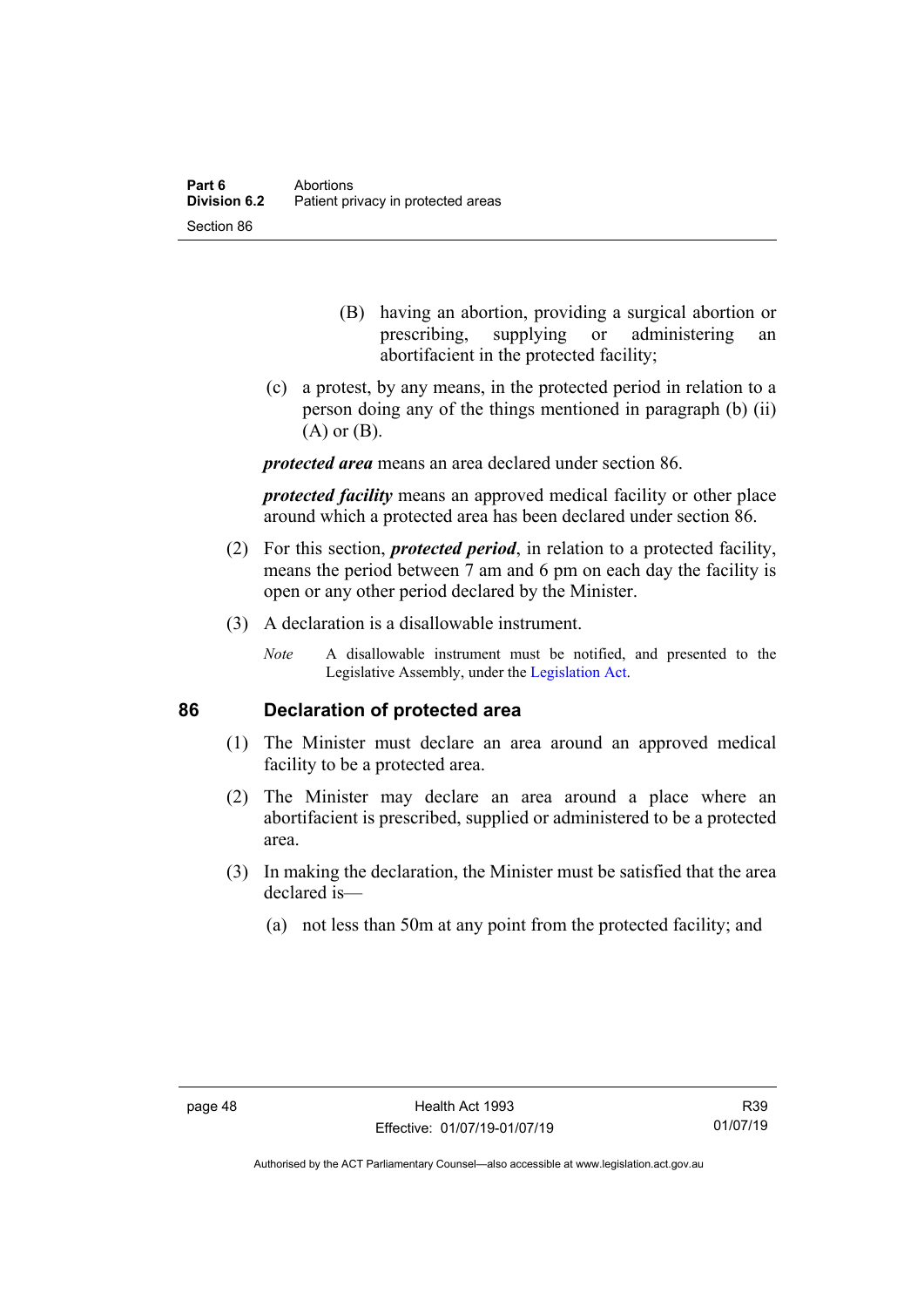- (b) sufficient to ensure the privacy and unimpeded access for anyone entering, trying to enter or leaving the protected facility; but
- (c) no bigger than necessary to ensure that outcome.
- (4) A declaration is a disallowable instrument.
	- *Note* A disallowable instrument must be notified, and presented to the Legislative Assembly, under the [Legislation Act.](http://www.legislation.act.gov.au/a/2001-14)

#### **87 Prohibited behaviour in or in relation to protected area**

- (1) A person commits an offence if the person—
	- (a) is in a protected area; and
	- (b) engages in prohibited behaviour.

Maximum penalty: 25 penalty units.

- (2) A person commits an offence if—
	- (a) the person publishes captured visual data of a person (the *recorded person*) entering or leaving, or trying to enter or leave, a protected facility; and
	- (b) the person does so with the intention of stopping a person from—
		- (i) having an abortion; or
		- (ii) providing a surgical abortion; or
		- (iii) prescribing, supplying or administering an abortifacient; and
	- (c) the recorded person did not consent to the publication.

Maximum penalty: 50 penalty units, imprisonment for 6 months or both.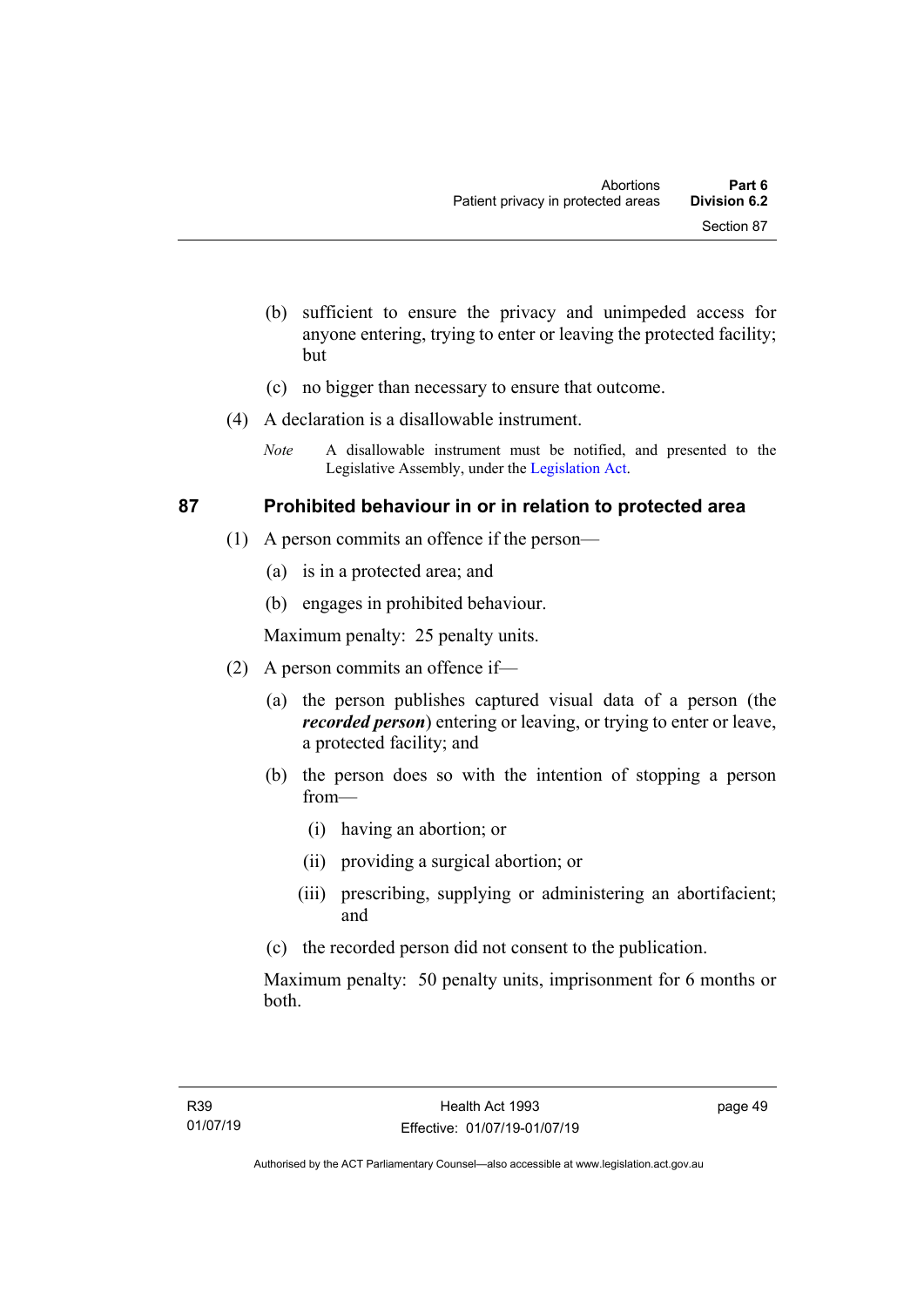(3) In this section:

*publish*, captured visual data—

- (a) means communicate or distribute visual data in a way or to an extent that makes it available to, or likely to come to the notice of, the public or a section of the public or anyone else not lawfully entitled to the visual data; and
- (b) includes—
	- (i) entering into an agreement or arrangement to do a thing mentioned in paragraph (a); and
	- (ii) attempting to do a thing mentioned in paragraph (a) or subparagraph (i).

page 50 Health Act 1993 Effective: 01/07/19-01/07/19

R39 01/07/19

Authorised by the ACT Parliamentary Counsel—also accessible at www.legislation.act.gov.au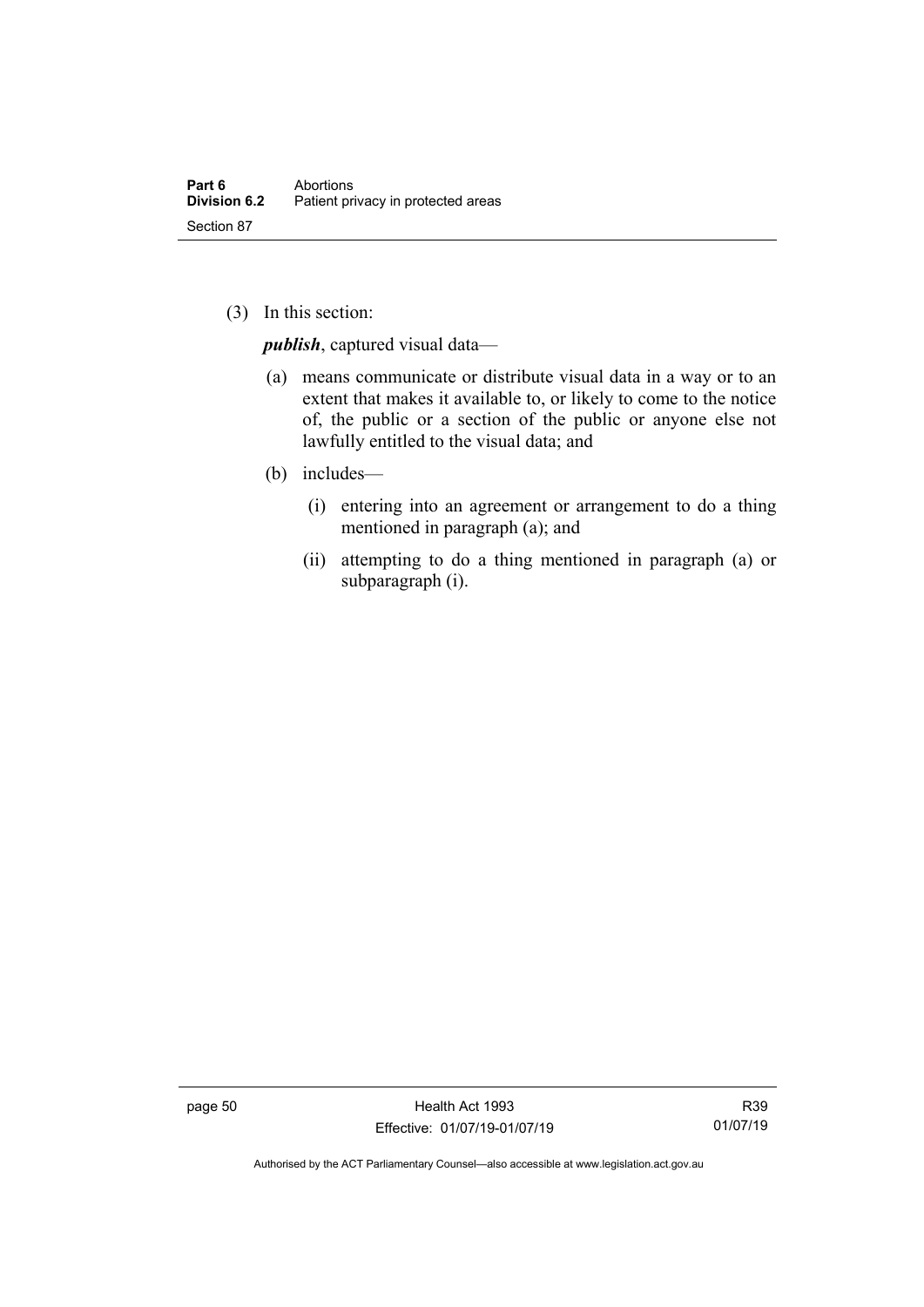# **Part 7 VMO service contracts**

#### **100 Definitions for pt 7**

In this part:

*authorised representative* means an entity authorised as a representative under section 105.

*core conditions* means conditions determined under section 102.

*entity* means a corporation or an unincorporated association.

*negotiating agent* means an entity approved as a negotiating agent under section 104.

*negotiating period*—see section 103 (2).

*practice corporation*, of a VMO, means a corporation that is controlled or conducted by the VMO and by which the VMO conducts his or her practice as a doctor or dentist.

*service contract* means a contract for services, between the Territory and a VMO (or the VMO's practice corporation), under which the VMO is to provide health services to or for the Territory.

*VMO* (visiting medical officer) means a doctor or dentist who is engaged, or who the Territory proposes to engage, under a service contract.

#### **101 Service contracts**

- (1) The Territory must not enter into a service contract unless it includes the core conditions that apply to the contract.
- (2) A service contract entered into in contravention of subsection (1) is void.
- (3) A condition of a service contract that is inconsistent with a core condition that applies to the contract is void to the extent of the inconsistency.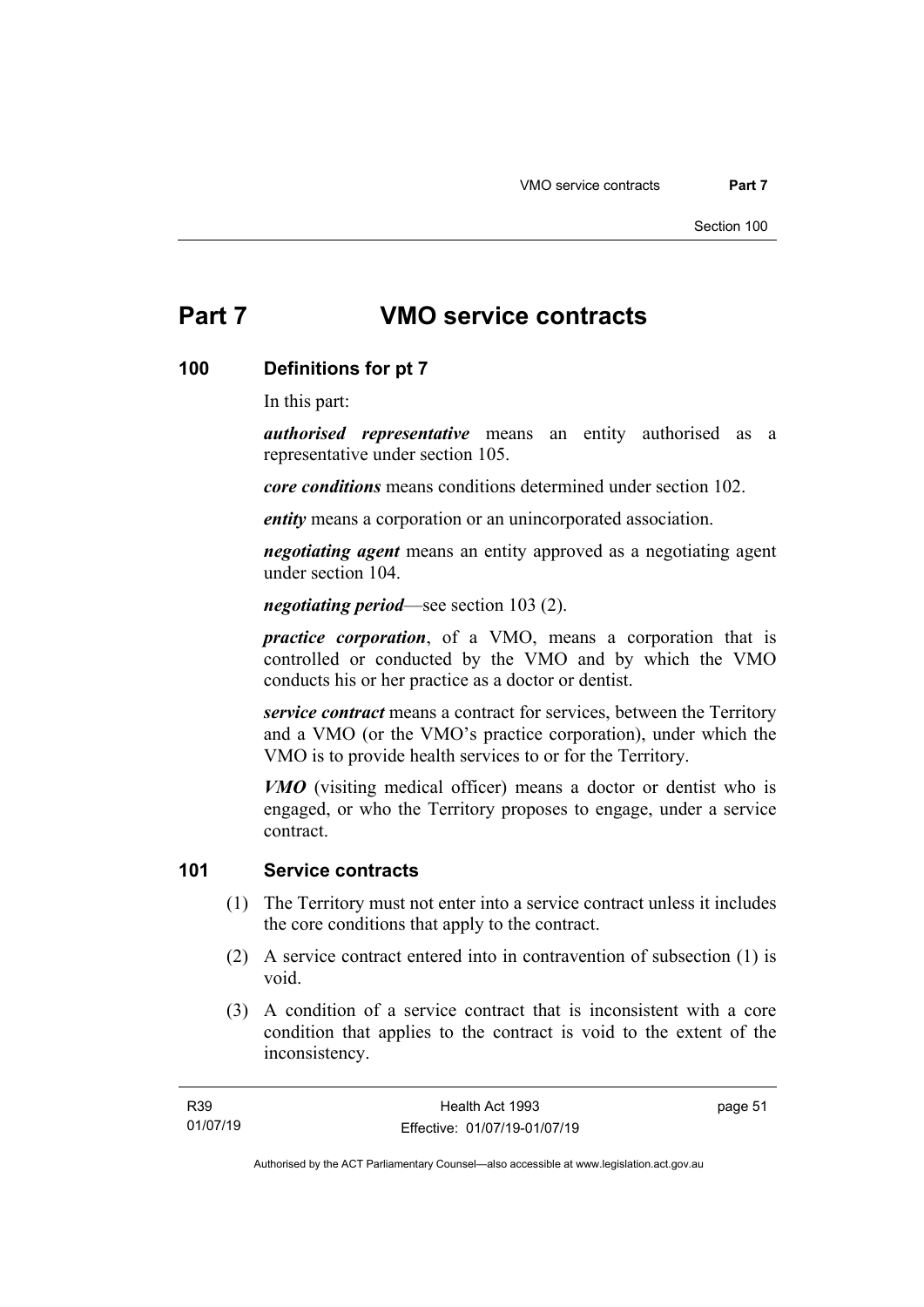#### **Part 7** VMO service contracts

Section 102

#### **102 Core conditions**

- (1) The Minister may determine core conditions for service contracts.
- (2) The Minister must not determine a condition as a core condition unless the condition has been—
	- (a) agreed in collective negotiations under section 103; or
	- (b) decided by arbitration under section 106.
- (3) A determination of core conditions is a notifiable instrument.

*Note* A notifiable instrument must be notified under the [Legislation Act.](http://www.legislation.act.gov.au/a/2001-14)

#### **103 Collective negotiations**

- (1) The Territory may negotiate with a negotiating agent, or negotiating agents, to establish proposed core conditions for service contracts.
- (2) Before beginning collective negotiations, the Minister must determine a period (the *negotiating period*) for the negotiations.
- (3) A negotiating period must not be shorter than 3 months unless the parties to the negotiations agree to a shorter negotiating period.
- (4) A determination of a negotiating period is a notifiable instrument.

*Note* A notifiable instrument must be notified under the [Legislation Act.](http://www.legislation.act.gov.au/a/2001-14)

## **104 Negotiating agents**

- (1) The Minister may, in writing, approve an entity as a negotiating agent.
- (2) The Minister must not approve an entity as a negotiating agent unless the Minister is satisfied that—
	- (a) the entity is the authorised representative of at least 50 VMOs who, between them, belong to at least 3 of the following categories:
		- (i) physician;
		- (ii) surgeon;

R39 01/07/19

Authorised by the ACT Parliamentary Counsel—also accessible at www.legislation.act.gov.au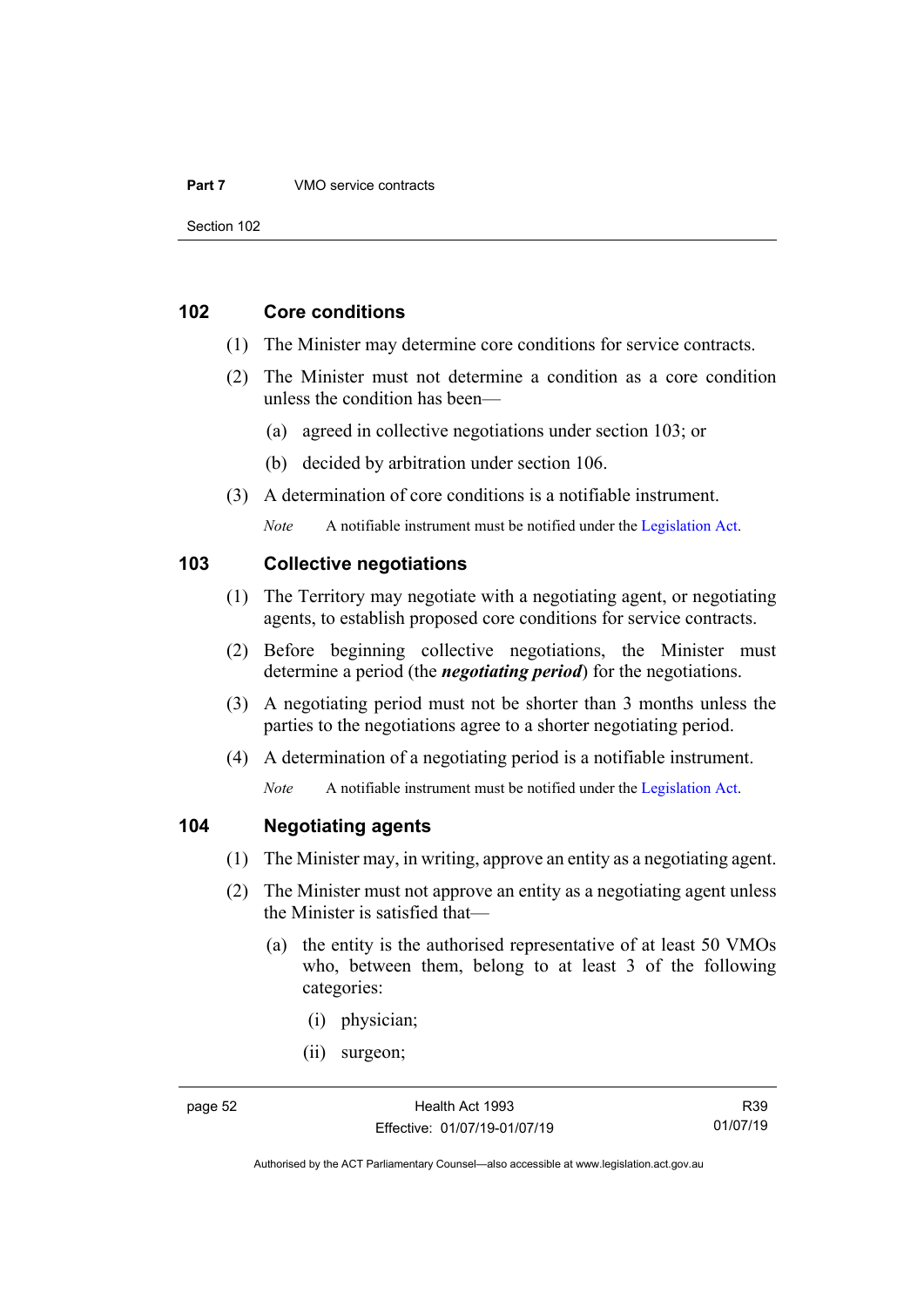- (iii) obstetrician and gynaecologist;
- (iv) anaesthetist;
- (v) general practitioner or other doctor or dentist; and
- (b) the entity is not disqualified under subsection (3); and
- (c) the entity is otherwise suitable to be a negotiating agent having regard to anything that may reasonably influence that decision, including the following:
	- (i) any criminal or civil court proceedings in which the entity or an executive officer of the entity has been concerned in the previous 10 years;
	- (ii) any levy of execution against the entity or an executive officer of the entity that is not satisfied;
	- (iii) whether an executive officer of the entity has ceased to carry on business, or has been involved in the management of an entity that has ceased to carry on business, with the result that creditors were not fully paid or are unlikely to be fully paid.
- (3) For subsection (2) (b), an entity is disqualified if—
	- (a) the entity, or an executive officer of the entity, has been convicted, in the ACT or elsewhere, of—
		- (i) an offence punishable by imprisonment for longer than 1 year; or
		- (ii) an offence that involves dishonesty and is punishable by imprisonment for 3 months or longer; or
	- (b) the entity has a receiver, receiver and manager, or provisional liquidator appointed over part or all of its affairs, or is otherwise under external administration; or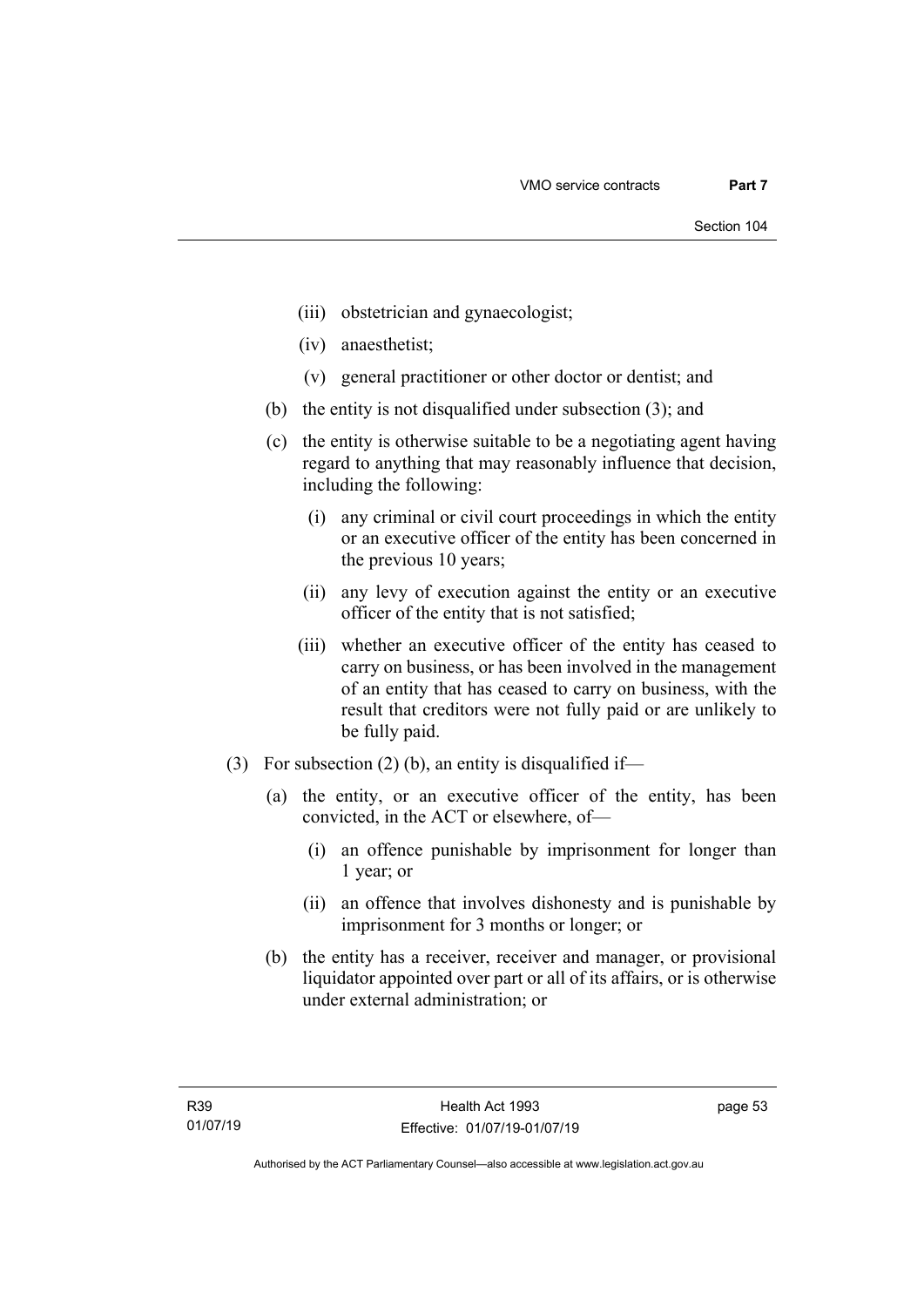#### **Part 7** VMO service contracts

Section 105

- (c) the entity is bankrupt or personally insolvent; or
	- *Note Bankrupt or personally insolvent*—see the [Legislation Act,](http://www.legislation.act.gov.au/a/2001-14) dict, pt 1.
- (d) the executive officer of the entity is disqualified from managing corporations under the [Corporations Act,](http://www.comlaw.gov.au/Series/C2004A00818) part 2D.6 (Disqualification from managing corporations).
- (4) In this section:

*executive officer*, of an entity, means a person, by whatever name called, and whether or not the person is a director of the entity, who is concerned with or takes part in the management of the entity.

#### **105 Authorised representatives**

- (1) A VMO may, in writing, authorise 1 entity to represent the VMO in collective negotiations under section 103.
	- *Note* If a form is approved under s 194 for an authorisation, the form must be used.
- (2) The authorisation must nominate 1 of the categories mentioned in section 104 (2) (a) as the category to which the VMO belongs.

## **106 Arbitration**

- (1) This section applies if agreement is not reached in collective negotiations between the Territory and a negotiating agent or negotiating agents in relation to a matter before the end of the negotiating period.
- (2) Unless resolved by mediation beforehand, the matter must be decided by arbitration.
- (3) The arbitration must be conducted under the *[Commercial Arbitration](http://www.legislation.act.gov.au/a/2017-7/default.asp)  [Act 2017](http://www.legislation.act.gov.au/a/2017-7/default.asp)* and in accordance with principles and rules determined by the Minister.

R39 01/07/19

Authorised by the ACT Parliamentary Counsel—also accessible at www.legislation.act.gov.au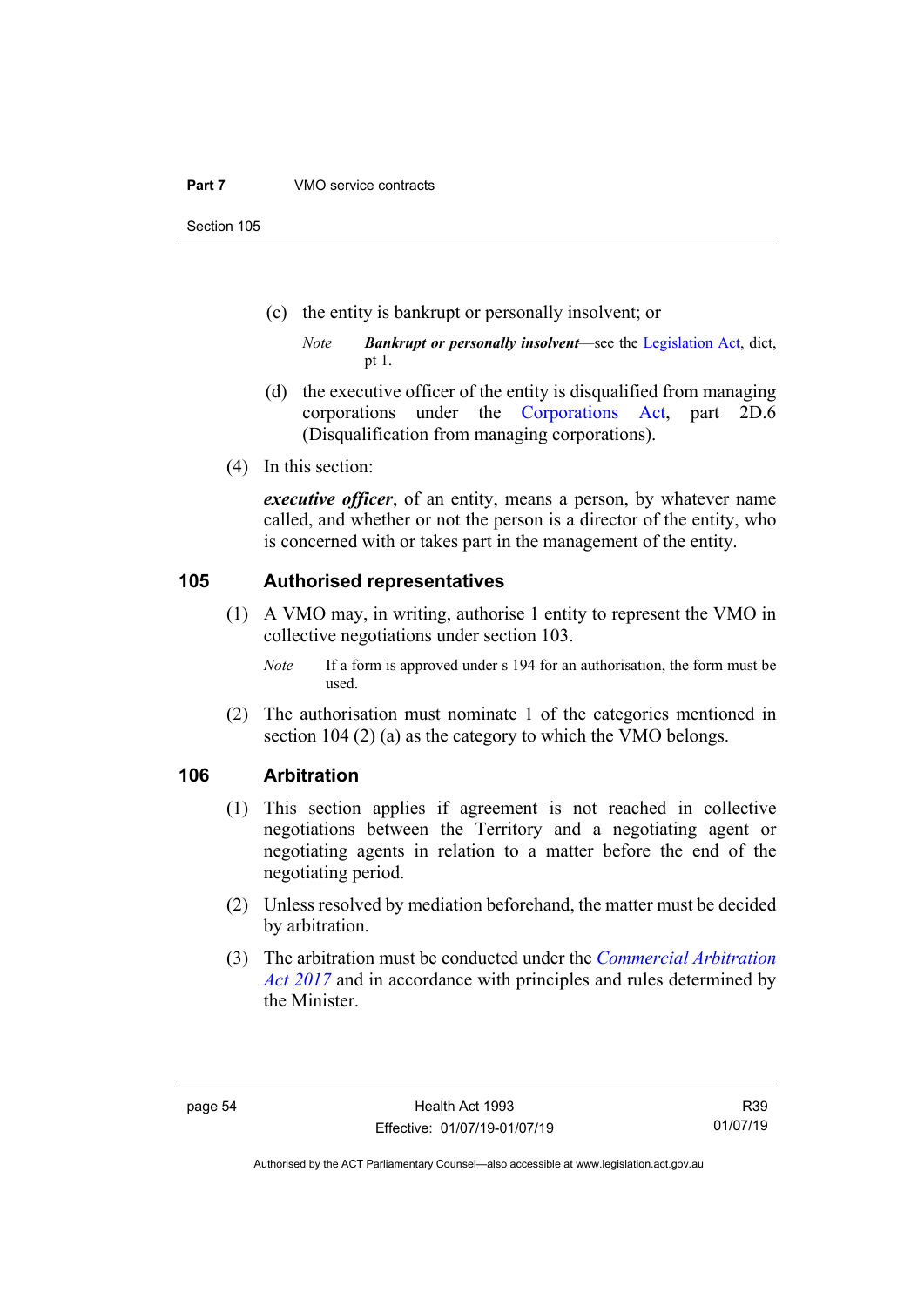- (4) That Act applies to the arbitration as if the determined principles and rules were an arbitration agreement between the Territory and the negotiating agent or negotiating agents.
- (5) The principles and rules—
	- (a) must be determined by the Minister having regard to the objective of improving the efficiency, effectiveness and quality of health services, and other public interest considerations; and
	- (b) must include a requirement that the arbitrator—
		- (i) be a person with experience in determining industrial awards or a barrister with mediation experience; and
		- (ii) have appropriate experience to enable the arbitrator to carry out the arbitrator's role; and
	- (c) must be fair and reasonable.
- (6) A determination of principles and rules for arbitration is a notifiable instrument.

*Note* A notifiable instrument must be notified under the [Legislation Act.](http://www.legislation.act.gov.au/a/2001-14)

### **107 Competition and Consumer Act authorisation**

For the *[Competition and Consumer Act 2010](http://www.comlaw.gov.au/Details/C2013C00004)* (Cwlth) and the Competition Code of the ACT, the following are authorised:

- (a) collective negotiations between the Territory and an approved negotiating agent, or approved negotiating agents, under this part;
- (b) the conditions agreed in those negotiations;
- (c) service contracts containing core conditions;
- (d) everything done under a service contract.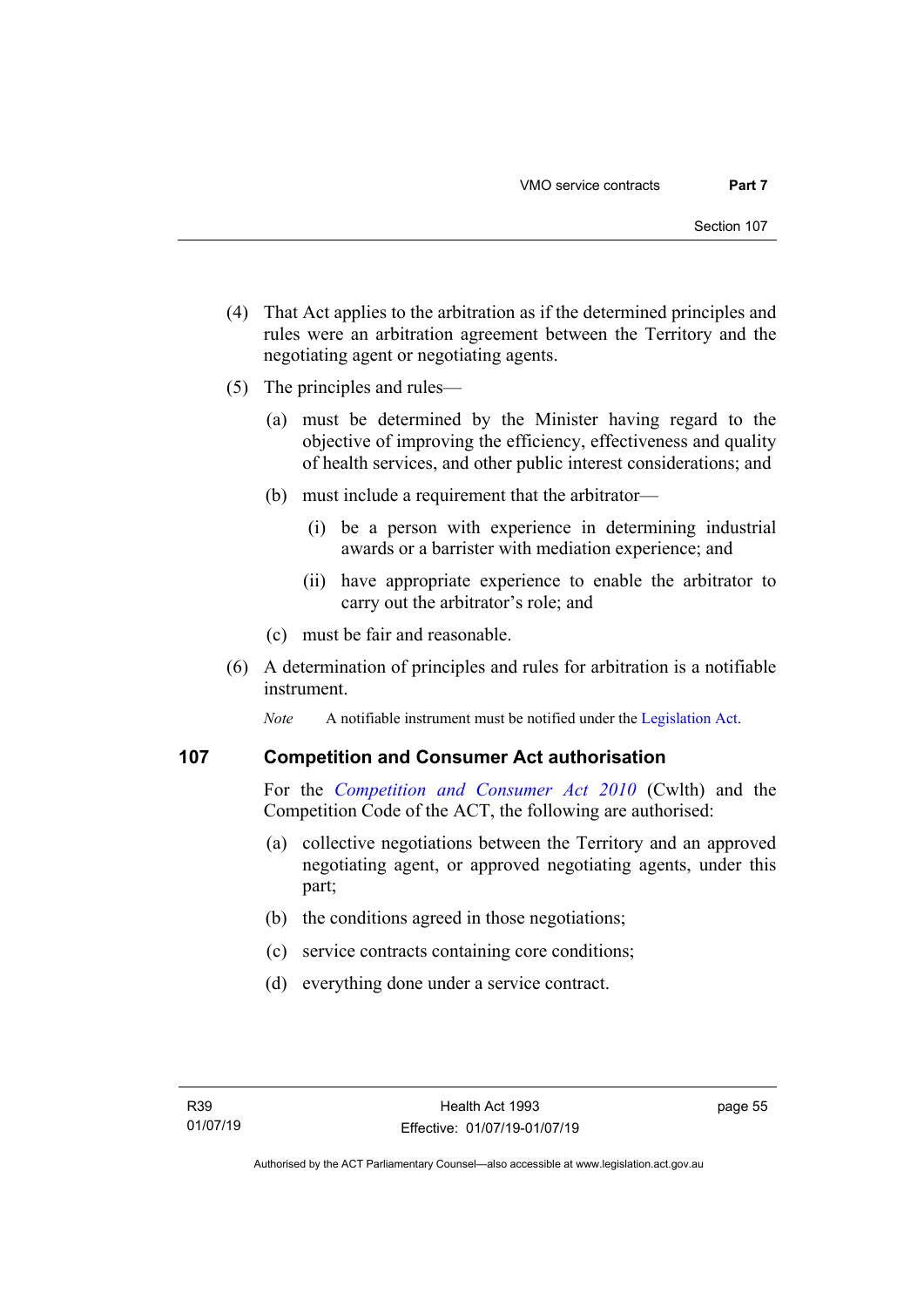#### Part 8 Secrecy

Section 120

**120** 

# **Part 8 Secrecy**

| Part o |                                                             | эесгесу                                                                                                                             |
|--------|-------------------------------------------------------------|-------------------------------------------------------------------------------------------------------------------------------------|
| 120    | Definitions-pt 8                                            |                                                                                                                                     |
|        | In this part:                                               |                                                                                                                                     |
|        | <i>divulge</i> —see section 121.                            |                                                                                                                                     |
|        | <i>information holder</i> —see section 122.                 |                                                                                                                                     |
|        | <i>protected information</i> —see section 123.              |                                                                                                                                     |
|        | <b>Note</b>                                                 | Sensitive information is defined for the Act in s 124.                                                                              |
| 121    | When is information divulged?                               |                                                                                                                                     |
|        | In this part:                                               |                                                                                                                                     |
|        | <i>divulge</i> includes communicate.                        |                                                                                                                                     |
| 122    | Who is an information holder?                               |                                                                                                                                     |
|        | For this part, a person is an <i>information holder</i> if— |                                                                                                                                     |
|        | (a)                                                         | the person is or has been—                                                                                                          |
|        | (i)                                                         | a member of a quality assurance committee; or                                                                                       |
|        | (ii)                                                        | a member of a scope of clinical practice committee; or                                                                              |
|        | (iii)                                                       | someone else exercising a function under part 4 (Quality<br>assurance) or part 5 (Reviewing scope of clinical practice);<br>or      |
|        | (iv)                                                        | someone else engaged in the administration of part 4<br>(Quality assurance) or part 5 (Reviewing scope of clinical<br>practice); or |

Authorised by the ACT Parliamentary Counsel—also accessible at www.legislation.act.gov.au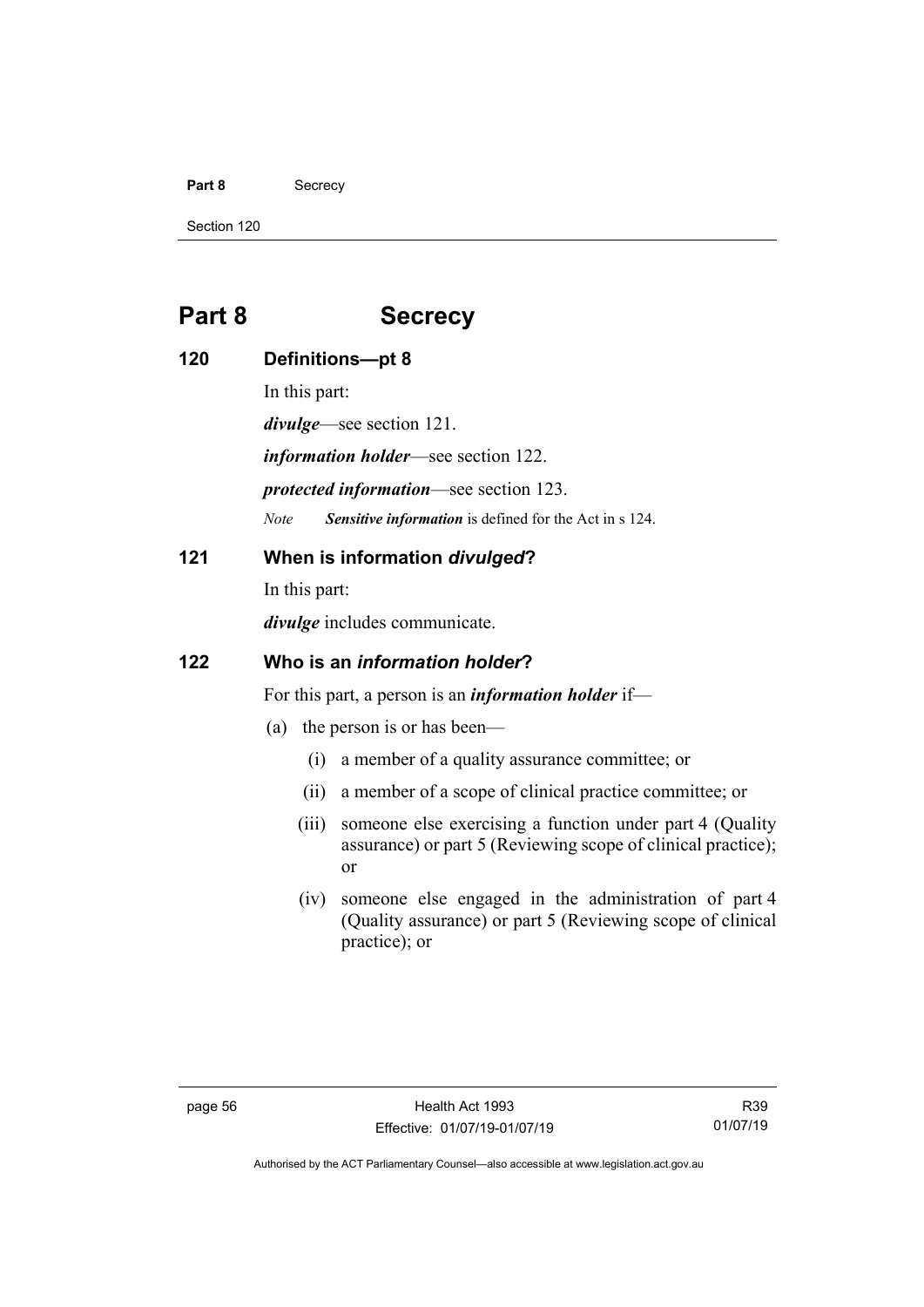- (b) the person has been given information under this Act by a person mentioned in paragraph (a).
	- *Note* Information may be given to people under various provisions of pt 4 and pt 5, including:
		- s 39 (Giving health service reports to CEO or director-general)
		- s 43 (Quality assurance committees—giving information to the Coroner's Court)
		- s 44 (Quality assurance committees—giving information to other quality assurance committees)
		- s 45 (Quality assurance committees—giving information to health board and health services commissioner).
		- s 74 (Scope of clinical practice committees—giving information to health board and health services commissioner).

#### **123 What is** *protected information***?**

- (1) For this part, information is *protected information* about a person if it is information about the person that is disclosed to, or obtained by, an information holder because of the exercise of a function under this Act by the information holder or someone else.
- (2) Without limiting subsection (1), *protected information* includes sensitive information.

#### **124 What is** *sensitive information***?**

In this Act:

*sensitive information* means information that—

- (a) identifies a person who—
	- (i) has received a health service; or
	- (ii) is a health service provider; or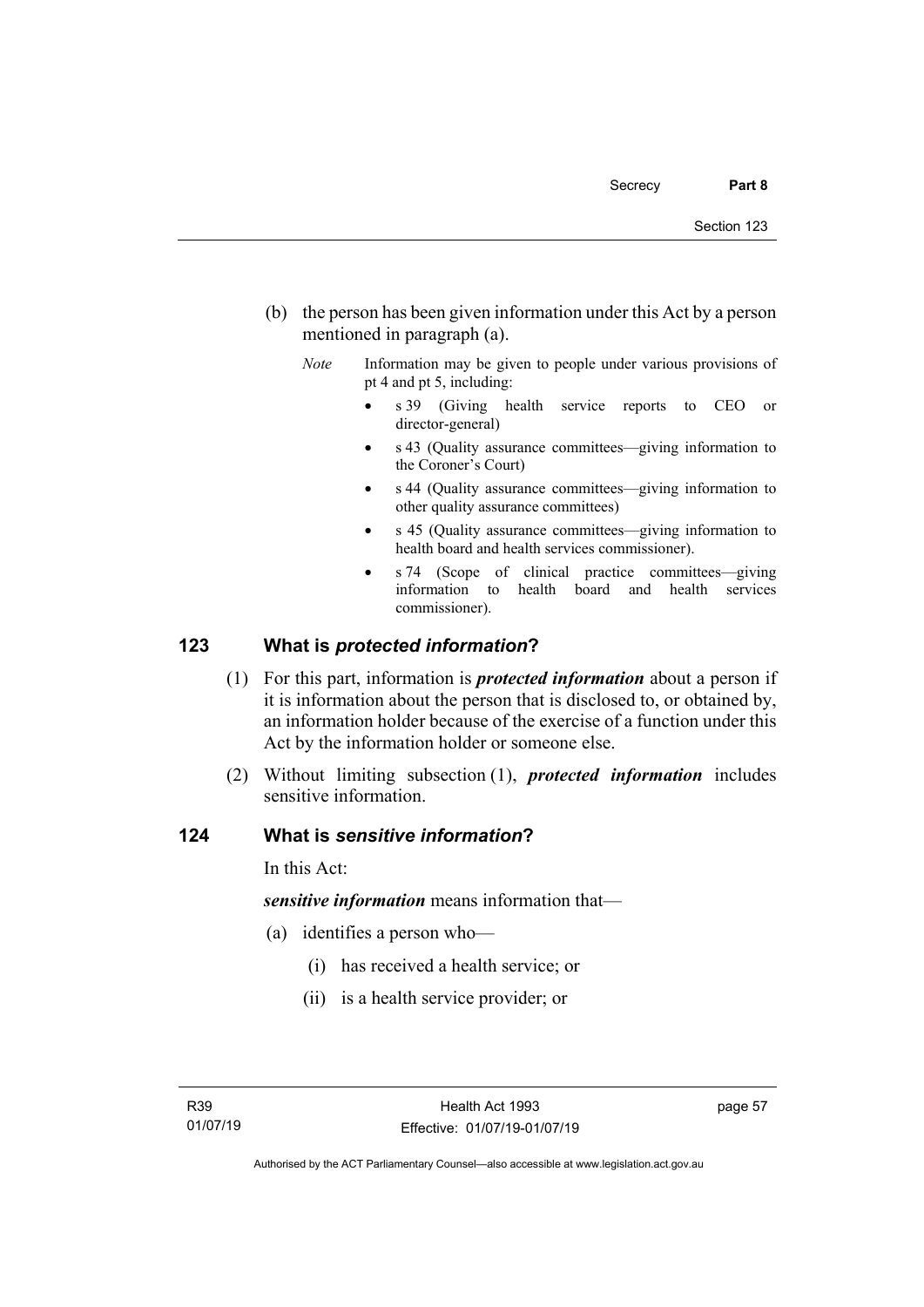- (iii) has provided information to a quality assurance committee under section 35 (Quality assurance committees obtaining information) or otherwise in the course of the committee carrying out the committee's functions under this Act; or
- (iv) has provided information to a scope of clinical practice committee under section 64 (Scope of clinical practice committees—obtaining information) or otherwise in the course of the committee carrying out the committee's functions under this Act; or
- (b) would allow the identity of the person to be worked out.

#### **125 Offence—secrecy of protected information**

- (1) An information holder commits an offence if—
	- (a) the information holder—
		- (i) makes a record of protected information about someone else; and
		- (ii) is reckless about whether the information is protected information about someone else; or
	- (b) the information holder—
		- (i) does something that divulges protected information about someone else; and
		- (ii) is reckless about whether—
			- (A) the information is protected information about someone else; and
			- (B) doing the thing would result in the information being divulged to another person.

Maximum penalty: 50 penalty units, imprisonment for 6 months or both.

R39 01/07/19

Authorised by the ACT Parliamentary Counsel—also accessible at www.legislation.act.gov.au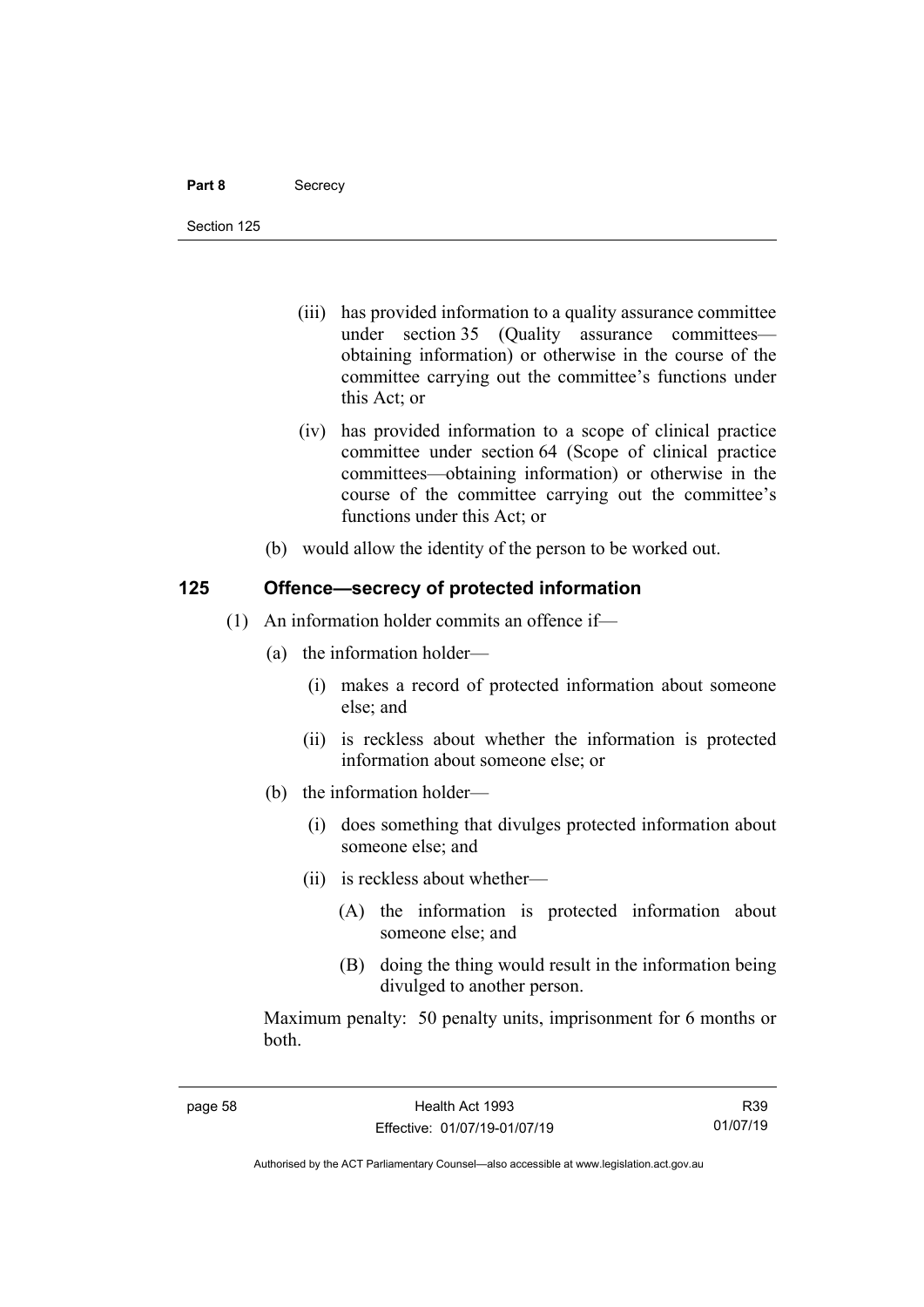- (2) This section does not apply to the making of a record or the divulging of information if the record is made or the information divulged—
	- (a) under this Act; or
	- (b) in the exercise of a function, as an information holder, under this Act.
- (3) This section does not apply to the making of a record or the divulging of information if—
	- (a) the protected information is not sensitive information; and
	- (b) the record is made or the information divulged—
		- (i) under another territory law; or
		- (ii) in the exercise of a function, as an information holder, under another territory law.
- (4) This section does not apply to the divulging of protected information about someone with the person's agreement.
- (5) An information holder must not divulge protected information to a court, or produce a document containing protected information to a court, unless it is necessary to do so for this Act.
	- *Note* A quality assurance committee may give protected information to the Coroner's Court (see s 43).
- (6) In this section:

*court* includes a tribunal, authority or person with power to require the production of documents or the answering of questions.

*produce* includes allow access to.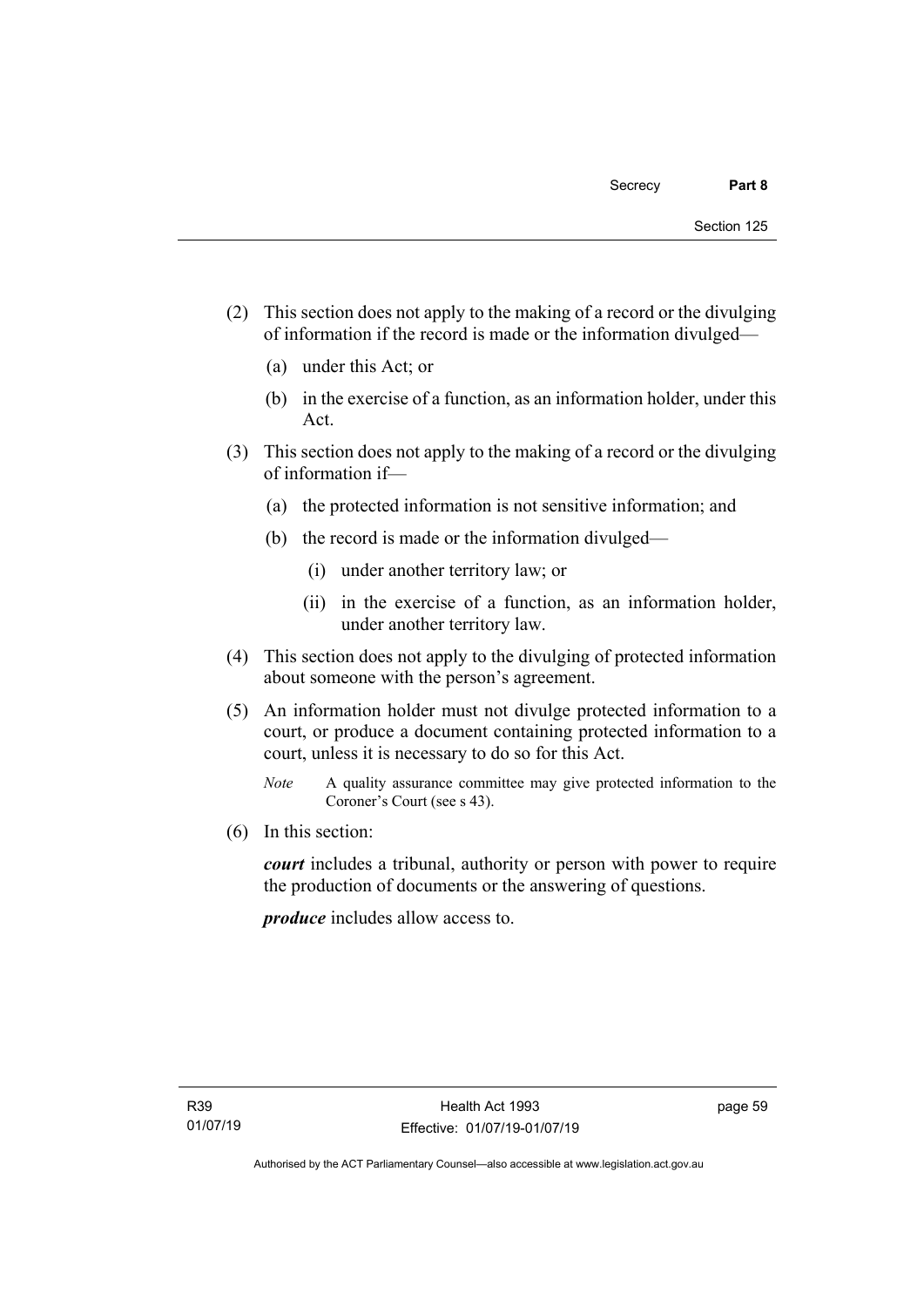#### Part 8 **Secrecy**

Section 126

#### **126 Information may be given to Chief Executive Medicare**

- (1) The CEO of a health facility may give protected information about a health service provided by a health service provider for the health facility to—
	- (a) Chief Executive Medicare; or
	- (b) the auditor-general.
	- *Note* Protected information includes sensitive information (see s 123).
- (2) However, the CEO must not give the information unless—
	- (a) the CEO is satisfied that the giving of the information will help the prevention or detection of fraud; and
	- (b) the Minister agrees, in writing, to the giving of the information.
- (3) In this section:

*CEO*, of a health facility—see section 22.

*Chief Executive Medicare*—see the *[Human Services \(Medicare\)](https://www.legislation.gov.au/Series/C2004A00100)  Act [1973](https://www.legislation.gov.au/Series/C2004A00100)* (Cwlth), section 3.

Authorised by the ACT Parliamentary Counsel—also accessible at www.legislation.act.gov.au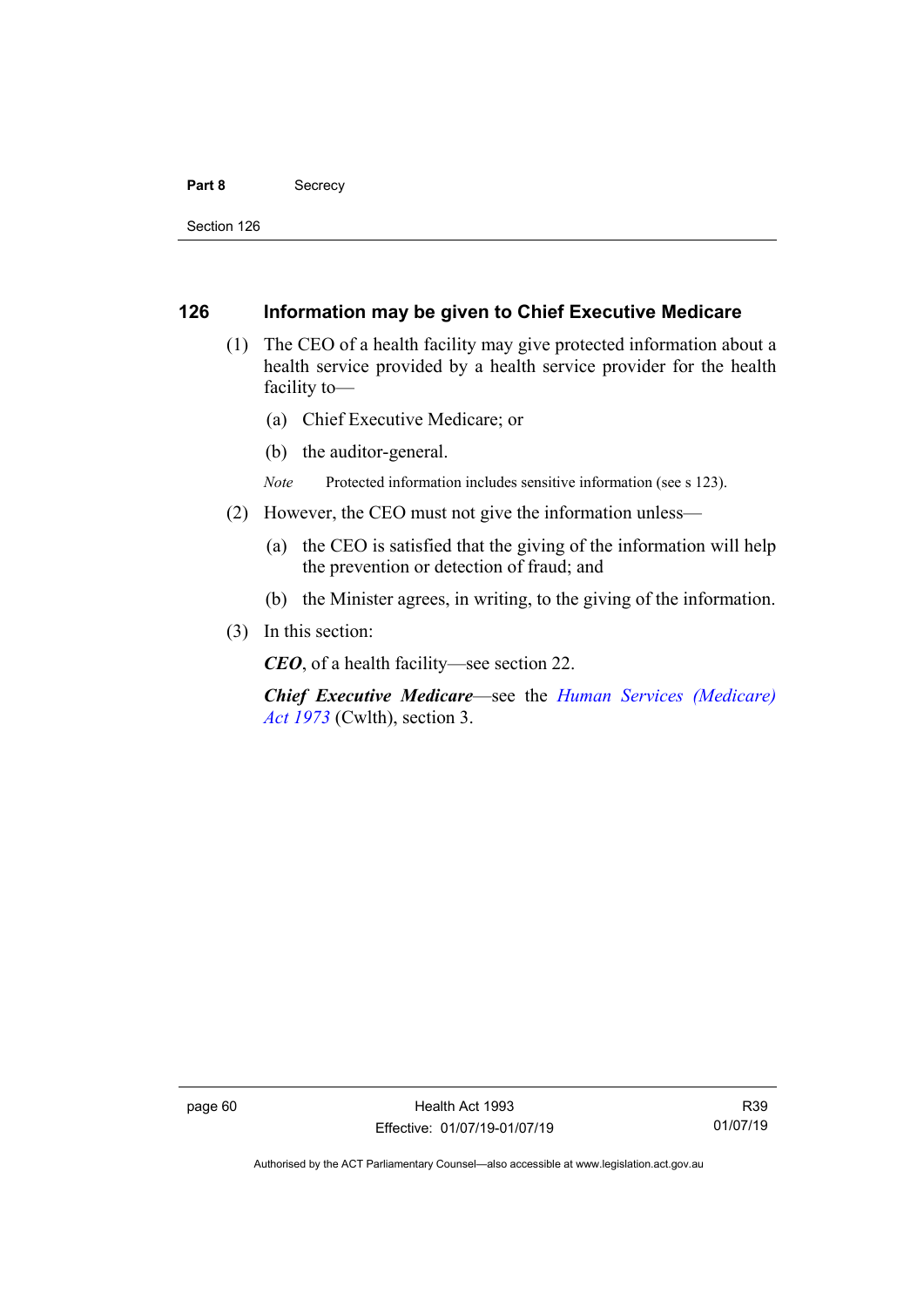# **Part 8A Offence—provision of health services by non-health practitioners**

## **127 Provision of regulated health service by person not health practitioner**

- (1) A person commits an offence if—
	- (a) the person intentionally provides a regulated health service; and
	- (b) the person is not a health practitioner.

Maximum penalty: 50 penalty units, imprisonment for 6 months or both.

#### **Example—someone providing a regulated health service to someone in the ACT when not a health practitioner**

A person (*Dr W*) provides a medical service by a video link from an island in the south Pacific to Mary Smith in the ACT. Dr W advises Mary that she needs to have her tonsils removed. Dr W is not a health practitioner. Dr W contravenes this subsection.

- (2) This section does not apply to—
	- (a) a health service provided in an emergency; or
	- (b) the provision, by mail order, or over the internet or by other electronic means, of manufactured aids to rehabilitation or surgical prosthetics and orthotics; or
	- (c) a health service ordinarily provided in the ordinary course of business by people other than health practitioners.

#### **Example—par (b)**

dental restorative or corrective devices

(3) In this section:

*regulated health service* means a health service ordinarily provided by a health practitioner.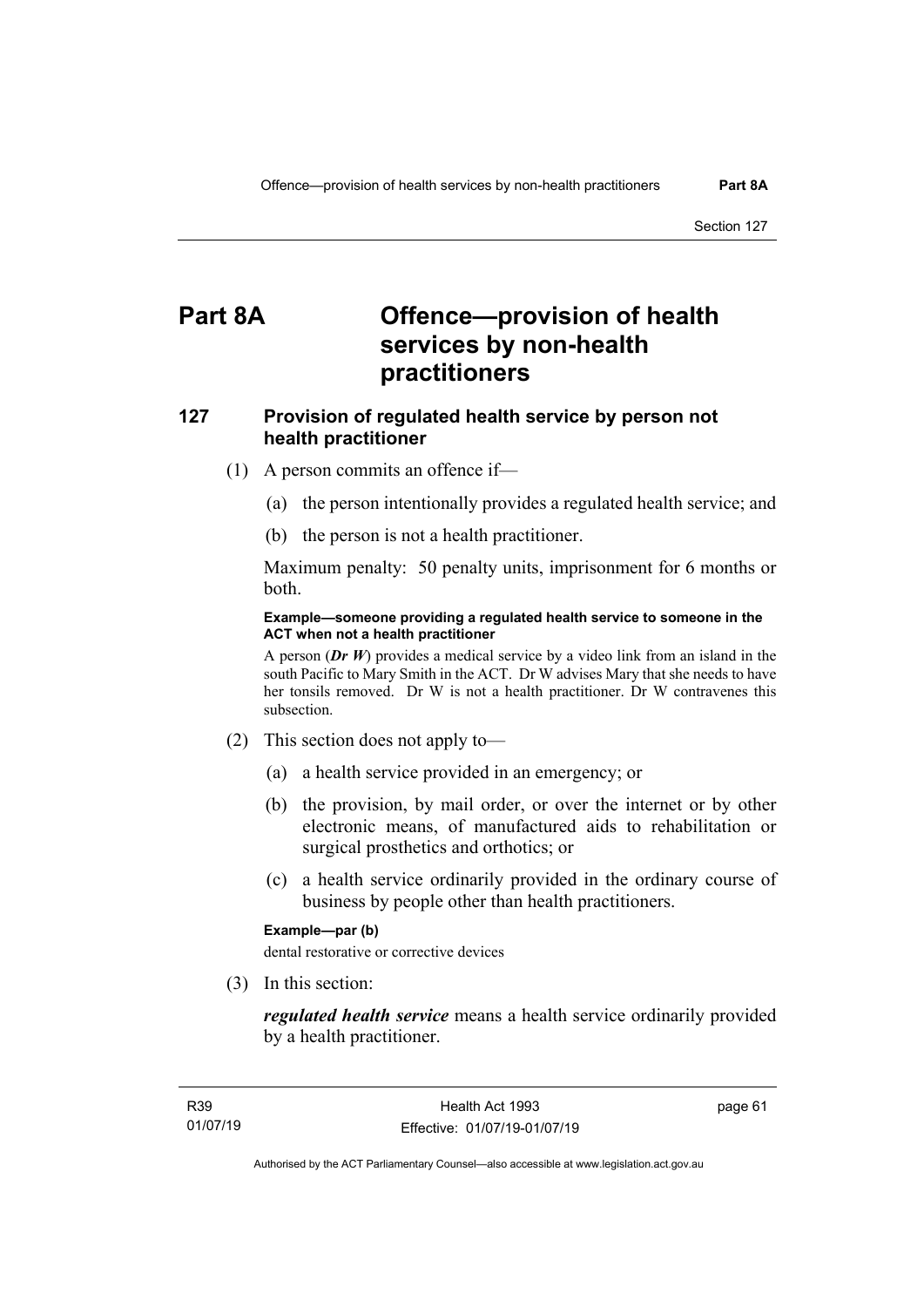#### **Part 10** Review of decisions

Section 130

## **Part 10 Review of decisions**

#### **130 Review of decisions**

- (1) A doctor, dentist or eligible midwife for a health facility may apply to the ACAT for review of a decision of the CEO of the health facility under section 69—
	- (a) to amend or withdraw the scope of clinical practice of the doctor, dentist or eligible midwife; or
	- (b) to amend the terms of engagement of the doctor, dentist or eligible midwife; or
	- (c) to suspend or end the engagement of the doctor, dentist or eligible midwife.
- (2) An applicant under section 84 may apply to the ACAT for review of a decision of the Minister to refuse approval of a medical facility, or a part of a medical facility, to carry out surgical abortions.

#### **131 Pt 10 obligations—no contracting out**

To remove any doubt, for section 130 this part applies in relation to a doctor, dentist or eligible midwife for a health facility despite anything to the contrary in a term of the doctor's, dentist's or eligible midwife's engagement.

Authorised by the ACT Parliamentary Counsel—also accessible at www.legislation.act.gov.au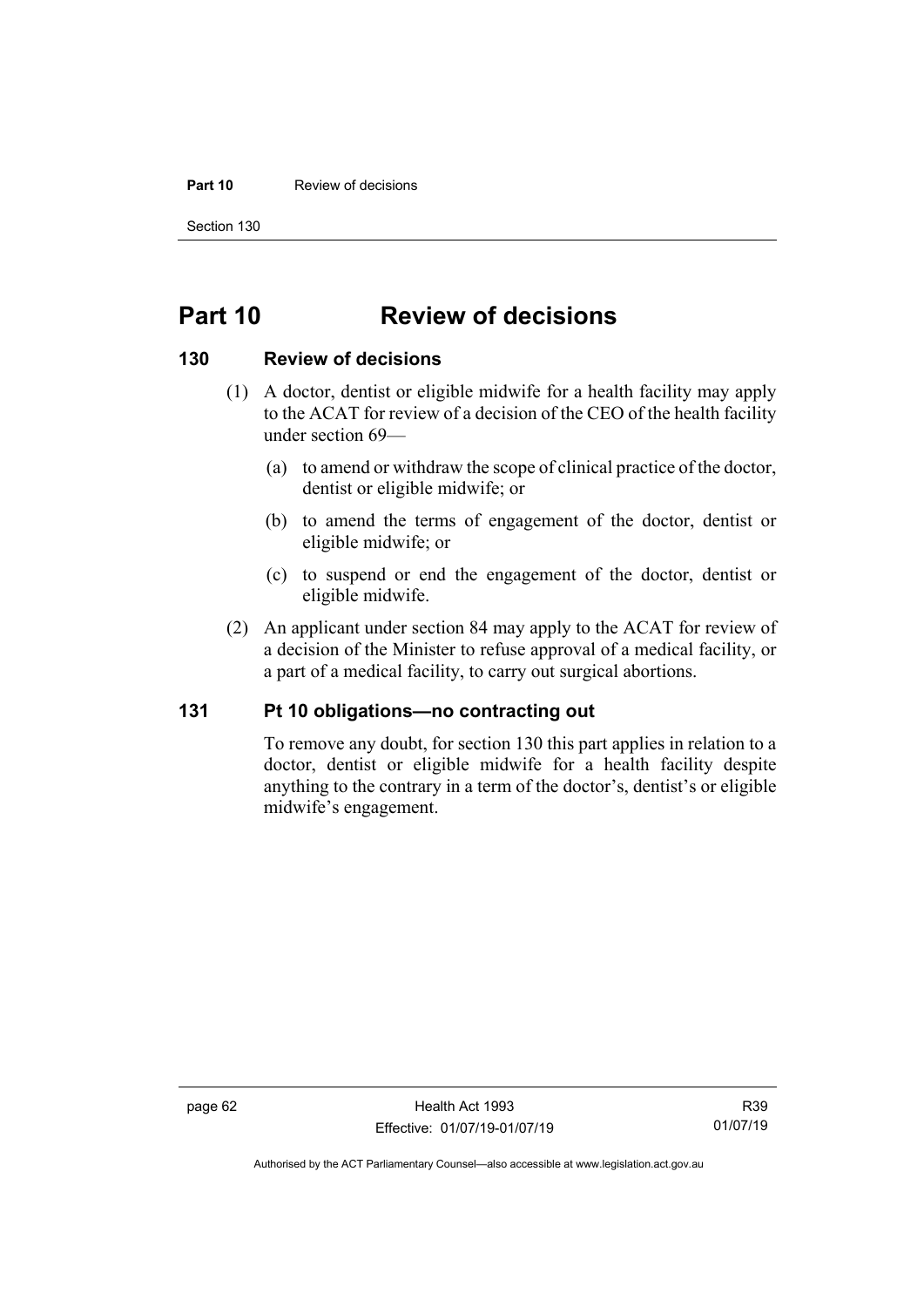# **Part 15 Miscellaneous**

## **189 Protection of doctor, dentist or eligible midwife from liability in emergency**

- (1) A doctor, dentist or eligible midwife for a health facility does not incur personal civil liability for an act done or omission made that falls outside the doctor's, dentist's or eligible midwife's scope of clinical practice at the health facility if done or made honestly and without recklessness to assist, or give advice about the assistance to be given to, a person who is apparently—
	- (a) injured or at risk of being injured; or
	- (b) in need of emergency medical assistance.
- (2) However, the protection does not apply if—
	- (a) there is in force a professional indemnity insurance arrangement that covers the liability; or
	- (b) the doctor's, dentist's or eligible midwife's capacity to exercise appropriate care and skill was, at the relevant time, significantly impaired by a recreational drug.
- (3) In this section:

*recreational drug* means a drug consumed voluntarily for non-medicinal purposes, and includes alcohol.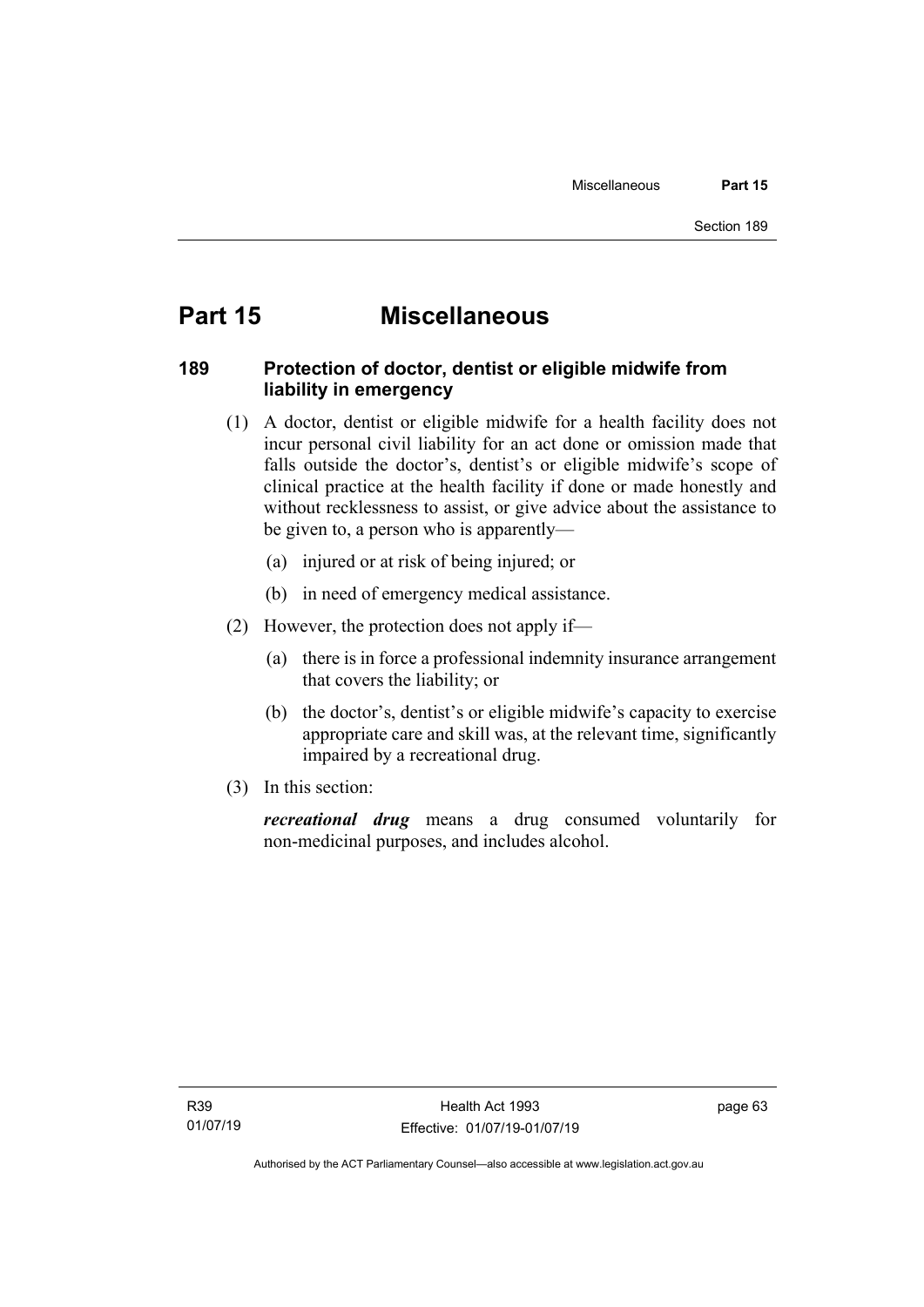#### **Part 15** Miscellaneous

Section 190

#### **190 Disclosure of interests by committee members**

- (1) If a member of a committee to which this section applies has a material interest in an issue being considered, or about to be considered, by the committee, the member must disclose the nature of the interest at a committee meeting as soon as practicable after the relevant facts come to the member's knowledge.
	- *Note 1* This section applies to a quality assurance committee (see s 32) and a scope of clinical practice committee (see s 61).
	- *Note 2 Material interest* is defined in s (4). The definition of *indirect interest* in s (4) applies to the definition of *material interest*.
- (2) The disclosure must be recorded in the committee's minutes and, unless the committee otherwise decides, the member must not—
	- (a) be present when the committee considers the issue; or
	- (b) take part in a decision of the committee on the issue.

#### **Example**

Adam, Ben and Charlotte are members of a quality assurance committee. They have an interest in an issue being considered at a committee meeting and they disclose the interest as soon as they become aware of it. Adam's and Ben's interests are minor but Charlotte has a direct financial interest in the issue.

The committee considers the disclosures and decides that because of the nature of the interests:

- Adam may be present when the committee considers the issue but not take part in the decision
- Ben may be present for the consideration and take part in the decision.

The committee does not make a decision allowing Charlotte to be present or take part in the committee's decision. Accordingly, since Charlotte has a material interest she cannot be present for the consideration of the issue or take part in the decision.

(3) Any other committee member who also has a material interest in the issue must not be present when the committee is considering its decision under subsection (2).

R39 01/07/19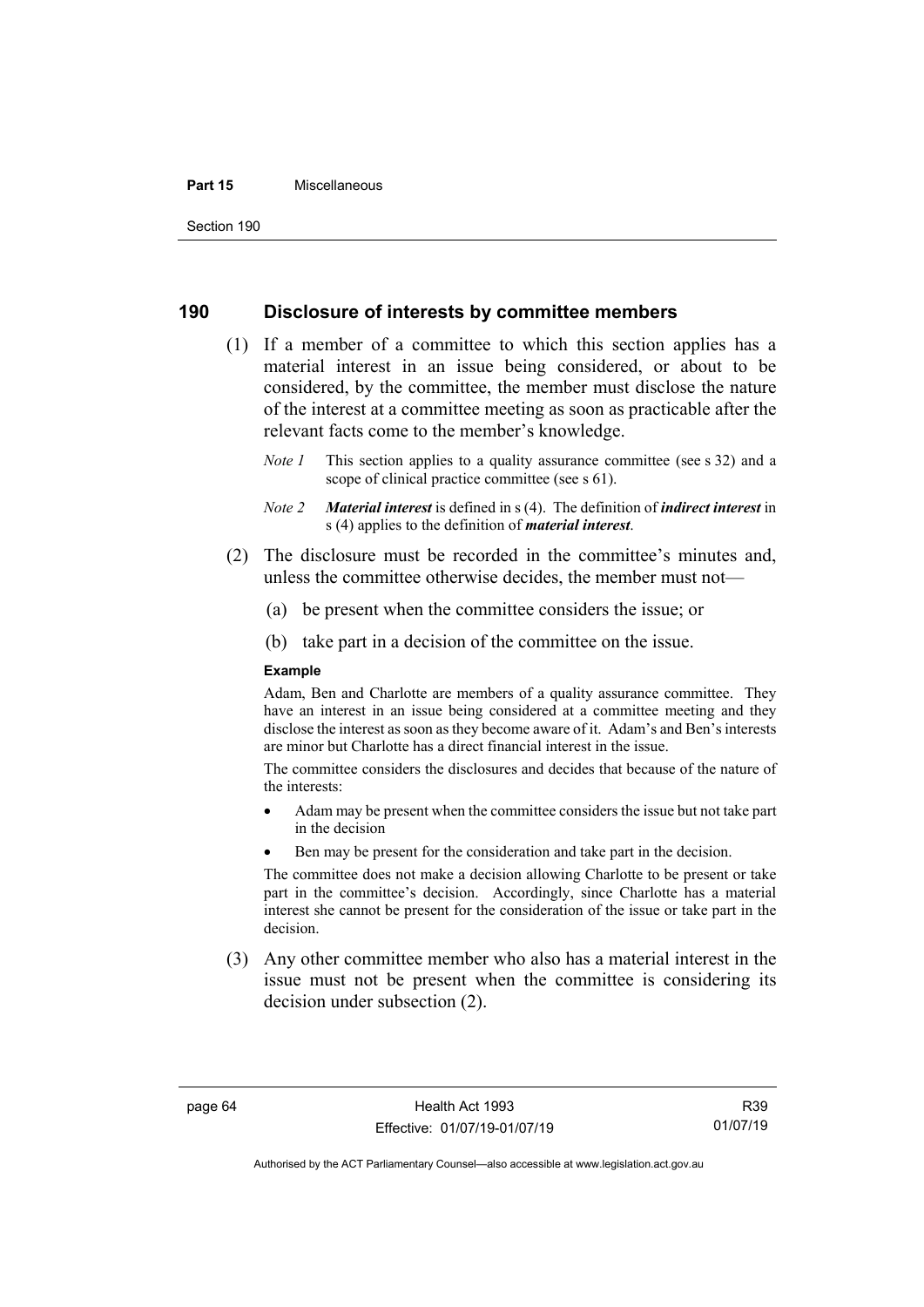(4) In this section:

*associate*, of a person, means—

- (a) the person's business partner; or
- (b) a close friend of the person; or
- (c) a family member of the person.

*executive officer*, of a corporation, means a person (however described) who is concerned with, or takes part in, the corporation's management, whether or not the person is a director of the corporation.

*indirect interest*—without limiting the kinds of indirect interests a person may have, a person has an *indirect interest* in an issue if any of the following has an interest in the issue:

- (a) an associate of the person;
- (b) a corporation if the corporation has not more than 100 members and the person, or an associate of the person, is a member of the corporation;
- (c) a subsidiary of a corporation mentioned in paragraph (b);
- (d) a corporation if the person, or an associate of the person, is an executive officer of the corporation;
- (e) the trustee of a trust if the person, or an associate of the person, is a beneficiary of the trust;
- (f) a member of a firm or partnership if the person, or an associate of the person, is a member of the firm or partnership;
- (g) someone else carrying on a business if the person, or an associate of the person, has a direct or indirect right to participate in the profits of the business.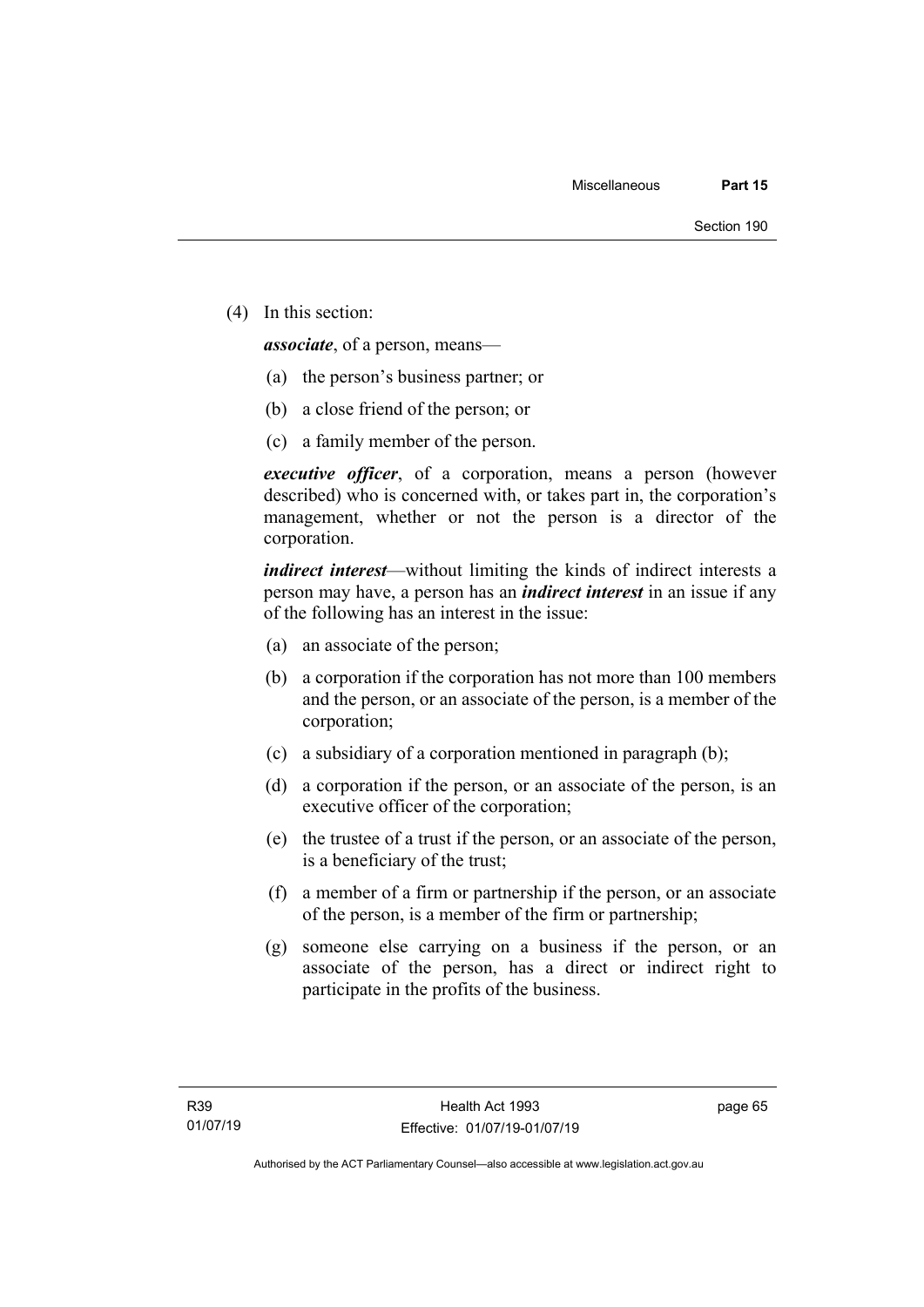#### **Part 15** Miscellaneous

*material interest*—a committee member has a *material interest* in an issue if the member has—

- (a) a direct or indirect financial interest in the issue; or
- (b) a direct or indirect interest of any other kind if the interest could conflict with the proper exercise of the member's functions in relation to the committee's consideration of the issue.

# **191 References to Health and Community Care Service**

- (1) In any Act, instrument made under an Act, contract or other document, a reference to the *Health and Community Care Service* is, for the application of that Act, instrument, contract or other document after the commencement of this section, a reference to the Territory.
- (2) In this section:

*Health and Community Care Service* means the Australian Capital Territory Health and Community Care Service established by the *[Health and Community Care Services Act 1996](http://www.legislation.act.gov.au/a/1996-34)* (repealed).

# **192 Determination of fees**

- (1) The Minister may determine fees for this Act.
	- *Note* The [Legislation Act](http://www.legislation.act.gov.au/a/2001-14) contains provisions about the making of determinations and regulations relating to fees (see pt 6.3)
- (2) Without limiting subsection (1), the Minister may determine fees in relation to the provision of health and community care services.
- (3) A determination is a disallowable instrument.
	- *Note* A disallowable instrument must be notified, and presented to the Legislative Assembly, under the [Legislation Act.](http://www.legislation.act.gov.au/a/2001-14)

Authorised by the ACT Parliamentary Counsel—also accessible at www.legislation.act.gov.au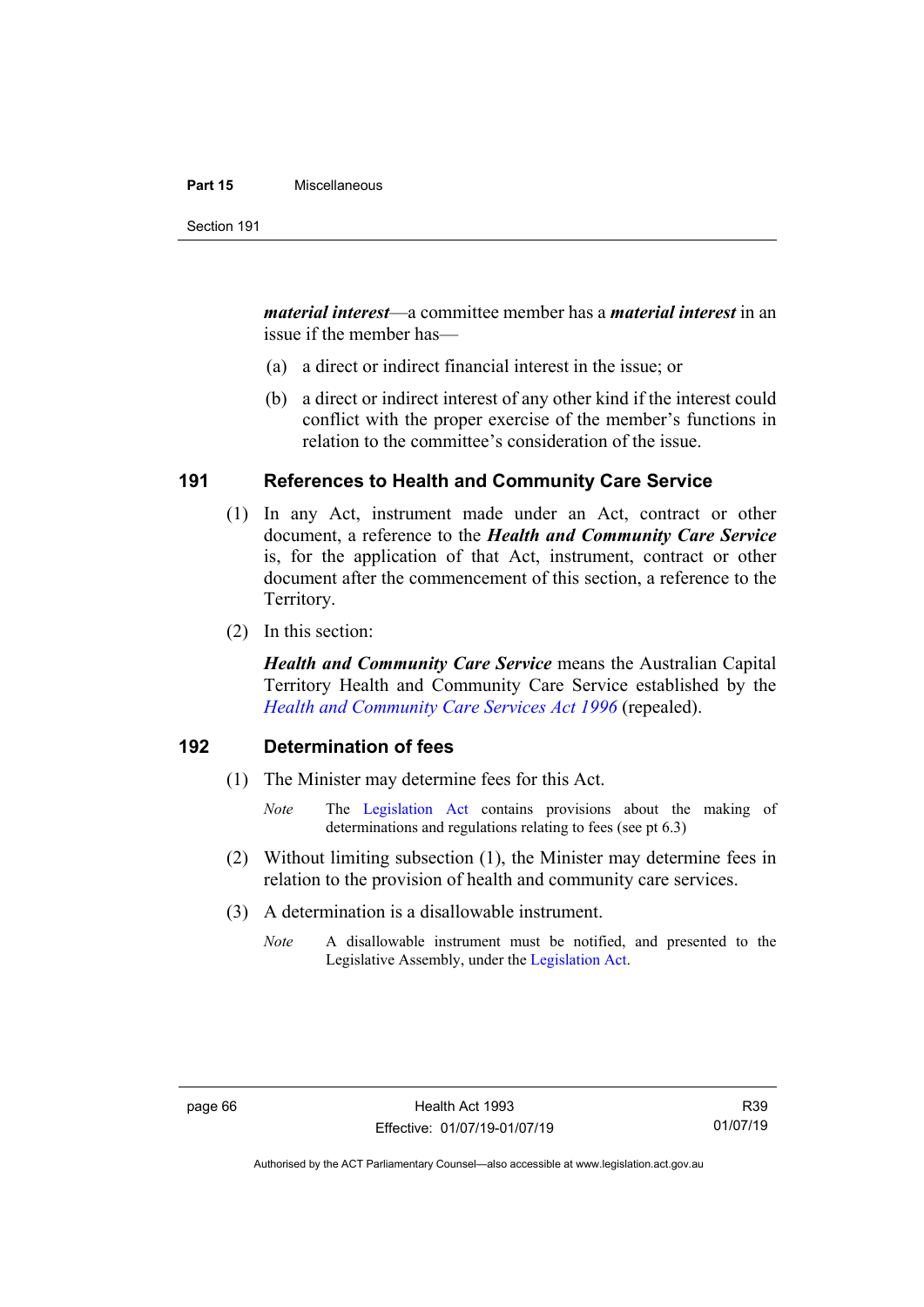- (4) A determination may adopt a Commonwealth law or a health benefits agreement (or a provision of a Commonwealth law or health benefits agreement) as in force from time to time.
	- *Note 1* The text of an applied, adopted or incorporated law or instrument, whether applied as in force from time to time or at a particular time, is taken to be a notifiable instrument if the operation of the [Legislation Act,](http://www.legislation.act.gov.au/a/2001-14) s 47 (5) or (6) is not disapplied (see s 47 (7)).
	- *Note 2* A notifiable instrument must be notified under the [Legislation Act.](http://www.legislation.act.gov.au/a/2001-14)
- (5) In this section:

*Commonwealth law* means a Commonwealth Act, or any regulations, rules, ordinance or disallowable instrument under a Commonwealth Act.

*disallowable instrument*, for a Commonwealth Act, means a disallowable instrument under the *[Acts Interpretation Act 1901](http://www.comlaw.gov.au/Details/C2012C00001)* (Cwlth), section 46A.

*health benefits agreement* means an agreement between the Territory and an entity that provides health benefits to contributors of a health benefits fund conducted by the entity.

# **193 Payment of fees and interest**

- (1) A fee is payable to the Territory on or before the payment date.
- (2) If an amount for a fee remains unpaid after the payment date, in addition to that amount, interest calculated on the aggregate amount at the rate determined by the Minister is payable to the Territory in relation to every month or part of a month that the aggregate amount remains unpaid.
- (3) A determination is a disallowable instrument.
	- *Note* A disallowable instrument must be notified, and presented to the Legislative Assembly, under the [Legislation Act.](http://www.legislation.act.gov.au/a/2001-14)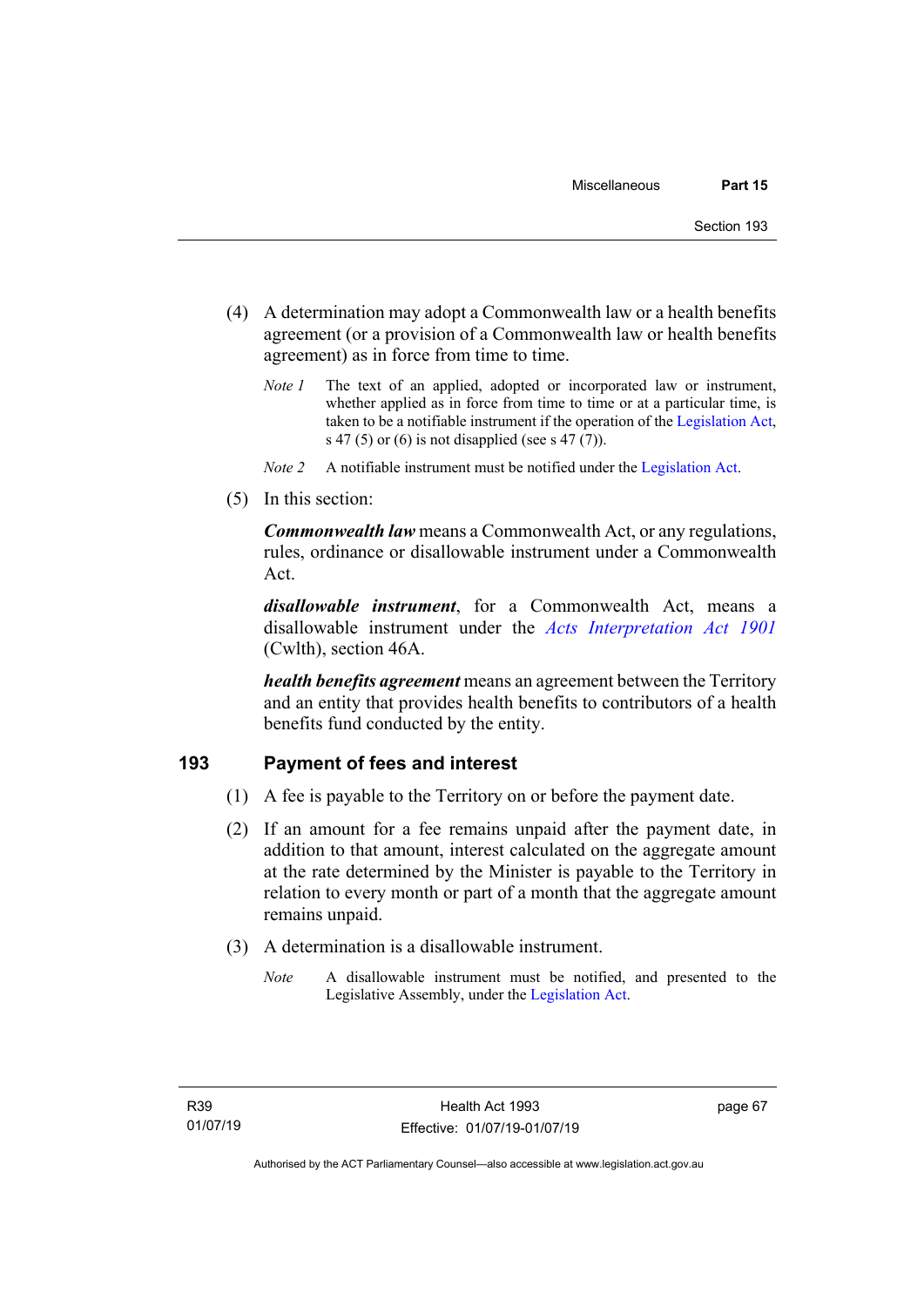### **Part 15** Miscellaneous

(4) In this section:

*aggregate amount*, for a month, means the total of—

- (a) the amount of the fee; and
- (b) the amount of interest;

remaining unpaid at the end of the previous month.

*payment date*, for a fee, means the 28th day after the day when the account for the fee was issued.

# **194 Approved forms**

- (1) The Minister may approve forms for this Act.
- (2) If the Minister approves a form for a particular purpose, the form must be used for that purpose.

*Note* For other provisions about forms, see [Legislation Act,](http://www.legislation.act.gov.au/a/2001-14) s 255.

(3) An approved form is a notifiable instrument.

*Note* A notifiable instrument must be notified under the [Legislation Act.](http://www.legislation.act.gov.au/a/2001-14)

# **196 Regulation-making power**

The Executive may make regulations for this Act.

*Note* Regulations must be notified, and presented to the Legislative Assembly, under the [Legislation Act.](http://www.legislation.act.gov.au/a/2001-14)

Authorised by the ACT Parliamentary Counsel—also accessible at www.legislation.act.gov.au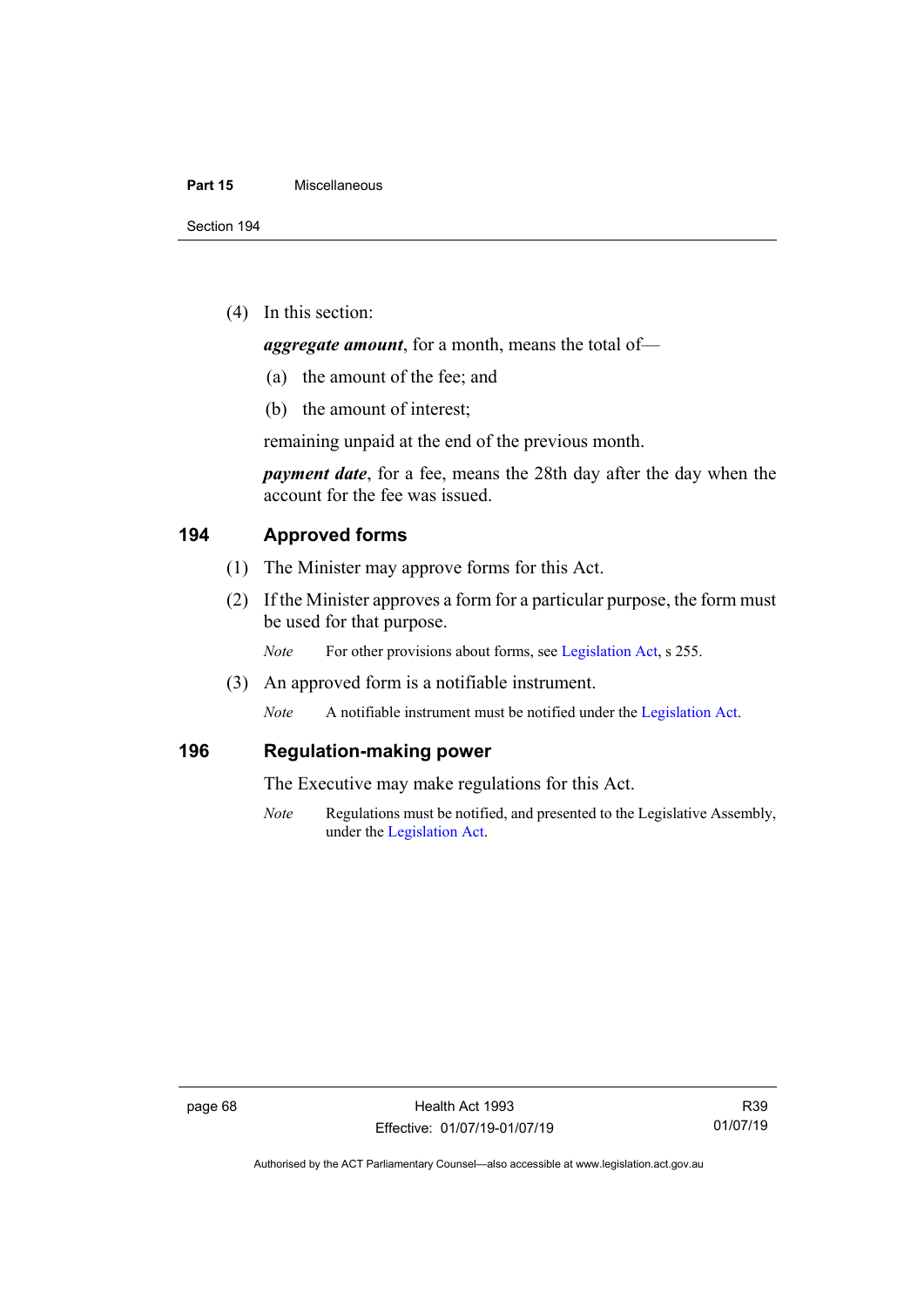# **Part 23 Transitional—Health (Improving Abortion Access) Amendment Act 2018**

# **261 Meaning of** *commencement day***—pt 23**

In this part:

*commencement day* means the day the *Health (Improving Abortion Access) Amendment Act 2018*, section 3 commences.

# **262 Existing approvals of medical facilities**

- (1) An existing approval is taken to be an approval under section 84.
- (2) In this section:

*existing approval* means an approval—

- (a) under section 83 (Approval of facilities) as in force immediately before the commencement day; and
- (b) in force immediately before the commencement day.

# **263 Expiry—pt 23**

This part expires on the commencement day*.*

*Note* Transitional provisions are kept in the Act for a limited time. A transitional provision is repealed on its expiry but continues to have effect after its repeal (se[e Legislation Act,](http://www.legislation.act.gov.au/a/2001-14) s 88).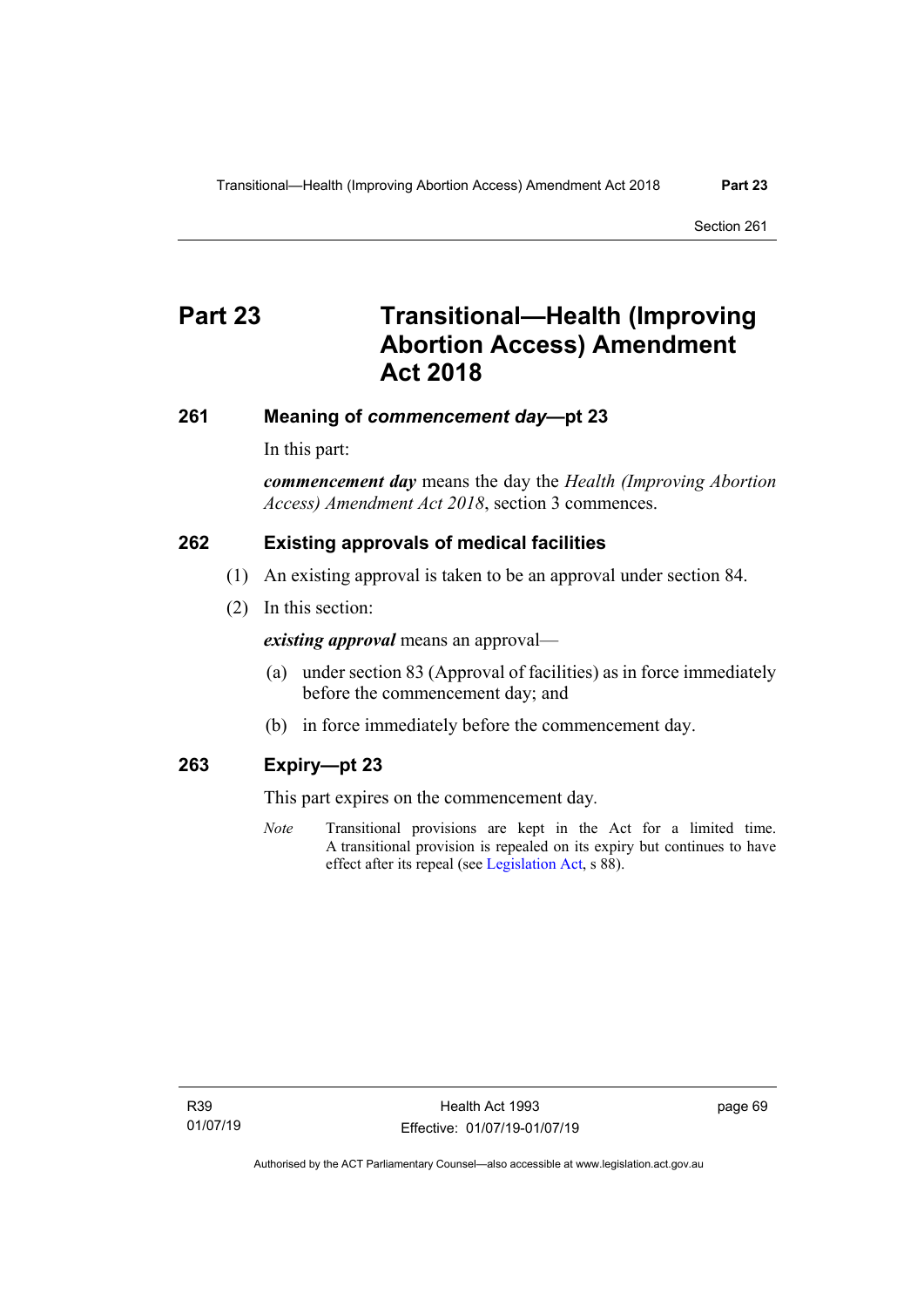# **Dictionary**

(see s 2)

- *Note 1* The [Legislation Act](http://www.legislation.act.gov.au/a/2001-14) contains definitions and other provisions relevant to this Act.
- *Note 2* For example, the [Legislation Act,](http://www.legislation.act.gov.au/a/2001-14) dict, pt 1 defines the following terms:
	- ACAT
	- Act
	- ACT
	- appoint
	- Commonwealth
	- Coroner's Court
	- director-general (see s 163)
	- doctor
	- entity
	- exercise
	- found guilty
	- function
	- health practitioner
	- in relation to
	- *interest*
	- make
	- Minister (see s 162)
	- notifiable instrument (see s 10)
	- penalty unit (see s 133)
	- pharmacist
	- proceeding
	- territory law
	- the Territory
	- tribunal.

*abortifacient*, for part 6 (Abortions)—see section 80 (1).

*abortion*, for part 6 (Abortions)—see section 80 (1).

page 70 **Health Act 1993** Effective: 01/07/19-01/07/19

R39 01/07/19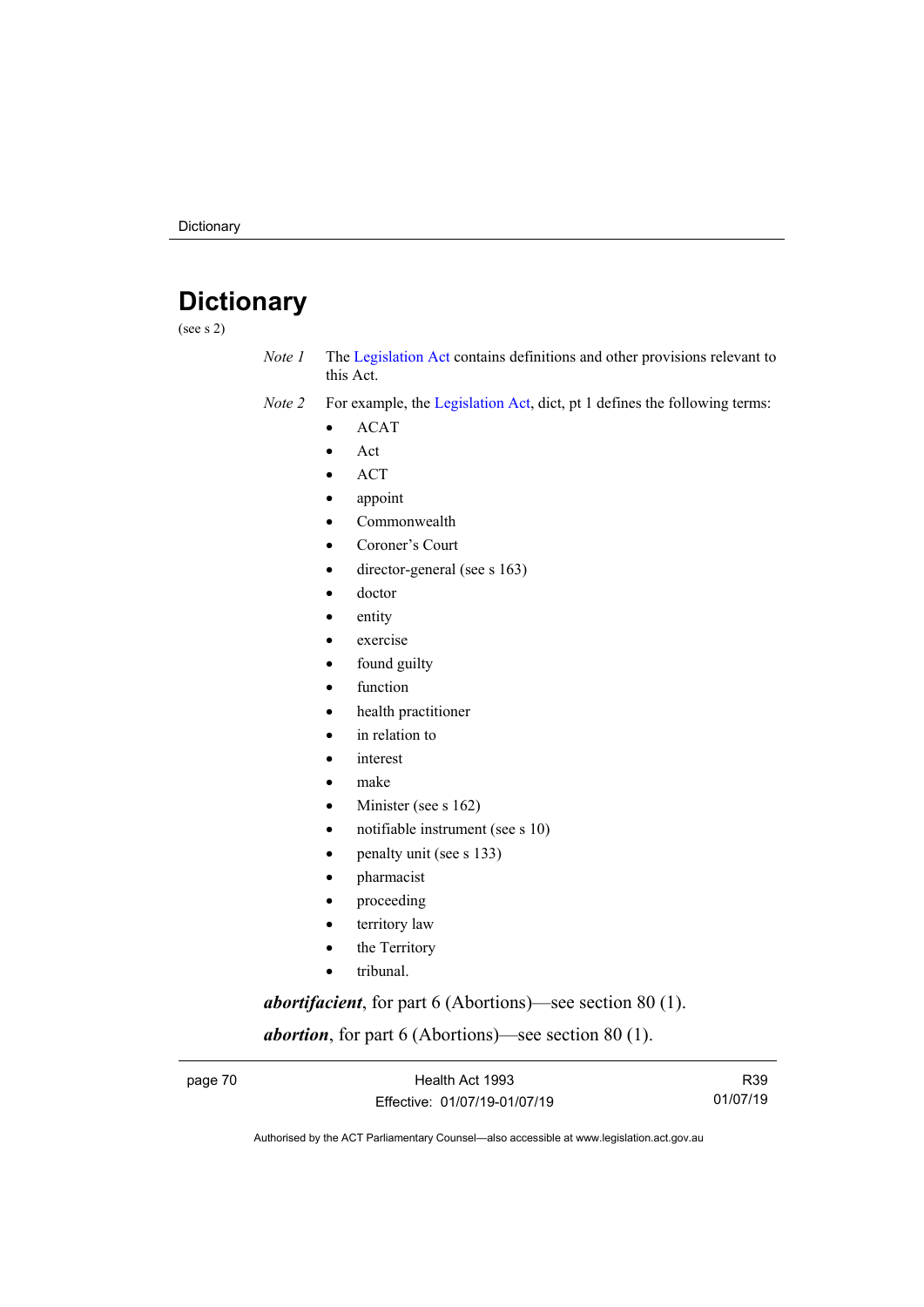*approved medical facility*, for part 6 (Abortions)—see section 80 (1).

*authorised representative*, for part 7 (VMO service contracts)—see section 100.

*capture visual data*, for division 6.2 (Patient privacy in protected areas)—see section 85.

# *CEO*—

- (a) of a health facility, for part 4 (Quality assurance)—see section 22; and
- (b) of a health professional organisation, for part 4 (Quality assurance)—see section 23; and
- (c) of a health facility, for part 5 (Reviewing scope of clinical practice)—see section 53.

*chief executive officer, Calvary*, for part 5 (Reviewing scope of clinical practice)—see section 50.

*core conditions*, for part 7 (VMO service contracts)—see section 100.

*day hospital* means a facility where a person is admitted for surgical or medical treatment and discharged on the same day.

*dental technical work* means work involving the making, altering, repairing or maintaining of dental prosthetic appliances.

**Example—dental technical work**

shade-taking for dental prosthetic appliances

*dental technician* means a person who does dental technical work and either—

(a) is a graduate of a course of education in dental technical work accredited by the Council of Regulating Authorities for Dental Technicians and Dental Prosthetists (*CORA*); or

page 71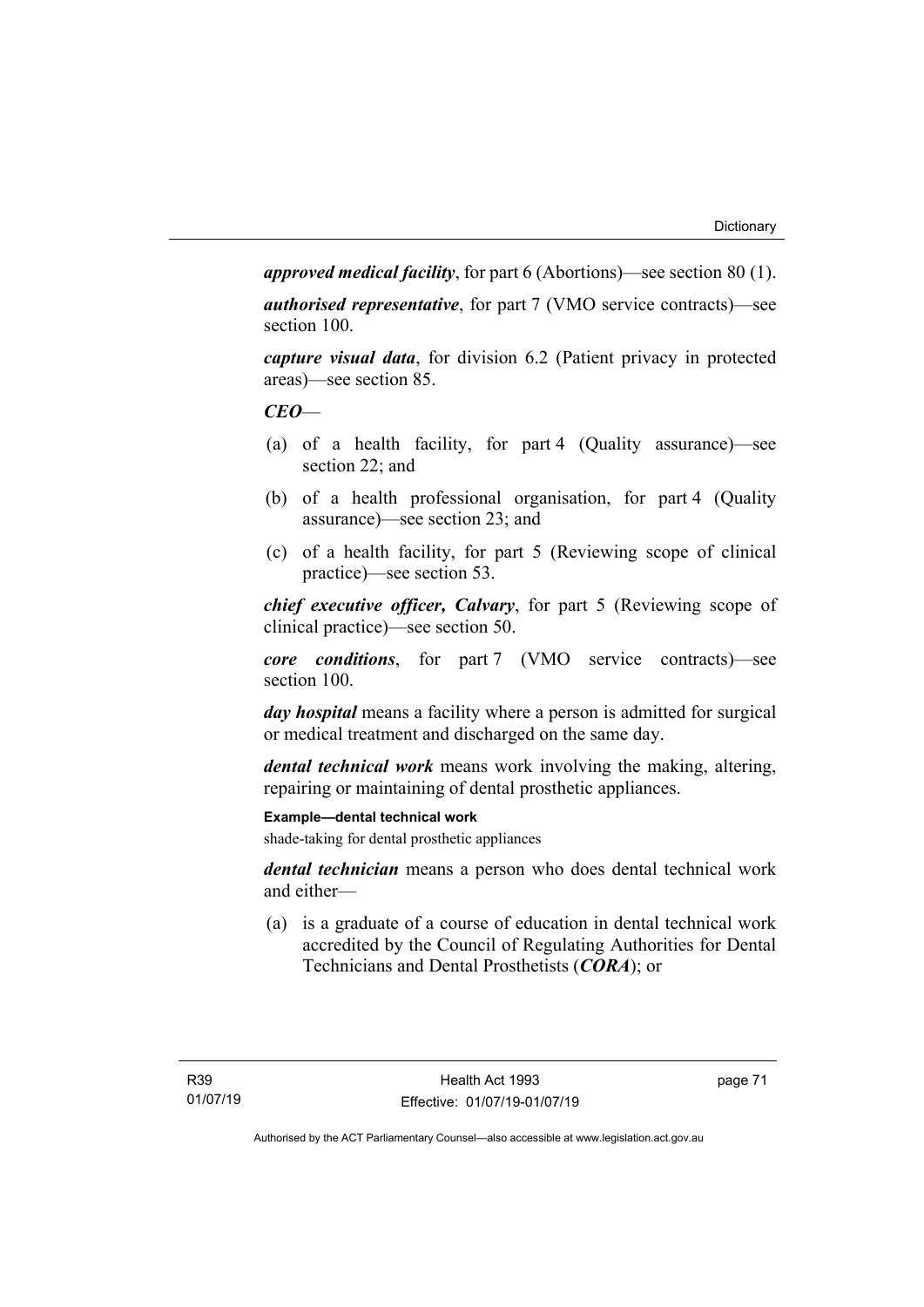- $(b)$  has
	- (i) completed a course of education or training in dental prosthetic work outside Australia that is accredited by CORA; and
	- (ii) passed an exam in dental prosthetic work accredited by CORA.

*dentist*, for a health facility, for part 5 (Reviewing scope of clinical practice)—see section 52.

*divulge*, for part 8 (Secrecy)—see section 121.

*doctor*, for a health facility, for part 5 (Reviewing scope of clinical practice)—see section 52.

*eligible midwife*, for a health facility, for part 5 (Reviewing scope of clinical practice)—see section 52.

*engage* in conduct means—

- (a) do an act; or
- (b) omit to do an act.

*entity*, for part 7 (VMO service contracts)—see section 100.

*health board* means a national board established under the *[Health](http://www.legislation.act.gov.au/a/db_39269/default.asp)  [Practitioner Regulation National Law \(ACT\)](http://www.legislation.act.gov.au/a/db_39269/default.asp)*, section 31.

*health facility*—see section 6.

*health facility QAC*, for a health facility, for part 4 (Quality assurance)—see section 20.

*health professional organisation*, for part 4 (Quality assurance) see section 21.

*health professional organisation QAC*, for a health professional organisation, for part 4 (Quality assurance)—see section 20.

*health service*—see section 5.

*health service provider*—see section 7.

page 72 Health Act 1993 Effective: 01/07/19-01/07/19

R39 01/07/19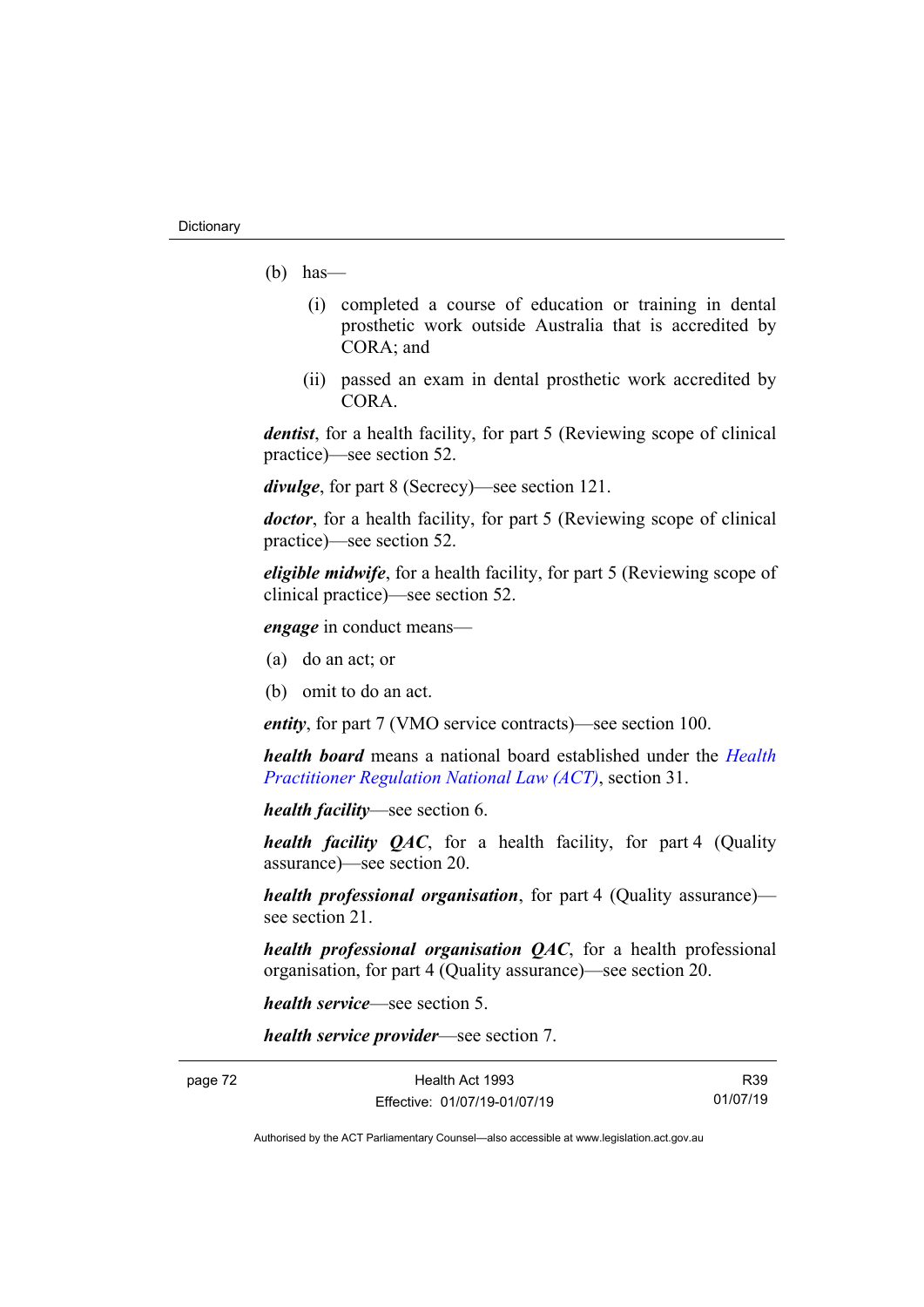*health service report*, for part 4 (Quality assurance)—see section 38.

*hospital*, for part 5 (Reviewing scope of clinical practice)—see section 50.

*information holder*, for part 8 (Secrecy)—see section 122.

*ministerial report*, for part 4 (Quality assurance)—section 41.

*negotiating agent*, for part 7 (VMO service contracts)—see section 100.

*negotiating period*, for part 7 (VMO service contracts)—see section 103 (2).

*practice corporation*, for part 7 (VMO service contracts)—see section 100.

*prohibited behaviour*, for division 6.2 (Patient privacy in protected areas)—see section 85.

*protected area*, for division 6.2 (Patient privacy in protected areas) see section 85.

*protected facility*, for division 6.2 (Patient privacy in protected areas)—see section 85.

*protected information*, for part 8 (Secrecy)—see section 123.

*quality assurance committee*—see section 24.

*review*, in relation to the scope of clinical practice, for part 5 (Reviewing scope of clinical practice)—see section 55.

*scope of clinical practice*, of a doctor, dentist or eligible midwife, for a health facility, for part 5 (Reviewing scope of clinical practice) see section 54.

*scope of clinical practice committee*—see section 51.

*scope of clinical practice executive decision notice*, for part 5 (Reviewing scope of clinical practice)—see section 70.

page 73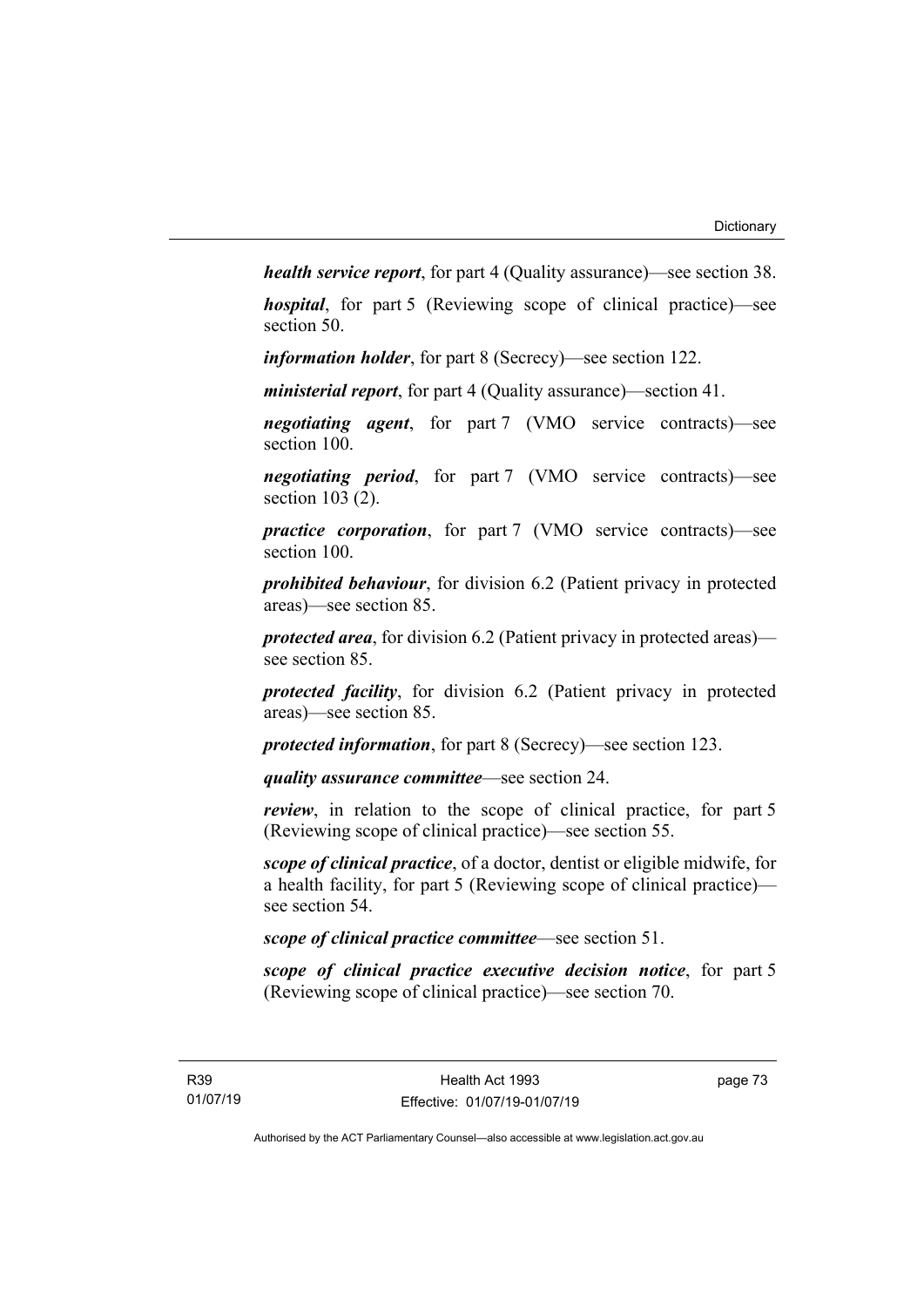*scope of clinical practice report*, for part 5 (Reviewing scope of clinical practice)—see section 67.

*sensitive information*—see section 124.

*service contract*, for part 7 (VMO service contracts)—see section 100.

*special purpose QAC*, for part 4 (Quality assurance)—see section 20.

*surgical abortion*, for part 6 (Abortions)—see section 80 (1).

*VMO*, or visiting medical officer, for part 7 (VMO service contracts)—see section 100.

page 74 Health Act 1993 Effective: 01/07/19-01/07/19

R39 01/07/19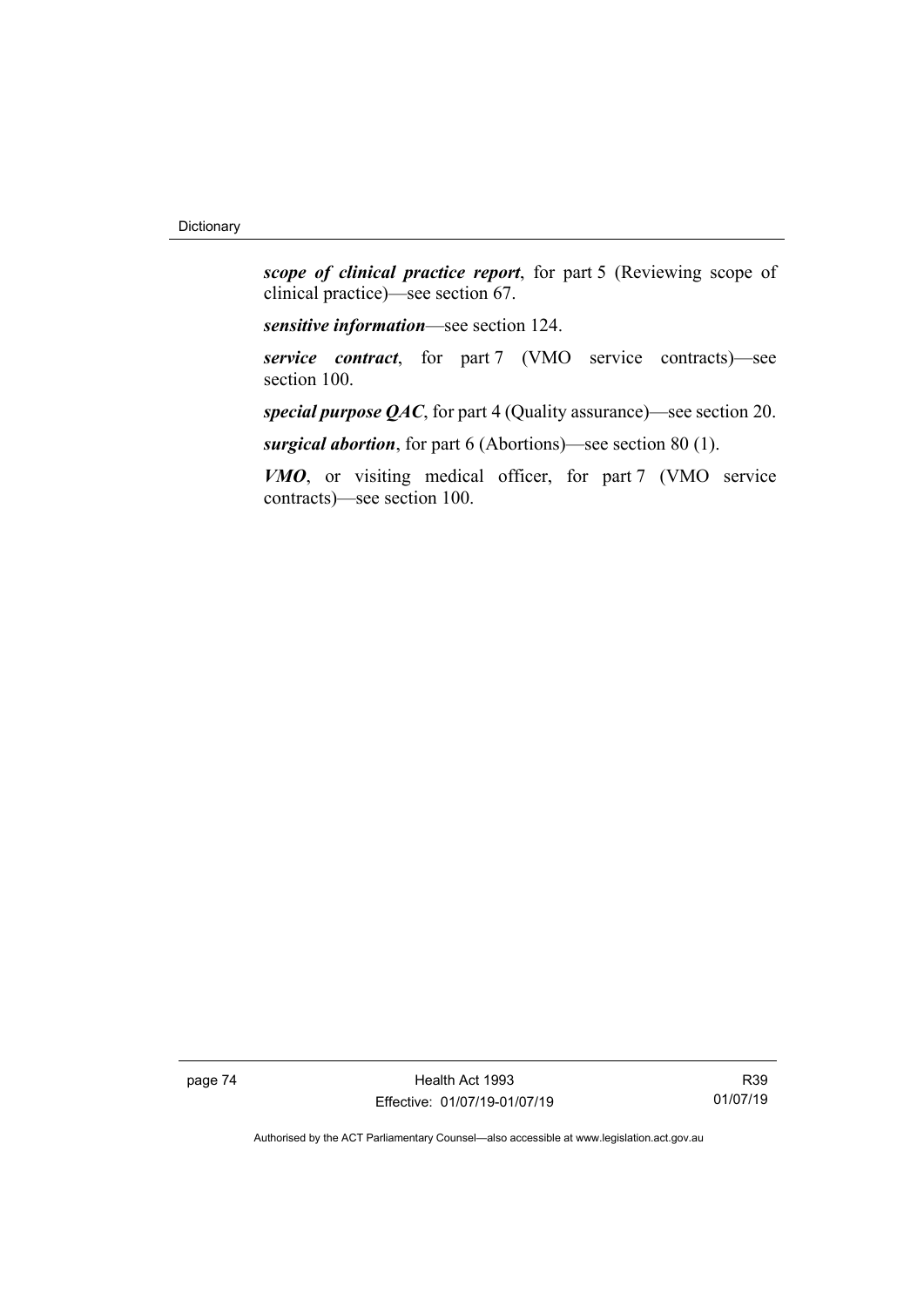# **Endnotes**

# **1 About the endnotes**

Amending and modifying laws are annotated in the legislation history and the amendment history. Current modifications are not included in the republished law but are set out in the endnotes.

Not all editorial amendments made under the *[Legislation Act 2001](http://www.legislation.act.gov.au/a/2001-14)*, part 11.3 are annotated in the amendment history. Full details of any amendments can be obtained from the Parliamentary Counsel's Office.

Uncommenced amending laws are not included in the republished law. The details of these laws are underlined in the legislation history. Uncommenced expiries are underlined in the legislation history and amendment history.

If all the provisions of the law have been renumbered, a table of renumbered provisions gives details of previous and current numbering.

The endnotes also include a table of earlier republications.

| $A = Act$                                    | $NI = Notifiable$ instrument                |
|----------------------------------------------|---------------------------------------------|
| $AF =$ Approved form                         | $o = order$                                 |
| $am = amended$                               | om = omitted/repealed                       |
| $amdt = amendment$                           | $ord = ordinance$                           |
| $AR = Assembly resolution$                   | orig = original                             |
| $ch = chapter$                               | par = paragraph/subparagraph                |
| CN = Commencement notice                     | $pres = present$                            |
| $def = definition$                           | prev = previous                             |
| $DI = Disallowable instrument$               | $(\text{prev})$ = previously                |
| $dict = dictionary$                          | $pt = part$                                 |
| $disallowed = disallowed by the Legislative$ | $r = rule/subrule$                          |
| Assembly                                     | $reloc = relocated$                         |
| $div = division$                             | $renum = renumbered$                        |
| $exp = expires/expired$                      | $R[X]$ = Republication No                   |
| $Gaz = gazette$                              | $R1$ = reissue                              |
| $hdg =$ heading                              | $s = section/subsection$                    |
| $IA = Interpretation Act 1967$               | $sch = schedule$                            |
| $ins = inserted/added$                       | $sdiv = subdivision$                        |
| $LA =$ Legislation Act 2001                  | SL = Subordinate law                        |
| $LR =$ legislation register                  | $sub =$ substituted                         |
| LRA = Legislation (Republication) Act 1996   |                                             |
|                                              | underlining $=$ whole or part not commenced |
| $mod = modified/modification$                | or to be expired                            |

# **2 Abbreviation key**

R39 01/07/19

Health Act 1993 Effective: 01/07/19-01/07/19 page 75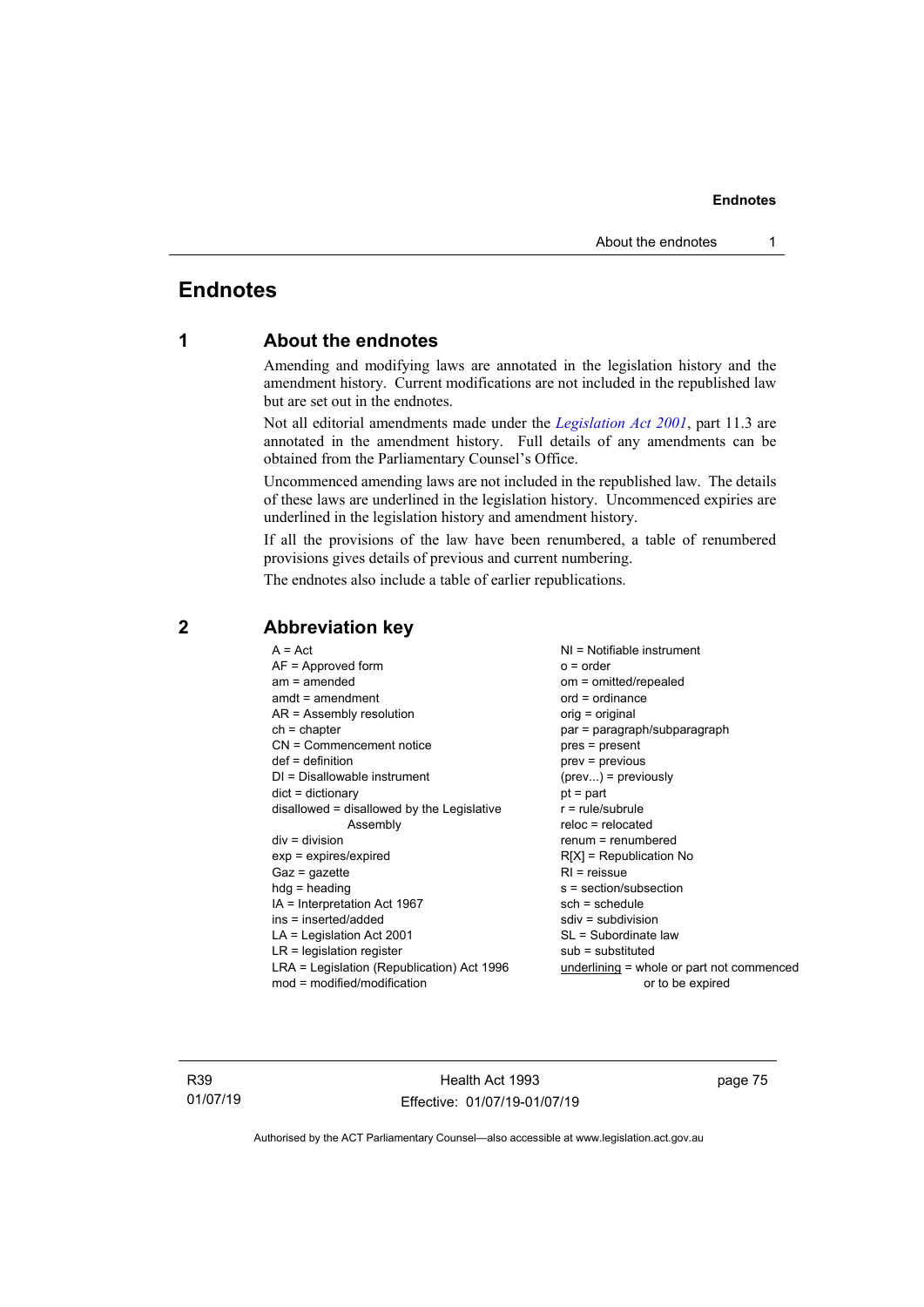3 Legislation history

# **3 Legislation history**

#### **Health Act 1993 A1993-13**

notified 1 March 1993 (Gaz 1993 No S23) commenced 1 March 1993 (s 2)

as amended by

#### **[Health \(Amendment\) Act 1994](http://www.legislation.act.gov.au/a/1994-23) A1994-23**

notified 20 May 1994 (Gaz 1994 No S87) commenced 20 May 1994 (s 2)

#### **[Public Sector Management \(Consequential and Transitional](http://www.legislation.act.gov.au/a/1994-38)  [Provisions\) Act 1994](http://www.legislation.act.gov.au/a/1994-38) A1994-38 sch 1 pt 44**

notified 30 June 1994 (Gaz 1994 No S121) s 1, s 2 commenced 30 June 1994 (s 2 (1)) sch 1 pt 44 commenced 1 July 1994 (s 2 (2) and Gaz 1994 No S142)

## **[Administrative Appeals \(Consequential Amendments\) Act 1994](http://www.legislation.act.gov.au/a/1994-60) A1994-60 sch 1**

notified 11 October 1994 (Gaz 1994 No S197) s 1, s 2 commenced 11 October 1994 (s 2 (1)) sch 1 commenced 14 November 1994 (s 2 (2) and see Gaz 1994 No S250)

### **[Health and Community Care Services \(Consequential Provisions\)](http://www.legislation.act.gov.au/a/1996-35)  Act [1996](http://www.legislation.act.gov.au/a/1996-35) A1996-35 sch**

notified 1 July 1996 (Gaz 1996 No S130) commenced 1 July 1996 (s 2)

**[Health \(Amendment\) Act 1998](http://www.legislation.act.gov.au/a/1998-50) A1998-50** 

notified 16 November 1998 (Gaz 1998 No S205) commenced 16 November 1998 (s 2)

# **[Statute Law Revision \(Penalties\) Act 1998](http://www.legislation.act.gov.au/a/1998-54) A1998-54 sch**

notified 27 November 1998 (Gaz 1998 No S207) s 1, s 2 commenced 27 November 1998 (s 2 (1)) sch commenced 9 December 1998 (s 2 (2) and Gaz 1998 No 49)

page 76 **Health Act 1993** Effective: 01/07/19-01/07/19

R39 01/07/19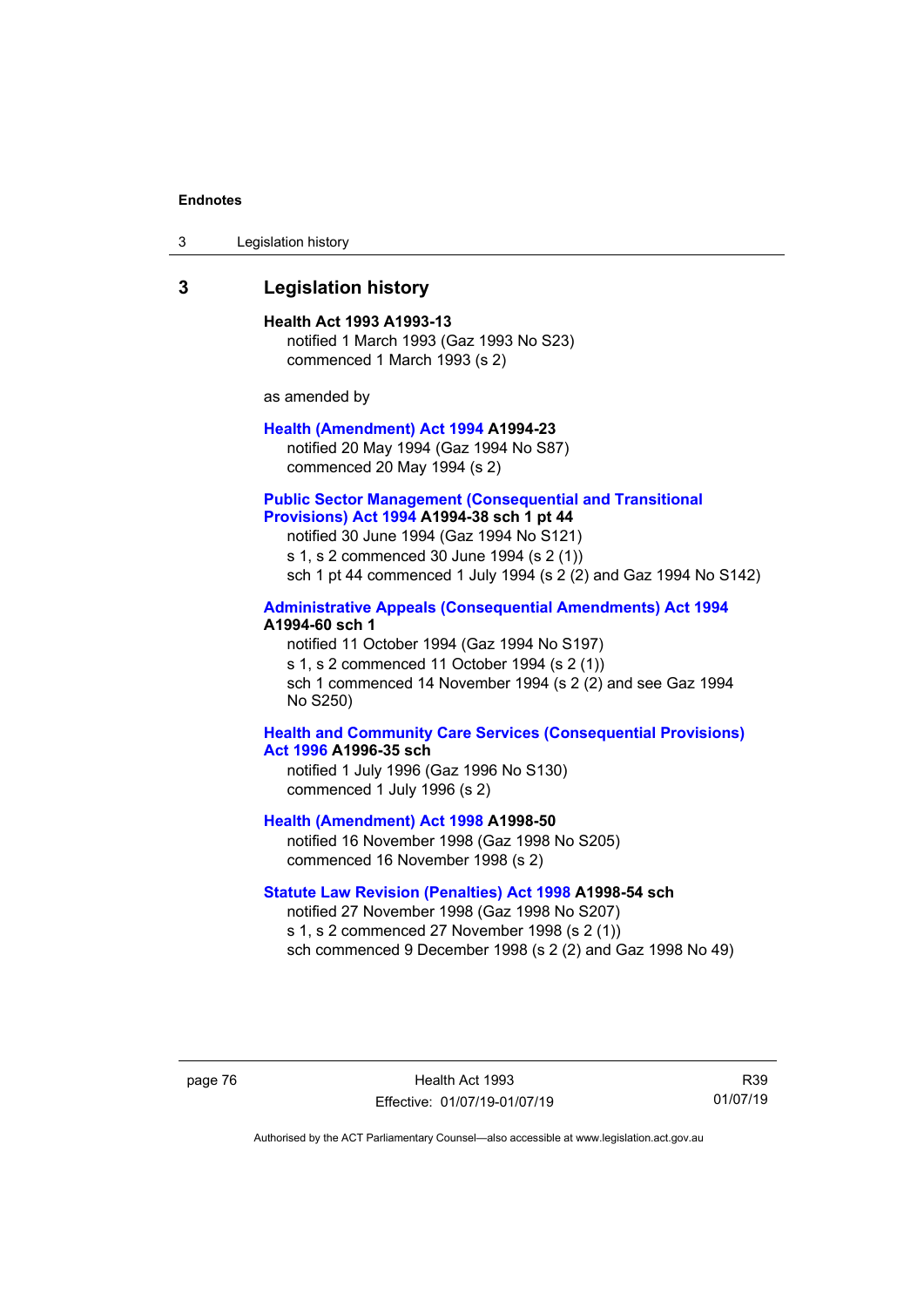# **[Legislation \(Consequential Amendments\) Act 2001](http://www.legislation.act.gov.au/a/2001-44) A2001-44 pt 175** notified 26 July 2001 (Gaz 2001 No 30) s 1, s 2 commenced 26 July 2001 (IA s 10B)

pt 175 commenced 12 September 2001 (s 2 and see Gaz 2001 No S65)

#### **[Statute Law Amendment Act 2001 \(No 2\)](http://www.legislation.act.gov.au/a/2001-56) 2001 No 56 pt 1.3**

notified 5 September 2001 (Gaz 2001 No S65) s 1, s 2 commenced 5 September 2001 (IA s 10B) amdts 1.3-1.8, 1.10-1.13, 1.15, 1.16, 1.17, 1.35 commenced 12 September 2001 (s 2 (2)) pt 1.3 remainder commenced 5 September 2001 (s 2 (1))

### **[Health and Community Care Services \(Repeal and Consequential](http://www.legislation.act.gov.au/a/2002-47)  [Amendments\) Act 2002](http://www.legislation.act.gov.au/a/2002-47) A2002-47 pt 1.2**

notified LR 20 December 2002 s 1, s 2 commenced 20 December 2002 (LA s 75 (1)) pt 1.2 commenced 31 December 2002 (s 2)

#### **[Statute Law Amendment Act 2003](http://www.legislation.act.gov.au/a/2003-41) A2003-41 sch 1 pt 1.1**

notified LR 11 September 2003 s 1, s 2 commenced 11 September 2003 (LA s 75 (1)) sch 1 pt 1.1 commenced 9 October 2003 (s 2 (1))

# **[Health Amendment Act 2003](http://www.legislation.act.gov.au/a/2003-43) A2003-43**

notified LR 29 September 2003 s 1, s 2 commenced 29 September 2003 (LA s 75 (1)) remainder commenced 30 September 2003 (s 2)

# **[Nurse Practitioners Legislation Amendment Act 2004](http://www.legislation.act.gov.au/a/2004-10) A2004-10 pt 2**

notified LR 19 March 2004 s 1, s 2 commenced 19 March 2004 (LA s 75 (1)) pt 2 commenced 27 May 2004 (s 2 and [CN2004-9\)](http://www.legislation.act.gov.au/cn/2004-9/default.asp)

### **[Health Professionals Legislation Amendment Act 2004](http://www.legislation.act.gov.au/a/2004-39) A2004-39 sch 1 pt 1.3**

notified LR 8 July 2004 s 1, s 2 commenced 8 July 2004 (LA s 75 (1)) sch 1 pt 1.3 commenced 7 July 2005 (s 2 and see Health Professionals [Act 2004](http://www.legislation.act.gov.au/a/2004-38) A2004-38, s 2 and [CN2005-11\)](http://www.legislation.act.gov.au/cn/2005-11/default.asp)

R39 01/07/19

Health Act 1993 Effective: 01/07/19-01/07/19 page 77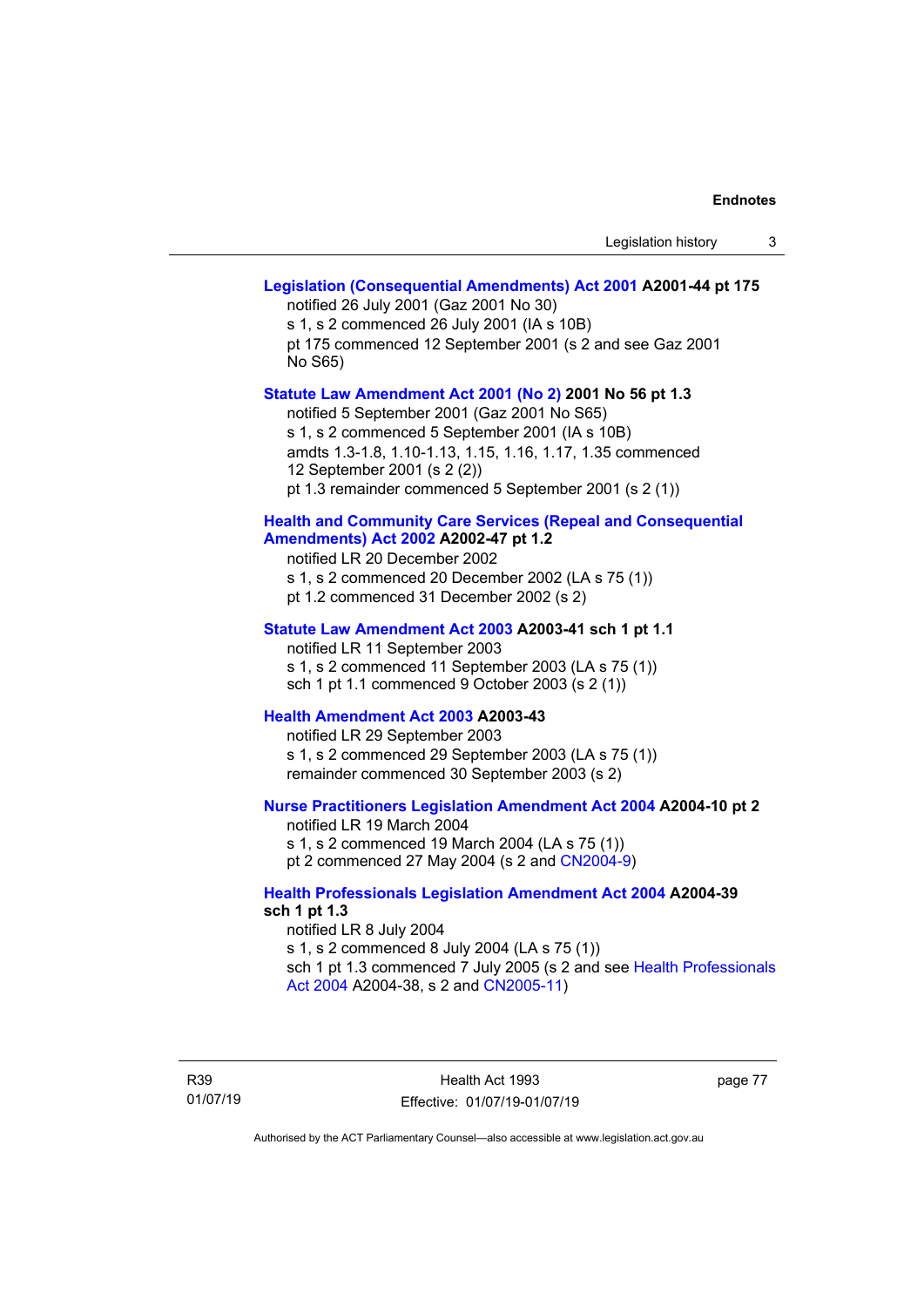| 3 | Legislation history                                                                                                                                                                                                                                                                                                                             |
|---|-------------------------------------------------------------------------------------------------------------------------------------------------------------------------------------------------------------------------------------------------------------------------------------------------------------------------------------------------|
|   | Health Legislation Amendment Act 2005 A2005-28 amdt 1.70<br>notified LR 6 July 2005<br>s 1, s 2 commenced 6 July 2005 (LA s 75 (1))<br>amdt 1.70 commenced 7 July 2005 (s 2)                                                                                                                                                                    |
|   | Criminal Code Harmonisation Act 2005 A2005-54 sch 1 pt 1.24<br>notified LR 27 October 2005<br>s 1, s 2 commenced 27 October 2005 (LA s 75 (1))<br>sch 1 pt 1.24 commenced 24 November 2005 (s 2)                                                                                                                                                |
|   | Statute Law Amendment Act 2005 (No 2) A2005-62 sch 3 pt 3.10<br>notified LR 21 December 2005<br>s 1, s 2 commenced 21 December 2005 (LA s 75 (1))<br>sch 3 pt 3.10 commenced 11 January 2006 (s 2 (1))                                                                                                                                          |
|   | Health Legislation Amendment Act 2006 A2006-27 pt 2, sch 1<br>notified LR 14 June 2006<br>s 1, s 2 commenced 14 June 2006 (LA s 75 (1))<br>pt 2, sch 1 commenced 14 December 2006 (s 2 and LA s 79)                                                                                                                                             |
|   | Health Legislation Amendment Act 2006 (No 2) A2006-46 sch 2 pt 2.8<br>notified LR 17 November 2006<br>s 1, s 2 commenced 17 November 2006 (LA s 75 (1))<br>sch 2 pt 2.8 commenced 18 November 2006 (s 2 (2))                                                                                                                                    |
|   | Statute Law Amendment Act 2007 (No 2) A2007-16 sch 3 pt 3.18<br>notified LR 20 June 2007<br>s 1, s 2 taken to have commenced 12 April 2007 (LA s 75 (2))<br>sch 3 pt 3.18 commenced 11 July 2007 (s 2 (1))                                                                                                                                      |
|   | Medicines, Poisons and Therapeutic Goods Act 2008 A2008-26<br>sch 2 pt 2.12<br>notified LR 14 August 2008<br>s 1, s 2 commenced 14 August 2008 (LA s 75 (1))<br>sch 2 pt 2.12 commenced 14 February 2009 (s 2 and LA s 79)                                                                                                                      |
|   | <b>ACT Civil and Administrative Tribunal Legislation Amendment</b><br>Act 2008 (No 2) A2008-37 sch 1 pt 1.53<br>notified LR 4 September 2008<br>s 1, s 2 commenced 4 September 2008 (LA s 75 (1))<br>sch 1 pt 1.53 commenced 2 February 2009 (s 2 (1) and see ACT Civil<br>and Administrative Tribunal Act 2008 A2008-35, s 2 (1) and CN2009-2) |

page 78 **Health Act 1993** Effective: 01/07/19-01/07/19

R39 01/07/19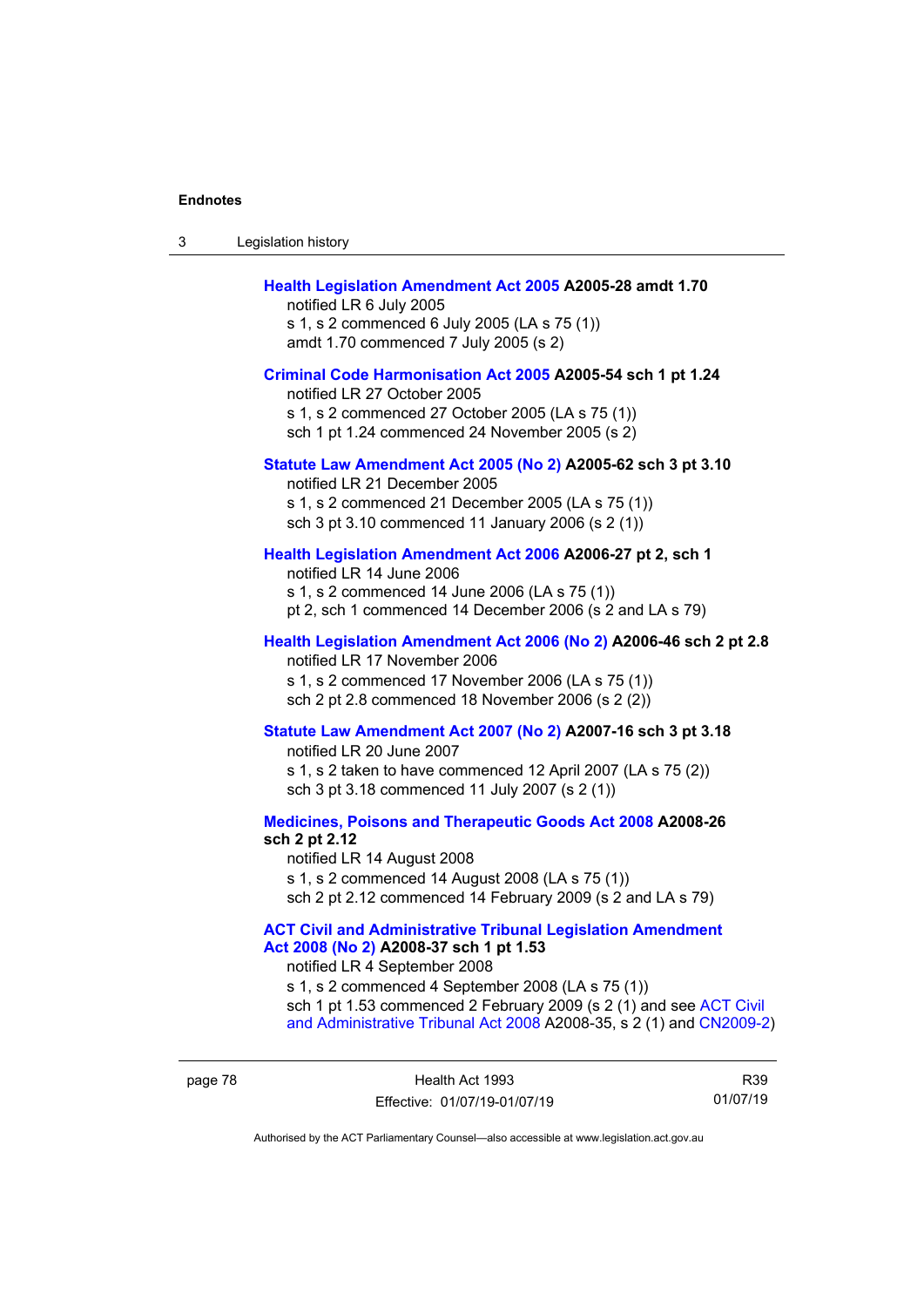Legislation history 3

# **[Health Practitioner Regulation National Law \(ACT\) Act 2010](http://www.legislation.act.gov.au/a/2010-10) A2010-10 sch 2 pt 2.7**

notified LR 31 March 2010 s 1, s 2 commenced 31 March 2010 (LA s 75 (1)) sch 2 pt 2.7 commenced 1 July 2010 (s 2 (1) (a))

as modified by

#### **[Health Practitioner Regulation National Law \(ACT\) \(Transitional](http://www.legislation.act.gov.au/sl/2010-39)  [Provisions\) Regulation 2010 \(No 2\)](http://www.legislation.act.gov.au/sl/2010-39) SL2010-39 s 3 and sch 1**

notified LR 11 October 2010

s 1, s 2 commenced 11 October 2010 (LA s 75 (1))

s 3 and sch 1 commenced 12 October 2010 (s 2*)*

as amended by

#### **[Fair Trading \(Australian Consumer Law\) Amendment Act 2010](http://www.legislation.act.gov.au/a/2010-54) A2010-54 sch 3 pt 3.11**

notified LR 16 December 2010 s 1, s 2 commenced 16 December 2010 (LA s 75 (1)) sch 3 pt 3.11 commenced 1 January 2011 (s 2 (1))

#### **[Statute Law Amendment Act 2011](http://www.legislation.act.gov.au/a/2011-3) A2011-3 sch 3 pt 3.22**

notified LR 22 February 2011 s 1, s 2 commenced 22 February 2011 (LA s 75 (1)) sch 3 pt 3.22 commenced 1 March 2011 (s 2)

# **[Health Amendment Act 2011](http://www.legislation.act.gov.au/a/2011-11) A2011-11**

notified LR 12 April 2011 s 1, s 2 commenced 12 April 2011 (LA s 75 (1)) s 4, s 5 commenced 1 July 2011 (s 2 (2)) remainder commenced 13 April 2011 (s 2 (1))

# **[Administrative \(One ACT Public Service Miscellaneous Amendments\)](http://www.legislation.act.gov.au/a/2011-22)  Act [2011](http://www.legislation.act.gov.au/a/2011-22) A2011-22 sch 1 pt 1.76**

notified LR 30 June 2011 s 1, s 2 commenced 30 June 2011 (LA s 75 (1)) sch 1 pt 1.76 commenced 1 July 2011 (s 2 (1))

R39 01/07/19 page 79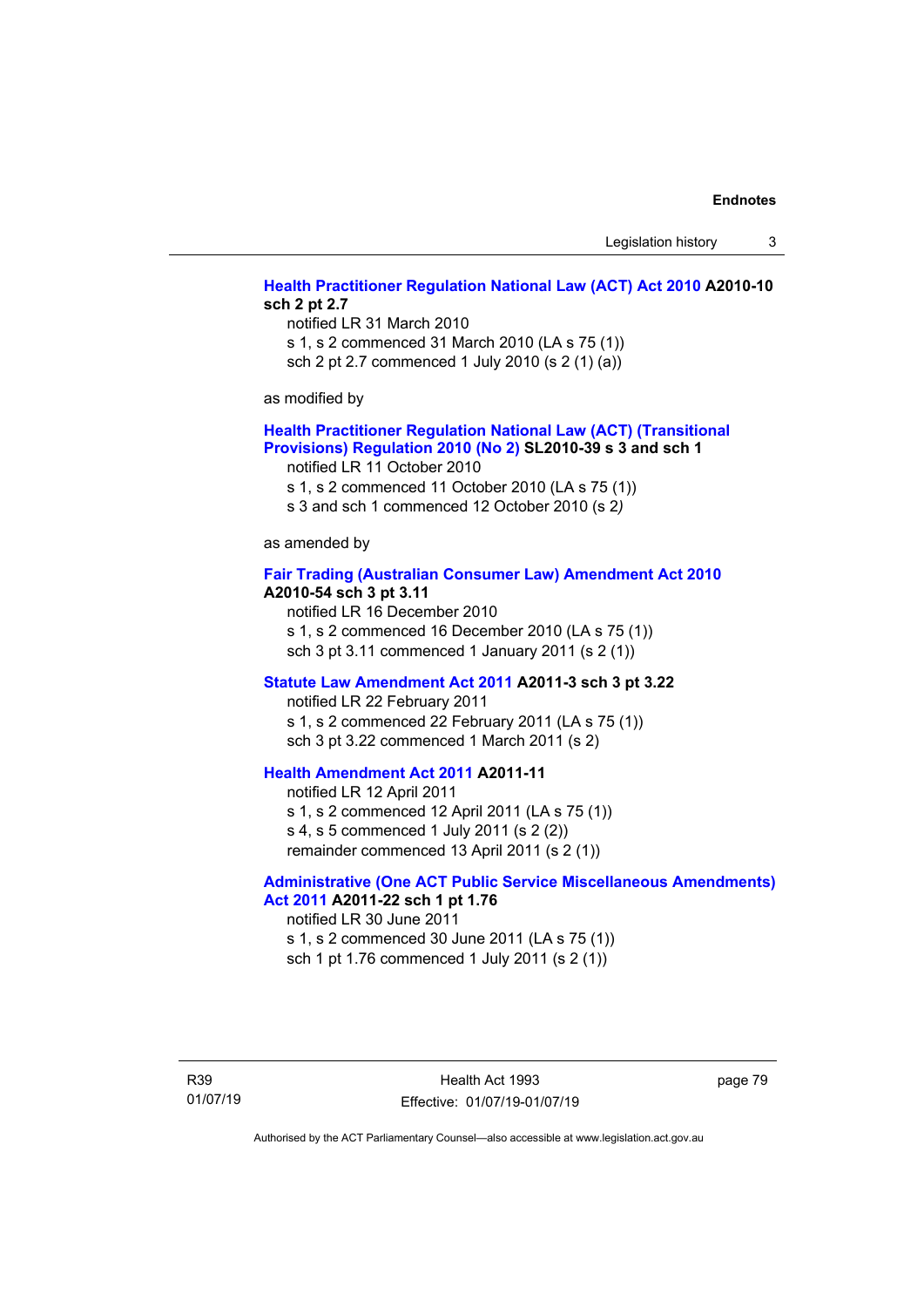| Legislation history<br>-3 |  |
|---------------------------|--|
|---------------------------|--|

# **[Statute Law Amendment Act 2011 \(No 2\)](http://www.legislation.act.gov.au/a/2011-28) A2011-28 sch 3 pt 3.18**

notified LR 31 August 2011 s 1, s 2 commenced 31 August 2011 (LA s 75 (1)) sch 3 pt 3.18 commenced 21 September 2011 (s 2 (1))

#### **[Statute Law Amendment Act 2013](http://www.legislation.act.gov.au/a/2013-19) A2013-19 sch 1 pt 1.1**

notified LR 24 May 2013

s 1, s 2 commenced 24 May 2013 (LA s 75 (1))

sch 1 pt 1.1 commenced 14 June 2013 (s 2)

# **[Statute Law Amendment Act 2013 \(No](http://www.legislation.act.gov.au/a/2013-44) 2) A2013-44 sch 1 pt 1.2,**

**sch 3 pt 3.11**

notified LR 11 November 2013 s 1, s 2 commenced 11 November 2013 (LA s 75 (1)) sch 1 pt 1.2, sch 3 pt 3.11 commenced 25 November 2013 (s 2)

# **[Veterinary Surgeons Act 2015](http://www.legislation.act.gov.au/a/2015-29/default.asp) A2015-29 sch 2 pt 2.4**

notified LR 20 August 2015 s 1, s 2 commenced 20 August 2015 (LA s 75 (1)) sch 2 pt 2.4 commenced 1 December 2015 (s 2 (1) and [CN2015-22\)](http://www.legislation.act.gov.au/cn/2015-22/default.asp)

#### **[Health Legislation Amendment Act 2016](http://www.legislation.act.gov.au/a/2016-11/default.asp) A2016-11 pt 3**

notified LR 1 March 2016 s 1, s 2 commenced 1 March 2016 (LA s 75 (1)) pt 3 commenced 2 March 2016 (s 2)

### **[Health \(Patient Privacy\) Amendment Act 2015](http://www.legislation.act.gov.au/a/2015-43/default.asp) A2015-43**

notified LR 4 November 2015 s 1, s 2 commenced 4 November 2015 (LA s 75 (1)) remainder commenced 22 March 2016 (s 2 and [CN2016-4\)](http://www.legislation.act.gov.au/cn/2016-4/default.asp)

### **[Statute Law Amendment Act 2017](http://www.legislation.act.gov.au/a/2017-4/default.asp) A2017-4 sch 3 pt 3.14**

notified LR 23 February 2017 s 1, s 2 commenced 23 February 2017 (LA s 75 (1)) sch 3 pt 3.14 commenced 9 March 2017 (s 2)

## **[Commercial Arbitration Act 2017](http://www.legislation.act.gov.au/a/2017-7/default.asp) A2017-7 sch 1 pt 1.3**

notified LR 4 April 2017 s 1A, s 1B commenced 4 April 2017 (LA s 75 (1)) sch 1 pt 1.3 commenced 1 July 2017 (s 1B and [CN2017-1\)](http://www.legislation.act.gov.au/cn/2017-1/default.asp)

page 80 Health Act 1993 Effective: 01/07/19-01/07/19

R39 01/07/19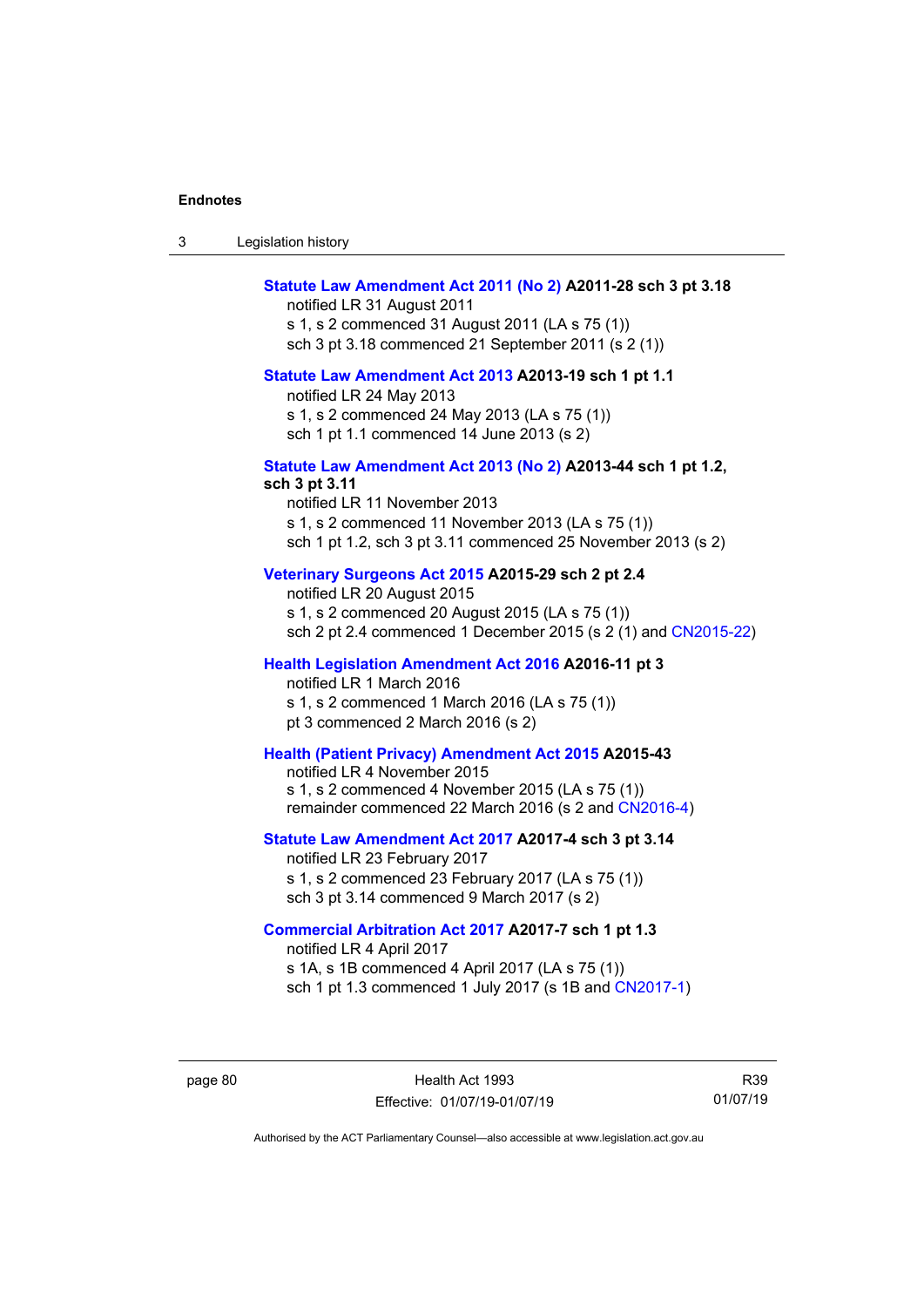Legislation history 3

# **[Health \(Improving Abortion Access\) Amendment Act 2018](http://www.legislation.act.gov.au/a/2018-37/default.asp) A2018-37** notified LR 27 September 2018

s 1, s 2 commenced 27 September 2018 (LA s 75 (1)) remainder commenced 1 July 2019 (s 2 (1) and [CN2019-10\)](https://www.legislation.act.gov.au/cn/2019-10/)

# **[Statute Law Amendment Act 2018](http://www.legislation.act.gov.au/a/2018-42/default.asp) A2018-42 sch 1 pt 1.2, sch 3 pt 3.17** notified LR 8 November 2018

s 1, s 2 taken to have commenced 1 July 2018 (LA s 75 (2)) sch 1 pt 1.2, sch 3 pt 3.17 commenced 22 November 2018 (s 2 (1))

R39 01/07/19

Health Act 1993 Effective: 01/07/19-01/07/19 page 81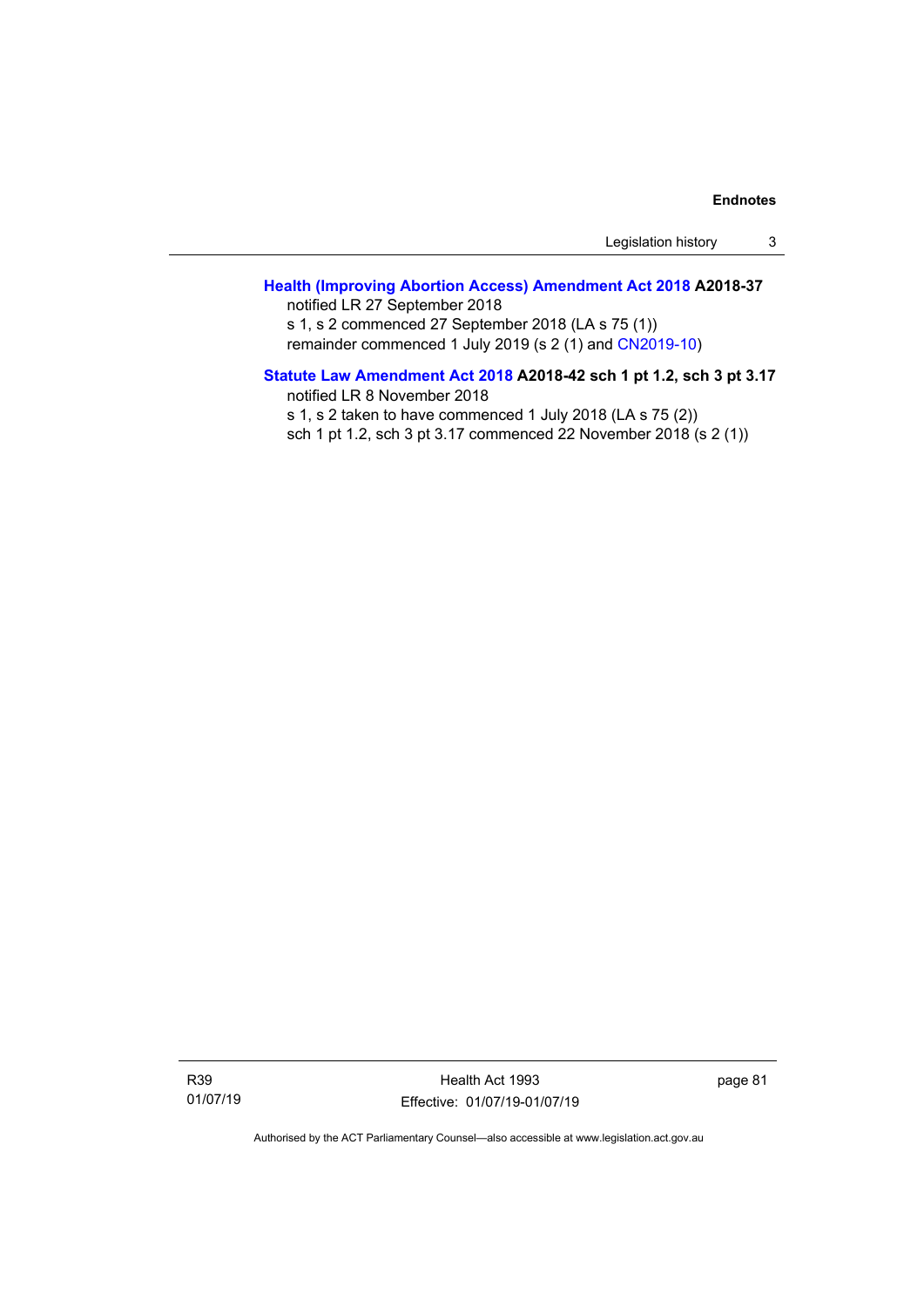| 4 | Amendment history |
|---|-------------------|
|---|-------------------|

# **4 Amendment history**

| Long title<br>long title                                          | sub A1998-50 s 4<br>am A2002-47 amdt 1.10                                                                                                                                                                                                                                                               |
|-------------------------------------------------------------------|---------------------------------------------------------------------------------------------------------------------------------------------------------------------------------------------------------------------------------------------------------------------------------------------------------|
| Name of Act<br>s 1                                                | sub A2001-56 amdt 1.3                                                                                                                                                                                                                                                                                   |
| <b>Dictionary</b><br>s <sub>2</sub>                               | om A2001-44 amdt 1.2022<br>ins A2001-56 amdt 1.3<br>am A2006-27 s 4; A2010-10 amdt 2.27                                                                                                                                                                                                                 |
| <b>Notes</b><br>s 3                                               | defs reloc to dict A2001-56 amdt 1.6<br>sub A2001-56 amdt 1.7                                                                                                                                                                                                                                           |
| Declaration of quality assurance activity<br>renum as s 4<br>s 3A |                                                                                                                                                                                                                                                                                                         |
| s <sub>4</sub>                                                    | Offences against Act-application of Criminal Code etc<br>orig s 4<br>renum as s 5 and then s 10<br>prev s 4<br>(prev s 3A) ins A2001-56 amdt 1.8<br>renum as s 4 R4 LA (see A2001-56 amdt 1.36)<br>om A2006-27 s 5<br>pres s 4<br>(prev s 3A) ins A2005-54 amdt 1.167<br>renum as s 4 A2006-27 amdt 1.1 |
| <b>Important concepts</b><br>pt 2 hdg                             | orig pt 2 hdg<br>renum as pt 3 hdg<br>pres pt 2 hdg<br>ins A2006-27 s 5                                                                                                                                                                                                                                 |
| What is a health service?<br>s <sub>5</sub>                       | orig s 5<br>renum as s 6 and then s 11<br>prev s 5<br>renum as s 10<br>pres s 5<br>ins A2006-27 s 5                                                                                                                                                                                                     |

page 82 **Health Act 1993** Effective: 01/07/19-01/07/19

R39 01/07/19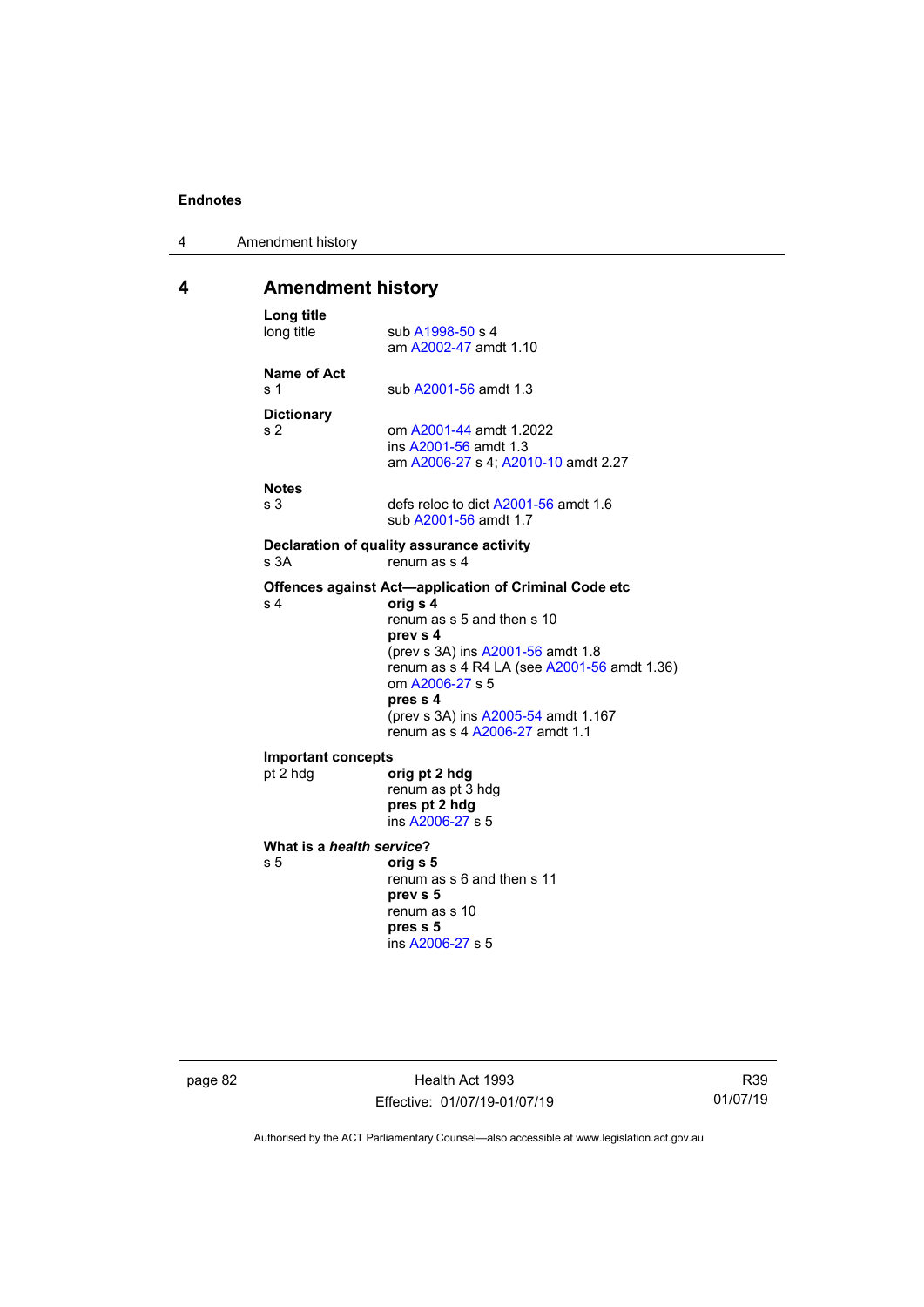Amendment history 4



R39 01/07/19

Health Act 1993 Effective: 01/07/19-01/07/19 page 83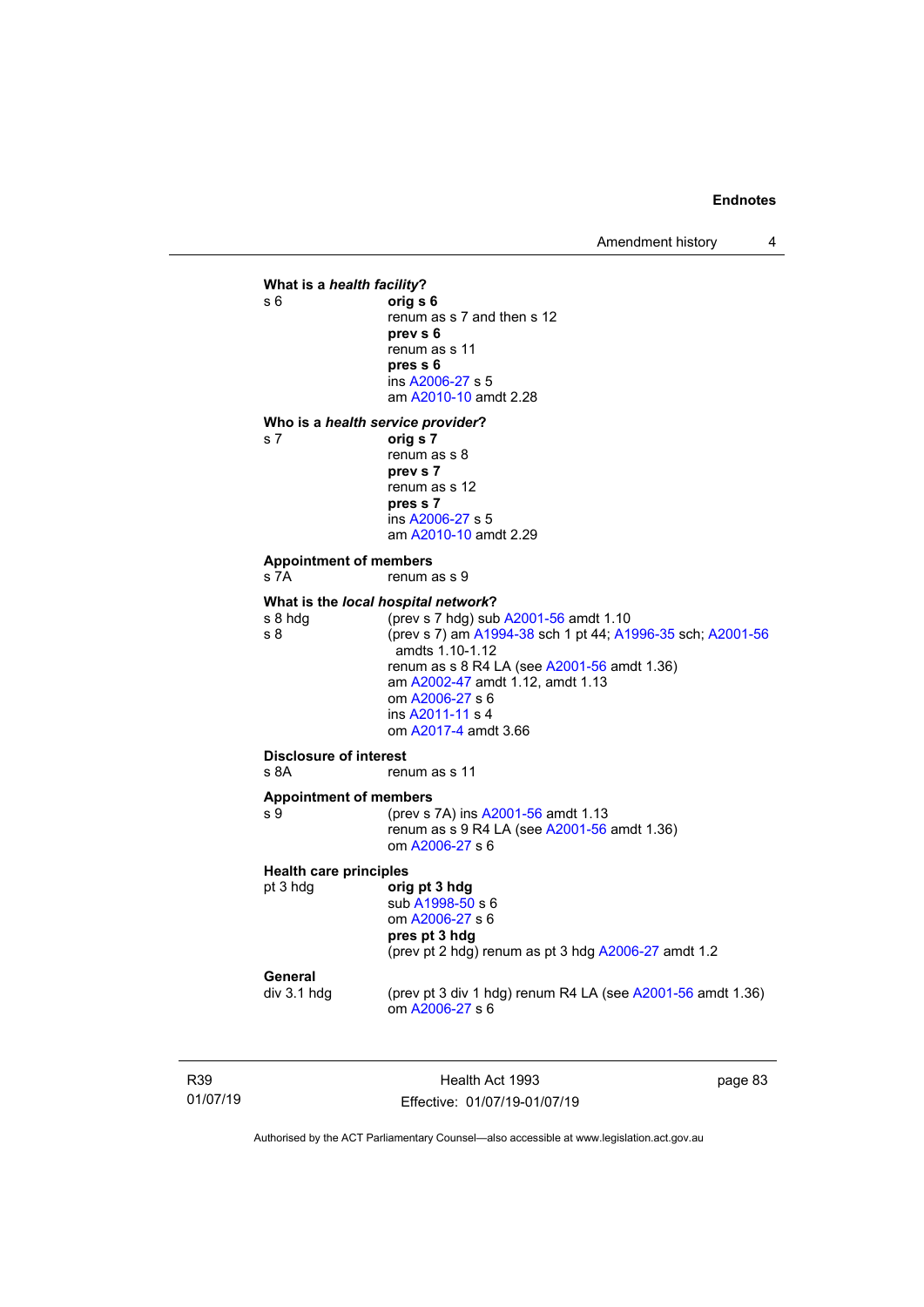4 Amendment history

| div 3.2 hdg                          | <b>Confidentiality and evidentiary matters</b><br>(prev pt 3 div 2 hdg) renum R4 LA (see A2001-56 amdt 1.36)<br>om A2006-27 s 6                                                                                                                                                                                         |
|--------------------------------------|-------------------------------------------------------------------------------------------------------------------------------------------------------------------------------------------------------------------------------------------------------------------------------------------------------------------------|
| <b>Objectives</b><br>s <sub>10</sub> | orig s 10<br>renum as s 13<br>prev s 10<br>(prev s 8) am A1998-50 s 7<br>renum as s 10 R4 LA (see A2001-56 amdt 1.36)<br>om A2006-27 s 6<br>pres s 10<br>(prev s 4) am A1996-35 sch<br>renum as s 5 R4 LA (see A2001-56 amdt 1.36)<br>am A2002-47 amdt 1.11<br>renum as s 10 A2006-27 amdt 1.3<br>am A2011-3 amdt 3.220 |
|                                      | <b>Medicare principles and commitments</b>                                                                                                                                                                                                                                                                              |
| s 11                                 | orig s 11<br>renum as s 14<br>prev s 11<br>(prev s 8A) ins A1998-50 s 8<br>renum as s 11 R4 LA (see A2001-56 amdt 1.36)<br>om A2006-27 s 6<br>pres s 11<br>(prev s 5) am A1994-23 s 4; A2001-56 amdt 1.9<br>renum as s 6 R4 LA (see A2001-56 amdt 1.36)<br>renum as s 11 A2006-27 amdt 1.3                              |
| <b>Legal effect</b>                  |                                                                                                                                                                                                                                                                                                                         |
| s 12                                 | orig s 12<br>renum as s 15<br>prev s 12<br>(prev s 9) am A1998-50 s 9; A2001-56 amdts 1.14-1.17<br>renum as s 12 R4 LA (see A2001-56 amdt 1.36)<br>am A2003-41 amdt 1.1<br>om A2006-27 s 6<br>pres s 12<br>(prev s 6) renum as s 7 R4 LA (see A2001-56 amdt 1.36)<br>renum as s 12 A2006-27 amdt 1.3                    |
| pt 3A hdg                            | <b>Local Health and Hospitals Network</b><br>orig pt 3A hdg<br>renum as pt 4 hdg<br>pres pt 3A hdg<br>ins A2011-11 s 5<br>om A2016-11 s 5                                                                                                                                                                               |

page 84 **Health Act 1993** Effective: 01/07/19-01/07/19

R39 01/07/19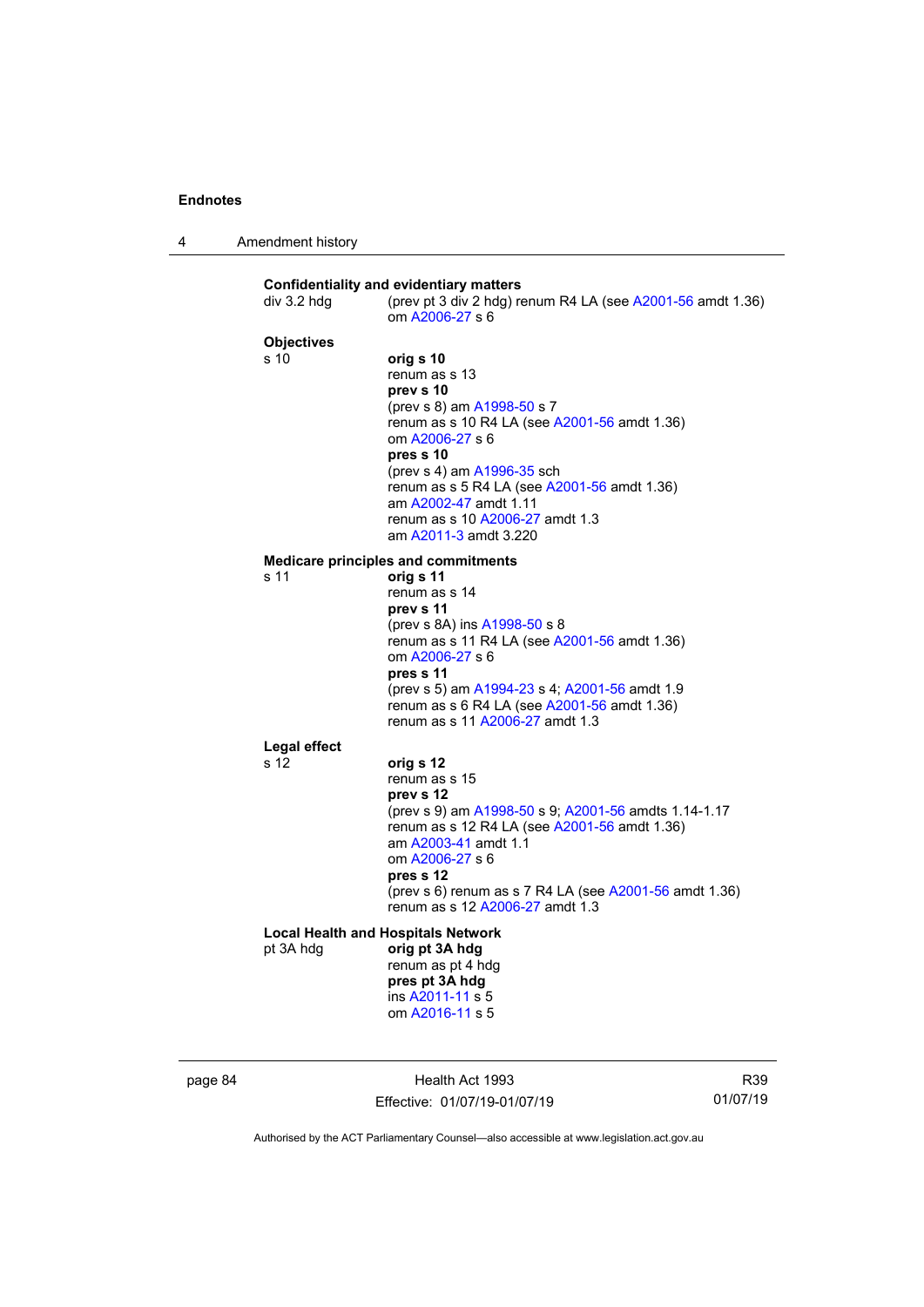Amendment history 4

**Establishment, functions and members of Local Hospital Network Council div 3A.1 hdg ins A2011-11 s 5** ins [A2011-11](http://www.legislation.act.gov.au/a/2011-11) s 5 om [A2016-11](http://www.legislation.act.gov.au/a/2016-11) s 5 **Local Hospital Network Council** (prev s 10) am [A1998-50](http://www.legislation.act.gov.au/a/1998-50) s 10; [A1998-54](http://www.legislation.act.gov.au/a/1998-54) sch renum as s 13 R4 LA (see [A2001-56](http://www.legislation.act.gov.au/a/2001-56) amdt 1.36) sub [A2005-54](http://www.legislation.act.gov.au/a/2005-54) amdt 1.168 om [A2006-27](http://www.legislation.act.gov.au/a/2006-27) s 6 ins [A2011-11](http://www.legislation.act.gov.au/a/2011-11) s 5 om [A2016-11](http://www.legislation.act.gov.au/a/2016-11) s 5 **Protection of people assisting committee**<br>s 13AA renum as s 17 renum as s 17 **Definitions for pt 4** s 13AB renum as s 18 **Committee to be approved**<br>s 13AC renum as renum as s 19 **Procedure and conduct of matters**<br>s 13AD renum as s 20 renum as s 20 **Disclosure of interest**<br>s 13AF reni renum as s 21 **Nondisclosure of identity**<br>s 13AF renum renum as s 22 **Admissibility of evidence** s 13AG renum as s 23 **Members not compellable**<br>s 13AH renum a renum as s 24 **Protection of members**<br>s 13Al renui renum as s 25 **Protection of people assisting committee** s 13AJ renum as s 26 **Interpretation for pt 5**<br>s 13A rem renum as s 27 **Functions of council** s 14 (prev s 11) sub [A1998-50](http://www.legislation.act.gov.au/a/1998-50) s 11 renum as  $\overline{s}$  14 R4 LA (see [A2001-56](http://www.legislation.act.gov.au/a/2001-56) amdt 1.36) om [A2006-27](http://www.legislation.act.gov.au/a/2006-27) s 6 ins [A2011-11](http://www.legislation.act.gov.au/a/2011-11) s 5 am [A2011-22](http://www.legislation.act.gov.au/a/2011-22) amdt 1.239 om [A2016-11](http://www.legislation.act.gov.au/a/2016-11) s 5

R39 01/07/19

Health Act 1993 Effective: 01/07/19-01/07/19 page 85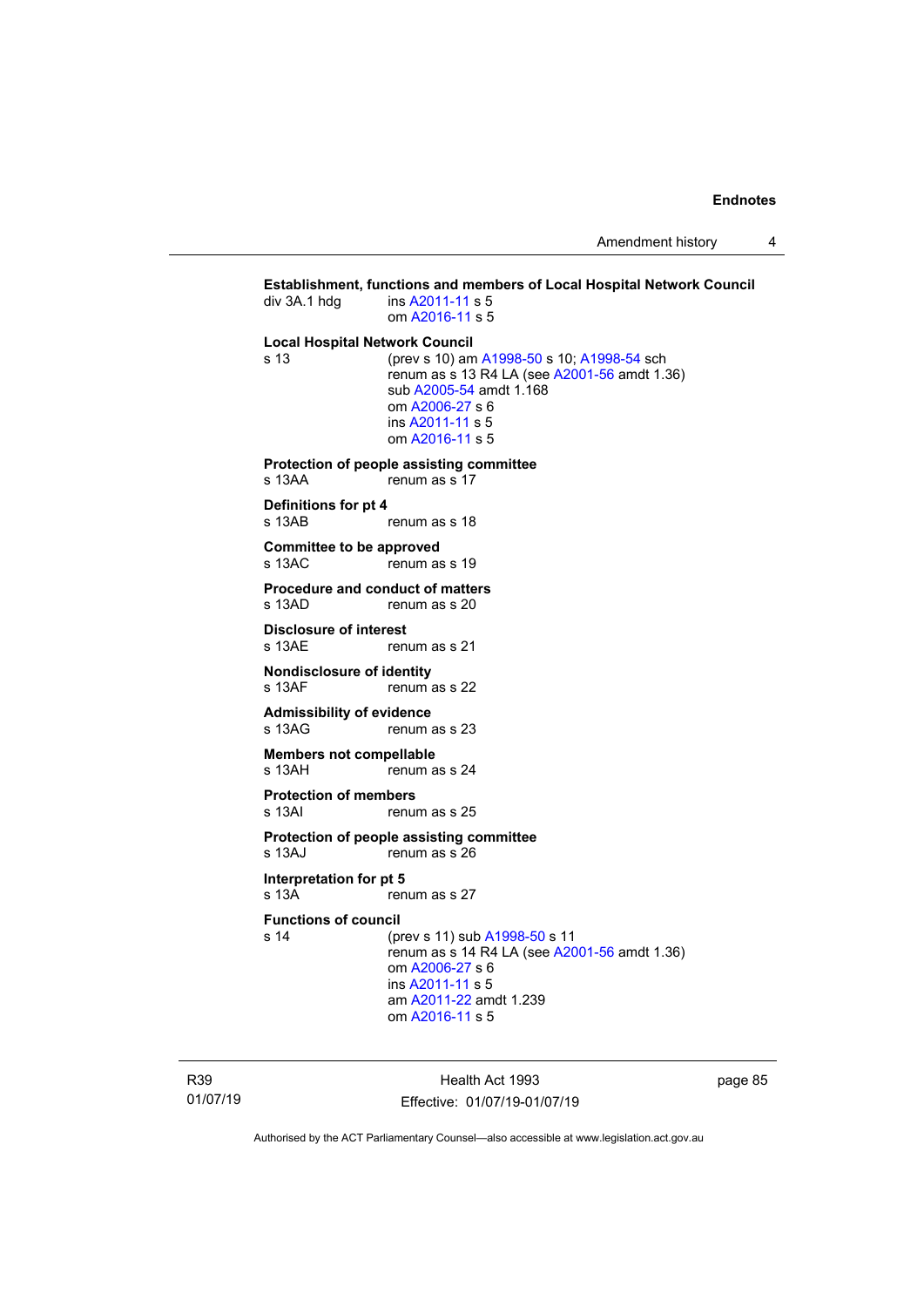4 Amendment history

**Council report to Minister etc**<br>s 15 hdg (prev s 12 h (prev s 12 hdg) sub [A2003-41](http://www.legislation.act.gov.au/a/2003-41) amdt 1.1 s 15 (prev s 12) am [A1998-50](http://www.legislation.act.gov.au/a/1998-50) s 12 renum as s 15 R4 LA (see [A2001-56](http://www.legislation.act.gov.au/a/2001-56) amdt 1.36) om [A2006-27](http://www.legislation.act.gov.au/a/2006-27) s 6 ins [A2011-11](http://www.legislation.act.gov.au/a/2011-11) s 5 om [A2016-11](http://www.legislation.act.gov.au/a/2016-11) s 5 **Membership of council** s 16 (prev s 13) am [A1996-35](http://www.legislation.act.gov.au/a/1996-35) sch; [A1998-50](http://www.legislation.act.gov.au/a/1998-50) s 13[; A2001-56](http://www.legislation.act.gov.au/a/2001-56) amdts 1.18-1.24 renum as s 16 R4 LA (see [A2001-56](http://www.legislation.act.gov.au/a/2001-56) amdt 1.36) am [A2002-47](http://www.legislation.act.gov.au/a/2002-47) amdt 1.14 om [A2006-27](http://www.legislation.act.gov.au/a/2006-27) s 6 ins [A2011-11](http://www.legislation.act.gov.au/a/2011-11) s 5 om [A2016-11](http://www.legislation.act.gov.au/a/2016-11) s 5 **Members of council** s 17 **orig s 17** om [A1996-35](http://www.legislation.act.gov.au/a/1996-35) sch **pres s 17** (prev s 13AA) in[s A1998-50](http://www.legislation.act.gov.au/a/1998-50) s 14 am [A2001-56](http://www.legislation.act.gov.au/a/2001-56) amdt 1.25 renum as s 17 R4 LA (see [A2001-56](http://www.legislation.act.gov.au/a/2001-56) amdt 1.36) am [A2002-47](http://www.legislation.act.gov.au/a/2002-47) amdt 1.14 om [A2006-27](http://www.legislation.act.gov.au/a/2006-27) s 6 ins [A2011-11](http://www.legislation.act.gov.au/a/2011-11) s 5 om [A2016-11](http://www.legislation.act.gov.au/a/2016-11) s 5 **Chair and deputy chair**<br>s 18 orig s 18 **orig s 18** om [A1996-35](http://www.legislation.act.gov.au/a/1996-35) sch **pres s 18** (prev s 13AB) in[s A1998-50](http://www.legislation.act.gov.au/a/1998-50) s 15 def *prescribed body* in[s A1998-50](http://www.legislation.act.gov.au/a/1998-50) s 15 am [A2001-56](http://www.legislation.act.gov.au/a/2001-56) amdt 1.26 def *private day hospital facility* ins [A1998-50](http://www.legislation.act.gov.au/a/1998-50) s 15 renum as s 18 R4 LA (see [A2001-56](http://www.legislation.act.gov.au/a/2001-56) amdt 1.36) om [A2006-27](http://www.legislation.act.gov.au/a/2006-27) s 6 ins [A2011-11](http://www.legislation.act.gov.au/a/2011-11) s 5 om [A2016-11](http://www.legislation.act.gov.au/a/2016-11) s 5 **Term of appointment of members**<br>s 19 (prev s 13AC) in (prev s 13AC) ins [A1998-50](http://www.legislation.act.gov.au/a/1998-50) s 15 am [A2001-44](http://www.legislation.act.gov.au/a/2001-44) amdt 1.2023, amdt 1.2024 renum as s 19 R4 LA (see [A2001-56](http://www.legislation.act.gov.au/a/2001-56) amdt 1.36) om [A2006-27](http://www.legislation.act.gov.au/a/2006-27) s 6 ins [A2011-11](http://www.legislation.act.gov.au/a/2011-11) s 5 om [A2016-11](http://www.legislation.act.gov.au/a/2016-11) s 5

page 86 Health Act 1993 Effective: 01/07/19-01/07/19

R39 01/07/19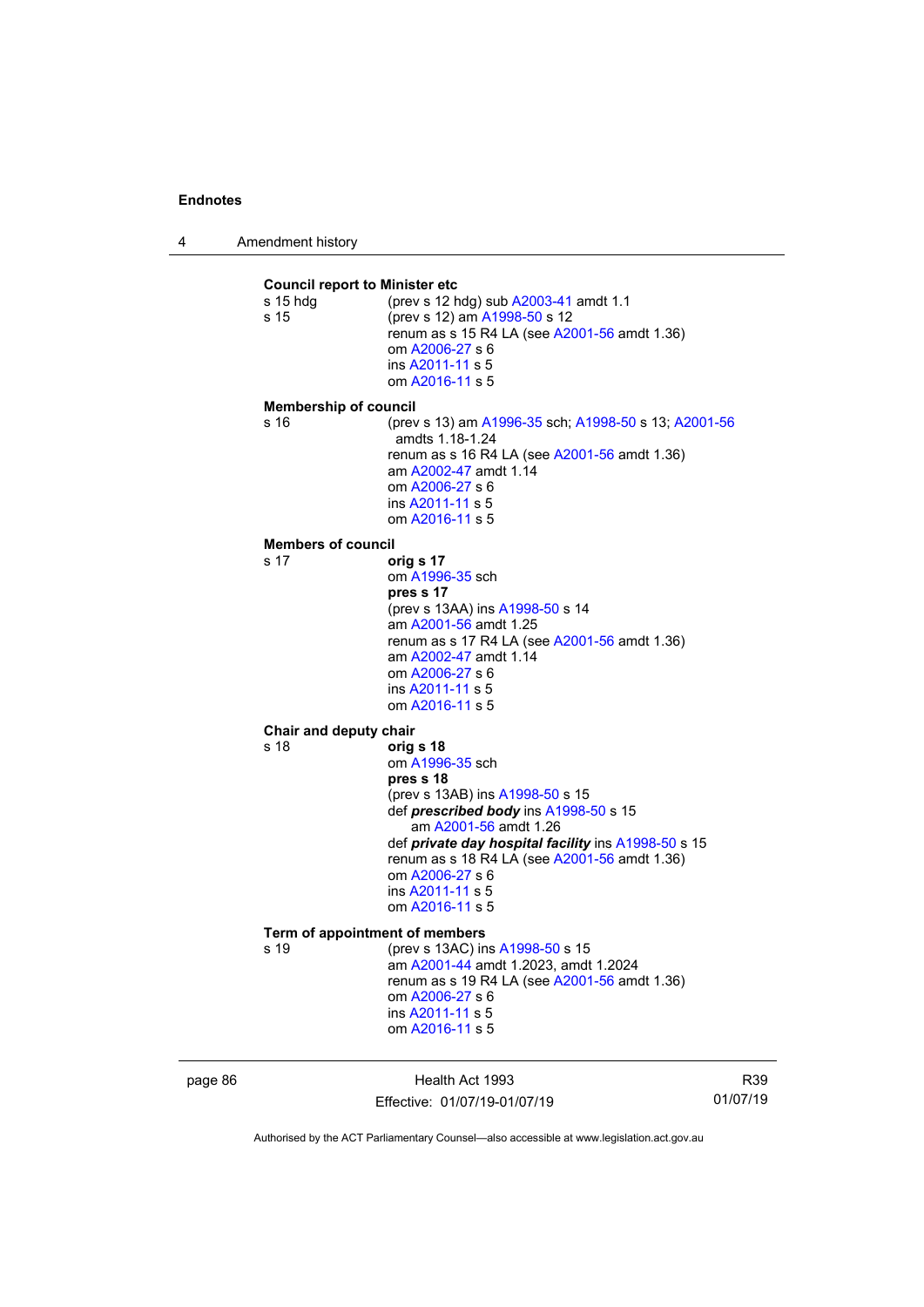01/07/19 Health Act 1993 Effective: 01/07/19-01/07/19 page 87 **Ending of appointment of members** s 19A **orig s 19A** renum as s 31 **pres s 19A** ins [A2011-11](http://www.legislation.act.gov.au/a/2011-11) s 5 om [A2016-11](http://www.legislation.act.gov.au/a/2016-11) s 5 **Conditions of appointment generally**<br>s 19B **ins A2011-11** s 5 ins [A2011-11](http://www.legislation.act.gov.au/a/2011-11) s 5 om [A2016-11](http://www.legislation.act.gov.au/a/2016-11) s 5 **Proceedings of council**<br>div 3A.2 hdg ins A ins [A2011-11](http://www.legislation.act.gov.au/a/2011-11) s 5 om [A2016-11](http://www.legislation.act.gov.au/a/2016-11) s 5 **Time and place of meetings of council** s 19C ins [A2011-11](http://www.legislation.act.gov.au/a/2011-11) s 5 am [A2011-22](http://www.legislation.act.gov.au/a/2011-22) amdt 1.239 om [A2016-11](http://www.legislation.act.gov.au/a/2016-11) s 5 **Procedures governing proceedings of council** ins [A2011-11](http://www.legislation.act.gov.au/a/2011-11) s 5 am [A2011-22](http://www.legislation.act.gov.au/a/2011-22) amdt 1.239 om [A2016-11](http://www.legislation.act.gov.au/a/2016-11) s 5 **Council—disclosure of interests** ins [A2011-11](http://www.legislation.act.gov.au/a/2011-11) s 5 om [A2016-11](http://www.legislation.act.gov.au/a/2016-11) s 5 **Review of pt 3A** ins [A2011-11](http://www.legislation.act.gov.au/a/2011-11) s 5 exp 1 July 2013 (s 19F (3)) **Review of pt 3A** ins [A2011-11](http://www.legislation.act.gov.au/a/2011-11) s 5 exp 1 July 2013 (s 19F (3)) **Quality assurance** (prev pt 3A hdg) ins  $A1998-50$  s 15 renum as pt 4 hdg R4 LA (se[e A2001-56](http://www.legislation.act.gov.au/a/2001-56) amdt 1.36) sub [A2006-27](http://www.legislation.act.gov.au/a/2006-27) s 6 **Quality assurance—important concepts**<br>div 4.1 hdg (prev pt 3A div 1 hdg) r (prev pt 3A div 1 hdg) renum R4 LA (see  $A2001-56$  amdt 1.36) sub [A2006-27](http://www.legislation.act.gov.au/a/2006-27) s 6 **Definitions—pt 4** (prev s 13AD) ins [A1998-50](http://www.legislation.act.gov.au/a/1998-50) s 15 renum as s 20 R4 LA (see [A2001-56](http://www.legislation.act.gov.au/a/2001-56) amdt 1.36) sub [A2006-27](http://www.legislation.act.gov.au/a/2006-27) s 6 def *CEO* ins [A2006-27](http://www.legislation.act.gov.au/a/2006-27) s 6 def *health facility QAC* in[s A2006-27](http://www.legislation.act.gov.au/a/2006-27) s 6

Authorised by the ACT Parliamentary Counsel—also accessible at www.legislation.act.gov.au

R39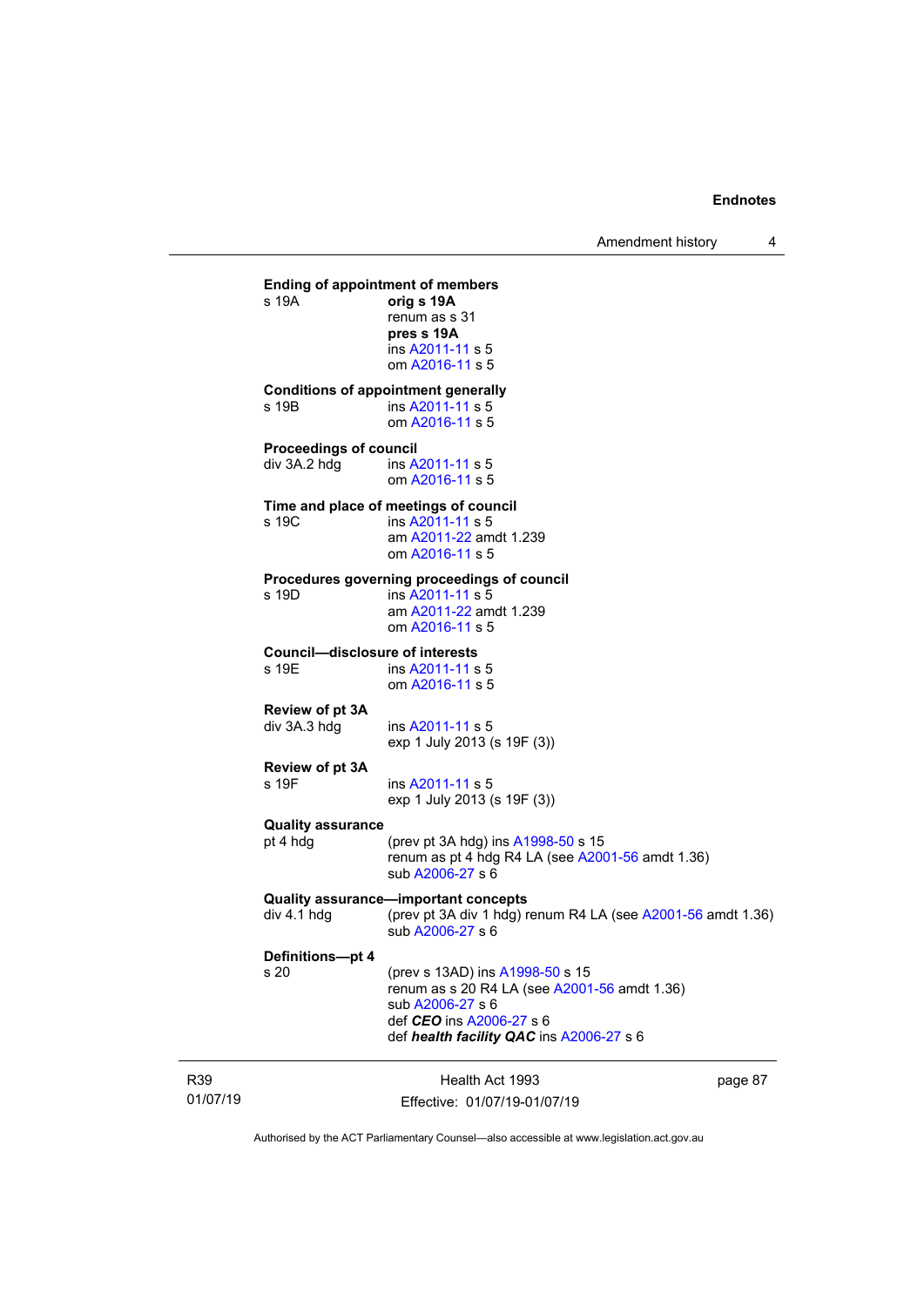4 Amendment history

def *health professional organisation* in[s A2006-27](http://www.legislation.act.gov.au/a/2006-27) s 6 def *health professional organisation QAC* ins [A2006-27](http://www.legislation.act.gov.au/a/2006-27) s 6 def *health service report* ins [A2006-27](http://www.legislation.act.gov.au/a/2006-27) s 6 def *ministerial report* ins [A2006-27](http://www.legislation.act.gov.au/a/2006-27) s 6 def *special purpose QAC* in[s A2006-27](http://www.legislation.act.gov.au/a/2006-27) s 6 sub [A2018-42](http://www.legislation.act.gov.au/a/2018-42/default.asp) amdt 3.48 **What is a** *health professional organisation***?** s 21 **orig s 21** renum as s 34 **pres s 21** (prev s 13AE) in[s A1998-50](http://www.legislation.act.gov.au/a/1998-50) s 15 renum as s  $21$  R4 LA (see  $A2001 - 56$  amdt 1.36) sub [A2006-27](http://www.legislation.act.gov.au/a/2006-27) s 6 **Who is the CEO of a health facility?**<br>s 22 orig s 22 s 22 **orig s 22** renum as s 35 and then s 191 **pres s 22** (prev s 13AF) ins [A1998-50](http://www.legislation.act.gov.au/a/1998-50) s 15 renum as s 22 R4 LA (see [A2001-56](http://www.legislation.act.gov.au/a/2001-56) amdt 1.36) sub [A2005-54](http://www.legislation.act.gov.au/a/2005-54) amdt 1.169[; A2006-27](http://www.legislation.act.gov.au/a/2006-27) s 6 am [A2011-22](http://www.legislation.act.gov.au/a/2011-22) amdt 1.238 **Who is the** *CEO* **of a health professional organisation?**<br>s 23 (prev s 13AG) ins A1998-50 s 15 (prev s 13AG) in[s A1998-50](http://www.legislation.act.gov.au/a/1998-50) s 15 renum as s 23 R4 LA (see [A2001-56](http://www.legislation.act.gov.au/a/2001-56) amdt 1.36) sub [A2006-27](http://www.legislation.act.gov.au/a/2006-27) s 6 **Quality assurance—quality assurance committees**<br>div 4.2 hdg (prev pt 3A div 2 hdg) renum R4 L (prev pt 3A div 2 hdg) renum R4 LA (see  $A2001-56$  amdt 1.36) sub [A2006-27](http://www.legislation.act.gov.au/a/2006-27) s 6 **What is a** *quality assurance committee***?** s 24 (prev s 13AH) ins [A1998-50](http://www.legislation.act.gov.au/a/1998-50) s 15 renum as s 24 R4 LA (see [A2001-56](http://www.legislation.act.gov.au/a/2001-56) amdt 1.36) sub [A2006-27](http://www.legislation.act.gov.au/a/2006-27) s 6 **Approval of health facility QACs**<br>s 25 (prev s 13Al) in (prev s 13AI) ins [A1998-50](http://www.legislation.act.gov.au/a/1998-50) s 15 am [A2001-56](http://www.legislation.act.gov.au/a/2001-56) amdts 1.27-1.33 renum as s 25 R4 LA (see [A2001-56](http://www.legislation.act.gov.au/a/2001-56) amdt 1.36) sub [A2006-27](http://www.legislation.act.gov.au/a/2006-27) s 6 **Approval of health professional organisation QACs** s 26 (prev s 13AJ) ins [A1998-50](http://www.legislation.act.gov.au/a/1998-50) s 15 am [A2001-56](http://www.legislation.act.gov.au/a/2001-56) amdt 1.34 renum as s 26 R4 LA (see [A2001-56](http://www.legislation.act.gov.au/a/2001-56) amdt 1.36) sub [A2006-27](http://www.legislation.act.gov.au/a/2006-27) s 6

page 88 Health Act 1993 Effective: 01/07/19-01/07/19

R39 01/07/19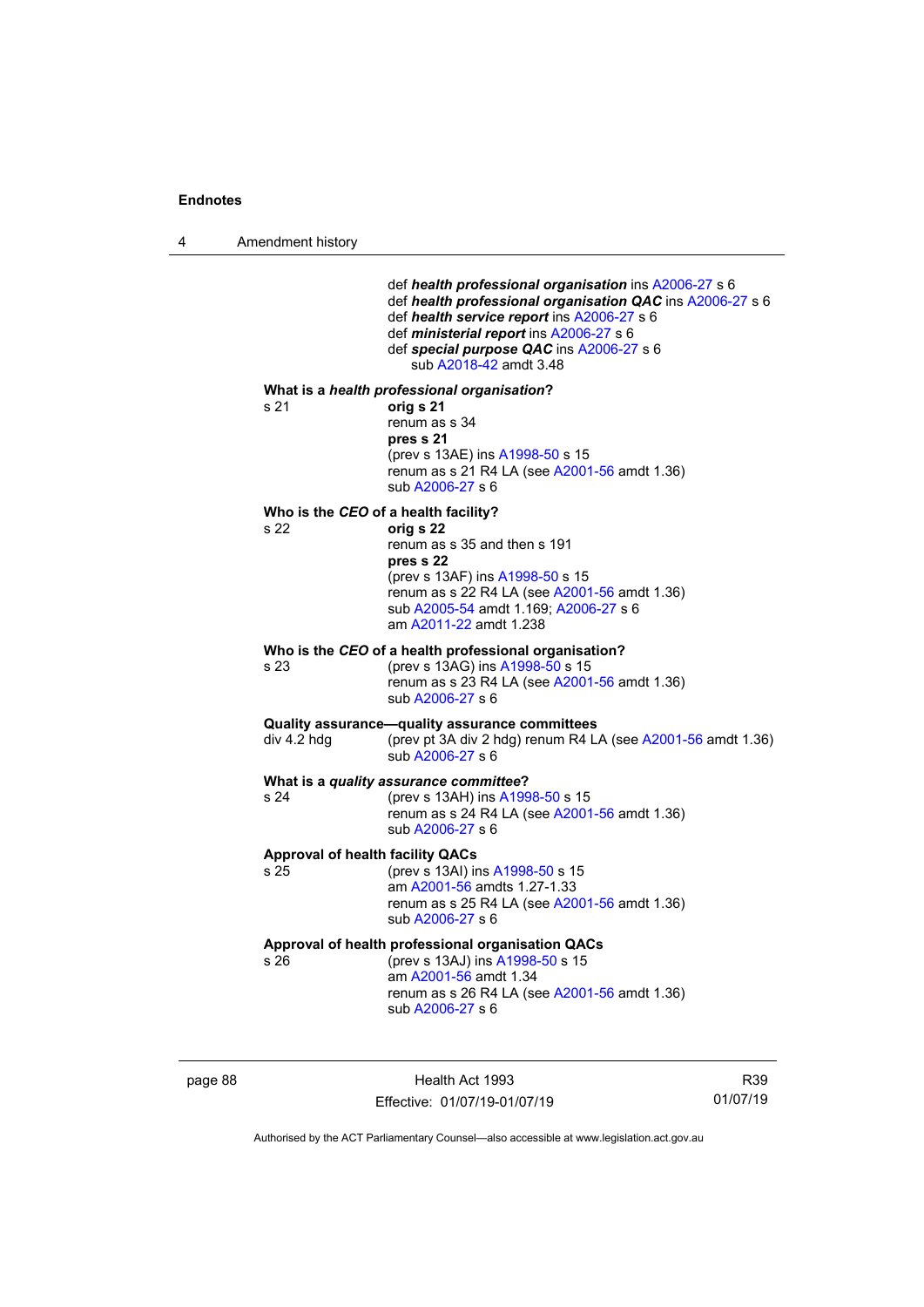| <b>Approval of special purpose QACs</b><br>s 27               | (prev s 13A) ins A1996-35 sch<br>renum as s 27 R4 LA (see A2001-56 amdt 1.36)<br>sub A2006-27 s 6                                                                                                    |  |
|---------------------------------------------------------------|------------------------------------------------------------------------------------------------------------------------------------------------------------------------------------------------------|--|
| s 27A                                                         | <b>Quality Assurance Committees-term</b><br>ins A2011-11 s 6                                                                                                                                         |  |
| s 28                                                          | Quality assurance committees-criteria for approval<br>(prev s 14) am A1994-38 sch 1 pt 44; A1998-50 s 16<br>renum as s 28 R4 LA (see A2001-56 amdt 1.36)<br>sub A2006-27 s 6                         |  |
| s 29                                                          | Quality assurance committees-revocation of approval<br>(prev s 15) renum as s 29 R4 LA (see A2001-56 amdt 1.36)<br>sub A2006-27 s 6                                                                  |  |
| s 30                                                          | <b>Quality assurance committees-functions</b><br>(prev s 16) renum as s 30 R4 LA (see A2001-56 amdt 1.36)<br>sub A2006-27 s 6                                                                        |  |
| Meaning of abortion for pt 6<br>s 30A<br>renum as s 80        |                                                                                                                                                                                                      |  |
| Only doctor may carry out abortion<br>s 30B                   | renum as s 81                                                                                                                                                                                        |  |
| s, 30C                                                        | Abortion to be carried out in approved medical facility<br>renum as s 82                                                                                                                             |  |
| <b>Approval of facilities</b><br>s 30D                        | renum as s 83                                                                                                                                                                                        |  |
| No obligation to carry out abortion<br>s 30E<br>renum as s 84 |                                                                                                                                                                                                      |  |
| s 31                                                          | Quality assurance committees—appointment of members<br>(prev s 19A) ins A1996-35 sch<br>renum as s 31 R4 LA (see A2001-56 amdt 1.36)<br>sub A2006-27 s 6<br>am A2011-22 amdt 1.238                   |  |
| s 32                                                          | Quality assurance committees-disclosure of interests<br>(prev s 19) am A1994-38 sch 1 pt 44; A1994-60 sch 1<br>sub A1998-50 s 17<br>renum as s 32 R4 LA (see A2001-56 amdt 1.36)<br>sub A2006-27 s 6 |  |

R39 01/07/19

Health Act 1993 Effective: 01/07/19-01/07/19 page 89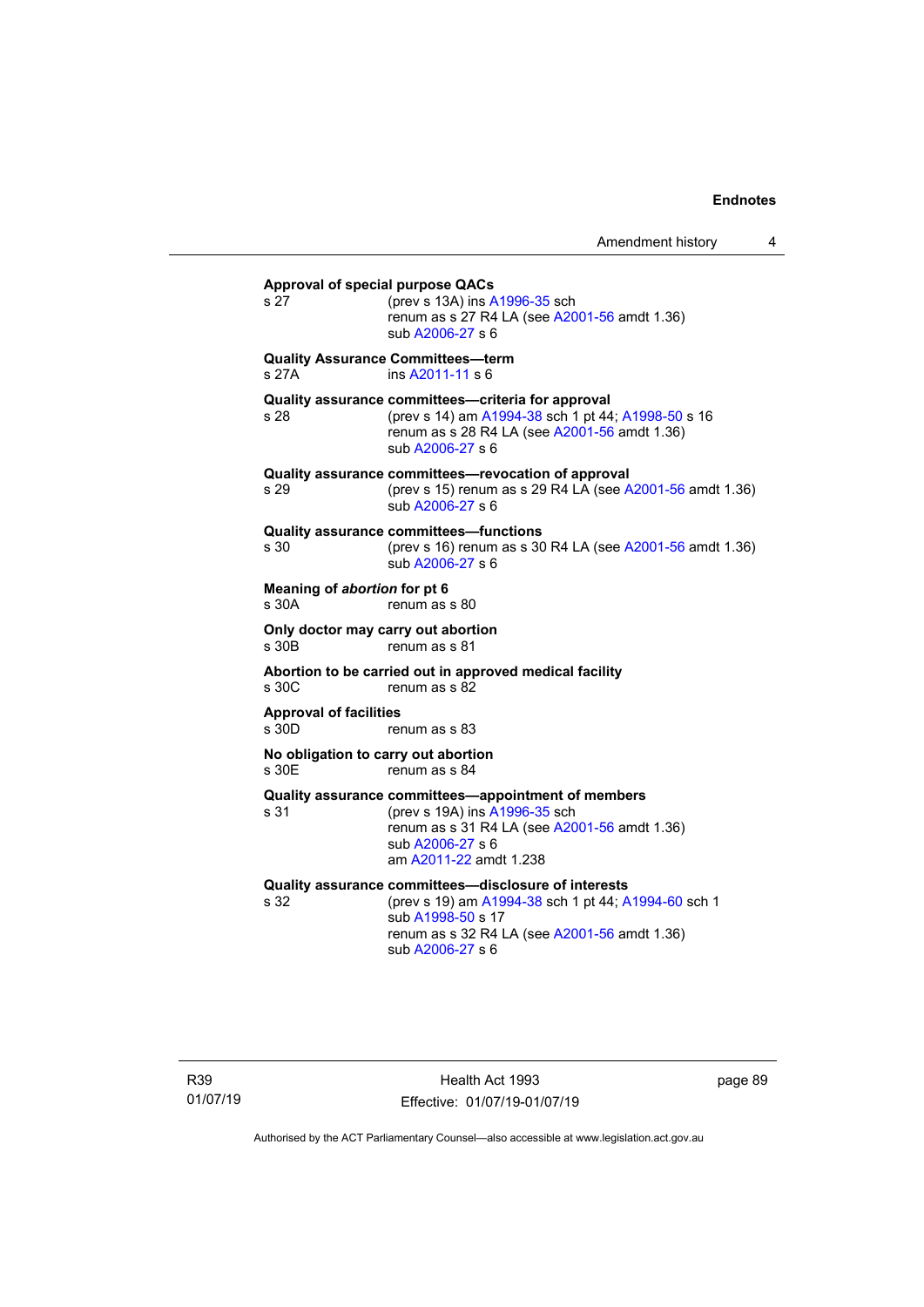4 Amendment history

```
Quality assurance committees—procedure<br>s 33 (prev s 20) am A1994-38
                    A1994-38 A1994-60 sch 1
                   sub A1998-50 s 17
                   renum as s 33 R4 LA (see A2001-56 amdt 1.36)
                   sub A2006-27 s 6
Definitions for pt 7
                   renum as s 100
Service contracts
                   renum as s 101
Core conditions
                   renum as s 102
Collective negotiations
                   renum as s 103
Negotiating agents
s 33E renum as s 104
Authorised representatives
                   renum as s 105
Arbitration
                   renum as s 106
Trade Practices Act authorisation
                   renum as s 107
Quality assurance committees—protection of members etc from liability<br>s 34 (prev s 21) ins A1994-23 s 5
                    A1994-23 s 5
                   renum as s 34 R4 LA (see A2001-56 amdt 1.36)
                   om A2006-27 amdt 1.25
                   ins A2006-27 s 6
Quality assurance committees—obtaining information
                   s 35 orig s 35
                   renum as s 191
                   pres s 35
                   ins A2006-27 s 6
Assessment and evaluation of health services<br>div 4.3 hdg ins A2006-27 s 6
                    A2006-27 s 6
Assessment and evaluation of health services
                   s 36 orig s 36
                   renum as s 192
                   pres s 36
                   ins A2006-27 s 6
```
page 90 Health Act 1993 Effective: 01/07/19-01/07/19

R39 01/07/19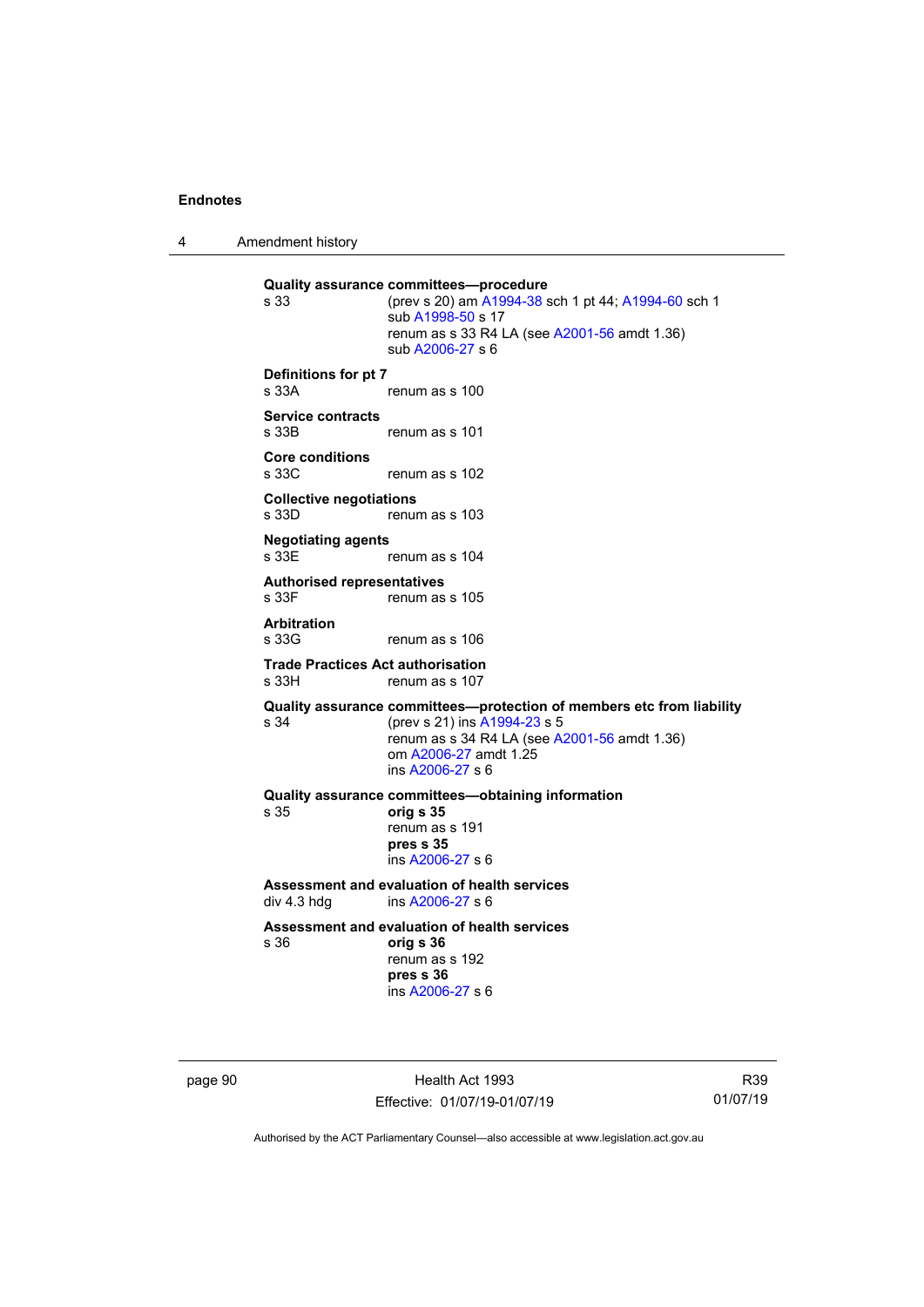Amendment history 4

```
Approval of quality assurance activities
                    s 37 orig s 37
                    renum as s 193
                    pres s 37
                    ins A2006-27 s 6
Approved forms
s 37A renum as s 194
Regulations about nurse practitioners
                    renum as s 195
Preparing health service reports<br>s 38 orig s 38
                    s 38 orig s 38
                    renum as s 196
                    pres s 38
                    ins A2006-27 s 6
Extraordinary reports
                     A2011-11 s 7
                    am A2011-22 amdt 1.238
Interim reports
                     A2011-11 s 7
                    am A2011-22 amdt 1.238
Giving health service reports to CEO or director-general<br>s 39 hdg am A2011-22 amdt 1.238
s 39 hdg am \frac{\text{A2011-22}}{\text{201}} amdt 1.238
                    s 39 orig s 39
                    ins A2002-47 amdt 1.16
                    exp 31 December 2003 (s 46)
                    prev s 39
                    renum as s 240
                    pres s 39
                    ins A2006-27 s 6
                    am A2011-22 amdt 1.238
Monitoring implementation of recommendations
                    s 40 orig s 40
                    ins A2002-47 amdt 1.16
                    exp 31 December 2003 (s 46)
                    prev s 40
                    renum as s 241
                    pres s 40
                    ins A2006-27 s 6
Quality assurance committees—reporting<br>div 4.4 hdg ins A2006-27 s 6
                     A2006-27 s 6
```
R39 01/07/19

Health Act 1993 Effective: 01/07/19-01/07/19 page 91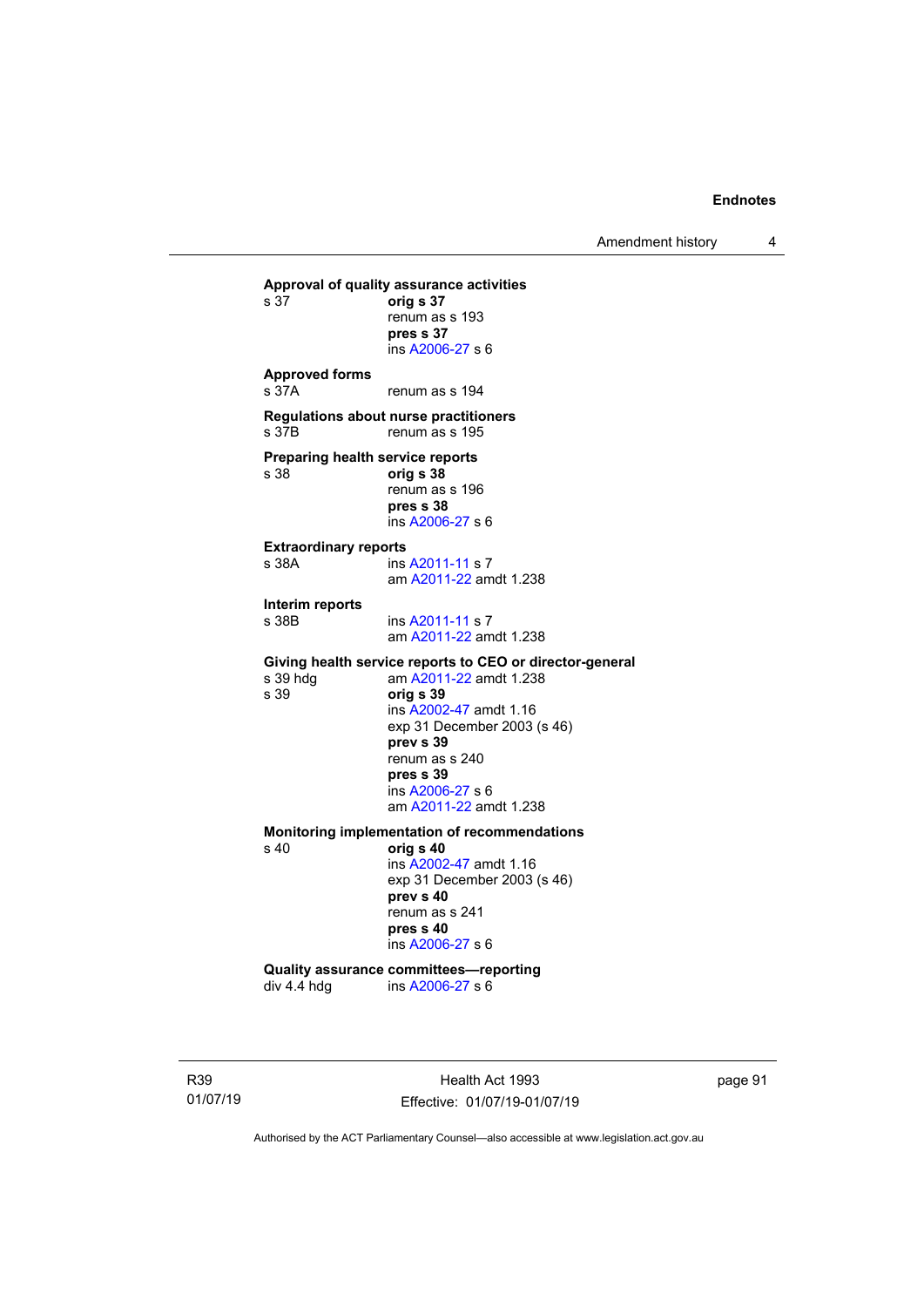4 Amendment history

| s <sub>41</sub>                                  | Annual quality assurance committee report to Minister<br>ins A2002-47 amdt 1.16<br>exp 31 December 2003 (s 46)<br>ins A2006-27 s 6                                                                 |
|--------------------------------------------------|----------------------------------------------------------------------------------------------------------------------------------------------------------------------------------------------------|
| s <sub>42</sub>                                  | Other quality assurance committee reports<br>ins A2002-47 amdt 1.16<br>exp 31 December 2003 (s 46)<br>ins A2006-27 s 6                                                                             |
| div 4.5 hdg                                      | Quality assurance committees-information sharing<br>ins A2006-27 s 6                                                                                                                               |
| s 43                                             | Quality assurance committees-giving information to the Coroner's Court<br>ins A2002-47 amdt 1.16<br>exp 31 December 2003 (s 46)<br>ins A2006-27 s 6<br>sub A2011-11 s 8                            |
| assurance committees                             | Quality assurance committees-giving information to other quality                                                                                                                                   |
| s44                                              | ins A2002-47 amdt 1.16<br>exp 31 December 2003 (s 46)<br>ins A2006-27 s 6<br>sub A2011-11 s 8                                                                                                      |
|                                                  | Quality assurance committees-giving information to health board and                                                                                                                                |
| health services commissioner<br>s 45 hda<br>s 45 | am A2010-10 amdt 2.30<br>ins A2002-47 amdt 1.16<br>exp 31 December 2003 (s 46)<br>ins A2006-27 s 6<br>am A2010-10 amdt 2.30<br>sub A2011-11 s 8                                                    |
| s 46                                             | Quality assurance committees-giving information to Minister<br>ins A2002-47 amdt 1.16<br>exp 31 December 2003 (s 46)<br>ins A2006-27 s 6<br>sub A2011-11 s 8                                       |
| s <sub>47</sub>                                  | Quality assurance committees-admissibility of evidence<br>ins A2006-27 s 6                                                                                                                         |
| pt 5 hdg                                         | Reviewing scope of clinical practice<br>orig pt 5 hdg<br>om A1996-35 sch<br>pres pt 5 hdg<br>(prev pt 4 hdg) renum as pt 5 hdg R4 LA (see A2001-56<br>amdt 1.36)<br>sub A2006-27 s 6; A2011-11 s 9 |

page 92 **Health Act 1993** Effective: 01/07/19-01/07/19

R39 01/07/19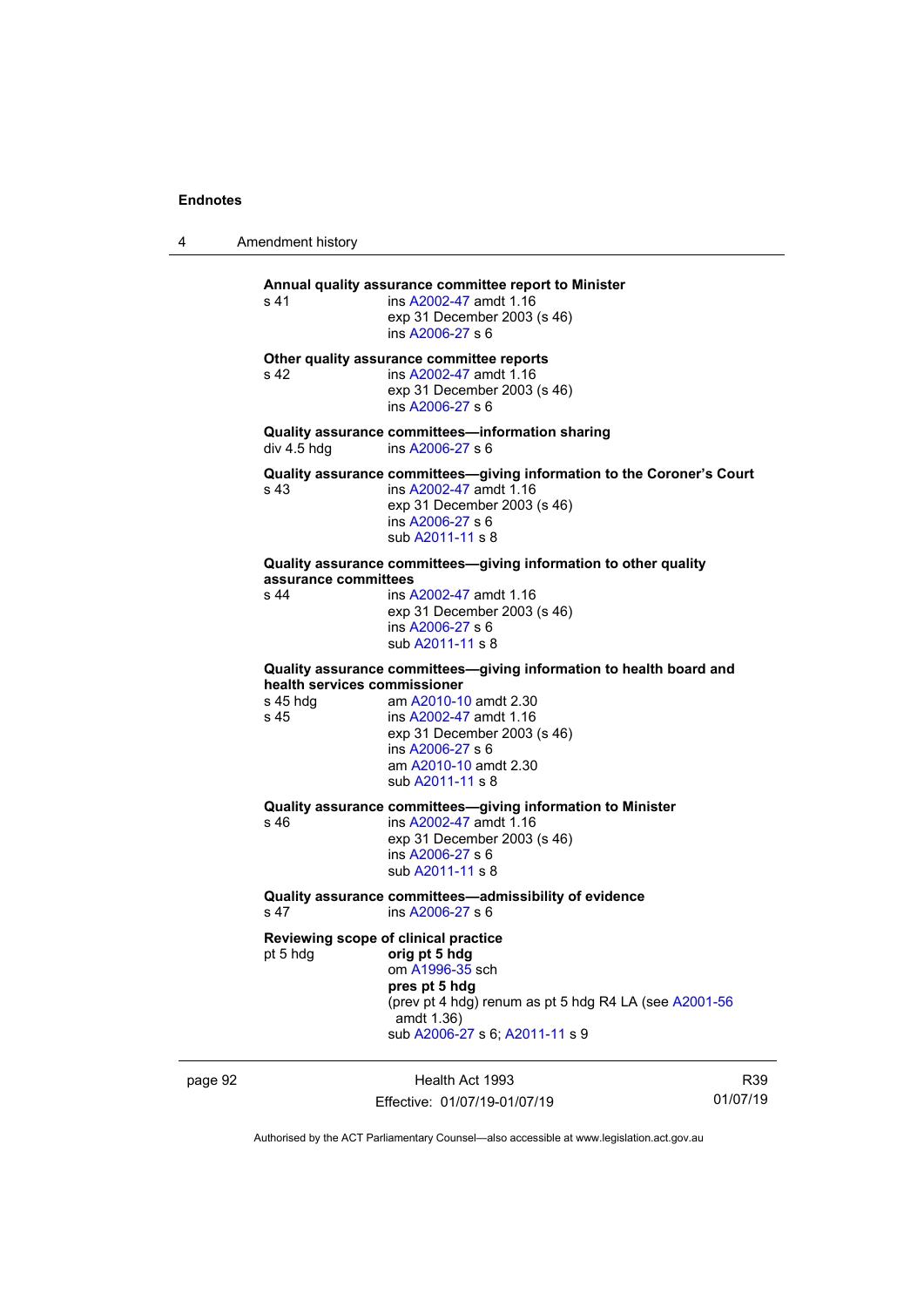

R39 01/07/19

Health Act 1993 Effective: 01/07/19-01/07/19 page 93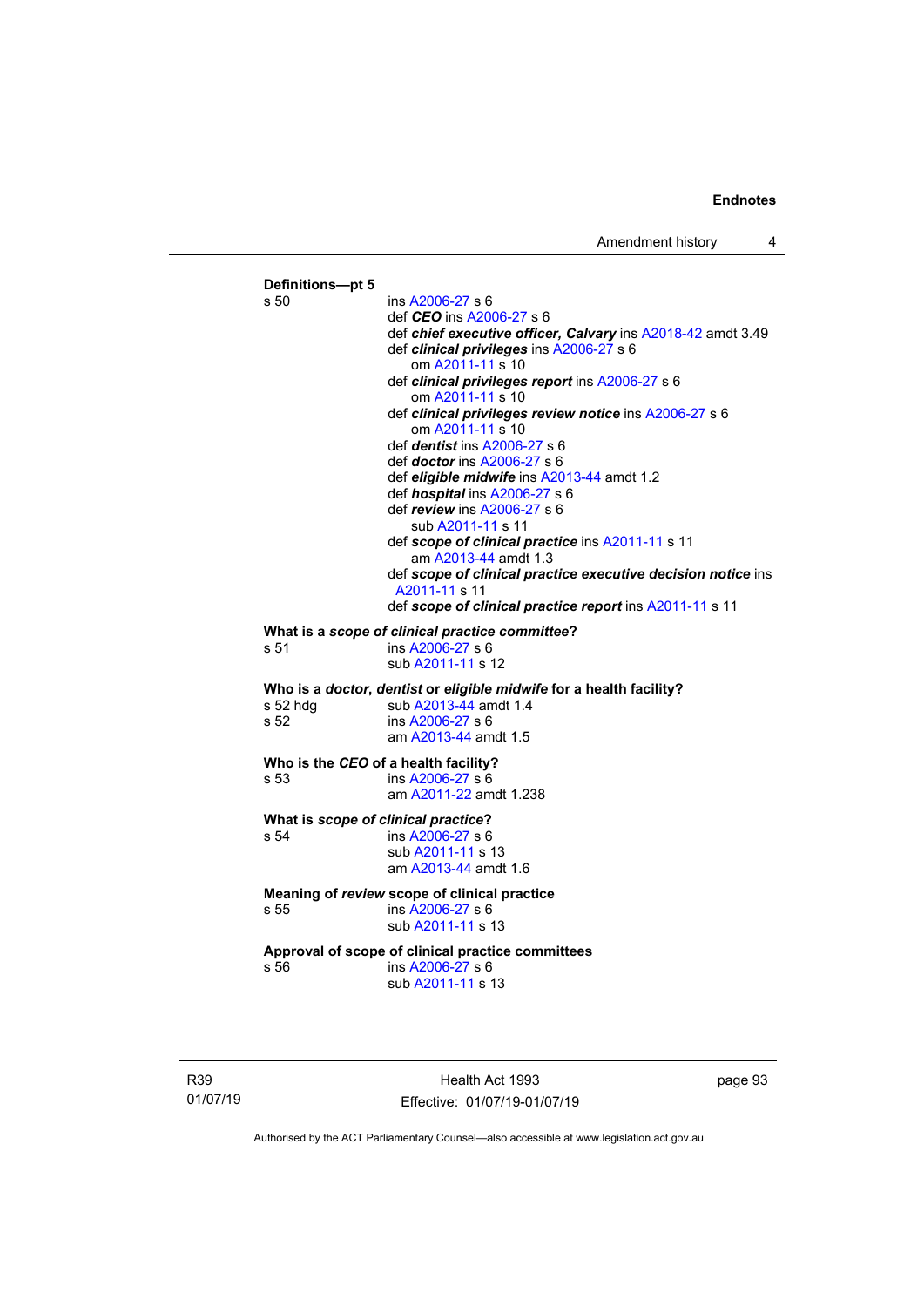4 Amendment history page 94 Health Act 1993 R39 01/07/19 **Scope of clinical practice committees—criteria for approval**<br>s 57 **ins A2006-27** s 6 ins [A2006-27](http://www.legislation.act.gov.au/a/2006-27) s 6 sub [A2011-11](http://www.legislation.act.gov.au/a/2011-11) s 13 **Scope of clinical practice committees—revocation of approval**<br>s 58 **ignal committees** ins [A2006-27](http://www.legislation.act.gov.au/a/2006-27) s 6 sub [A2011-11](http://www.legislation.act.gov.au/a/2011-11) s 13 **Scope of clinical practice committees—functions**<br>s 59 **ins A2006-27** s 6 ins [A2006-27](http://www.legislation.act.gov.au/a/2006-27) s 6 sub [A2011-11](http://www.legislation.act.gov.au/a/2011-11) s 13 am [A2013-44](http://www.legislation.act.gov.au/a/2013-44) amdt 1.7, amdt 1.8 **Scope of clinical practice committees—appointment of members**<br>s 60 **ins A2006-27 s 6** ins [A2006-27](http://www.legislation.act.gov.au/a/2006-27) s 6 sub [A2011-11](http://www.legislation.act.gov.au/a/2011-11) s 13 am [A2011-22](http://www.legislation.act.gov.au/a/2011-22) amdt 1.238 **Scope of clinical practice committees—disclosure of interests**<br>s 61 **ins A2006-27** s 6 ins [A2006-27](http://www.legislation.act.gov.au/a/2006-27) s 6 sub [A2011-11](http://www.legislation.act.gov.au/a/2011-11) s 13 **Scope of clinical practice committees—procedure** s 62 ins [A2006-27](http://www.legislation.act.gov.au/a/2006-27) s 6 sub [A2011-11](http://www.legislation.act.gov.au/a/2011-11) s 13 **Scope of clinical practice committees—protection of members etc from liability** ins [A2006-27](http://www.legislation.act.gov.au/a/2006-27) s 6 sub [A2011-11](http://www.legislation.act.gov.au/a/2011-11) s 13 **Scope of clinical practice committees—obtaining information**<br>s 64 **ins A2006-27** s 6 ins [A2006-27](http://www.legislation.act.gov.au/a/2006-27) s 6 sub [A2011-11](http://www.legislation.act.gov.au/a/2011-11) s 13 **Scope of clinical practice committee must give doctor, dentist or eligible midwife opportunity to explain**<br>s 65 hdq am A2013-44 s 65 hdg am [A2013-44](http://www.legislation.act.gov.au/a/2013-44) amdt 1.9<br>s 65 ins A2006-27 s 6 ins [A2006-27](http://www.legislation.act.gov.au/a/2006-27) s 6 sub [A2011-11](http://www.legislation.act.gov.au/a/2011-11) s 13 am [A2013-44](http://www.legislation.act.gov.au/a/2013-44) amdt 1.9 **Interim and emergency withdrawal or amendment of scope of clinical practice by committee**<br>s 66 **ins** ins [A2006-27](http://www.legislation.act.gov.au/a/2006-27) s 6 sub [A2011-11](http://www.legislation.act.gov.au/a/2011-11) s 13 am [A2011-22](http://www.legislation.act.gov.au/a/2011-22) amdt 1.235; [A2013-44](http://www.legislation.act.gov.au/a/2013-44) amdt 1.9, amdt 1.10 **Preparing scope of clinical practice reports**<br>s 67 ms A2006-27 s 6 ins [A2006-27](http://www.legislation.act.gov.au/a/2006-27) s 6 sub [A2011-11](http://www.legislation.act.gov.au/a/2011-11) s 13 am [A2013-44](http://www.legislation.act.gov.au/a/2013-44) amdt 1.11

Authorised by the ACT Parliamentary Counsel—also accessible at www.legislation.act.gov.au

Effective: 01/07/19-01/07/19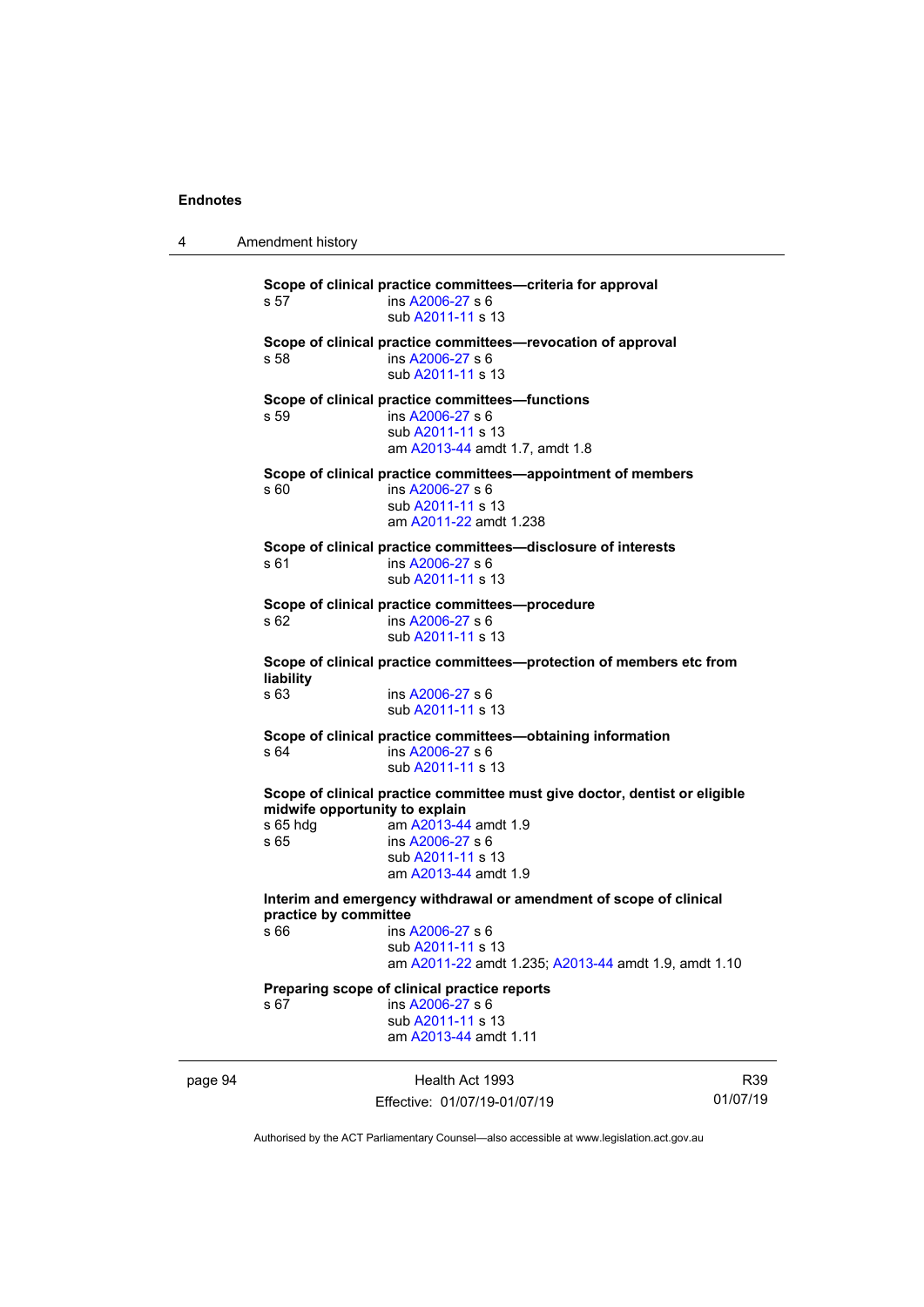# **Giving scope of clinical practice reports to CEO of health facility and doctor, dentist or eligible midwife**<br>s 68 hdg am A20 s 68 hdg am [A2013-44](http://www.legislation.act.gov.au/a/2013-44) amdt 1.11<br>s 68 ins A2006-27 s 6 ins [A2006-27](http://www.legislation.act.gov.au/a/2006-27) s 6 sub [A2011-11](http://www.legislation.act.gov.au/a/2011-11) s 13 am [A2013-44](http://www.legislation.act.gov.au/a/2013-44) amdt 1.11 **CEO may make interim or emergency decision on scope of clinical practice** s 69 ins [A2006-27](http://www.legislation.act.gov.au/a/2006-27) s 6 sub [A2011-11](http://www.legislation.act.gov.au/a/2011-11) s 13 am [A2011-22](http://www.legislation.act.gov.au/a/2011-22) amdt 1.238; [A2013-44](http://www.legislation.act.gov.au/a/2013-44) amdt 1.11 **CEO must make decision on scope of clinical practice report** ins [A2006-27](http://www.legislation.act.gov.au/a/2006-27) s 6 am [A2008-37](http://www.legislation.act.gov.au/a/2008-37) amdt 1.232 sub [A2011-11](http://www.legislation.act.gov.au/a/2011-11) s 13 am [A2013-44](http://www.legislation.act.gov.au/a/2013-44) amdt 1.11, amdt 1.12, amdt 3.95 When CEO decision on scope of clinical practice report takes effect<br>s 71 **ins A2006-27 s 6** ins [A2006-27](http://www.legislation.act.gov.au/a/2006-27) s 6 sub [A2011-11](http://www.legislation.act.gov.au/a/2011-11) s 13 am [A2013-44](http://www.legislation.act.gov.au/a/2013-44) amdt 1.13 **CEO may give information about decision to health facility outside ACT** s 72 hdg am [A2010-10](http://www.legislation.act.gov.au/a/2010-10) amdt 2.30<br>s 72 ins A2006-27 s 6  $ins A2006-27 s 6$  $ins A2006-27 s 6$  $ins A2006-27 s 6$ am [A2010-10](http://www.legislation.act.gov.au/a/2010-10) amdt 2.30 sub [A2011-11](http://www.legislation.act.gov.au/a/2011-11) s 13 am [A2013-44](http://www.legislation.act.gov.au/a/2013-44) amdt 1.13 **Request for information by health facility outside ACT**<br>s 73 **ms A2006-27** s 6 ins [A2006-27](http://www.legislation.act.gov.au/a/2006-27) s 6 sub [A2011-11](http://www.legislation.act.gov.au/a/2011-11) s 13 am [A2013-44](http://www.legislation.act.gov.au/a/2013-44) amdt 1.13, amdt 1.14 **Scope of clinical practice committees—giving information to health board and health services commissioner** ins [A2006-27](http://www.legislation.act.gov.au/a/2006-27) s 6 sub [A2011-11](http://www.legislation.act.gov.au/a/2011-11) s 13 am [A2013-44](http://www.legislation.act.gov.au/a/2013-44) amdt 1.15[; A2015-29](http://www.legislation.act.gov.au/a/2015-29/default.asp) amdts 2.33-2.35 **Scope of clinical practice committees—admissibility of evidence**<br>s 75 **ims A2011-11** s 13 ins [A2011-11](http://www.legislation.act.gov.au/a/2011-11) s 13 **Sharing information with other committees** s 76 ins [A2011-11](http://www.legislation.act.gov.au/a/2011-11) s 13 **Sharing information with 3rd parties**<br>s 77 **black** ins A2011-11 s 13 ins [A2011-11](http://www.legislation.act.gov.au/a/2011-11) s 13 am [A2013-44](http://www.legislation.act.gov.au/a/2013-44) amdt 1.15

R39 01/07/19

Health Act 1993 Effective: 01/07/19-01/07/19 page 95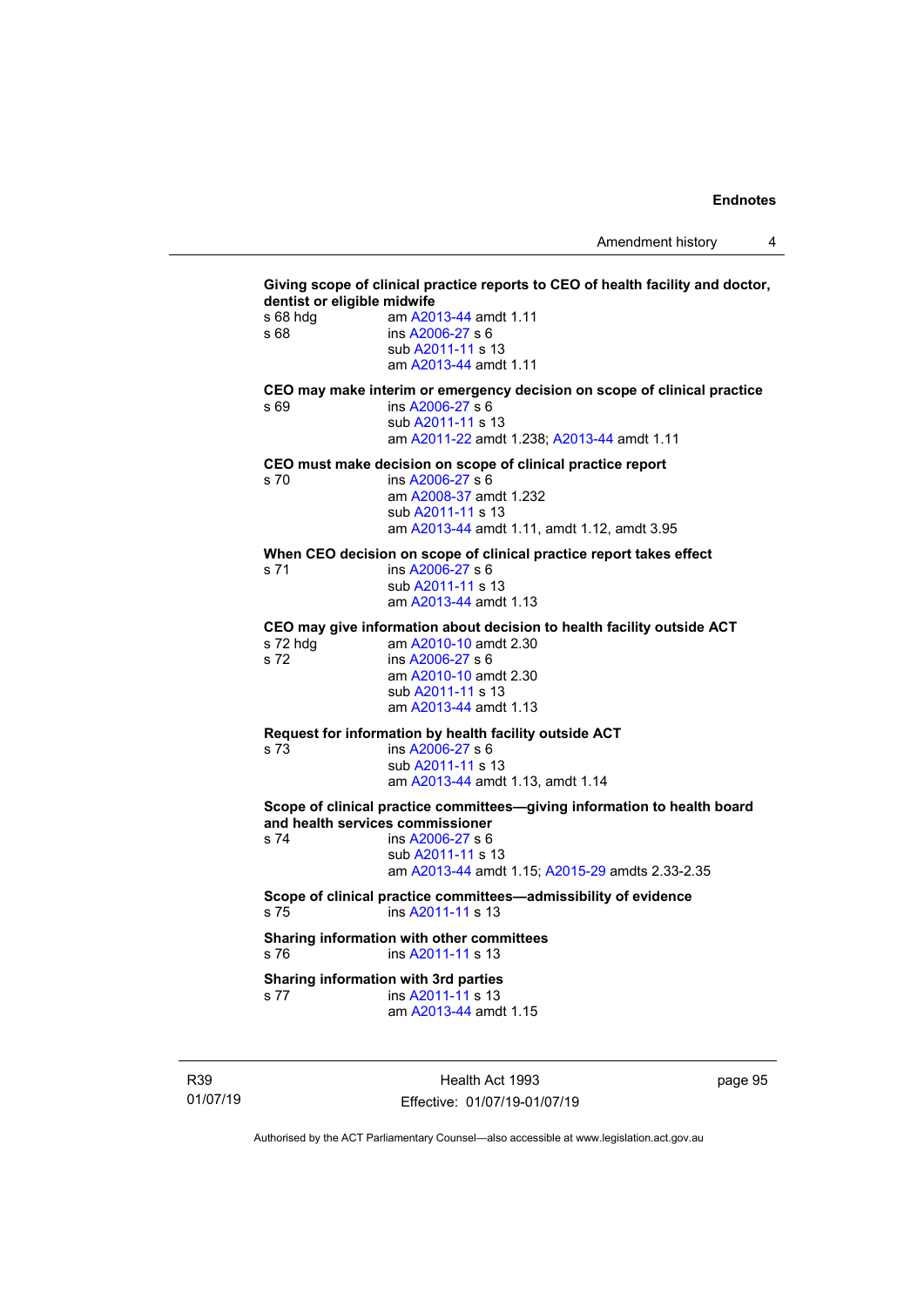| 4 | Amendment history |
|---|-------------------|
|---|-------------------|

| s 78                                      | <b>Complainants to remain anonymous</b><br>ins A2011-11 s 13                                                                                                                                                                                                                                                          |
|-------------------------------------------|-----------------------------------------------------------------------------------------------------------------------------------------------------------------------------------------------------------------------------------------------------------------------------------------------------------------------|
|                                           | am A2013-44 amdt 1.15, amdt 1.16                                                                                                                                                                                                                                                                                      |
| <b>Abortions</b><br>pt 5A hdg             | renum as pt 6 hdg                                                                                                                                                                                                                                                                                                     |
| <b>Abortions</b>                          |                                                                                                                                                                                                                                                                                                                       |
| pt 6 hdg                                  | orig pt 6 hdg<br>om A2006-27 amdt 1.9<br>pres pt 6 hdg<br>(prev pt 5A hdg) reloc from Medical Practitioners Act 1930<br>pt 4B by A2005-28 amdt 1.70<br>renum as pt 6 hdg A2006-27 amdt 1.4                                                                                                                            |
|                                           |                                                                                                                                                                                                                                                                                                                       |
| <b>Abortions-generally</b><br>div 6.1 hdg | ins A2015-43 s 4<br>sub A2018-37 s 4                                                                                                                                                                                                                                                                                  |
| Definitions-pt 6                          |                                                                                                                                                                                                                                                                                                                       |
| s 80 hdg<br>s 80                          | (prev s 30A hdg) am A2006-27 amdt 1.5<br>(prev s 30A) reloc from Medical Practitioners Act 1930 s 55A<br>by A2005-28 amdt 1.70<br>renum as s 80 A2006-27 amdt 1.6<br>sub A2018-37 s 4<br>def <b>abortifacient</b> ins A2018-37 s 4<br>def abortion sub A2018-37 s 4<br>def approved medical facility ins A2018-37 s 4 |
|                                           | def surgical abortion ins A2018-37 s 4                                                                                                                                                                                                                                                                                |
| s 81                                      | Offence-unauthorised supply or administration of abortifacient<br>(prev s 30B) reloc from Medical Practitioners Act 1930 s 55B<br>by A2005-28 amdt 1.70<br>renum as s 81 A2006-27 amdt 1.6<br>sub A2018-37 s 4                                                                                                        |
|                                           | Offence-unauthorised surgical abortion                                                                                                                                                                                                                                                                                |
| s 82                                      | (prev s 30C) reloc from Medical Practitioners Act 1930 s 55C<br>by A2005-28 amdt 1.70<br>am A2006-27 amdt 1.7<br>renum as s 82 A2006-27 amdt 1.8                                                                                                                                                                      |
|                                           | sub A2018-37 s 4                                                                                                                                                                                                                                                                                                      |
| s 83                                      | Surgical abortion to be carried out in approved medical facility<br>(prev s 30D) reloc from Medical Practitioners Act 1930 s 55D<br>by A2005-28 amdt 1.70<br>renum as s 83 A2006-27 amdt 1.8<br>am A2011-3 amdt 3.221<br>sub A2018-37 s 4                                                                             |

page 96 **Health Act 1993** Effective: 01/07/19-01/07/19

R39 01/07/19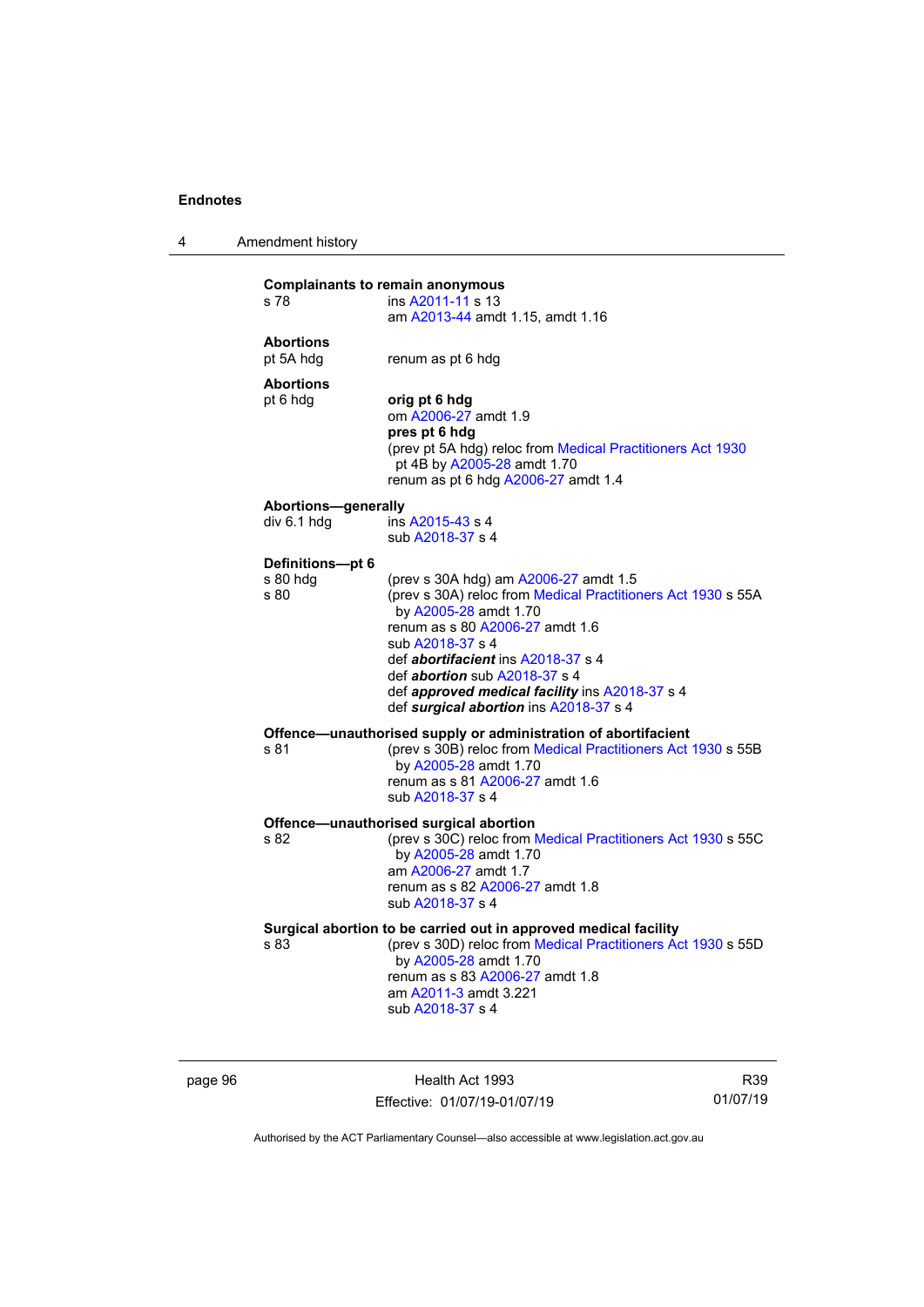# **Approval of facilities** (prev s 30E) reloc from [Medical Practitioners Act 1930](http://www.legislation.act.gov.au/a/1930-13) s 55E by [A2005-28](http://www.legislation.act.gov.au/a/2005-28) amdt 1.70 renum as s 84 [A2006-27](http://www.legislation.act.gov.au/a/2006-27) amdt 1.8 sub [A2018-37](http://www.legislation.act.gov.au/a/2018-37/default.asp) s 4 **Conscientious objection** ins [A2018-37](http://www.legislation.act.gov.au/a/2018-37/default.asp) s 4 **Patient privacy in protected areas**<br>div 6.2 hdg ins A2015-43 s 5  $ins$  [A2015-43](http://www.legislation.act.gov.au/a/2015-43/default.asp) s 5 **Definitions—div 6.2** ins [A2015-43](http://www.legislation.act.gov.au/a/2015-43/default.asp) s 5 am [A2018-37](http://www.legislation.act.gov.au/a/2018-37/default.asp) s 12 def *approved medical facility* ins [A2015-43](http://www.legislation.act.gov.au/a/2015-43/default.asp) s 5 am [A2018-37](http://www.legislation.act.gov.au/a/2018-37/default.asp) s 5 def *capture visual data* ins [A2015-43](http://www.legislation.act.gov.au/a/2015-43/default.asp) s 5 def *prohibited behaviour* ins [A2015-43](http://www.legislation.act.gov.au/a/2015-43/default.asp) s 5 am [A2018-37](http://www.legislation.act.gov.au/a/2018-37/default.asp) ss 6-10 def *protected area* ins [A2015-43](http://www.legislation.act.gov.au/a/2015-43/default.asp) s 5 def *protected facility* in[s A2018-37](http://www.legislation.act.gov.au/a/2018-37/default.asp) s 11 **Declaration of protected area** s 86 ins [A2015-43](http://www.legislation.act.gov.au/a/2015-43/default.asp) s 5 am [A2018-37](http://www.legislation.act.gov.au/a/2018-37/default.asp) ss 13-15; ss renum R39 LA **Prohibited behaviour in or in relation to protected area**<br>s 87 **ins A2015-43** s 5 ins [A2015-43](http://www.legislation.act.gov.au/a/2015-43/default.asp) s 5 am [A2018-37](http://www.legislation.act.gov.au/a/2018-37/default.asp) s 16, s 17 **VMO service contracts** pt 7 hdg **orig pt 7 hdg** renum as pt 15 hdg **pres pt 7 hdg** (prev pt 6A hdg) ins [A2003-43](http://www.legislation.act.gov.au/a/2003-43) s 4 renum as pt 7 hdg [A2006-27](http://www.legislation.act.gov.au/a/2006-27) amdt 1.10 **Definitions for pt 7** s 100 hdg (prev s 33A hdg) am [A2006-27](http://www.legislation.act.gov.au/a/2006-27) amdt 1.11<br>s 100 (prev s 33A) ins A2003-43 s 4 (prev s 33A) in[s A2003-43](http://www.legislation.act.gov.au/a/2003-43) s 4 renum as s 10[0 A2006-27](http://www.legislation.act.gov.au/a/2006-27) amdt 1.16 def *authorised representative* in[s A2003-43](http://www.legislation.act.gov.au/a/2003-43) s 4 am [A2006-27](http://www.legislation.act.gov.au/a/2006-27) amdt 1.12 def *core conditions* in[s A2003-43](http://www.legislation.act.gov.au/a/2003-43) s 4 am [A2006-27](http://www.legislation.act.gov.au/a/2006-27) amdt 1.13 def *entity* in[s A2003-43](http://www.legislation.act.gov.au/a/2003-43) s 4 def *negotiating agent* in[s A2003-43](http://www.legislation.act.gov.au/a/2003-43) s 4 am [A2006-27](http://www.legislation.act.gov.au/a/2006-27) amdt 1.14

R39 01/07/19

Health Act 1993 Effective: 01/07/19-01/07/19 page 97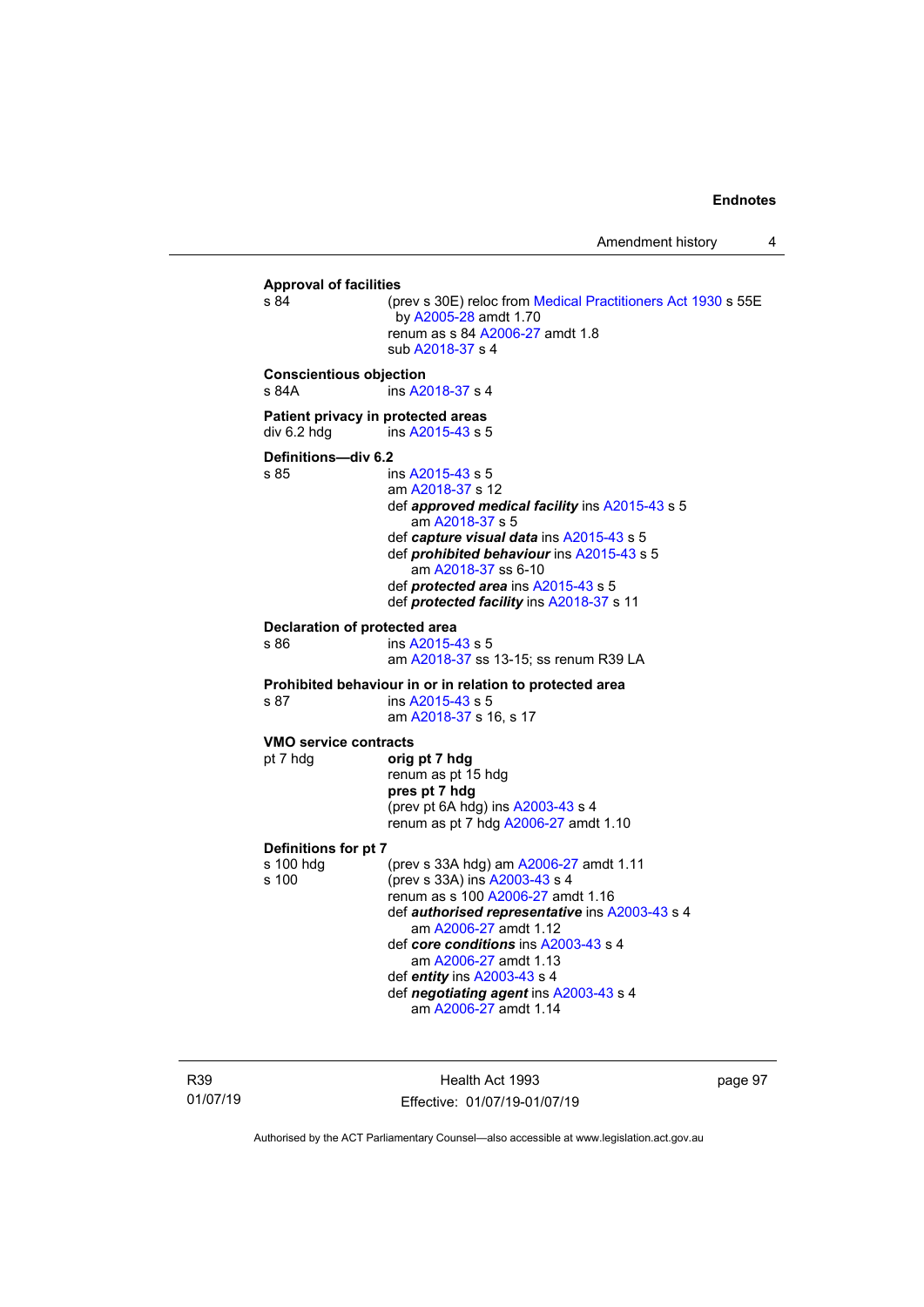| 4 | Amendment history                          |                                                                                                                                                                                                  |
|---|--------------------------------------------|--------------------------------------------------------------------------------------------------------------------------------------------------------------------------------------------------|
|   |                                            | def negotiating period ins A2003-43 s 4<br>am A2006-27 amdt 1.15<br>def <i>practice corporation</i> ins A2003-43 s 4<br>def service contract ins A2003-43 s 4<br>def <b>VMO</b> ins A2003-43 s 4 |
|   | <b>Service contracts</b><br>s 101          | (prev s 33B) ins A2003-43 s 4<br>renum as s 101 A2006-27 amdt 1.16                                                                                                                               |
|   | <b>Core conditions</b><br>s 102            | (prev s 33C) ins A2003-43 s 4<br>am A2006-27 amdt 1.17, amdt 1.18<br>renum as s 102 A2006-27 amdt 1.19<br>am A2011-3 amdt 3.222                                                                  |
|   | <b>Collective negotiations</b><br>s 103    | (prev s 33D) ins A2003-43 s 4<br>renum as s 103 A2006-27 amdt 1.19<br>am A2013-44 amdt 3.96                                                                                                      |
|   | <b>Negotiating agents</b><br>s 104         | (prev s 33E) ins A2003-43 s 4<br>am A2005-62 amdt 3.119<br>renum as s 104 A2006-27 amdt 1.19<br>am A2017-4 amdt 3.67                                                                             |
|   | <b>Authorised representatives</b><br>s 105 | (prev s 33F) ins A2003-43 s 4<br>am A2006-27 amdts 1.20-1.22<br>renum as s 105 A2006-27 amdt 1.23                                                                                                |
|   | <b>Arbitration</b><br>s 106                | (prev s 33G) ins A2003-43 s 4<br>renum as s 106 A2006-27 amdt 1.23<br>am A2011-3 amdt 3.223; A2013-19 amdt 1.1; A2017-7<br>amdt 1.4                                                              |
|   | s 107 hdg<br>s 107                         | <b>Competition and Consumer Act authorisation</b><br>am A2010-54 amdt 3.32<br>(prev s 33H) ins A2003-43 s 4<br>renum as s 107 A2006-27 amdt 1.23<br>am A2010-54 amdt 3.33                        |

page 98 **Health Act 1993** Effective: 01/07/19-01/07/19

R39 01/07/19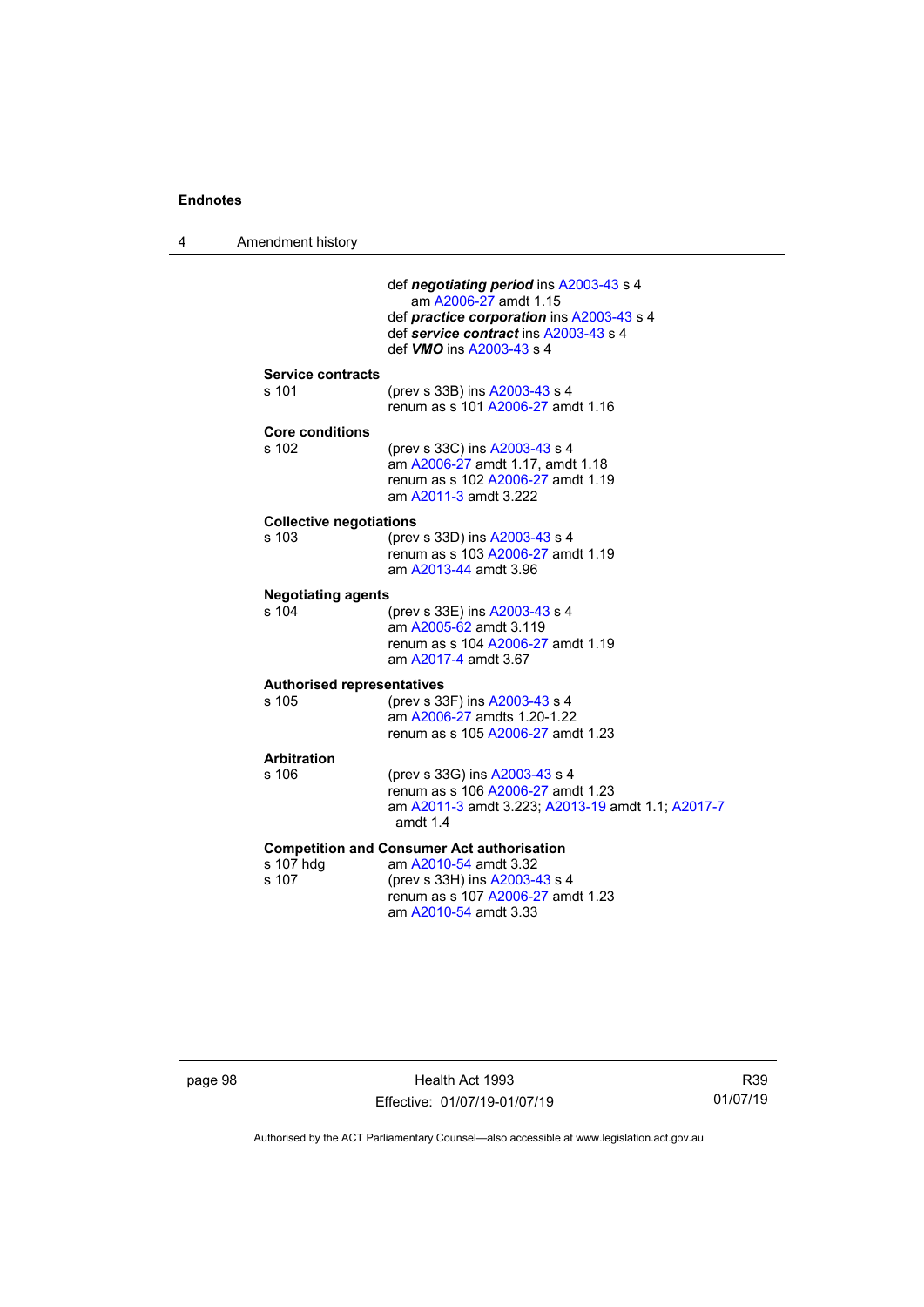**Secrecy**<br>pt 8 hdg pt 8 hdg **orig pt 8 hdg** ins [A2002-47](http://www.legislation.act.gov.au/a/2002-47) amdt 1.16 exp 31 December 2003 (s 46) **prev pt 8 hdg** renum as pt 20 hdg **pres pt 8 hdg** ins [A2006-27](http://www.legislation.act.gov.au/a/2006-27) s 7 **Definitions—pt 8** ins [A2006-27](http://www.legislation.act.gov.au/a/2006-27) s 7 def *divulge* ins [A2006-27](http://www.legislation.act.gov.au/a/2006-27) s 7 def *information holder* ins [A2006-27](http://www.legislation.act.gov.au/a/2006-27) s 7 def *protected information* in[s A2006-27](http://www.legislation.act.gov.au/a/2006-27) s 7 **When is information** *divulged***?**<br>s 121 ins A2006-27 ins [A2006-27](http://www.legislation.act.gov.au/a/2006-27) s 7 **Who is an** *information holder***?**<br> **s** 122 **ins A2006-27** ins [A2006-27](http://www.legislation.act.gov.au/a/2006-27) s 7 am [A2010-10](http://www.legislation.act.gov.au/a/2010-10) amdt 2.31[; A2011-11](http://www.legislation.act.gov.au/a/2011-11) s 14, s 15; [A2011-22](http://www.legislation.act.gov.au/a/2011-22) amdt 1.238 **What is** *protected information***?** s 123 ins [A2006-27](http://www.legislation.act.gov.au/a/2006-27) s 7 **What is sensitive information?**<br> **s** 124 **ins A2006-27** ins [A2006-27](http://www.legislation.act.gov.au/a/2006-27) s 7 am [A2011-11](http://www.legislation.act.gov.au/a/2011-11) s 16 **Offence—secrecy of protected information**<br>s 125 ins A2006-27 s 7 ins [A2006-27](http://www.legislation.act.gov.au/a/2006-27) s 7 am [A2011-3](http://www.legislation.act.gov.au/a/2011-3) amdt 3.224 **Information may be given to Chief Executive Medicare** s 126 hdg sub [A2018-42](http://www.legislation.act.gov.au/a/2018-42/default.asp) amdt 3.50<br>s 126 s ins A2006-27 s 7 ins [A2006-27](http://www.legislation.act.gov.au/a/2006-27) s 7 am [A2018-42](http://www.legislation.act.gov.au/a/2018-42/default.asp) amdts 3.51-3.53 **Offence—provision of health services by non-health practitioners**<br>pt 8A hdg ins A2010-10 amdt 2.32 ins [A2010-10](http://www.legislation.act.gov.au/a/2010-10) amdt 2.32 **Provision of regulated health service by person not health practitioner** ins [A2010-10](http://www.legislation.act.gov.au/a/2010-10) amdt 2.32 **Pharmacists and pharmacy premises**<br>pt 9 hdg<br>orig pt 9 hdg renum orig pt 9 hdg renum as pt 10 hdg ins [A2008-26](http://www.legislation.act.gov.au/a/2008-26) amdt 2.74 sub [A2010-10](http://www.legislation.act.gov.au/a/2010-10) amdt 2.33 om [A2013-44](http://www.legislation.act.gov.au/a/2013-44) amdt 1.17

R39 01/07/19

Health Act 1993 Effective: 01/07/19-01/07/19 page 99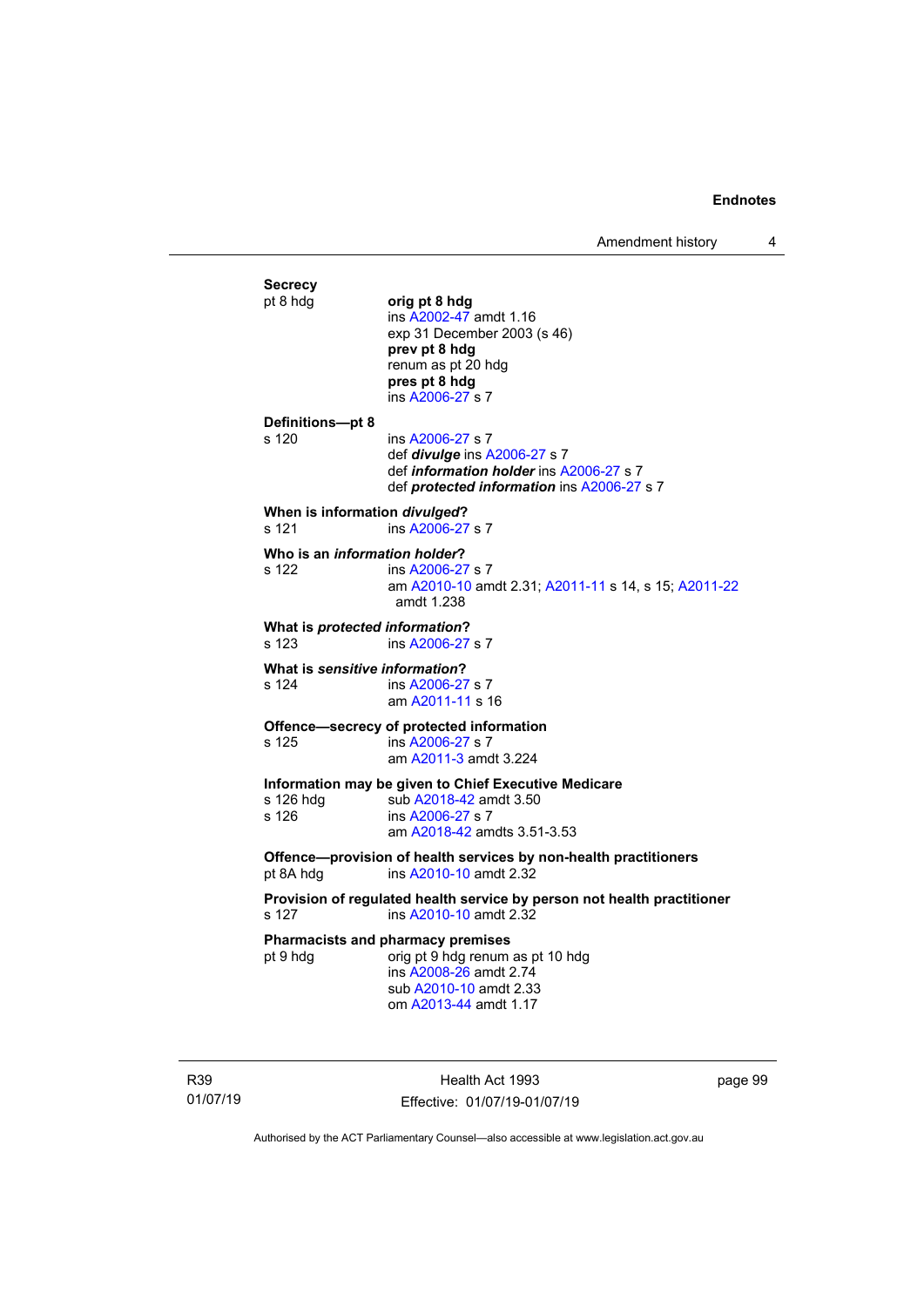4 Amendment history

| s 128                                           | Meaning of community pharmacy-pt 9<br>ins A2010-10 amdt 2.33<br>reloc to Public Health Act 1997 s 66U by A2013-44 amdt 1.18                                      |
|-------------------------------------------------|------------------------------------------------------------------------------------------------------------------------------------------------------------------|
| <b>Complying pharmacy corporation</b><br>s 128A | ins A2010-10 amdt 2.33<br>om A2013-44 amdt 1.19                                                                                                                  |
| <b>Standard of premises</b><br>s 128B           | ins A2010-10 amdt 2.33<br>am A2013-44 amdt 1.20, amdt 1.21<br>reloc to Public Health Act 1997 s 66W by A2013-44 amdt 1.22                                        |
| s 129                                           | Restriction on pharmacy premises-supermarkets<br>ins A2008-26 amdt 2.74<br>am A2010-10 amdt 2.34<br>reloc to Public Health Act 1997 s 66X by A2013-44 amdt 1.22  |
| <b>Ownership of pharmacy business</b><br>s 129A | ins as mod SL2010-39 mod 1.1<br>exp 1 July 2012 (see A2010-10 s 12A (2))                                                                                         |
| <b>Review of decisions</b><br>pt 10 hdg         | (prev pt 9 hdg) ins A2006-27 s 7<br>renum as pt 10 hdg A2008-26 amdt 2.75                                                                                        |
| <b>Review of decisions</b><br>s 130             | ins A2006-27 s 7<br>am A2008-37 amdt 1.233; A2011-11 s 17; A2013-44<br>amdt 1.23, amdt 1.24; A2018-37 s 18                                                       |
| s 131                                           | Pt 10 obligations-no contracting out<br>ins A2006-27 s 7<br>sub A2013-44 amdt 1.25<br>am A2018-37 s 19                                                           |
| <b>Miscellaneous</b><br>pt 15 hdg               | (prev pt 7 hdg) ins A1994-23 s 5<br>renum as pt 15 hdg A2006-27 amdt 1.24                                                                                        |
| s 189 hdg<br>s 189                              | Protection of doctor, dentist or eligible midwife from liability in emergency<br>sub A2013-44 amdt 1.26<br>ins A2011-11 s 18<br>am A2013-44 amdt 1.27, amdt 1.28 |
| s 190                                           | Disclosure of interests by committee members<br>ins A2006-27 s 8<br>am A2011-11 s 19; A2016-11 s 7                                                               |

page 100 **Health Act 1993** Effective: 01/07/19-01/07/19

R39 01/07/19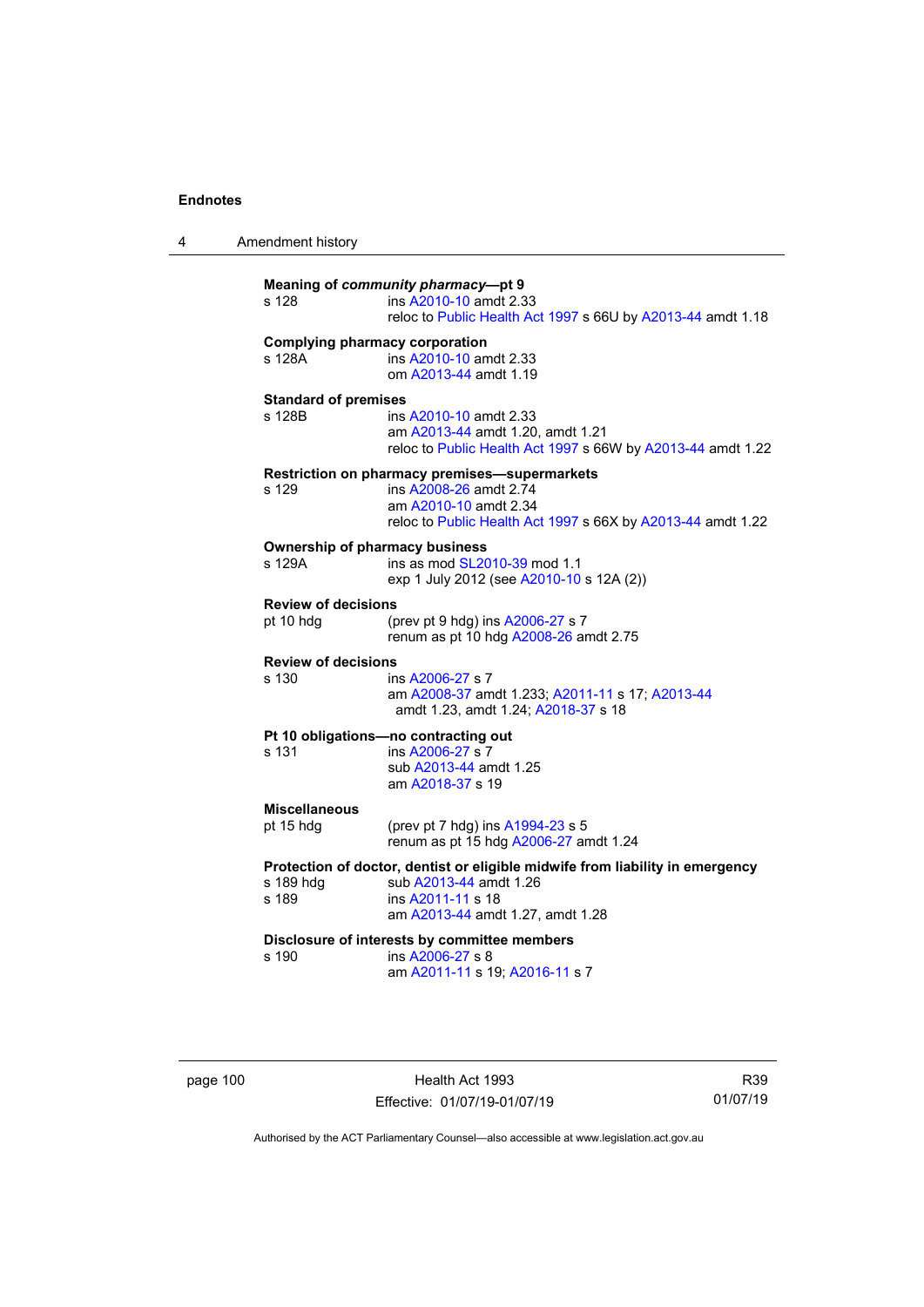| <b>References to Health and Community Care Service</b> |                                                                                                                                                                         |  |  |  |
|--------------------------------------------------------|-------------------------------------------------------------------------------------------------------------------------------------------------------------------------|--|--|--|
| s 191                                                  | (prev s 22) ins A1994-23 s 5<br>sub A2001-44 amdt 1.2025<br>renum as s 35 R4 LA (see A2001-56 amdt 1.36)<br>sub A2002-47 amdt 1.15<br>renum as s 191 A2006-27 amdt 1.26 |  |  |  |
| <b>Determination of fees</b>                           |                                                                                                                                                                         |  |  |  |
| s 192                                                  | (prev s 36) ins A2002-47 amdt 1.15<br>renum as s 192 A2006-27 amdt 1.26<br>am A2011-3 amdt 3.225                                                                        |  |  |  |
| <b>Payment of fees and interest</b>                    |                                                                                                                                                                         |  |  |  |
| s 193                                                  | (prev s 37) ins A2002-47 amdt 1.15<br>renum as s 193 A2006-27 amdt 1.26<br>am A2011-3 amdt 3.226                                                                        |  |  |  |
| <b>Approved forms</b>                                  |                                                                                                                                                                         |  |  |  |
| s 194                                                  | (prev s 37A) ins A2003-43 s 5<br>renum as s 194 A2006-27 amdt 1.26<br>am A2011-3 amdt 3.227                                                                             |  |  |  |
|                                                        | Regulations about nurse practitioners                                                                                                                                   |  |  |  |
| s 195                                                  | (prev s 37B) ins A2004-10 s 4<br>renum as s 195 A2006-27 amdt 1.26<br>om A2018-42 amdt 1.2                                                                              |  |  |  |
| <b>Regulation-making power</b><br>s 196                | (prev s 38) ins A2002-47 amdt 1.15<br>renum as s 196 A2006-27 amdt 1.26                                                                                                 |  |  |  |
| pt 20 hdg                                              | <b>Transitional-Health Professionals Act 2004</b><br>(prev pt 8 hdg) ins A2004-39 amdt 1.15<br>renum as pt 20 hdg A2006-27 amdt 1.27<br>exp 9 January 2009 (s 241)      |  |  |  |
|                                                        | Transitional-definitions in Health (Fees) Determination                                                                                                                 |  |  |  |
| s 240 hdg<br>s 240                                     | (prev s 39 hdg) sub A2006-27 amdt 1.28<br>(prev s 39) ins A2004-39 amdt 1.15<br>renum as s 240 A2006-27 amdt 1.28<br>exp 9 January 2009 (s 241)                         |  |  |  |
| Expiry-pt 20                                           |                                                                                                                                                                         |  |  |  |
| s 241 hdg<br>s 241                                     | (prev s 40 hdg) sub A2006-27 amdt 1.29<br>(prev s 40) ins A2004-39 amdt 1.15<br>renum as s 241 A2006-27 amdt 1.29<br>exp 9 January 2009 (s 241)                         |  |  |  |
| Transitional-Health Legislation Amendment Act 2006     |                                                                                                                                                                         |  |  |  |
| pt 21 hdg                                              | ins A2006-27 s 9<br>exp 14 December 2007 (s 243)                                                                                                                        |  |  |  |
|                                                        |                                                                                                                                                                         |  |  |  |

R39 01/07/19

Health Act 1993 Effective: 01/07/19-01/07/19 page 101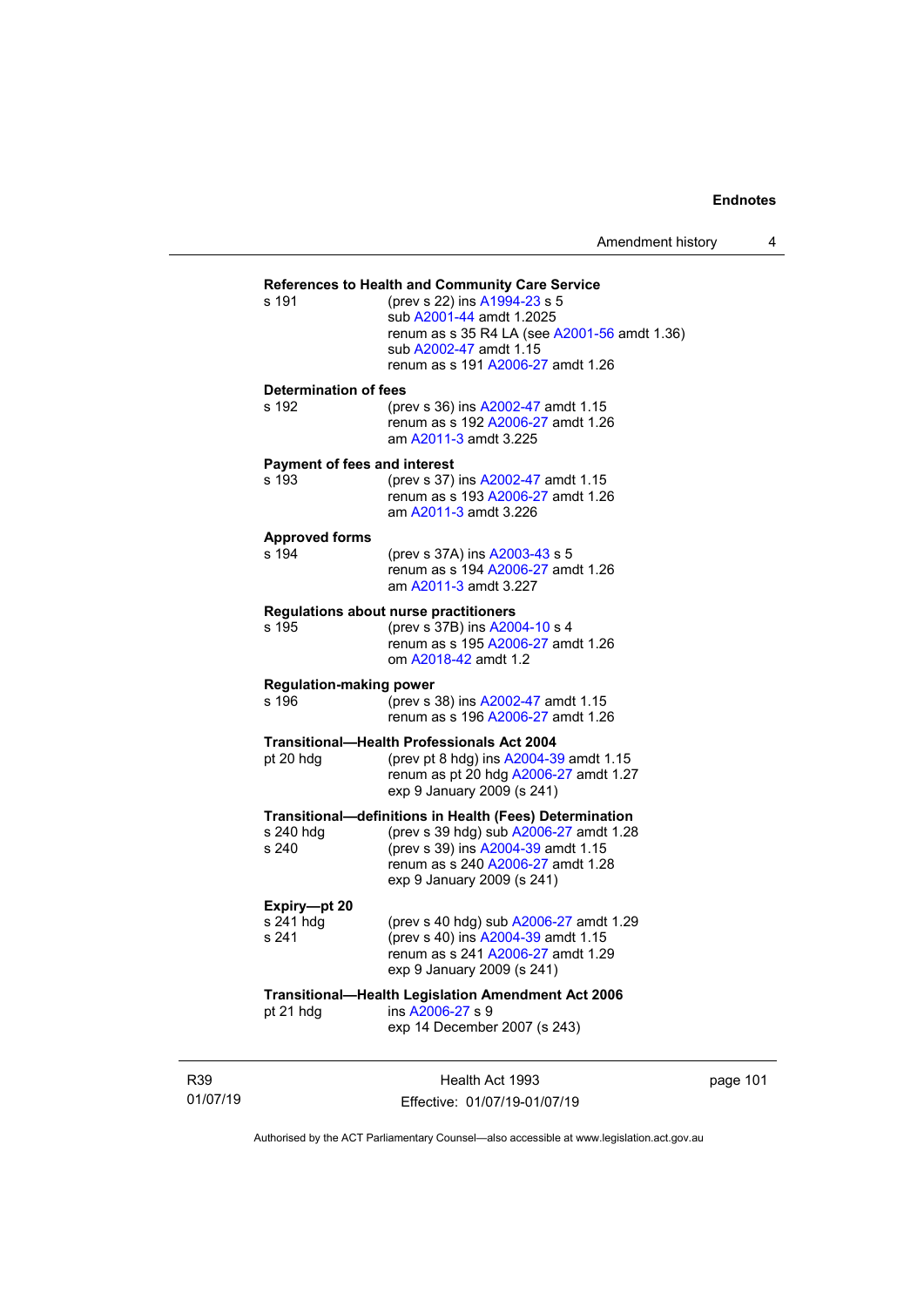4 Amendment history

| s 242                                        | Transitional-protection of former members from liability<br>ins A2006-27 s 9<br>exp 14 December 2007 (s 243)                                                                                              |
|----------------------------------------------|-----------------------------------------------------------------------------------------------------------------------------------------------------------------------------------------------------------|
| Expiry-pt 21<br>s 243                        | ins A2006-27 s 9<br>am A2007-16 amdt 3.68<br>exp 14 December 2007 (s 243)                                                                                                                                 |
| Approval of facilities-transitional<br>s 250 | ins A2006-46 amdt 2.25<br>exp 18 November 2006 (s 250 (3) (LA s 88 declaration<br>applies))                                                                                                               |
| pt 22 hdg                                    | <b>Transitional-Health Amendment Act 2011</b><br>ins A2011-11 s 20<br>exp 13 April 2012 (s 260)                                                                                                           |
| Definitions-pt 22<br>s 255                   | ins A2011-11 s 20<br>exp 13 April 2012 (s 260)<br>def clinical privileges committee ins A2011-11 s 20<br>exp 13 April 2012 (s 260)<br>def commencement day ins A2011-11 s 20<br>exp 13 April 2012 (s 260) |
| s 256                                        | Transitional-quality assurance committee already appointed<br>ins A2011-11 s 20<br>exp 13 April 2012 (s 260)                                                                                              |
| s 257                                        | Transitional-clinical privileges-review not begun<br>ins A2011-11 s 20<br>exp 13 April 2012 (s 260)                                                                                                       |
| s 258                                        | Transitional-clinical privileges-review begun<br>ins A2011-11 s 20<br>exp 13 April 2012 (s 260)                                                                                                           |
| s 259                                        | Transitional--clinical privileges committees-admissibility of evidence<br>ins A2011-11 s 20<br>exp 13 April 2012 (s 260)                                                                                  |
| Expiry-pt 22<br>s 260                        | ins A2011-11 s 20<br>exp 13 April 2012 (s 260)                                                                                                                                                            |
| pt 23 hdg                                    | Transitional-Health (Improving Abortion Access) Amendment Act 2018<br>ins A2018-37 s 20<br>exp 1 July 2019 (s 263)                                                                                        |

page 102 **Health Act 1993** Effective: 01/07/19-01/07/19

R39 01/07/19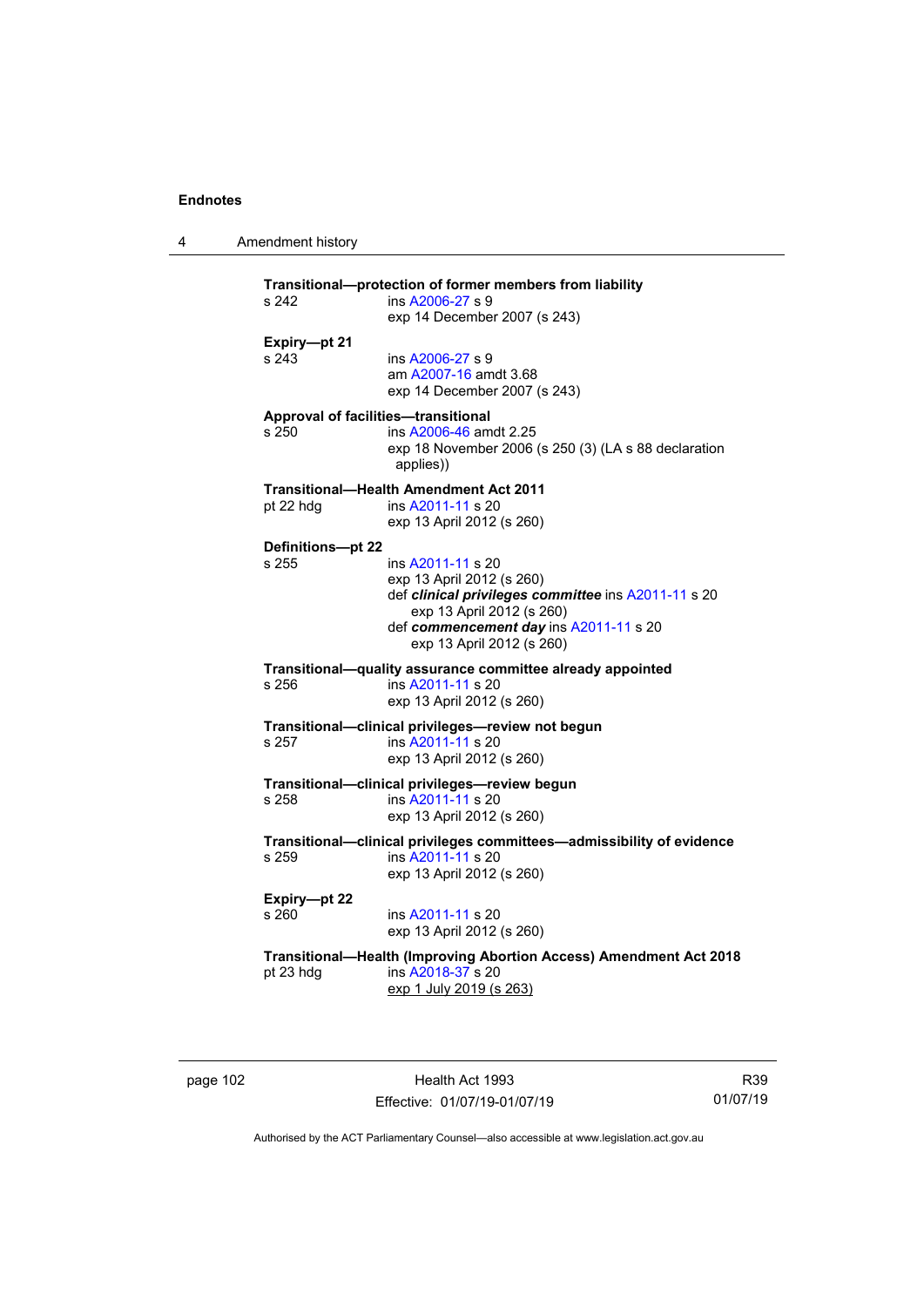Amendment history 4

| s 261             | ins A2018-37 s 20<br>exp 1 July 2019 (s 263)                  |
|-------------------|---------------------------------------------------------------|
|                   | <b>Existing approvals of medical facilities</b>               |
| s 262             | ins A2018-37 s 20                                             |
|                   | exp 1 July 2019 (s 263)                                       |
| Expiry-pt 23      |                                                               |
| s 263             | ins A2018-37 s 20                                             |
|                   | exp 1 July 2019 (s 263)                                       |
| <b>Dictionary</b> |                                                               |
| dict              | ins A2001-56 amdt 1.35                                        |
|                   | sub A2006-27 s 10                                             |
|                   | am A2008-37 amdt 1.234, amdt 1.235; A2010-10 amdt 2.35;       |
|                   | A2011-11 s 21; A2011-22 amdt 1.236, amdt 1.237; A2013-44      |
|                   | amdt 3.97, amdt 3.98; A2018-37 s 21                           |
|                   | def <i>abortifacient</i> ins A2018-37 s 22                    |
|                   | def <i>abortion</i> ins R17 LA                                |
|                   | sub A2018-37 s 23                                             |
|                   | def approved committee om A1998-50 s 5                        |
|                   | def approved medical facility ins A2015-43 s 6                |
|                   | sub A2018-37 s 24                                             |
|                   | def approved private sector committee ins A1998-50 s 5        |
|                   | om A2006-27 s 10                                              |
|                   | def approved public sector committee ins A1998-50 s 5         |
|                   | sub A2001-56 amdt 1.4                                         |
|                   | am A2003-41 amdt 1.2                                          |
|                   | om A2006-27 s 10                                              |
|                   | def authorised representative ins A2003-43 s 6                |
|                   | sub A2006-27 s 10                                             |
|                   | def capture visual data ins A2015-43 s 6                      |
|                   | def CEO ins A2006-27 s 10                                     |
|                   | def chief executive officer, Calvary ins A2011-11 s 22        |
|                   | sub A2018-42 amdt 3.54                                        |
|                   | def clinical privileges sub A2006-27 s 10<br>om A2011-11 s 23 |
|                   | def clinical privileges committee ins A2006-27 s 10           |
|                   | om A2011-11 s 23                                              |
|                   | def clinical privileges report ins A2006-27 s 10              |
|                   | om A2011-11 s 23                                              |
|                   | def clinical privileges review notice ins A2006-27 s 10       |
|                   | om A2011-11 s 23                                              |
|                   | def community pharmacy ins A2010-10 amdt 2.36                 |
|                   | om A2013-44 amdt 1.29                                         |
|                   | def core conditions ins A2003-43 s 6                          |
|                   | sub A2006-27 s 10                                             |

R39 01/07/19

Health Act 1993 Effective: 01/07/19-01/07/19 page 103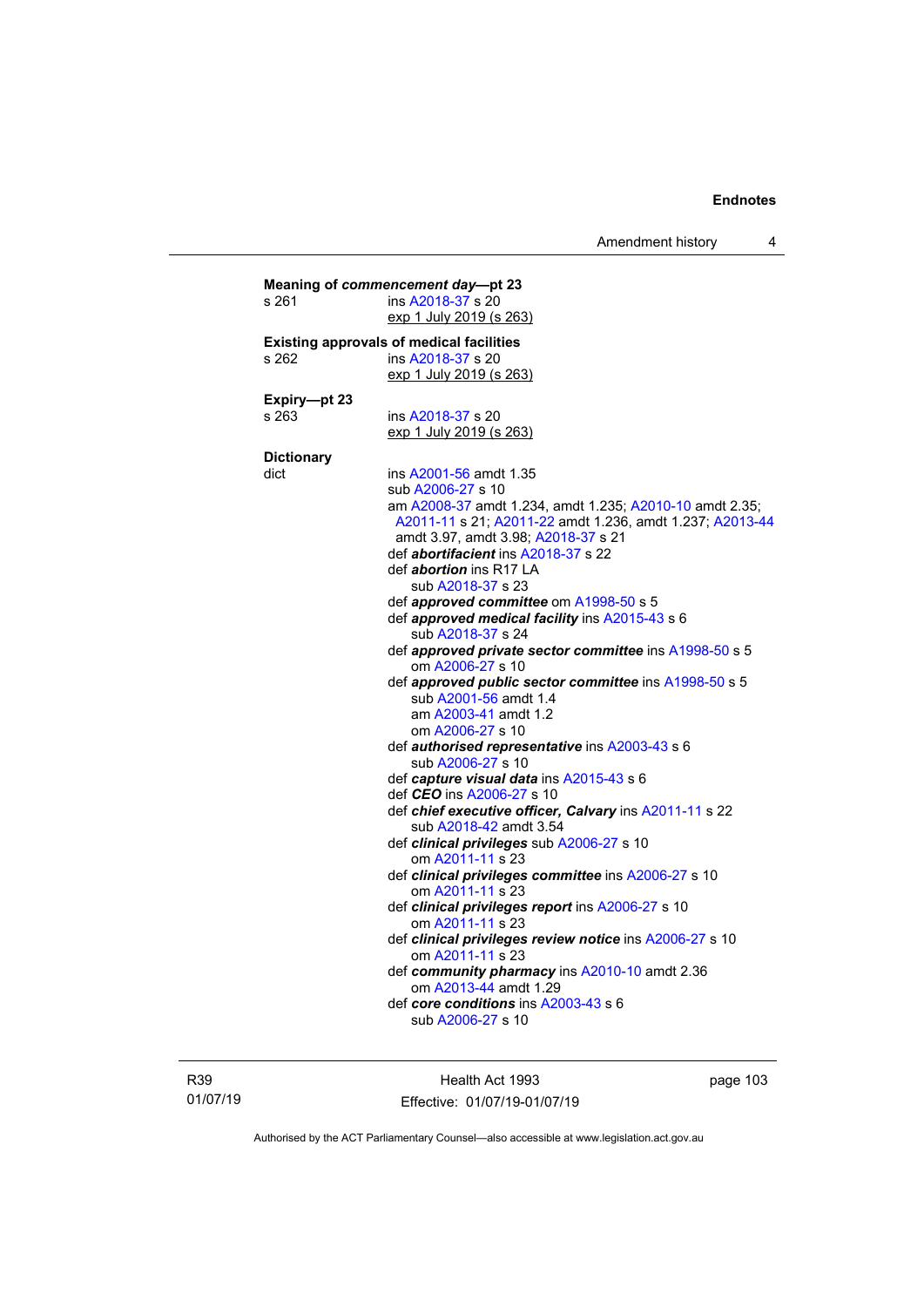4 Amendment history

```
def council ins A2011-11 s 24
   om A2016-11 s 6
def day hospital ins A2006-27 s 10
def dental technical work ins A2011-28 amdt 3.129
def dental technician ins A2011-28 amdt 3.129
def dentist ins A2006-27 s 10
   sub A2011-11 s 25
def divulge ins A2006-27 s 10
def doctor ins A2006-27 s 10
    A2011-11 s 26
def eligible midwife ins A2013-44 amdt 1.30
   sub A2018-42 amdt 3.55
def engage ins A2006-27 s 10
def entity ins A2006-27 s 10
def health board ins A2010-10 amdt 2.36
   sub A2015-29 amdt 2.36
def health facility am A1996-35 sch; A2002-47 amdt 1.17
   sub A2006-27 s 10
def health facility QAC ins A2006-27 s 10
def health profession board ins A2006-27 s 10
   om A2010-10 amdt 2.37
def health professional ins A2006-27 s 10
   om A2010-10 amdt 2.37
def health professional organisation ins A2006-27 s 10
def health professional organisation QAC ins A2006-27
 s 10
def health service ins A2006-27 s 10
def health service provider sub A2004-39 amdt 1.16; 
 A2006-27 s 10
def health service report ins A2006-27 s 10
def hospital ins A2006-27 s 10
   sub A2011-11 s 27
def information holder ins A2006-27 s 10
def local hospital network ins A2011-11 s 28
   om A2017-4 amdt 3.68
def ministerial report ins A2006-27 s 10
def negotiating agent ins A2003-43 s 6
   sub A2006-27 s 10
def negotiating period ins A2003-43 s 6
   sub A2006-27 s 10
def practice corporation ins A2003-43 s 6
   sub A2006-27 s 10
def prescribed body ins A2001-56 amdt 1.35
   om A2006-27 s 10
def private day hospital facility ins A2001-56 amdt 1.35
   om A2006-27 s 10
def prohibited behaviour ins A2015-43 s 6
```
page 104 Health Act 1993 Effective: 01/07/19-01/07/19

R39 01/07/19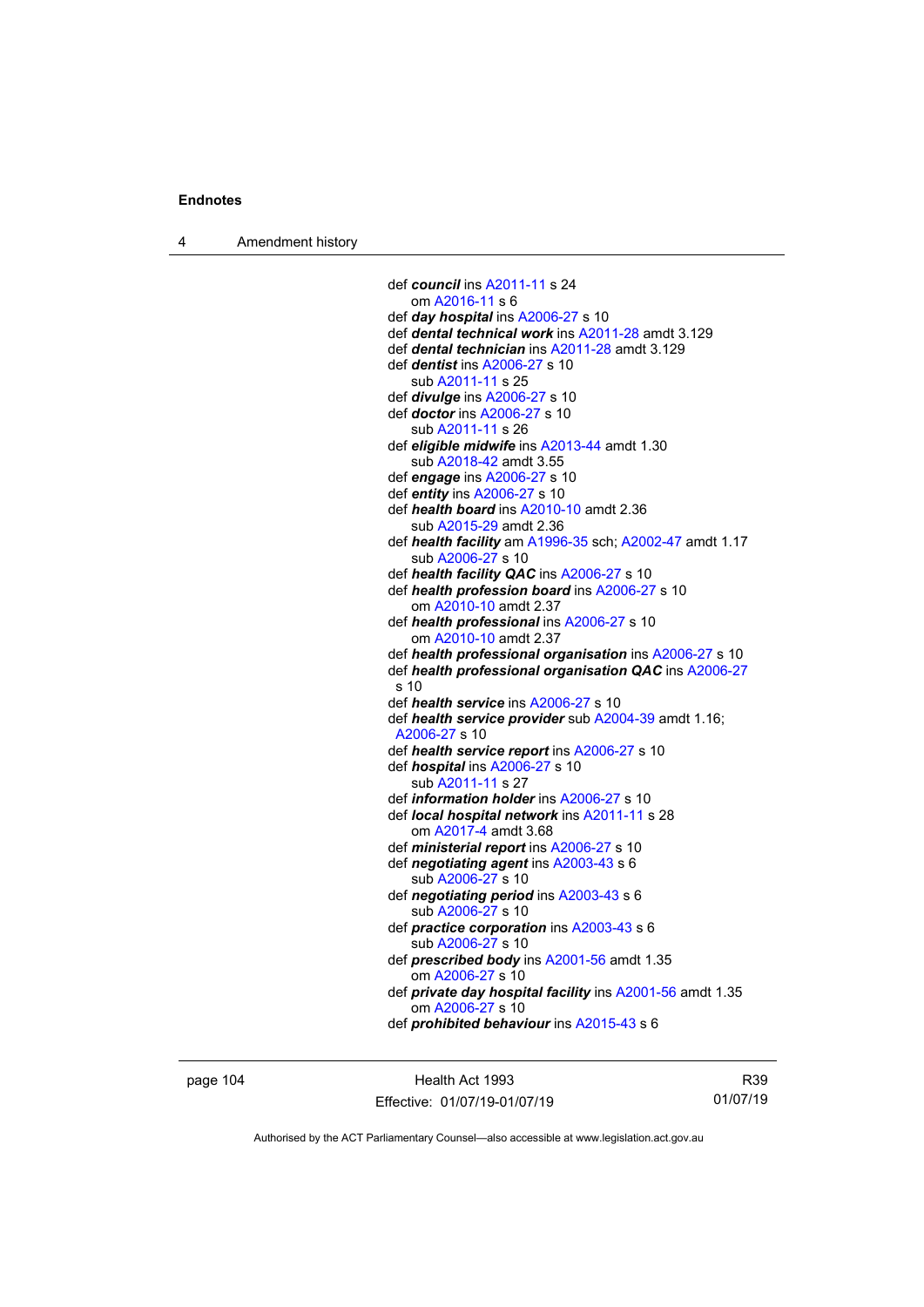def *protected area* ins [A2015-43](http://www.legislation.act.gov.au/a/2015-43/default.asp) s 6 def *protected facility* in[s A2018-37](http://www.legislation.act.gov.au/a/2018-37/default.asp) s 25 def *protected information* in[s A2006-27](http://www.legislation.act.gov.au/a/2006-27) s 10 sub [A2011-28](http://www.legislation.act.gov.au/a/2011-28) amdt 3.130 def *quality assurance activities* o[m A2001-56](http://www.legislation.act.gov.au/a/2001-56) amdt 1.5 def *quality assurance activity* ins [A2001-56](http://www.legislation.act.gov.au/a/2001-56) amdt 1.5 om [A2006-27](http://www.legislation.act.gov.au/a/2006-27) s 10 def *quality assurance committee* ins [A2006-27](http://www.legislation.act.gov.au/a/2006-27) s 10 def *review* in[s A2006-27](http://www.legislation.act.gov.au/a/2006-27) s 10 sub [A2011-11](http://www.legislation.act.gov.au/a/2011-11) s 29 def *scope of clinical practice* in[s A2011-11](http://www.legislation.act.gov.au/a/2011-11) s 24 def *scope of clinical practice committee* ins [A2011-11](http://www.legislation.act.gov.au/a/2011-11) s 24 def *scope of clinical practice executive decision notice* ins [A2011-11](http://www.legislation.act.gov.au/a/2011-11) s 24 def *scope of clinical practice report* ins [A2011-11](http://www.legislation.act.gov.au/a/2011-11) s 24 def *sensitive information* ins [A2006-27](http://www.legislation.act.gov.au/a/2006-27) s 10 def *service contract* in[s A2003-43](http://www.legislation.act.gov.au/a/2003-43) s 6 sub [A2006-27](http://www.legislation.act.gov.au/a/2006-27) s 10 def *special purpose QAC* in[s A2006-27](http://www.legislation.act.gov.au/a/2006-27) s 10 am [A2018-42](http://www.legislation.act.gov.au/a/2018-42/default.asp) amdt 3.56 def *surgical abortion* in[s A2018-37](http://www.legislation.act.gov.au/a/2018-37/default.asp) s 25 def *tribunal* o[m A1994-60](http://www.legislation.act.gov.au/a/1994-60) sch 1 def *VMO* ins [A2003-43](http://www.legislation.act.gov.au/a/2003-43) s 6 sub [A2006-27](http://www.legislation.act.gov.au/a/2006-27) s 10

R39 01/07/19

Health Act 1993 Effective: 01/07/19-01/07/19 page 105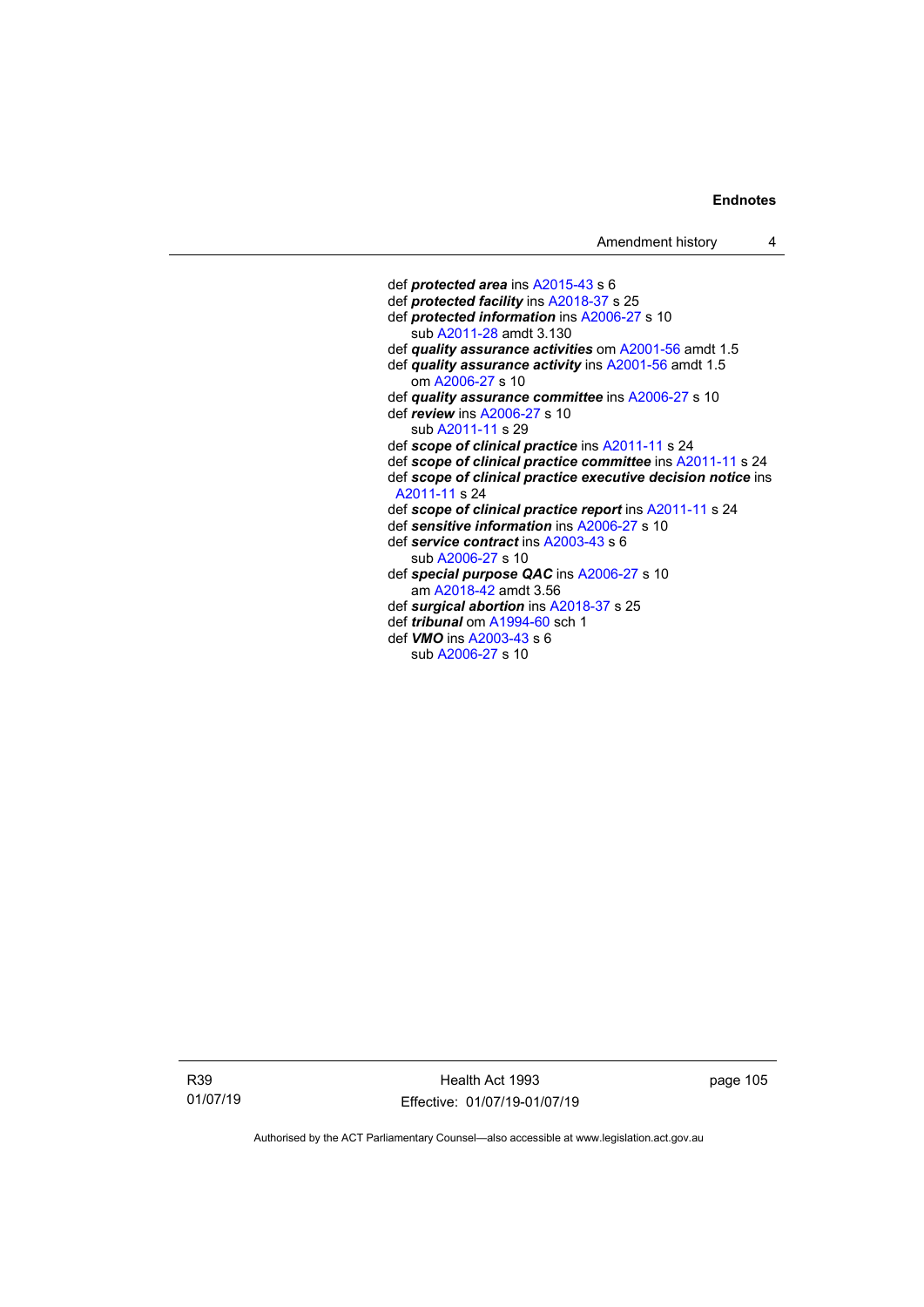5 Earlier republications

# **5 Earlier republications**

Some earlier republications were not numbered. The number in column 1 refers to the publication order.

Since 12 September 2001 every authorised republication has been published in electronic pdf format on the ACT legislation register. A selection of authorised republications have also been published in printed format. These republications are marked with an asterisk (\*) in column 1. Electronic and printed versions of an authorised republication are identical.

|                | <b>Republication No</b> | <b>Amendments to</b> | <b>Republication date</b> |
|----------------|-------------------------|----------------------|---------------------------|
|                | 1                       | A1994-60             | 28 February 1995          |
|                | $\overline{2}$          | A1996-35             | 31 January 1998           |
|                | 3                       | A1998-54             | 28 February 1999          |
| 4              |                         | A2001-56             | 19 April 2002             |
|                | 5                       | A2002-47             | 31 December 2002          |
|                | 6                       | A2003-43             | 30 September 2003         |
| $\overline{7}$ |                         | A2003-43             | 9 October 2003            |
|                | 8                       | A2003-43             | 24 December 2003          |
|                | 9                       | A2004-10             | 27 May 2004               |
|                | 10                      | A2005-28             | 7 July 2005               |
|                | 11                      | A2005-54             | 24 November 2005          |
|                | $12*$                   | A2005-62             | 11 January 2006           |
|                | 13                      | A2006-46             | 18 November 2006          |
|                | 14                      | A2006-46             | 19 November 2006          |
|                | 15                      | A2006-46             | 14 December 2006          |
|                | 16                      | A2007-16             | 11 July 2007              |
|                | 17                      | A2007-16             | 15 December 2007          |
|                | 18                      | A2008-37             | 10 January 2009           |
|                | 19                      | A2008-37             | 2 February 2009           |
|                | 20                      | A2008-37             | 14 February 2009          |
|                | $21*$                   | A2010-10             | 1 July 2010               |
|                | 22                      | A2010-10             | 12 October 2010           |
|                |                         |                      |                           |

page 106 **Health Act 1993** Effective: 01/07/19-01/07/19

R39 01/07/19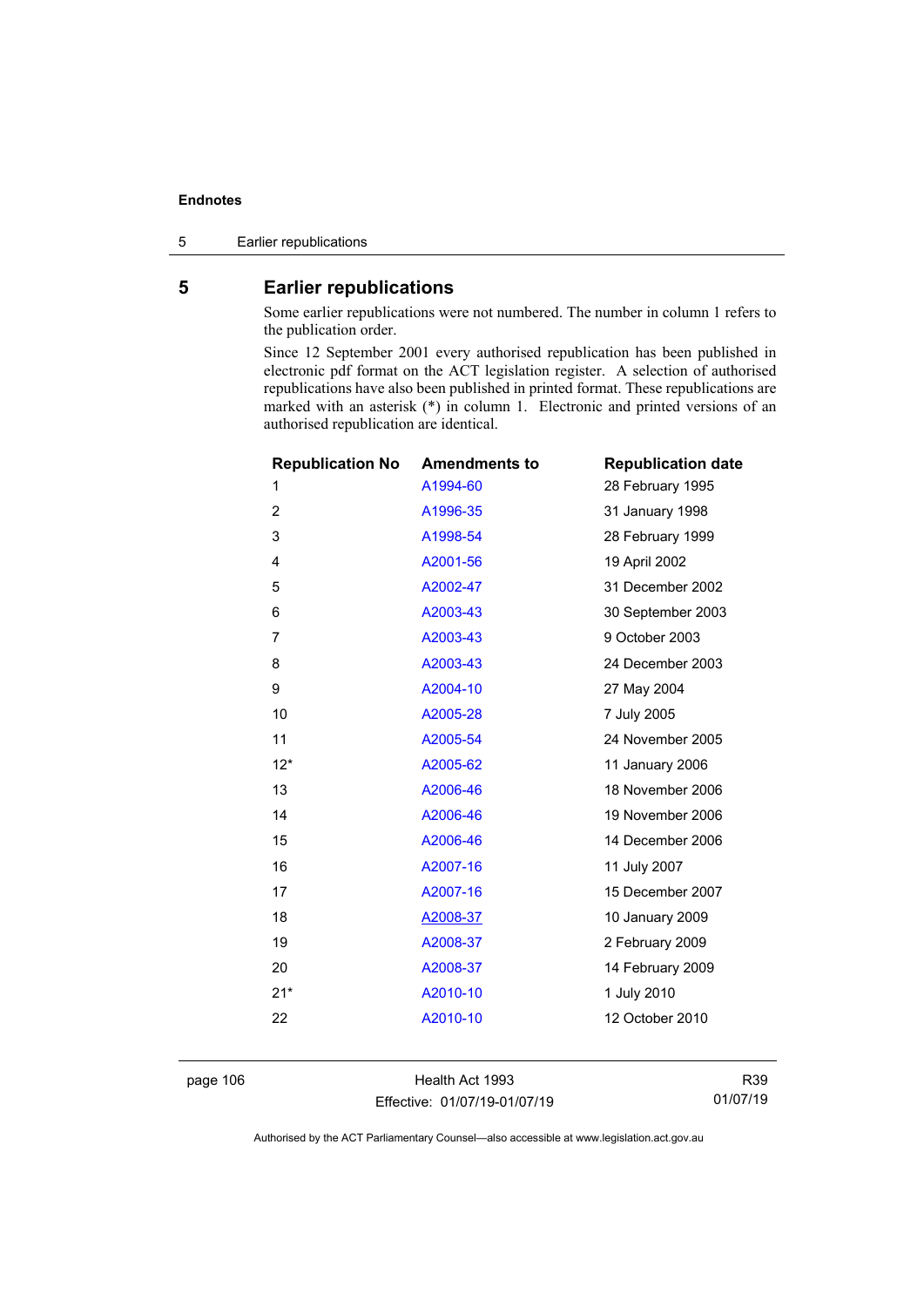| <b>Republication No</b> | <b>Amendments to</b> | <b>Republication date</b> |
|-------------------------|----------------------|---------------------------|
| 23                      | A2010-54             | 1 January 2011            |
| 24                      | A2011-3              | 1 March 2011              |
| 25                      | <u>A2011-11</u>      | 13 April 2011             |
| 26                      | A2011-22             | 1 July 2011               |
| 27                      | A2011-28             | 21 September 2011         |
| 28                      | A2011-28             | 14 April 2012             |
| 29                      | A2011-28             | 2 July 2012               |
| 30                      | A2013-19             | 14 June 2013              |
| 31                      | A2013-19             | 2 July 2013               |
| 32                      | A2013-44             | 25 November 2013          |
| 33                      | A2015-29             | 1 December 2015           |
| 34                      | A2016-11             | 2 March 2016              |
| 35                      | A2016-11             | 22 March 2016             |
| 36 (RI)                 | A2017-4              | 9 March 2017              |
| 37 (RI)                 | A2017-7              | 1 July 2017               |
| 38 (RI)                 | A2018-42             | 22 November 2018          |

Expired transitional or validating provisions 6

# **6 Expired transitional or validating provisions**

This Act may be affected by transitional or validating provisions that have expired. The expiry does not affect any continuing operation of the provisions (see *[Legislation Act](http://www.legislation.act.gov.au/a/2001-14) 2001*, s 88 (1)).

Expired provisions are removed from the republished law when the expiry takes effect and are listed in the amendment history using the abbreviation 'exp' followed by the date of the expiry.

To find the expired provisions see the version of this Act before the expiry took effect. The ACT legislation register has point-in-time versions of this Act.

### **7 Renumbered provisions**

This Act was renumbered under the *[Legislation Act 2001](http://www.legislation.act.gov.au/a/2001-14)*, in R4 (see [A2001-56\)](http://www.legislation.act.gov.au/a/2001-56/default.asp). Details of renumbered provisions are shown in endnote 4 (Amendment history). For a table showing the renumbered provisions, see R4.

R39 01/07/19

Health Act 1993 Effective: 01/07/19-01/07/19 page 107